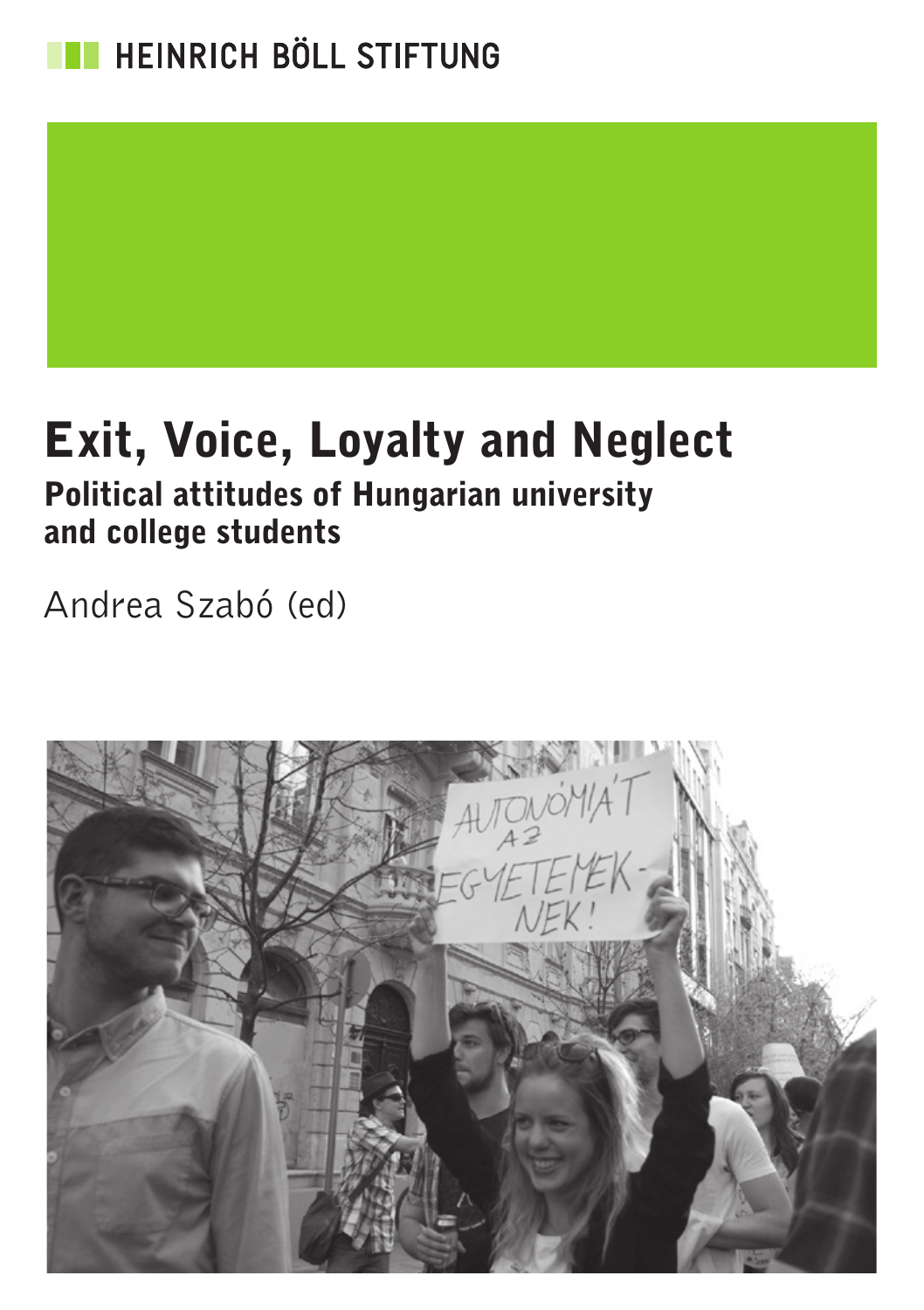Exit, Voice, Loyalty and Neglect – Political attitudes of Hungarian university and college students

Commissioned by Heinrich-Böll-Stiftung in Prague Heinrich-Böll-Stiftung | Prague, 2015

#### EXIT, VOICE, LOYALTY AND NEGLECT – POLITICAL ATTITUDES OF HUNGARIAN UNIVERSITY AND COLLEGE STUDENTS

Copyright

© Andrea Szabó, Dániel Oross, Tamás Kovács, Dániel Róna (authors)

© Szabó Andrea – Decilis Social Research Center (editor)

© Heinrich-Böll-Stiftung (PUBLISHER)

All rights reserved!

Publisher: Heinrich-Böll-Stiftung Translated by Júlia Lakatos Proofreading: Gwendolyn Albert Layout editor: Tamás Kerekes Cover photo: Gabriella Csoszó / FreeDoc

The findings and opinions expressed in this publication are those of the authors and do not necessarily reflect the positions of the Heinrich-Böll-Stiftung.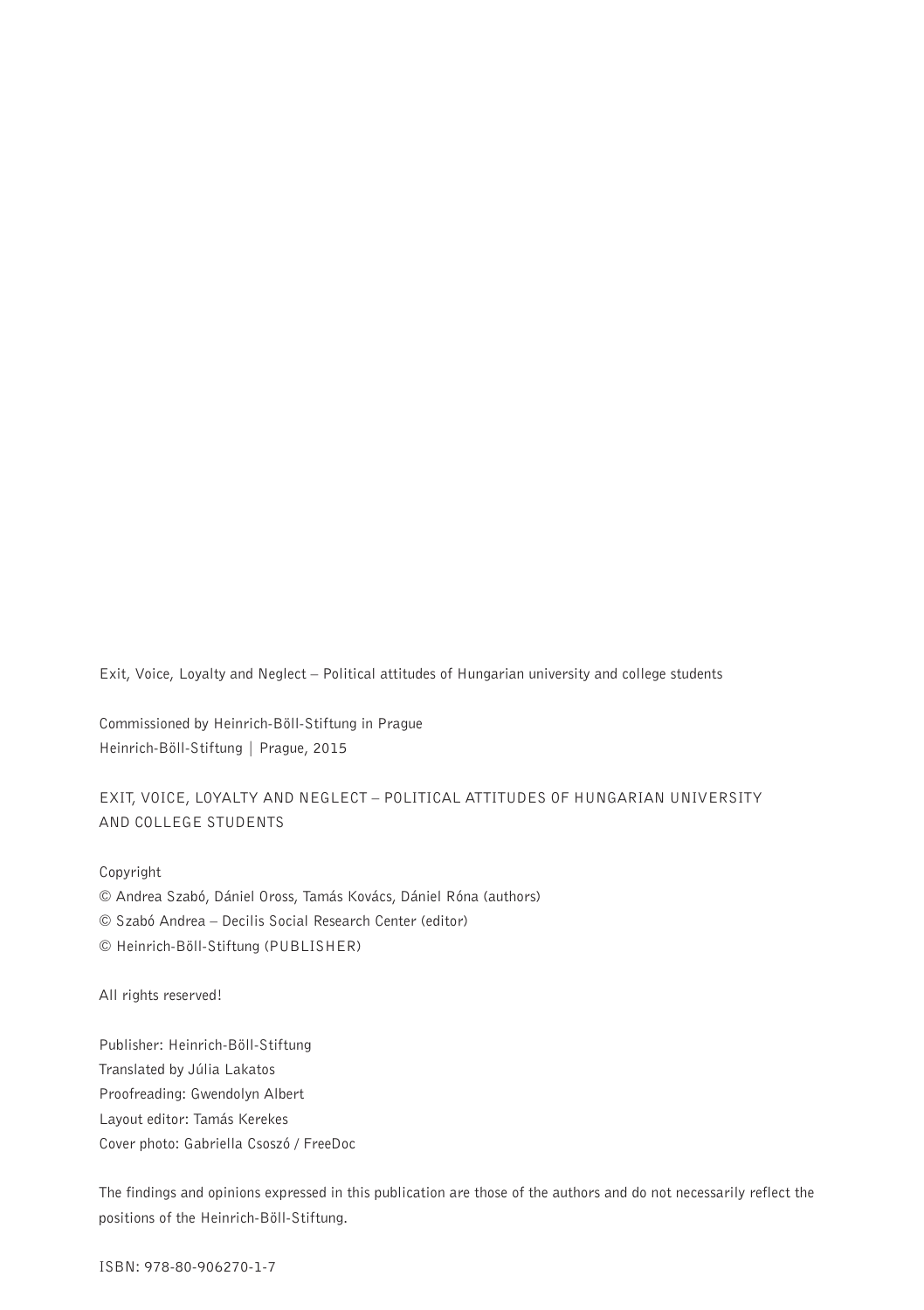## **Contents**

| Contents<br>Preface<br>The structure of the book<br>Theoretical background as per Hirschman's <i>Exit, Voice and Political Loyalty</i><br>Voice versus exit<br>Loyalty and neglect<br>Organization: activity vs. passivity<br>The expansion of the conceptual framework: exit, voice, and loyalty in relation<br>to Hungarian students | 3.<br>5.<br>6.<br>7.<br>8.<br>10.<br>11.<br>12. |
|----------------------------------------------------------------------------------------------------------------------------------------------------------------------------------------------------------------------------------------------------------------------------------------------------------------------------------------|-------------------------------------------------|
| Exit: the international mobility and migration potential of Hungarian students                                                                                                                                                                                                                                                         | 16.                                             |
| Introduction                                                                                                                                                                                                                                                                                                                           | 16.                                             |
| Research questions                                                                                                                                                                                                                                                                                                                     | 20.                                             |
| Results                                                                                                                                                                                                                                                                                                                                | 21.                                             |
| Migration potential                                                                                                                                                                                                                                                                                                                    | 23.                                             |
| Settling abroad                                                                                                                                                                                                                                                                                                                        | 24.                                             |
| Are there students for whom studying or working abroad is a sort of                                                                                                                                                                                                                                                                    | 28.                                             |
| conversion of capital (the Bourdieuian sense)?<br>Can studying abroad be seen as the first step toward moving abroad and<br>living abroad for Hungarian students or will the students return to Hungary<br>to work, in their opinion?<br>Chapter conclusion                                                                            | 30.<br>33.                                      |
| System indifferents, system critics and voice                                                                                                                                                                                                                                                                                          | 35.                                             |
| Identifying with democracy                                                                                                                                                                                                                                                                                                             | 36.                                             |
| What does democracy mean? The results of the qualitative survey                                                                                                                                                                                                                                                                        | 36.                                             |
| The framework for interpretation of identifying with democracy                                                                                                                                                                                                                                                                         | 39.                                             |
| Choice of political values and the support of democracy                                                                                                                                                                                                                                                                                | 40.                                             |
| Social background and identifying with democracy                                                                                                                                                                                                                                                                                       | 42.                                             |
| Satisfaction with democracy                                                                                                                                                                                                                                                                                                            | 45.                                             |
| The social dimension of satisfaction                                                                                                                                                                                                                                                                                                   | 47.                                             |
| Voice: those who protest                                                                                                                                                                                                                                                                                                               | 49.                                             |
| Organization of Hungarian university students                                                                                                                                                                                                                                                                                          | 50.                                             |
| Organization along public issues                                                                                                                                                                                                                                                                                                       | 50.                                             |
| Virtual participation                                                                                                                                                                                                                                                                                                                  | 56.                                             |
| Political indifferents                                                                                                                                                                                                                                                                                                                 | 62.                                             |
| Chapter conclusion                                                                                                                                                                                                                                                                                                                     | 63.                                             |
| Political loyalty                                                                                                                                                                                                                                                                                                                      | 66.                                             |
| Introduction                                                                                                                                                                                                                                                                                                                           | 66.                                             |
| Social background                                                                                                                                                                                                                                                                                                                      | 67.                                             |
| Choice of political values                                                                                                                                                                                                                                                                                                             | 75.                                             |
| Green orientation and gender aspects                                                                                                                                                                                                                                                                                                   | 85.                                             |
| Chapter conclusion                                                                                                                                                                                                                                                                                                                     | 88.                                             |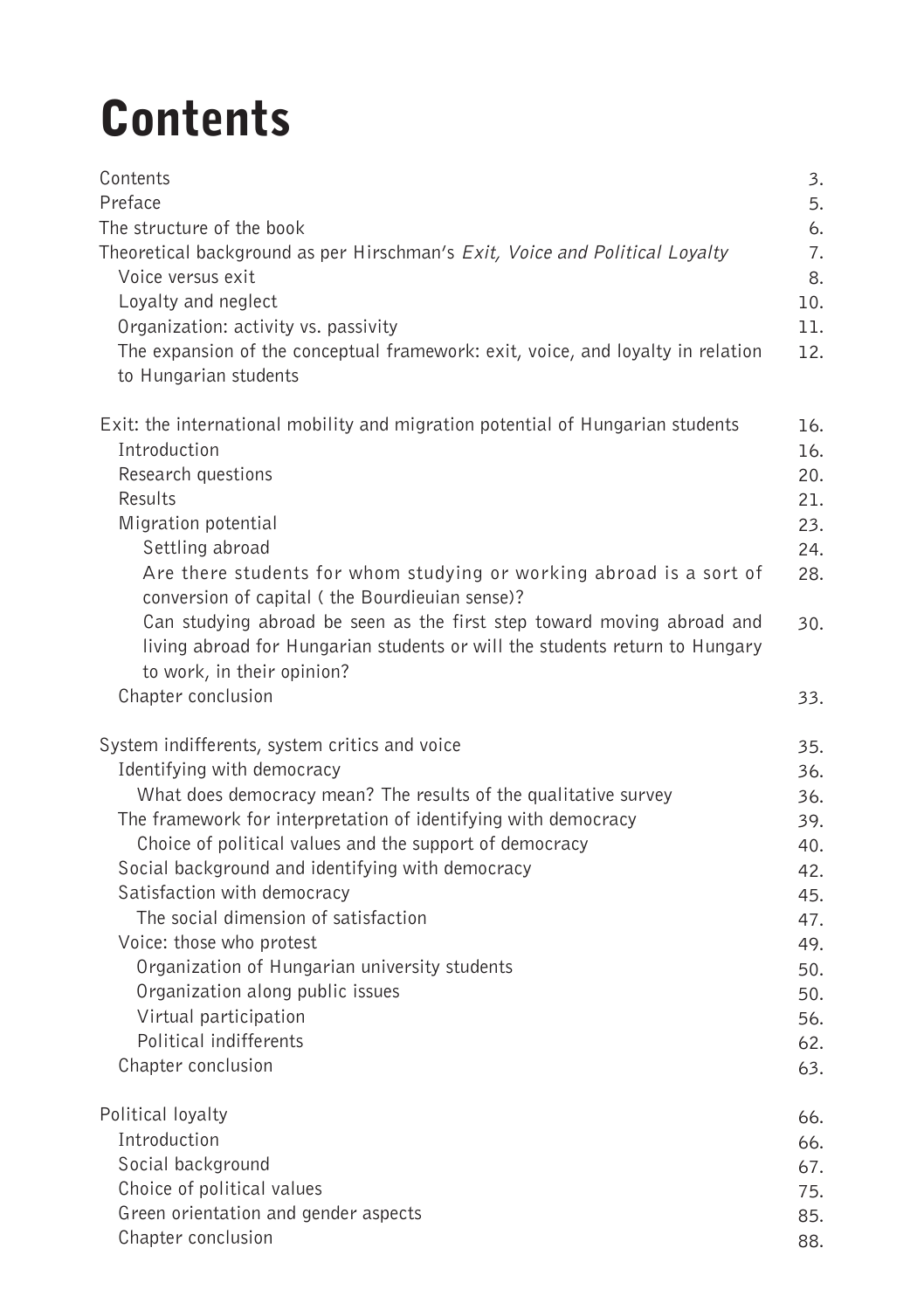| Exit versus voice                                | 90.  |
|--------------------------------------------------|------|
| Does exit bar voice?                             | 91.  |
| Exit and protest groups                          | 92.  |
| Research methodology                             | 97.  |
| Bibliography                                     | 98.  |
| Figures and tables                               | 103. |
| About the authors                                | 106. |
| About the Active Youth in Hungary Research Group | 106. |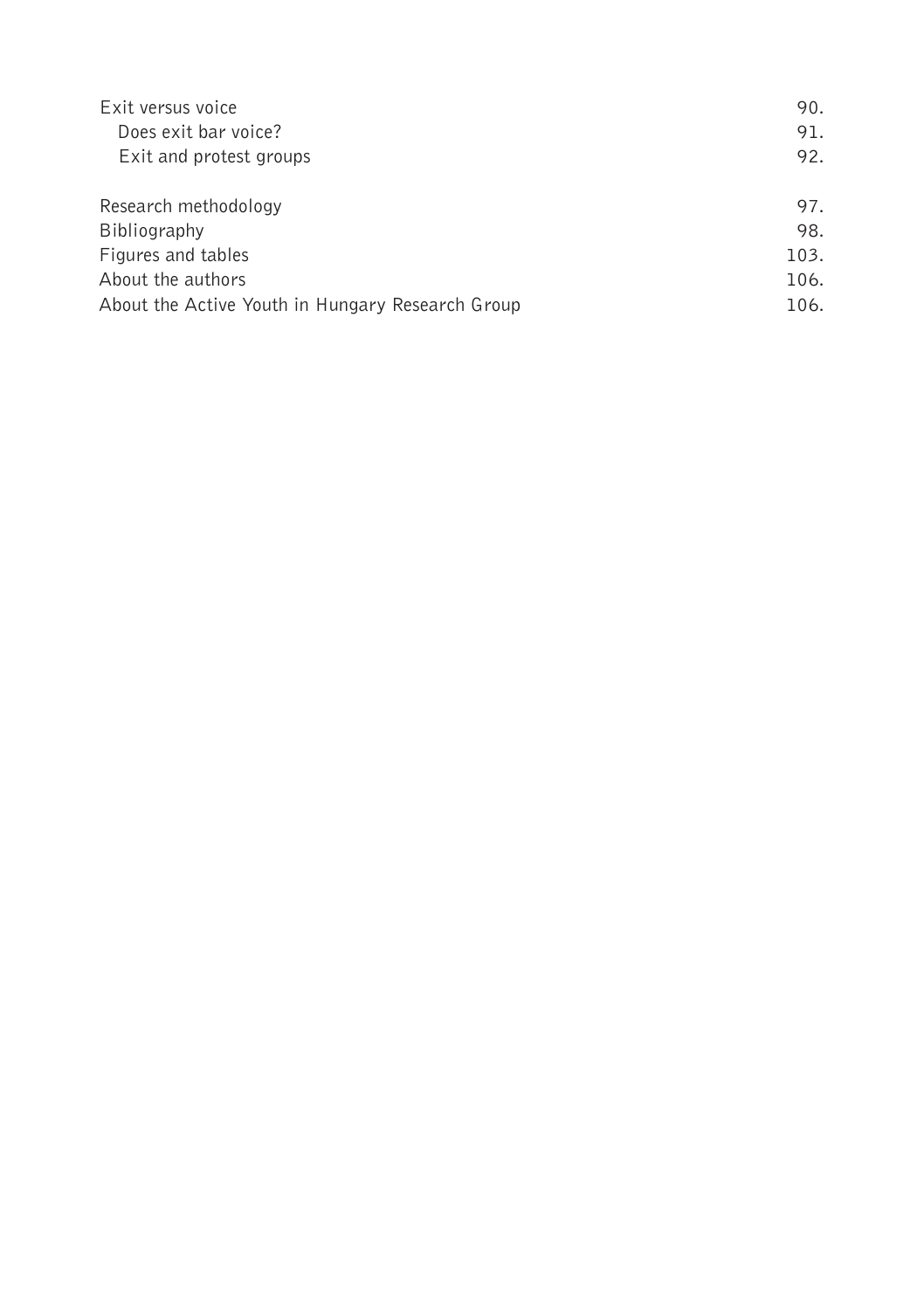## Preface

Two years have passed since the publication of the study "Political Orientations, Values and Activities of Hungarian University and College Students". This publication revealed tendencies within certain groups of young Hungarians regarding party preferences, voting participation and habits, their views and understanding of democracy, as well as aspects that have recently gotten more emphasis, such as online activism and self-organization. In the publication we analyzed the questions of whether in a democratic system a generation of new democrats could emerge, and to what extent Hungarian youth is committed to democracy as a system of rule.

The Heinrich-Böll-Stiftung has commissioned this current volume of the study to further examine existing and new tendencies of Hungarian youth regarding their political choices and the reasons behind them. While previously only students who reside in the country were in the focus, the scope of this recent study has been extended to include the political involvement and attitudes of that part of the Hungarian youth who already are emigrating or are planning to soon move abroad. The title, "Exit, Voice, Loyalty and Neglect – Political Attitudes of Hungarian University and College Students" reflects a possible alignment of the various paths of political behavior observed within this generation.

Since 2013, certain trends that were visible in the Hungarian political scene have gained even more ground. Recent developments include some new attempts for grassroots activism, a series of civil protests, and the governing FIDESZ party losing their 2/3 supermajority in parliament, but also Prime Minister Viktor Orbán announcing his program of illiberal democracy, continuing centralization in the fields of education and administration, and the far-right party Jobbik becoming even stronger. Meanwhile a large number of Hungarians, mostly youth, are leaving the country to continue their studies or to pursue a career and life abroad.

What are the attitudes of youth in Hungary towards democracy, and how active are they in politics? What are their party preferences, and how involved are they with public life? Are they planning to leave the country, and if so, do they become less or more engaged with Hungarian politics from abroad? This study explores such questions and attempts to place the findings into a theoretical framework developed for this purpose using the categories of exit, voice, loyalty, and neglect.

We would like to express our gratitude to the editor and authors of the study for their efforts and enthusiasm, and hope that the findings of this study will initiate further discussions of this issue.

Eva van de Rakt Zsófia Deák Heinrich-Böll-Stiftung Heinrich-Böll-Stiftung

Director, Prague office Coordinator of activities in Hungary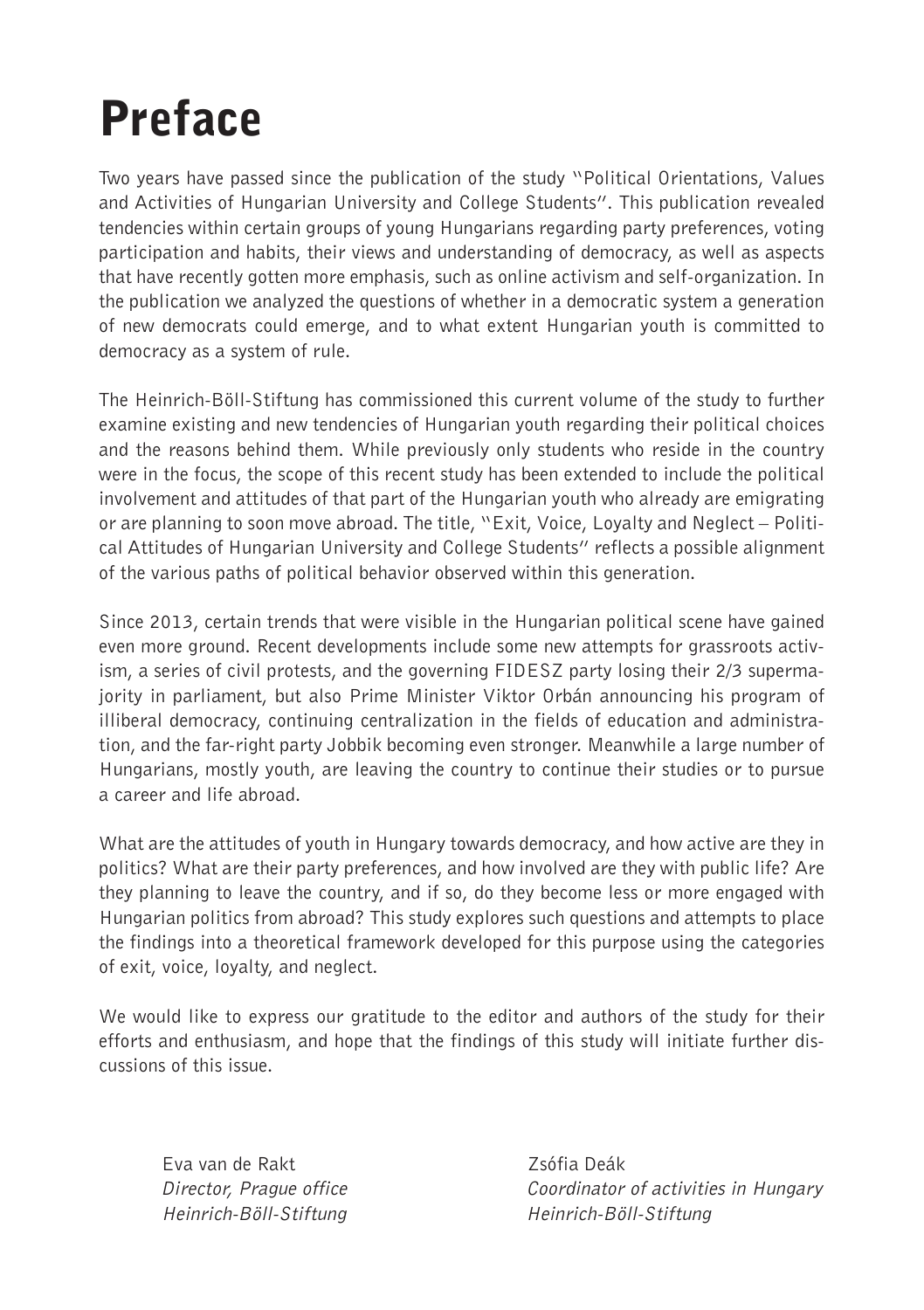# The structure of the book

The present book focuses on the political participation of college and university students for several reasons. Firstly, university students have played an important role in revolutionary changes throughout Hungarian history (1848, 1956). Secondly, members of this age cohort are embedded both in the traditional values of their families and in the new ideas of youth organizations, and are therefore very sensitive to societal changes. Hence, this group reflects and indicates the emerging problems of the whole society at the earliest moment. Thirdly, this age cohort is most affected by globalization: the use of the English language is a requirement for their studies and there are several international scholarships increasing their mobility.

The first chapter presents a theoretical framework based on the famous book of Albert O. Hirschman entitled Exit, Voice, and Loyalty.

The second chapter examines the migration potential (Exit) of Hungarian students.

The third chapter examines the attitudes of the respondents towards democracy and their political participation (Voice).

The fourth chapter presents the political preferences of students and their relationship to Hungarian political parties (Loyalty).

The last chapter gives an overview of the results and answers the question whether exit truly bars the development of voice – as Albert O. Hirschman states in his classic book - or not.

\*\*\*\*\*

Our special thanks to Júlia Lakatos and Béla Bauer for their contribution to and comments on a previous version of this study.

> Authors who contributed to the preparation of this analysis: Dániel Oross Dániel Róna Tamás Kovács Andrea Szabó

> > Budapest, November 2015. Andrea Szabó Editor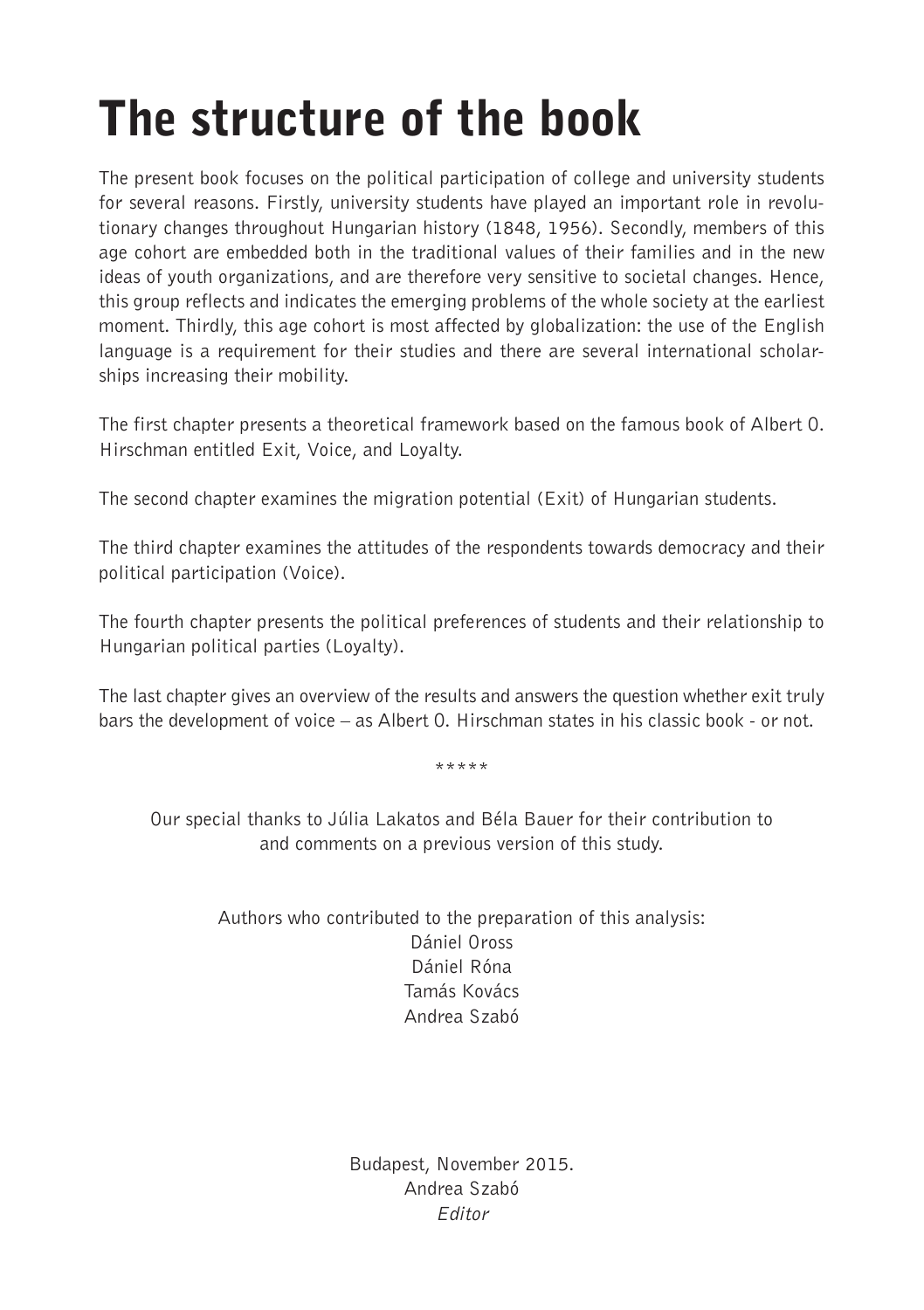### Theoretical background as per Hirschman's Exit, Voice and Political Loyalty

The study of the political market through methods associated with economics investigates how the availability of (or the lack of) benefits or the joining of certain institutions influence the behaviour and preferences of individuals. Perhaps the best known international expert on this subject is Albert O. Hirschman, who published his classic book, entitled Exit, Voice, and Loyalty, in 1970. The title of the book refers to three concepts – exit, voice, and loyalty – used by Hirschman that originate from economics but can also be interpreted in the field of political science. In his analysis, Hirschman basically formulates two conflicting options, exit and voice, which he completes with the concept of loyalty. He uses the term exit in reference to market conditions, whereas he applies the term voice to the world of politics. In both cases his aim is to show that people have several means of fulfilling their desires, validating their opinions, or expressing their dissatisfaction with a product or system. Though at the time of the publication Hirschman made a clear distinction between his two fundamental terms, he made some allowances for overlap in subsequent works. Later, in writings published in the 1990s connected to the historic events of the fall of the German Democratic Republic and German reunification, he showed even more leniency concerning the exclusivity of the two terms.

Exit, in Hirschman's interpretation, presents itself in very clear, practical solutions. Refraining from the consumption of a product or switching to another one are the most typical forms of market exit. In the case of organizations, the practical materialization of exit can be resigning. Hirschman considers non-participation in political life and refraining from participating in elections to be a solution that has extreme costs.<sup>1</sup>

When interpreting the results of our study we started with Hirschman and his aforementioned theory. The focus of our analysis, however, is grounded in political science. Therefore, instead of the original politics vs. economics dichotomy, we approach each element of this conceptual triad primarily from our own perspective, namely, the attitudes of Hungarian university and college students. Our interest is whether the options of exit, voice and loyalty prevail in the current attitudes and behaviour of students. We try to describe Hungarian students' behaviour through Hirschman's terms. Though our terminology uses his original analytical concepts, we have given them our own interpretation, adapting a theory created over 40 years ago to the Hungarian youth of the 21st century.

Both the relevant literature and empirical social science studies<sup>2</sup> have reinforced the observation that emigration or exit has increased significantly in Hungary. At the same time, it is also known from different youth studies that unlike society in general, protesting

<sup>1.</sup> It is important to note that as an economist Hirschman primarily deals with the corporate sector and existing capitalism.

<sup>2.</sup> See http://www.tarki.hu/hu/news/2015/kitekint/20150811\_migracio.html or BLASKó-LIGETI-SIK 2014.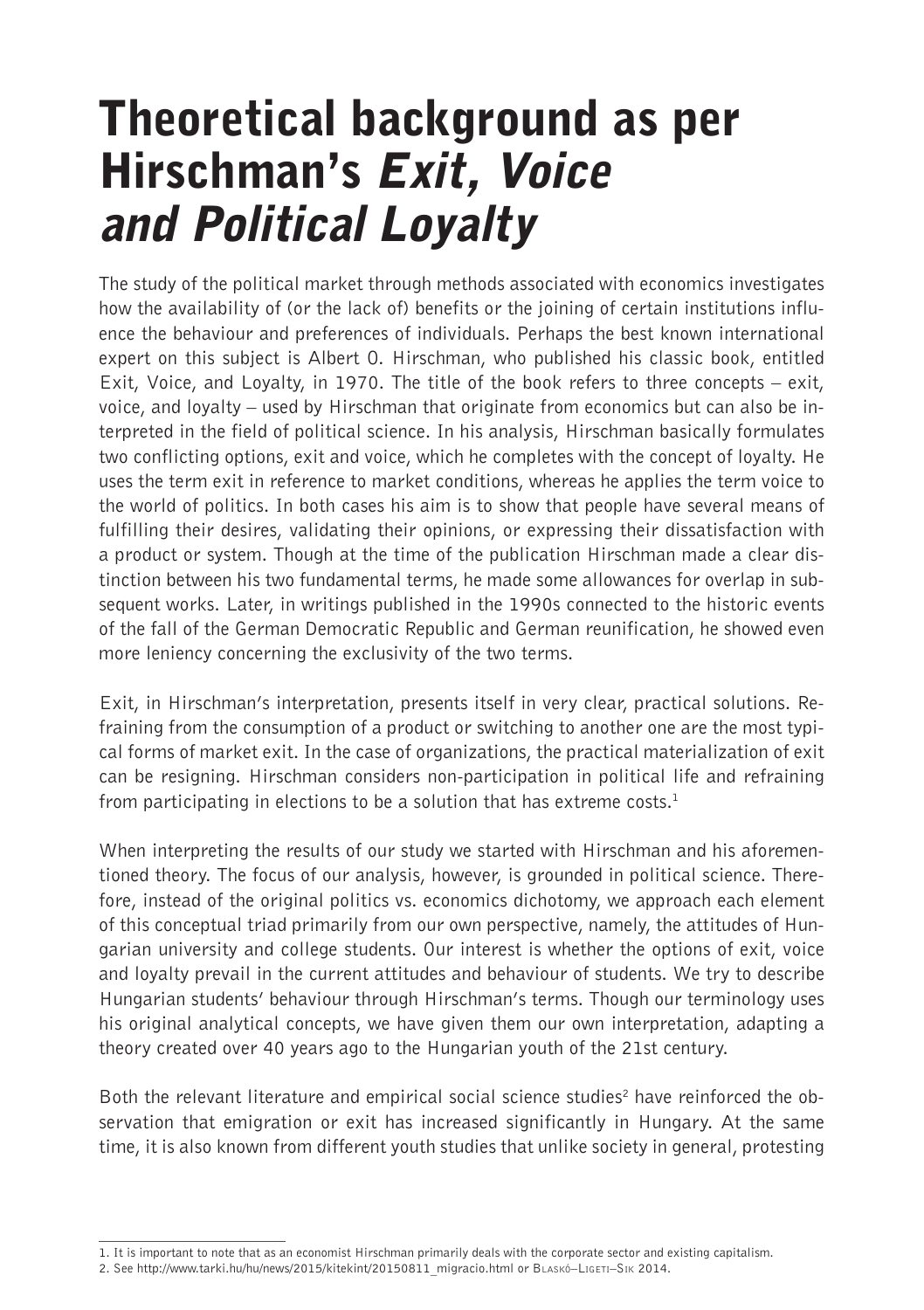the reigning powers is not alien to students.3 (Szabó 2012). In other words, it is as if parallel processes were taking place among youth. Then we must mention those university or college students who neither leave, nor protest. Is Hirschman's third important term – loyalty – the most fitting category to describe them, or is there some other definition that better explains their behaviour?

Let us look at the three basic terms in detail.

#### **Voice versus exit**

In Hirschman's theory, voice is a part of the correctional mechanism of politics; when members of an organization<sup>4</sup> – the citizens – express their dissatisfaction to the leaders or higher authority, or in the event of a general protest, someone must be willing to listen to their argument. Those who protest do not flee when faced with problems, but rather try to either actively solve them, or at least to raise social awareness concerning the existence of an alternative decision. (Hirschman 1995, 12; 37) According to Hirschman, voice is the direct opposite of exit. He considers voice to be a "messy" term with different degrees of exerting its effect directly. He views collective petitions, pleas to higher authorities, protests, and the mobilization of the public as actions belonging to this group. Effectiveness grows in proportion with the size of the action, but disproportionate protest can impede the achievement of goals. Voice is a process of interest articulation whose historical development is "…synonymous with the history of democratic control." (Hirschman 1970, 55)

Hirschman describes the connection between the options of voice and exit as a complex relationship. According to his axiom, when someone chooses exit, he/she loses the possibility to protest, but the reverse is not true<sup>5</sup> Voice comes to the forefront if the possibility of exit becomes limited. From this perspective, voice complements exit and is especially useful from the correctional mechanism perspective. In the political subsystem, exit is the last resort - stakeholders only resort to it when protest has been to no avail. The subsequent followers of rational choice theory – David Johnson, for example – hold exit to be equal to voice; moreover, they prove that from the perspective of personal profit, the option of exit may even be more advantageous. David Johnson questions whether the option of having a voice is an adequate mode for obtaining change in the distribution of public goods. (Johnson 1999, 172) Voting with one's feet strengthens the option of exit: If the public services are replaced with private ones, then in the case of politics, movement from one local government to another costs less than asserting pressure does, so the option of exit is more effective for citizens than the option of protest.

<sup>3.</sup> Students protested against the Hungarian Government's planned cuts in the state subsidies to finance college tuition in Budapest on 10 December 2012. More than 1 000 students rallied, blocking bridges over the Danube in freezing weather, and marched to Parliament. The protest later became a nationwide movement and students organized similar actions in different Hungarian cities over the course of several weeks.

<sup>4.</sup> The term "organization" in political economics is always interpreted broadly. In his book The Logic of Collective Action, Olson (1997) considers the state a large group.

<sup>5.</sup> This statement was later heavily criticised by other authors, for example, the essay of Ma (1993) on the attitudes of Chinese emigrants who upon reaching their new homes protested against the existing communist regime, helping to promote internal dissent in China.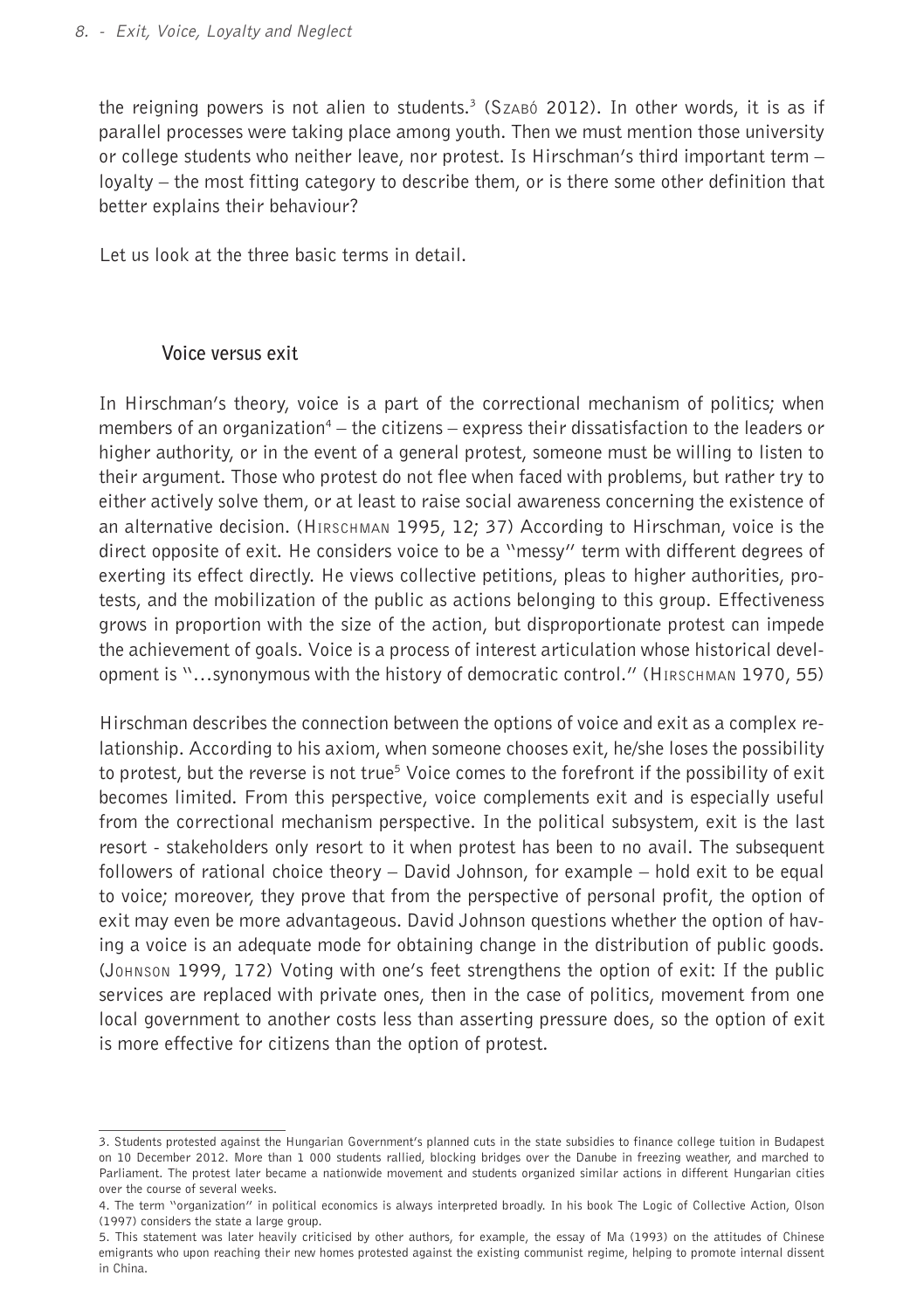Under certain circumstances, the correction of the operating mechanisms of the political subsystem can be reached not just through protests but by other collective action as well.<sup>6</sup> Naturally a certain type of passivity is part of collective action, so-called passive resistance, when a society gives up cooperating with the reigning power. It is a question whether simple non-action, passive agony, or the often-destructive acquiescence belong to this category. There is always a large group of any society that can not be described by any of these options. Concerning this group, Hirschman speaks of loyalty, while a critic of his (Rusbult et al. 1982) speaks of neglect. Rusbult and his co-authors expand Hirschman's conceptual triadto include the passive-destructive version of loyalty and place this fourpart concept into a 2\*2 matrix. In this system, exit and voice mean actual, de facto activity. At the same time, the former is a constructive concept while the latter is not. It is rare that exit aids the development of an organization or the strengthening of a society. According to Rusbult et al., loyalty can be seen as a passive but constructive action that yields some sort of result, while negligence is the least favourable option: Besides the fact that an indifferent citizen is passive, his/her non-action is not even constructive. They also imply that the appearance of competitive alternatives encourages consumers ( in this case, the citizens) to move towards being active, while commitment strengthens constructiveness.



**Figure 1. Exit – Voice – Loyalty – Neglect**

Source: Rusbult, et al. 1988, p. 601

<sup>6.</sup> For example, through such standard democratic methods as referendums or popular initiatives.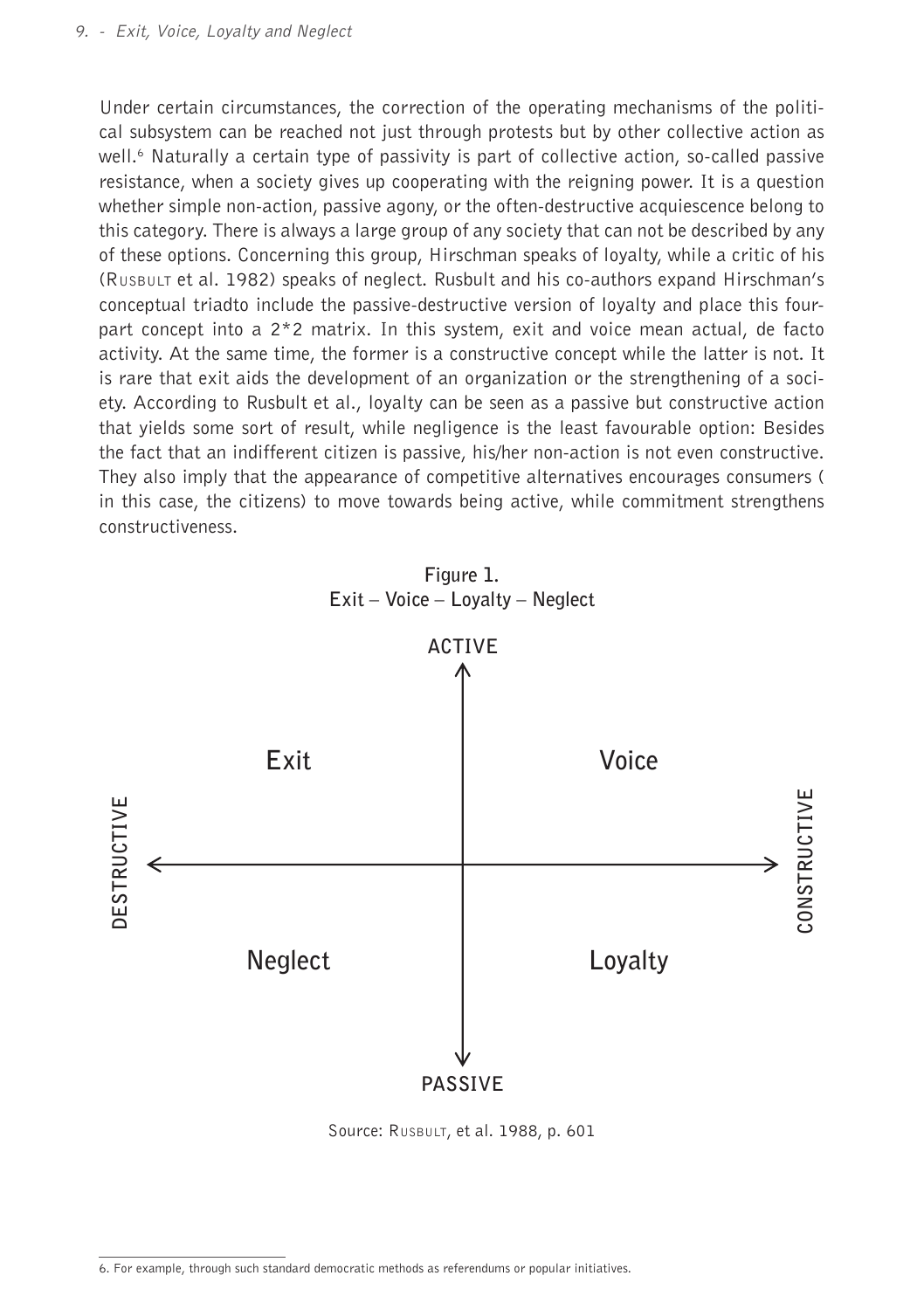Hirschman also calls attention to the fact that protest has costs. Members of an organization sacrifice their time, money and energy for change to come about. In turn, this fact constantly shapes the relationship between exit, voice and loyalty. Voice is a realistic alternative if it brings an adequate result, if a significant improvement can be calculated in the position of influence or bargaining power. Voice plays an active role in the case of particularly important organizations.7 After considering all these, he establishes that the alternative of exit impedes the spread of voice.

As we have noted, the results of previous empirical studies have showed the strengthening of the potential for the emigration of Hungarian youth while at the same time suggesting that compared to "adults", their participation in protests is much more robust. (Kern–Szabó 2011; Oross–Szabó 2014; Szabó–Gerö 2015) Though Hirschman separates these two categories distinctly, we think they are not necessarily exclusive. A young person can be involved in collective action and simultaneously plan to settle abroad. Thus we can state the hypothesis that the students can protest AND entertain the thought of exit instead of protesting OR exiting. We have to note that in our research – and this is true for migration studies in general – we look at potential exit or emigration, which means a future, provisional action. The widespread position of researchers on this is that potential migration never matches the numbers of actual migration. Even amongst those determined to leave there are some who, in the end, do not take the final steps to do so. When it comes to actually making the decision to leave, they stay home.

#### **Loyalty and Neglect**

Perhaps the least specific part of Hirschman's theory is organizational loyalty. It is no coincidence that Rusbult et al. tried to clarify and expand this aspect.<sup>8</sup> In Hirschman's approach, loyalty sheds light on the way voice and exit function side by side. Organizational loyalty holds exit in check and activates protest. Loyalty creates an opportunity to stop the deterioration of performance; loyal consumers can motivate a company or a system to perform better through their constructive suggestions. Loyal actors can apply constructive criticism or can increase the effectiveness of protest by raising the option of exit, forcing the leaders of the company or organization to perform even better.

The concept of boycott also appears in Hirschman's work. This is a formula found within the confines of exit and voice and means an effective exit with the promise of re-entry. If the corrective mechanisms take effect, those who have elected to boycott will return to the organization.

The term of post-exit loyalty has become prevalent lately in the relevant literature (Santee–Eekhuis–Zhou 2009). An expatriate can remain loyal even after effectively leaving his/her country by participating in the elections of the given country, sending money,

<sup>7.</sup> We must note that based on Hirschman, Olson holds that voice is probably most viable where there are few actors (consumers) and they are capable of influencing the product for sale. Therefore, in the world of politics and organizations the option of voice is used more, as there are far fewer members of those organizations than those who buy the products of companies.

<sup>8.</sup> Throughout this volume we use the term "indifferent" as a synonym of "neglect", as it better adheres to youth culture and youth behaviour.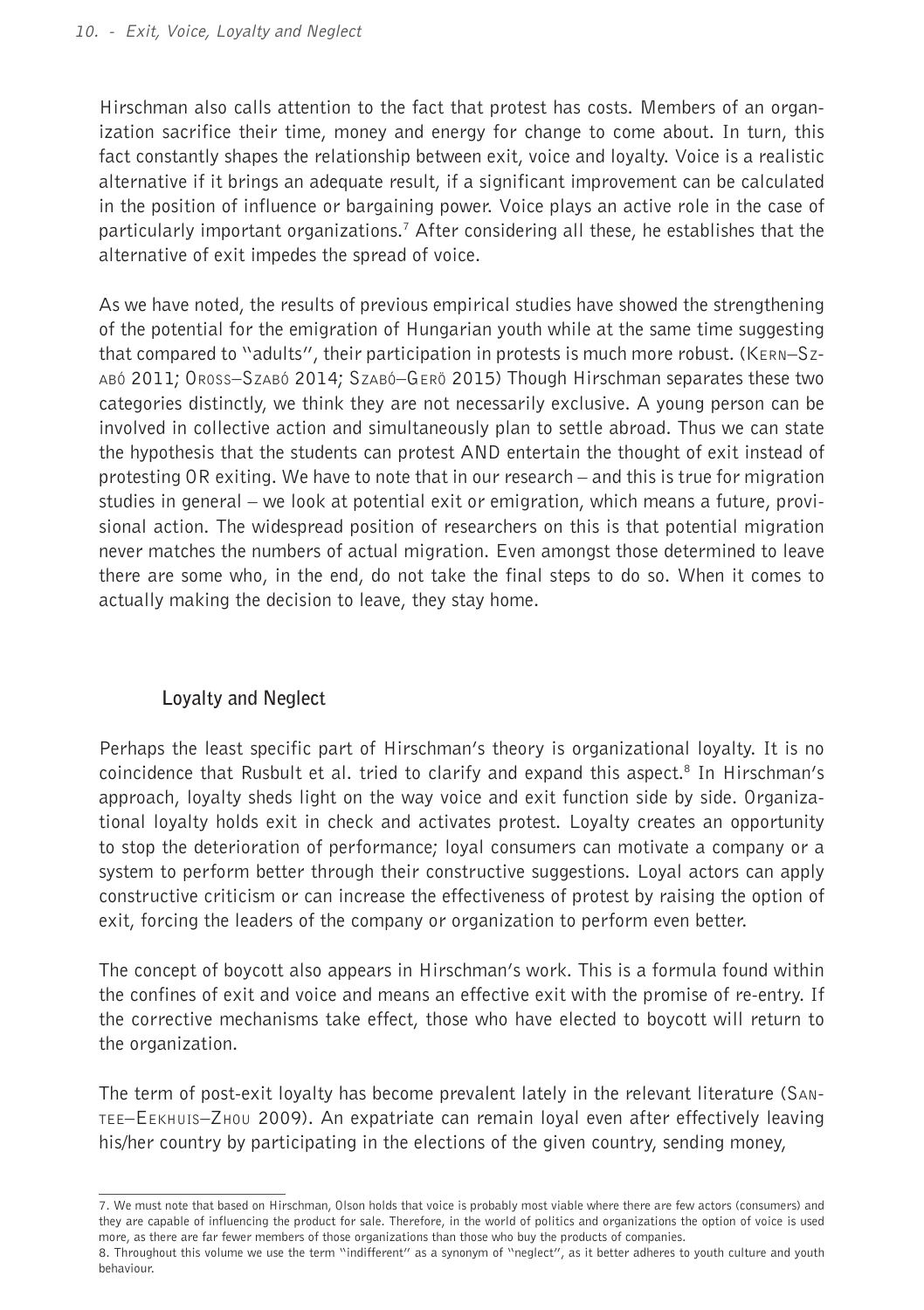helping those at home, or following the events of the mother-country. Thus, loyalty towards a country does not automatically cease if a citizen physically leaves his or her country of origin.

#### **Organization: activity vs. passiveness**

Due to the above, we hold that the organizational networks through which the young adult integrates into society are very important. Our previous research has shown that the potential for protest of those young people who are organized into communities is significantly higher than for those who are not members of any social, civic or political community. (Szabó 2012, Oross–Szabó 2014) In general, the relevant literature agrees that the choice between voice and exit is closely connected to the size of the different groups, as well as the action strategy chosen by them in order to obtain the inclusive collective goods. (Olson 1997, Elster 1995) In small groups, members have an interest in cooperation, as the exit of one actor or refusal to participate has negative effects that can be felt by others as well. On the other hand, some members have an interest in providing the collective goods even if they have to bear the burden by themselves. This is not the case in large or latent groups, however, and thus it is not true for society either.

According to Mancur Olson, in latent groups there are three factors collectively prohibiting advocacy; at the same time, it would be in the interest of the individual members of the group (society) to take action for the public good. On the one hand, the greater the group, the smaller the total profit to the individuals aspiring to realize the interests, so the "reward" to the individual for group-oriented action is that much less adequate. (Olson 1997, 52–53) On the other hand, the greater the group, the less each of the individuals receive from the whole of the collective goods. Therefore, the likelihood of the probability that one member of the group would individually cover the costs of the collective good decreases (unlike in small groups). Lastly, the third consideration that forces the rationally-thinking individuals of a society to be passive and to show self-restraint is that the larger the number of the group, the greater the organizational cost, and the larger the obstacle that it has to overcome in order to secure a certain amount of collective goods for itself. Therefore, in latent groups, including society, separate incentives – according to Jon Elster, coercive measures – have to be utilized that can be distinguished from the collective good in order for the rational action of the individual to be group-oriented, otherwise the collective action will be passivity and exit. The question arises: Does this mechanism take effect in the case of voice, or does something else? Do only those individuals protest for whom the event promises the attainment of goods? Is it really due to the rational attitude of citizens – if the outcome of the protest appears to be collective goods – that just a small segment of society protests?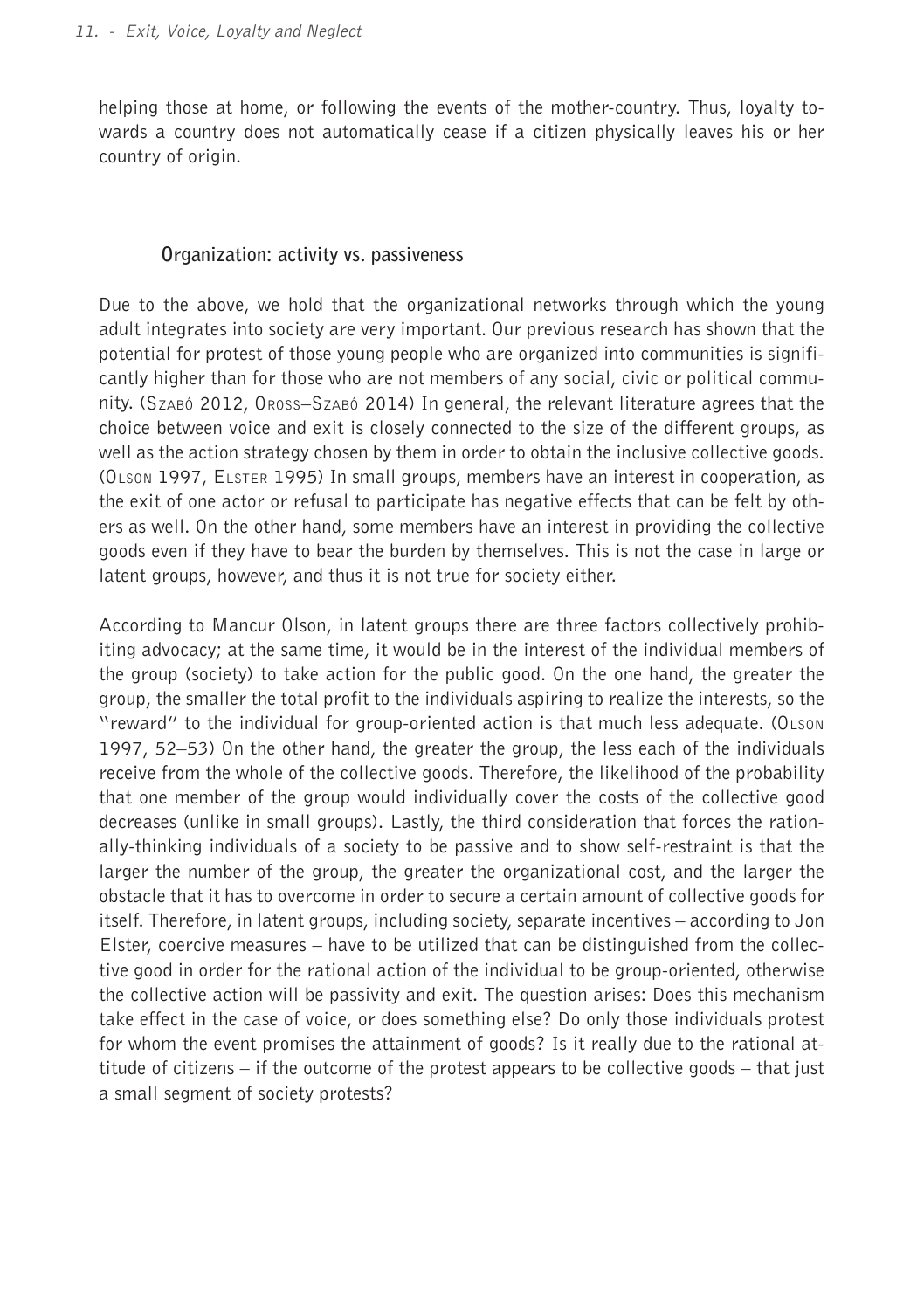#### **The expansion of the conceptual framework: exit, voice, and loyalty in relation to Hungarian students**

Above we listed those analytical, ideal-typical concepts that Hirschman and his followers and critics used in connection to exit, voice and loyalty. As indicated, these definitions  $$ exactly because of their ideal-typical nature – can not be interpreted directly in the context of 21st century Hungarian university and college students; therefore, we will adapt and interpret them. Hereinafter we would like to describe the aspects of the conceptual framework used by us, one by one. We would like to note that although we begin with Hirschman, we hold the supplements and modifications of Rusbult et al. – which were added to the original theory in 1988 – to be important as well. We examine the terms in the individual active/passive relations, as well as in the constructive/destructive relationship of the political system. Being active in this case means actual, realized activity. As our research is primarily political science and sociology-oriented and is less inspired by economics, when we analyse the constructive/destructive duo we are analysing the relationship towards the political system, to be exact, the relation to democracy. In this case the question is whether the action is constructive or destructive from the system's perspective.

- 1. The clearest concept is exit. In our interpretation this means (potentially) leaving the country (for the purposes of international study, working abroad, but most often to settle abroad.) As we have noted, we cannot measure actual exit, but we analyse  $-$  in accordance with international studies – potential exit, that is, our focus is directed at those who plan to leave the country and settle abroad. Exit is therefore an active (actual), nevertheless destructive term, as when it is realized its "benefit" from the perspective of Hungarian democracy is marginal. (Exit  $=$  active  $+$  destructive).
- 2. Voice is also a relatively "clear" term, which we read as collective action, that is, our use of the terminology tries to follow the original typology. In the wake of Hirschman, we hold that not all actions can be categorised as acts of protest, even if in theory they are directed at authority or against the past or potential decisions of authority. Our analysis uses the term voice in a narrower framework. We consider those types of action to be an expression of voice that are capable of mobilising university students, or in a broader sense, even public opinion. We do not include in this analysis those individual actions that do not come together in some sort of public collective action (e.g., donations to NGOs), or that can be defined as instruments of fulfilling individual interests. This is a pronouncedly active category, the aim of which is most often to improve the system. This is related to another aspect of the concept, its relationship to democracy. We hold that critics of the system – that is, those who, under certain situations, can accept a dictatorship in the face of democracy – also belong under the category of voice. While they clearly express their disapproval with democracy  $-$  according to our assumption  $-$  they still live in this system. Aside from this, they also voice their disapproval to varying degrees. (Voice  $=$  active  $+$  constructive).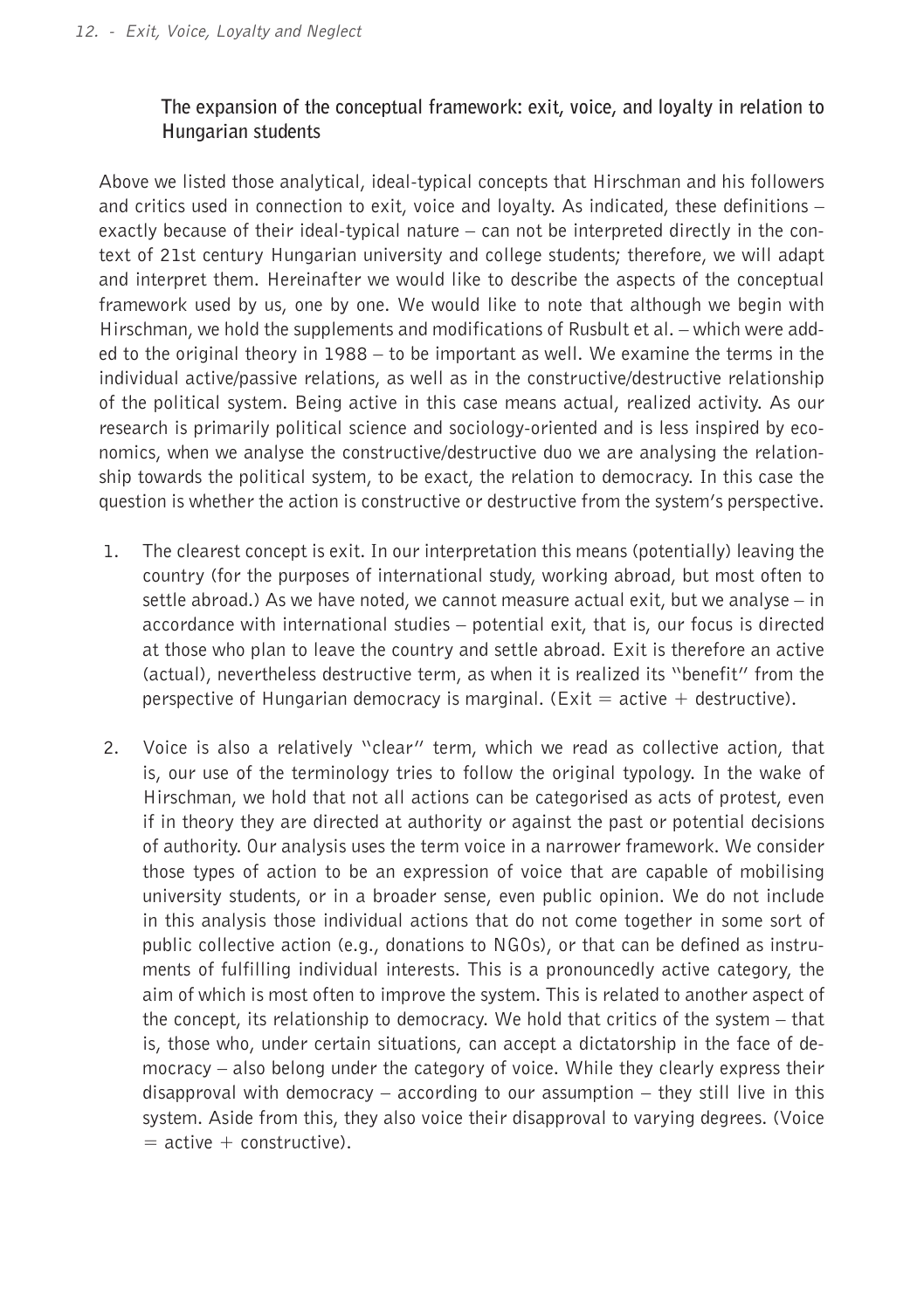- 3. We also use the term loyalty, but we do not mean its economic interpretation, rather, specifically political loyalty, which we define in two ways. A student can be loyal to a political party, in the sense that he/she is a committed voter, but a student can also be loyal to the political system in which he/she lives – in this case, democracy. That is, there are those who are loyal to parties and those who are loyal to systems. Party loyalty can be studied in the form of party preference, while system loyalty can be studied through a person's relationship towards democracy and dictatorship.  $(Politically \, logal = passive + constructive).$ 
	- a. In our opinion, politically loyal students are those who do not calculate their individual benefit or possible collective or individual costs, but who, the exclusion of rationality, decide on a given party for emotional reasons, that is, they become committed, loyal. This political loyalty spurs the performance of the preferred party and helps initiate correctional mechanisms, especially if the loyal voters exercise an indirect critique (generally not done in public). Of course it is a question whether politically loyal Hungarian university or college students produce any sort of (indirect) critique, or whether they fall completely in line with the party opinions, choosing plain, uncritical party loyalty over the original and, by definition, critical aspect of loyalty. We have to note, however, that those who are loyal to a party may appear amongst protesters as well. Besides voting in elections, the loyal voters of a government's opposition may express their disapproval of the government's performance by participating in collective actions, namely, by protesting. In extreme cases it can also happen that the loyal voters of the reigning governing party protest against issues that are not necessarily political in nature or that do not question their political loyalty (e.g.,. issue-based protests), but these count as rare exceptions to the rule.
	- b. Those loyal to the system do accept democracy as the best political system; their loyalty is basically good-natured. However, their good intentions are not paired with a particularly active citizenship.
- 4. Finally, special attention must be paid to indifferent students (by which we mean the category of neglect. See: Rusbult). These are students not interested in public affairs/ politics during their university years, those who are politically inactive or who have difficulty understanding the world of politics. We are interested in the size of this destructive student body, but also about whether passivity and uncertainty about politics can truly be identified as indifference. We think that indifferent students are, on the one hand, inactive; on the other hand, a majority of them are critical of the system. That is, these are young adults for whom choosing between systems (between democracy and dictatorships) is far from easy. (Politically indifferent  $=$  $passive + destructive$ ).

We can place the terms used by us in the  $2*2$  matrix of Rusbult et al. in the following way.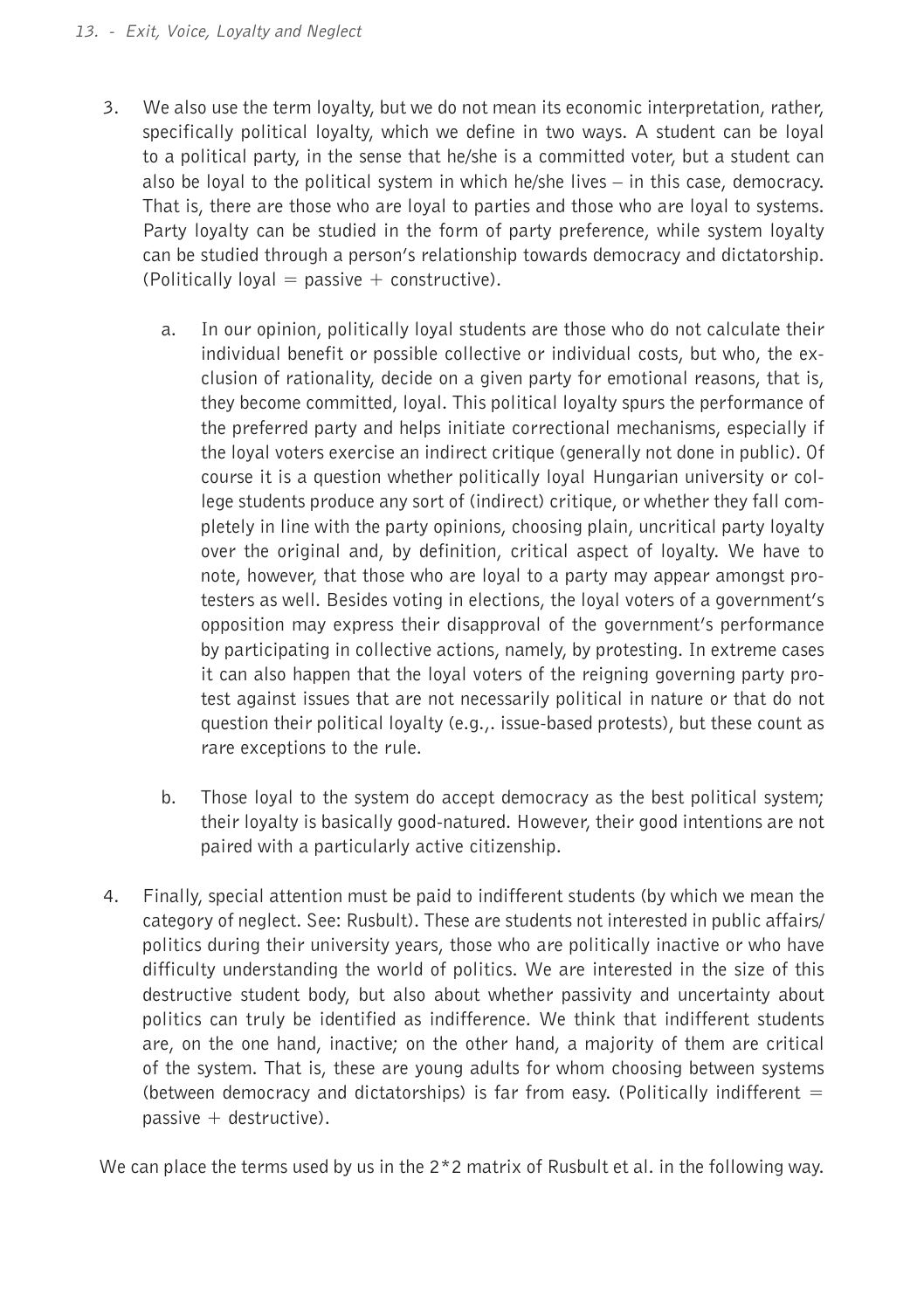

Based on Rusbult etc 1988 601. p. Szabó.

In the individual chapters of this volume we analyse the relationship between exit, voice and loyalty. Ultimately we are searching for an answer to whether exit truly bars protest among university students. According to our thesis, as we have previously implied, this is not the case. Moreover, we hold that the same groups of active students protest who would most likely choose the potential option of exit. Those who are politically loyal do not protest and do not choose exit; as a devotee of either a party or a system they do not choose either of these categories. We perceive politically indifferent students to be passive actors for whom the political system holds no value; they do not devote themselves to any group, they do not show any interest in politics, and they do not vote.

Adhering to international standards,<sup>9</sup> we measure the relationship of Hungarian university/ college students towards the democratic political system with the help of the following question:

"Which of the following statements comes closest to your own opinion?

- Democracy is always preferable to any other kind of government;
- Under some circumstances, an authoritarian government can be preferable to a democratic one;
- For people like me, it does not matter whether we have a democratic or non-democratic regime."

<sup>9.</sup> See: Yun-han Chu, Larry Diamond, Andrew J. Nathan, Doh Chull Shin. How East Asians View Democracy, (Columbia University Press: 2008).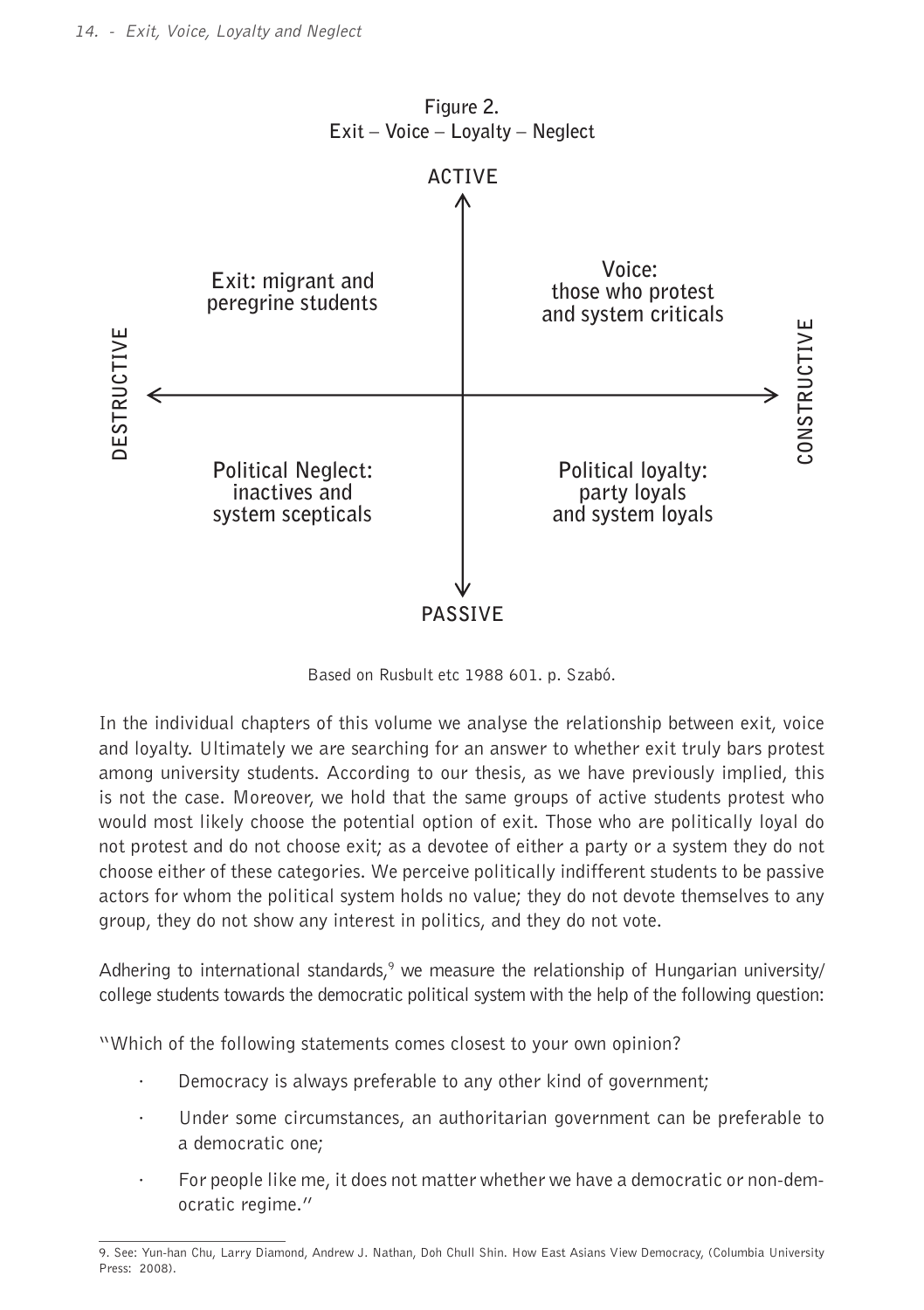Based on Szabó (Szabó 2013), we will call the group of students who hold that democracy is preferable to any other kind of government "system loyal" voters.

The second group in our typology is composed of those students who are characterized by a feeling of alienation from political systems, the need for distance from power, and the complete depoliticization of their private life. ("For people like me, it does not matter whether we have a democratic or non-democratic regime.") Therefore, during the course of our investigation, we call this group "system indifferent". Their political behaviour may be based on collective historical memory according to which the regime changes that came about in Hungary appear to have been events that directly affected and threatened the lives of individuals, families and groups (Erös 2001).

The third group in our interpretational framework includes the answers of those students according to whom democracy can be overridden by dictatorship under certain circumstances (in 2015, 21 % held this view). As their attitude towards democracy is heavily critical, we therefore name them "system critical".

The individual chapters of the book follow this extended conceptual matrix:

- · The first chapter examines exit, that is, university and college students who are considering leaving the country;
- · the second is about system loyals, system criticals, political indifferents and the category of voice;
- · finally, in the last larger chapter, we primarily look at party loyals.

There are two aspects to which we pay particular attention, examining them separately: one is gender, the other is green orientation. We arrived at the latter by asking respondents to choose the mentality that is closest to their values/way of thinking from among 10 different value markers. Of these 10 markers, one was very distinctive, namely, the green ( environmentalist) one, which was chosen by 13 % of respondents. Out of the 10 markers or ideological crutches, "green" came in fourth place after the "liberal/free thinking" (27 %), "supporter of order and stability" (17 %), and "European/Western-thinking" (15 %) groups.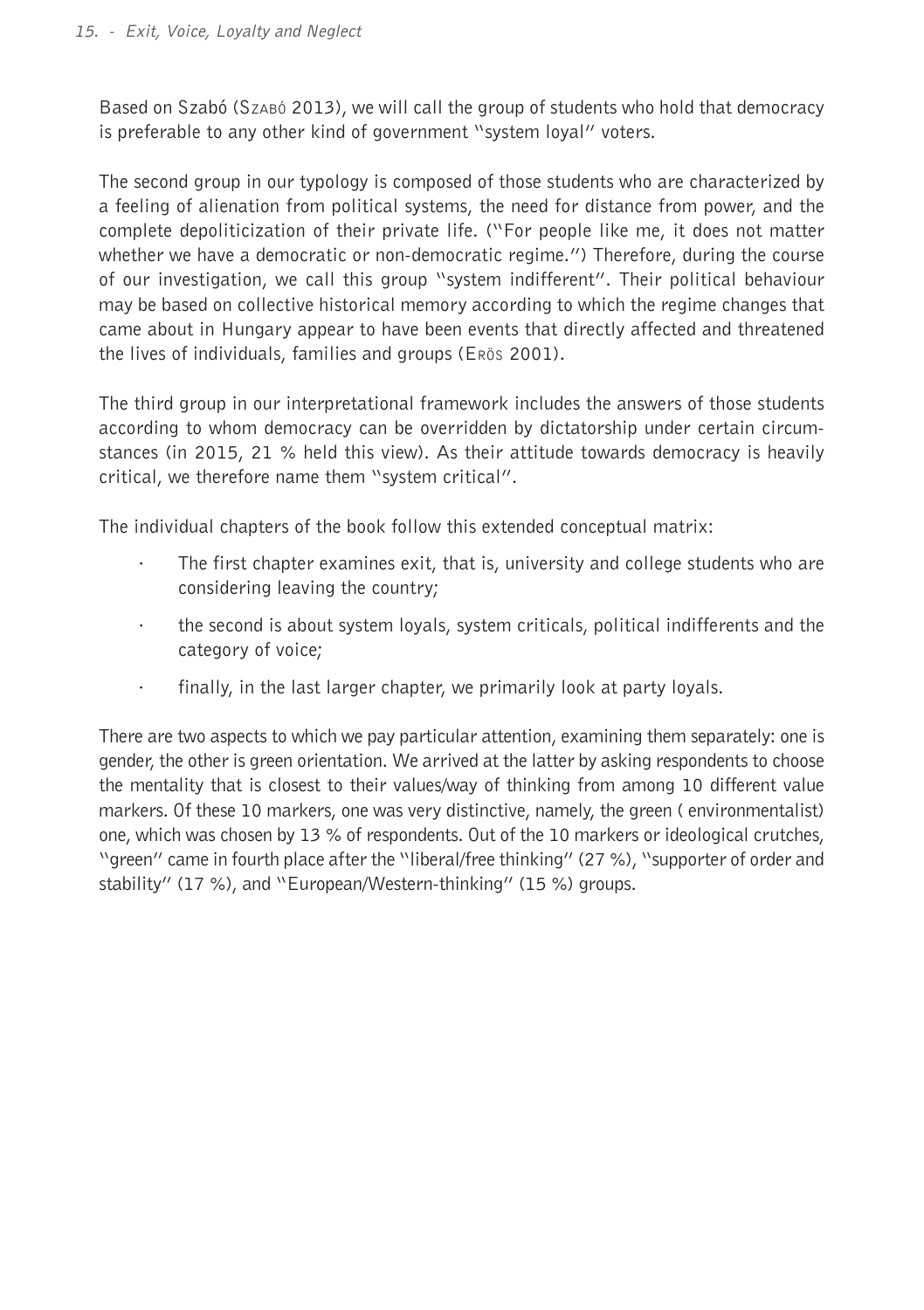### Exit: the international mobility and migration potential of Hungarian students

#### **Introduction**

In the introductory, theoretical chapter of this volume, we described exit and voice with regard to two subsystems – market conditions and the world of politics<sup>10</sup> – along the lines of Albert O. Hirschman's theory. We also explained in the introduction the context in which we are examining and how we define these concepts. In this essay we interpret the trends that can be identified in connection to exit with regard to the financial situation and political attitudes of the students in our study.

Our analysis of exit includes the question of the international migration of Hungarian students participating in full-time training, which is one of the most current problems today. Different aspects and dimensions of migration can be distinguished. Our study examines the propensity for the international migration of Hungarian students in which several different countries are involved, that is, there is a "sending" state and a "host" state. (Cseresnyés, 1996:20) Based on the reasons for migration, we examine voluntary migration, the form of migration in which financial or related considerations (e.g., labour migration, relocating for study purposes) motivate the migrant persons (Cseresnyés, 1996:21). In our study we call the intention for someone to emigrate or go abroad to work "migration potential". Within this framework we would like to know the size of the group that plans to migrate within the scope of the studied population and what socio-economic factors increase and decrease the migration potential for students participating in fulltime training in Hungarian higher education. (Sik 2003:15). Peregrination, study abroad means the international mobility of migrant students enrolled in higher education abroad. The origin of the concept in Hungary goes back to the end of the 14th century (Békési–Jankovics–Kosa–Nyerge, 1993). Mainly members of the nobility could make use of the possibility for peregrination in its archaic sense. During these trips they travelled the whole of Western Europe and tried to build their political networks as well, usually spending two or three years abroad. Under the "new" interpretation, this concept refers to the migration and mobility of students provided by the framework of the European Union. In both the previous and modern understanding of the concept, it is a common element that the peregrine is someone, following his/her travels, returns home to apply this knowledge in his/her mother country.

<sup>10.</sup> Though in a secondary way, exit appears in politics as well, while voice appears in economics. Exit generally presents itself through very clear, practical solutions. Not consuming a product or switching to another one is the most typical market "exit".

A practical materialization of exit in the world of organizations can be emigration (leaving a country), or in simpler cases, exiting from a party. Hirschman considers withdrawal from political life, and therefore from elections, to be a very costly solution.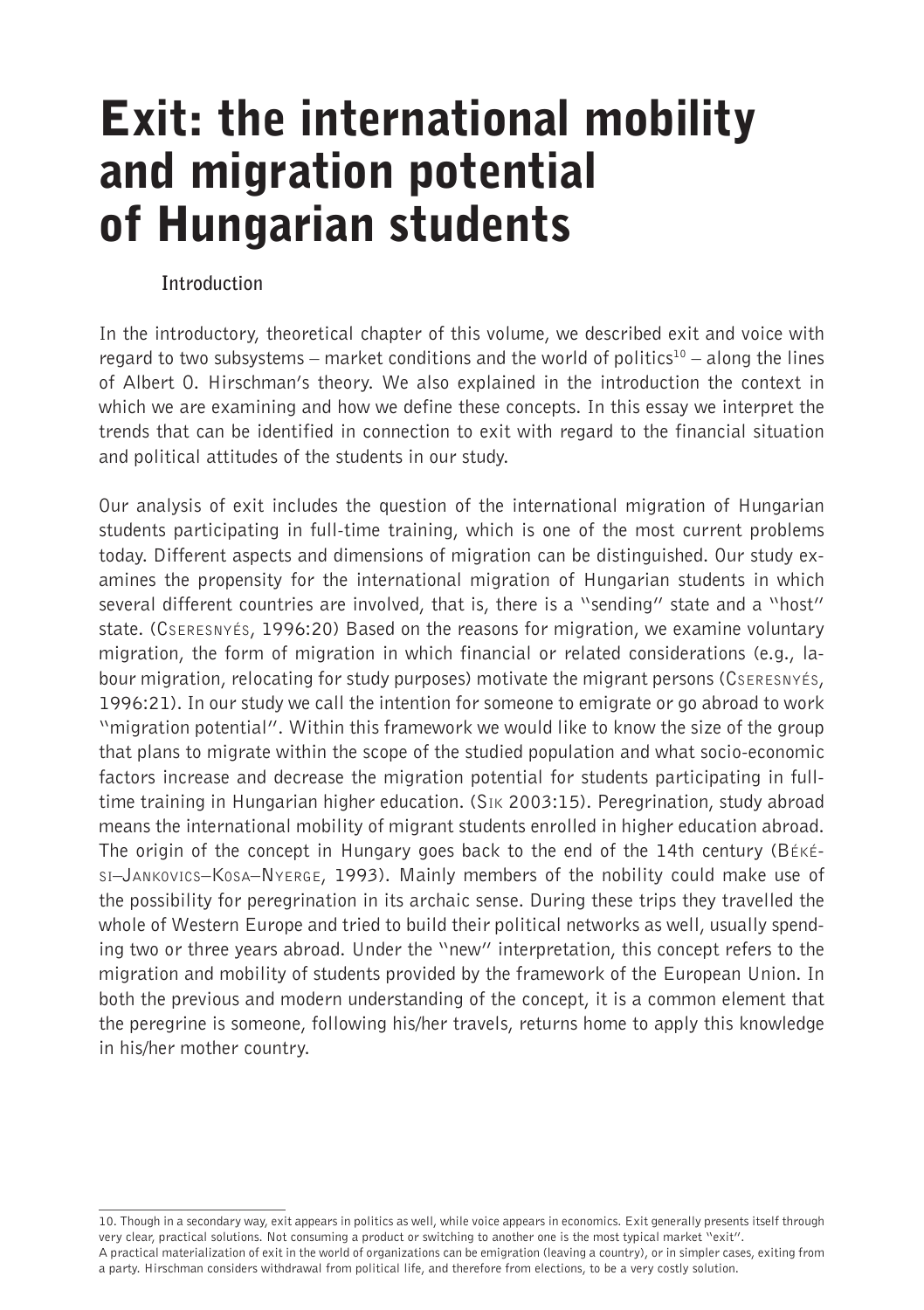Both the relevant literature, as well as empirical social science studies<sup>11</sup> have reinforced that leaving the country, or exit, has increased significantly in Hungary. Thus, we can state the hypothesis that students can protest AND entertain the thought of exit instead of protesting OR exiting. We have to note that our research – and this is true for migration studies in general – looks at potential exit or emigration, which means a future, provisional action. The widespread position of researchers concerning this is that potential migration never matches the numbers of actual migration. Even amongst those determined to leave, there are some who, in the end, do not take the final steps when it comes to making the decision, but stay home. Ultimately we are searching for an answer to whether exit truly bars protest among university students. According to our thesis  $-$  as we previously implied  $-$  this is not the case. Moreover, we hold that the same active student cohorts protest who would also most likely choose the potential option of exit. We can only answer this question, however, at the end of the volume, following the presentation of the findings for the groups of exit, voice and loyalty.

According to the data of the OECD, upon examination of the global trends of student migration the numbers of international students between 1998 and 2004 grew four times as fast as those for international migration (Table 1). Since then, the ratio has grown even more. In 2009, close to three million international students<sup>12</sup> studied worldwide (FINDLAY et al, 2010:4), while according to  $0ECD$ 's newest data<sup>13</sup> today there are almost 4.5 million international students studying<sup>14</sup> away from their mother country.

| 1975       |        | 1985        |        | 1995        |        | 2005        |        |
|------------|--------|-------------|--------|-------------|--------|-------------|--------|
| Country    | Amount | Country     | Amount | Country     | Amount | Country     | Amount |
| Iran       | 33021  | China       | 42428  | China       | 115871 | China       | 343126 |
| <b>USA</b> | 29414  | Iran        | 41083  | South Korea | 69736  | India       | 123559 |
| Greece     | 23363  | Malaysia    | 40493  | Japan       | 62324  | South Korea | 95885  |
| Hong Kong  | 21059  | Greece      | 34086  | Germany     | 45432  | Japan       | 60424  |
| China      | 17201  | Morocco     | 33094  | Greece      | 43941  | Germany     | 56410  |
| UK         | 16866  | Jordan      | 24285  | Malaysia    | 41159  | France      | 53350  |
| Nigeria    | 16348  | Hong Kong   | 23657  | India       | 39626  | Turkev      | 52048  |
| Malaysia   | 16162  | South Korea | 22468  | Turkey      | 37629  | Morocco     | 51503  |
| India      | 14805  | Germany     | 22424  | Italy       | 36515  | Greece      | 49631  |
| Canada     | 12664  | USA         | 19707  | Hong Kong   | 35141  | <b>USA</b>  | 41181  |

**Table 1. The ten largest sending states (1975–2005).**

Source: OECD data, based on the essay of De Wit (2008: 33–4).

<sup>11.</sup> See http://www.tarki.hu/hu/news/2015/kitekint/20150811\_migracio.html or Blaskó–Ligeti–Sik 2014.)

<sup>12.</sup> International students are those students who continue their studies across borders. The UNESCO Institute for Statistics, OECD and Eurostat define international students as those pupils who do not have a permanent address in the country where they study and received their previous degree in another country. If the data for international students is not available for a given country then they use the data for foreign students. A foreign student is a student who is not a citizen of the given country. Foreign students therefore constitute a subcategory of international students.

<sup>13.</sup> http://www.oecd.org/edu/eag-interim-report.htm.

<sup>14.</sup> The event of having studied in another country can be measured with the help of two different approaches. First, the frequency of temporary study in another country can be established with the help of surveys of students who are already close to graduation or with the help of graduate surveys undertaken soon after graduation. Second, the frequency of "diploma mobility", i.e., mobility for a whole study programme, can be established with the help of educational statistics collected internationally by UNESCO, OECD and Eurostat (Teichler, 2012:8).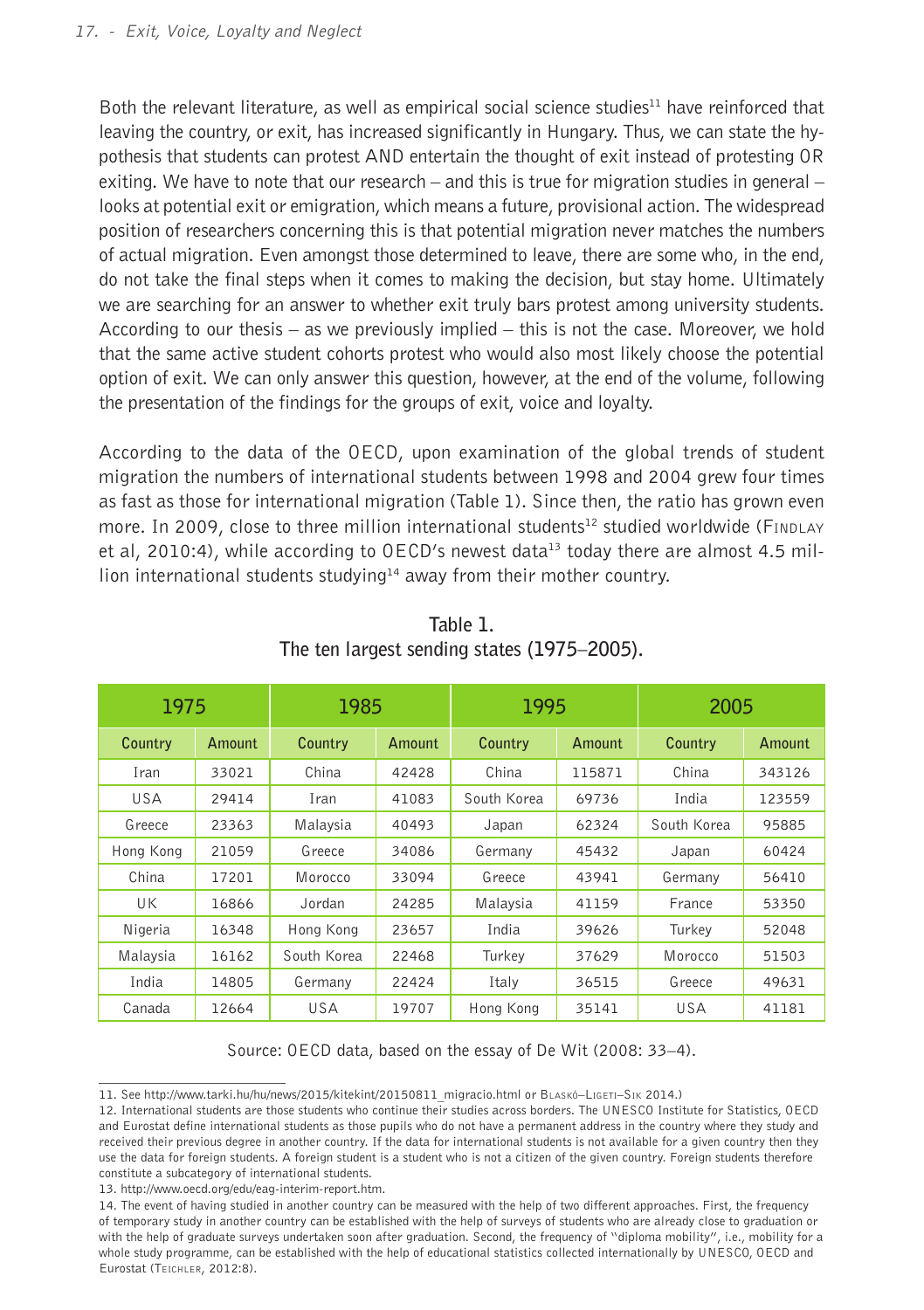The rise of migration amongst Hungarian students is thus, on the one hand, part of a global trend. On the other hand, the free movement and mobility of persons is one of the basic values of the European Union, and therefore the migration and peregrination of Hungarian students is a natural consequence of the European regional integration processes.

Upon examination of the 32 European countries participating in the Erasmus programme, the number of foreign students between 1999 (827,000, or 5.4 percent of all students) and 2007 (1,516,000, or 5.7 percent of all students) grew 80 percent in absolute value and 30 percent in relative value. Within this, the proportion of students from EU Member States grew from 3 percent to 3.3 percent, while that of other European countries grew from 2 percent to 3.7 percent. (Teichler–Ferencz– Wächter 2011). Based on the same statistics, the mobility of students within Western European states fell from 3 percent to 2.8 percent while remaining constant (1.7 percent) in Central and Eastern European countries. According to the data of UNESCO, 80 percent of European students studying abroad remained on the continent, while 20 percent of them went to another continent to study. (Teichler, 2012:7)

From a European perspective, three groups of mobile students can be distinguished (Teichler, 2012:9):

- · Students from low-and middle-income countries migrate mainly to economically developed countries with tertiary education systems ensuring high standards of education.
- · Students from economically developed countries attain diplomas in other economically developed countries.
- · It is a characteristic trend among economically developed countries that many of their students study temporarily in other economically developed countries.

Although until recently Hungarian society stood out from among the countries of the region with respect to the weakness of its geographical mobility, by now it is the sudden acceleration of mobility that is a problem. Examining the issue from the perspective of the mobility of students participating in higher education, the proportion of foreign students within Hungarian higher education grew from 4.74 percent in 2005 to 7.7 percent by the 2012/2013 academic year (their numbers approached 18 000). The number of Hungarian students studying abroad in the 2012/2013 academic year was 9 634, growing from 3.22 percent to 4.12 percent.

Concerning international trends, we can see that the countries sending the most foreign students to Hungary are Germany, followed by neighboring countries: Slovakia, Romania, Serbia and Ukraine (that is, countries where many ethnic Hungarians live). Hungarian students study in European countries, mainly in Germany, Romania, Austria, and Slovakia. Based on this, we can say that the mobility of Hungarian students is regional in nature. Out of the top 10 global "sending nations" for international students, only Turkey shows up in the Hungarian data.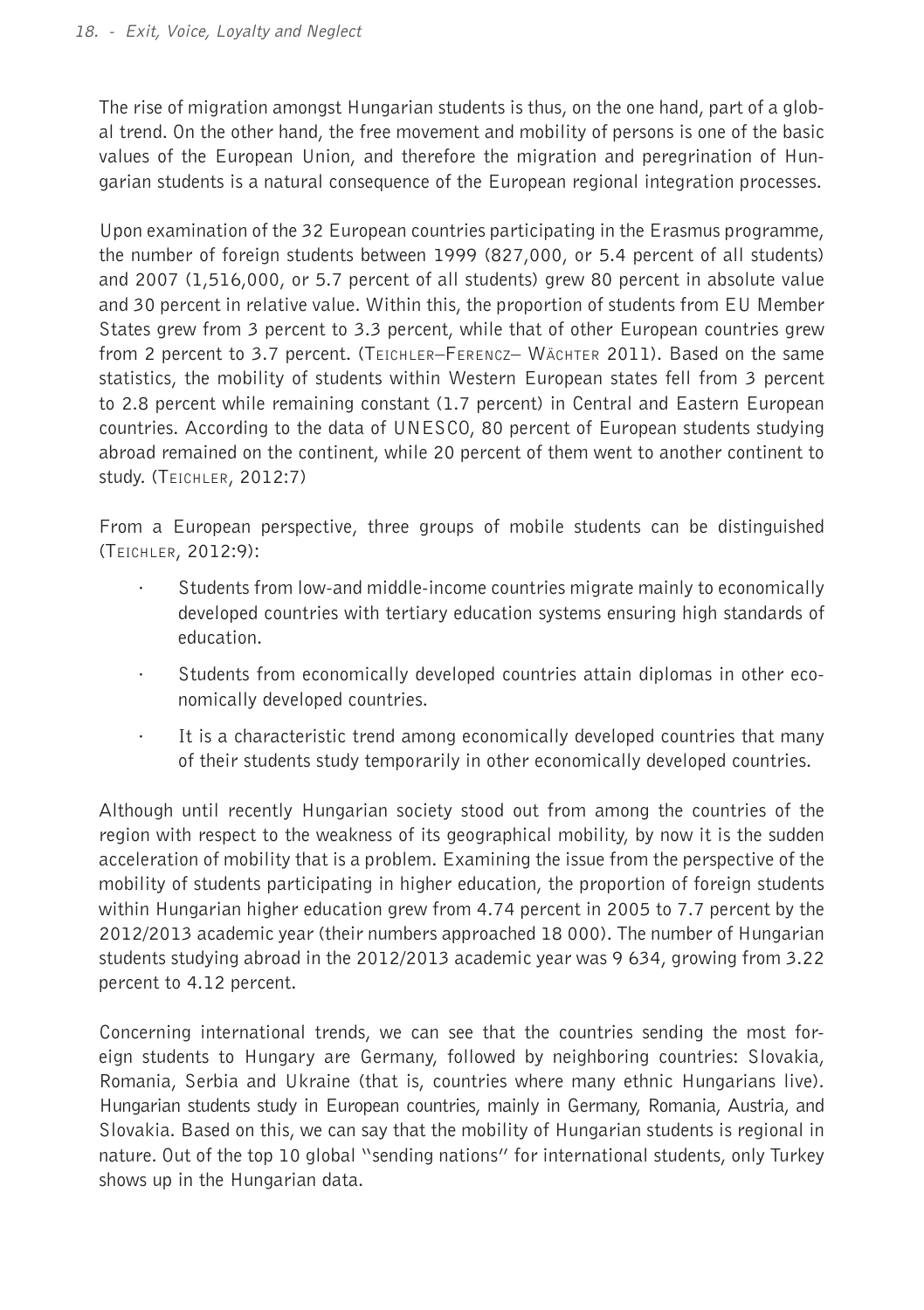| The most important<br>countries sending foreign<br>students to Hungary,<br>2012/2013 | Most important export<br>destinations of Hungary,<br>2013 | Top 10 sending countries,<br>new entrants 2012.<br>World ranking |
|--------------------------------------------------------------------------------------|-----------------------------------------------------------|------------------------------------------------------------------|
| 1. Germany                                                                           | 1. Germany                                                | 1. China                                                         |
| 2. Slovakia                                                                          | 2. Romania                                                | 2. India                                                         |
| 3. Romania                                                                           | 3. Austria                                                | 3. South Korea                                                   |
| 4. Serbia                                                                            | 4. Slovakia                                               | 4. Saudi Arabia                                                  |
| 5. Ukraine                                                                           | 5. Italy                                                  | 5. Canada                                                        |
| 6. Iran                                                                              | 6. France                                                 | 6.Taiwan                                                         |
| 7. Norway                                                                            | 7. UK                                                     | 7. Japan                                                         |
| 8. Israel                                                                            | 8. Poland                                                 | 8. Vietnam                                                       |
| 9. Nigeria                                                                           | 9. Czech Republic                                         | 9. Mexico                                                        |
| 10. Turkey                                                                           | 10. Russia                                                | 10. Turkey                                                       |

**Table 2. Hungary and the top 10 countries according to a few highlighted indicators.**

Source: Oktatási Hivatal, Higher Education statistics, Hungarian Statistical Office: External trade 2013, Open Doors 2012 Data, based on the essay of Berács et al. (2015: 53–4).

Examining the question in a regional breakdown, while until 2001 Hungary was at the head of the Visegrad countries concerning absolute numbers of foreign students and only Austria was ahead of it from the region, by 2012 Austria had almost doubled its absolute numbers, Poland (2001: 6659  $\rightarrow$  2012: 23 525) had tripled them, while the Czech Republic (2001: 7750 → 2012: 39 455) and Slovakia (Slovakia 2001: 1690 → 2012: 9059) multiplied the number of foreign students by five fold, compared to Hungary's 1.5 growth (Hungary 2001: 11 242 → 2012: 17 520). (Berács, 2015:54).

The most Erasmus students (616) came to Hungary from Turkey in the 2012/2013 academic year. Germany came in second, with 557 pupils, France third, with 519 students. 467 people came from Spain and 373 from Romania. In the 2012/2013 academic year, the most students from Hungary per university went to an Erasmus programme from the Budapest Corvinus University: 360 students participated in part-time training, while 136 went for internships.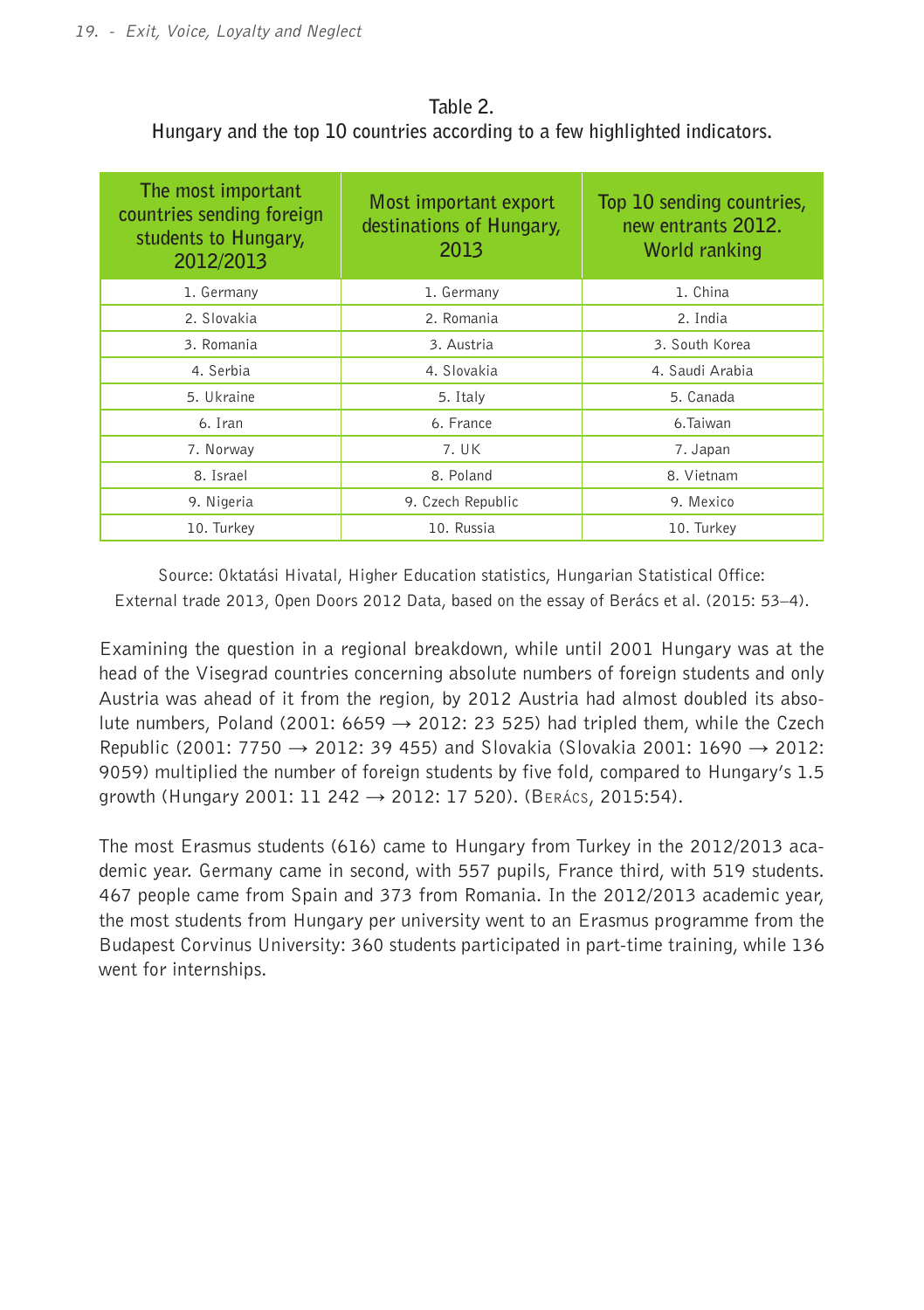| Institution                                        | Number of students<br>travelling abroad for<br>part-time training<br>(2012/2013) | Number of students<br>travelling abroad<br>for internships<br>(2012/2013) | Total |
|----------------------------------------------------|----------------------------------------------------------------------------------|---------------------------------------------------------------------------|-------|
| <b>Budapest Corvinus</b><br>University             | 360                                                                              | 136                                                                       | 496   |
| Eötvös Loránd University                           | 417                                                                              | 59                                                                        | 476   |
| Budapest University of<br>Technology and Economics | 286                                                                              | 96                                                                        | 382   |
| University of Pécs                                 | 289                                                                              | 70                                                                        | 359   |
| University of Szeged                               | 249                                                                              | 80                                                                        | 329   |
| University of Debrecen                             | 157                                                                              | 90                                                                        | 247   |

**Table 3. Distribution of students participating in Erasmus programmes.**

We are therefore witnessing a growth of student mobility in Hungarian higher education that is connected to a global trend. Growing mobility, however, has been behind the global and European trends in the past years. The extent of mobility is not primarily decided by global trends, but by European and even more specifically, by regional effects, as well as by domestic, policy-related changes affecting higher education.

Below we analyse in detail how Hungarian students view their opportunities to study, work and settle abroad in their own words. Regarding the results of our study, it is important to mention in advance that while official statistics typically underestimate the extent of migration, forecasts relying mainly on survey methods consistently overestimate it. The reason for this is simply that a greater amount of respondents plan to work abroad (or usually would just like to, or are dreaming of a "better life") than actually realize such plans in the future. (SIMONOVITS, 2014:253).

#### **Research questions**

- 1. What is the migration potential in Hungary among the population we studied?
- 2. Are there students for whom studying abroad is a sort of conversion of capital (in the Bourdieuian sense?)<sup>15</sup>
- 3. Can studying abroad be seen as the first step to moving and later settling abroad for Hungarian students, or (in their opinion) will the students return to Hungary to work? (Interviews)

<sup>15.</sup> Bourdieu's theory tries to describe the principles upon which the different types of capital (e.g., cultural, social) mutually transform into one another. Bourdieu stresses that certain types of capital can be converted into each other under certain conditions. In this context, he thinks that along the lines of the law of the conservation of energy that prevails in nature, social energy can be conserved as well: Seemingly useless exertions of energy, such as performing free favours in order to retain social capital, are in fact rational. When applying for a job, for example, social capital or language skills can be converted into economic capital.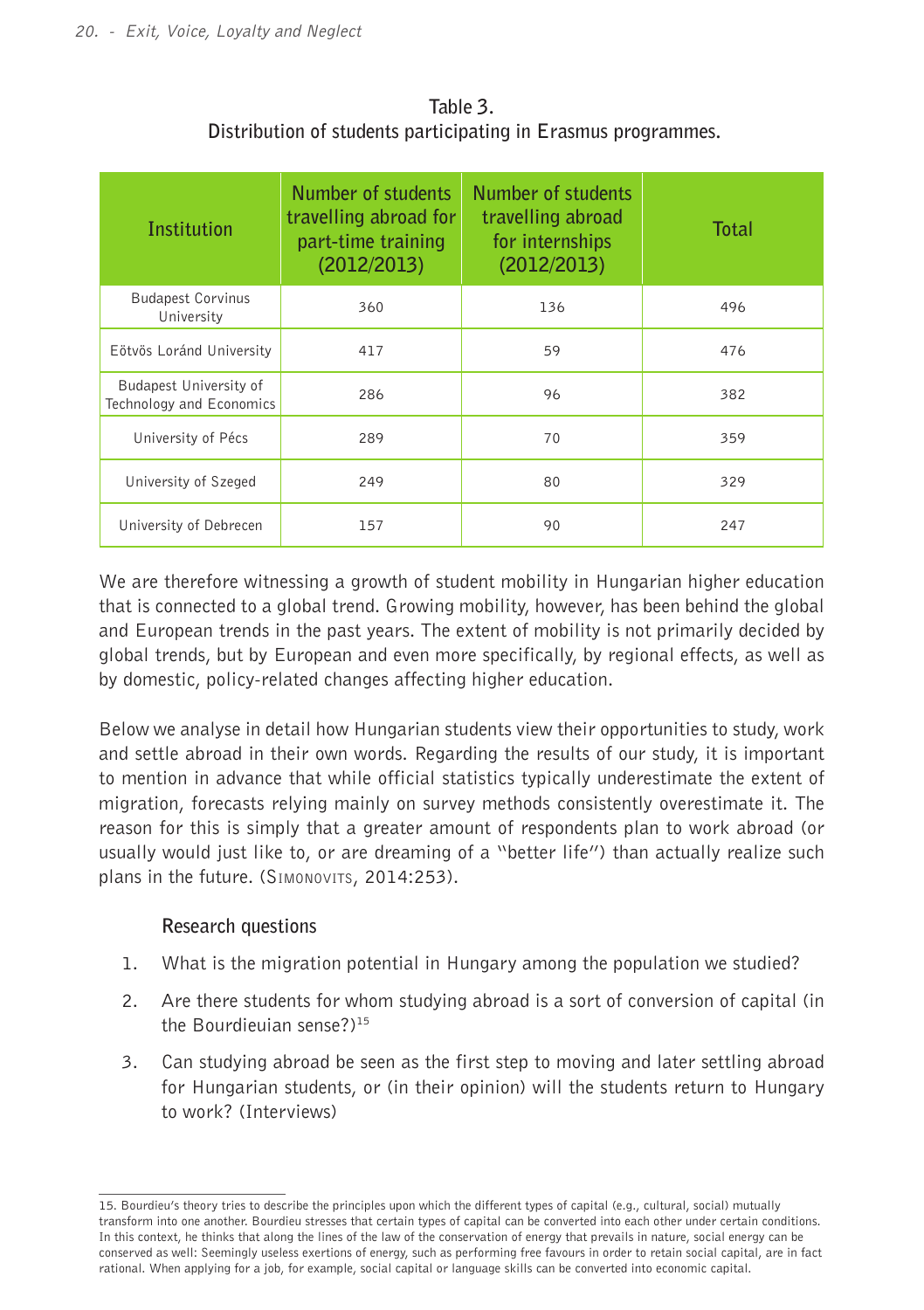#### **Results**

What is the migration potential in Hungary among the population we studied?

As the first step of our analysis, we study students studying abroad. According to the 2015 spring survey, 11 percent of Hungarian college students said that during their studies so far they have studied abroad at one point or another. (It is worth mentioning that compared to the last student survey of our research group in 2013, it seems that the proportion of students who have studied abroad has not grown, but rather has decreased, from 15 percent in 2013).<sup>16</sup> This can mean either through an Erasmus Programme – thus a programme of four to six months' duration – or the completion of an entire course of study abroad. The proportion of studies abroad among those who are permanent residents of Budapest is 17 percent, while in the case of all other students it is below average.

The higher the level of training sought, the more students go abroad for studies. In the case of undergraduate courses this is just 9 percent, while in the case of PhD students it is 50 percent.

It is interesting to examine Study abroad by institutions. We would like to stress that the number of respondents is too low to be able to look at each Hungarian institution and faculty, but we can identify certain trends. For example, among the students of the Budapest Corvinus University, the number of students who had already studied abroad was especially high, but certain faculties of the Budapest University of Technology and Economics, as well as ELTE and the University of Szeged, also stand out in this area. Semmelweis University's Faculty of General Medicine should be highlighted as well, where more than a quarter of the respondents had studied abroad. Of the state colleges it is worth mentioning the Budapest Business School, while of the church-run institutions, Pázmány Péter Catholic University should be singled out.

There is a strong correlation between language skills and studying abroad. The higher level of language knowledge a student has, the more likely it is that he/she has already studied abroad. Among those who have at least one advanced-level language exam, the proportion of those who have studied abroad reaches 24 percent.

A linear relationship can be traced based on the educational attainment of students' fathers as well. The essence of the relationship is that it is primarily those students who have been able to study abroad who were in a more favourable position from the outset, that is, those whose father or stepfather had higher levels of education. The proportion of students who studied abroad from the group of those whose father had a university degree was 17 percent, in contrast with those whose father had achieved a maximum of vocational training, where it was 5 percent. The students could further increase the initial advantage they had amassed prior to entering these institutions by studying abroad.

<sup>16.</sup> For details of the 2013 survey see Szabó (2014:13–17).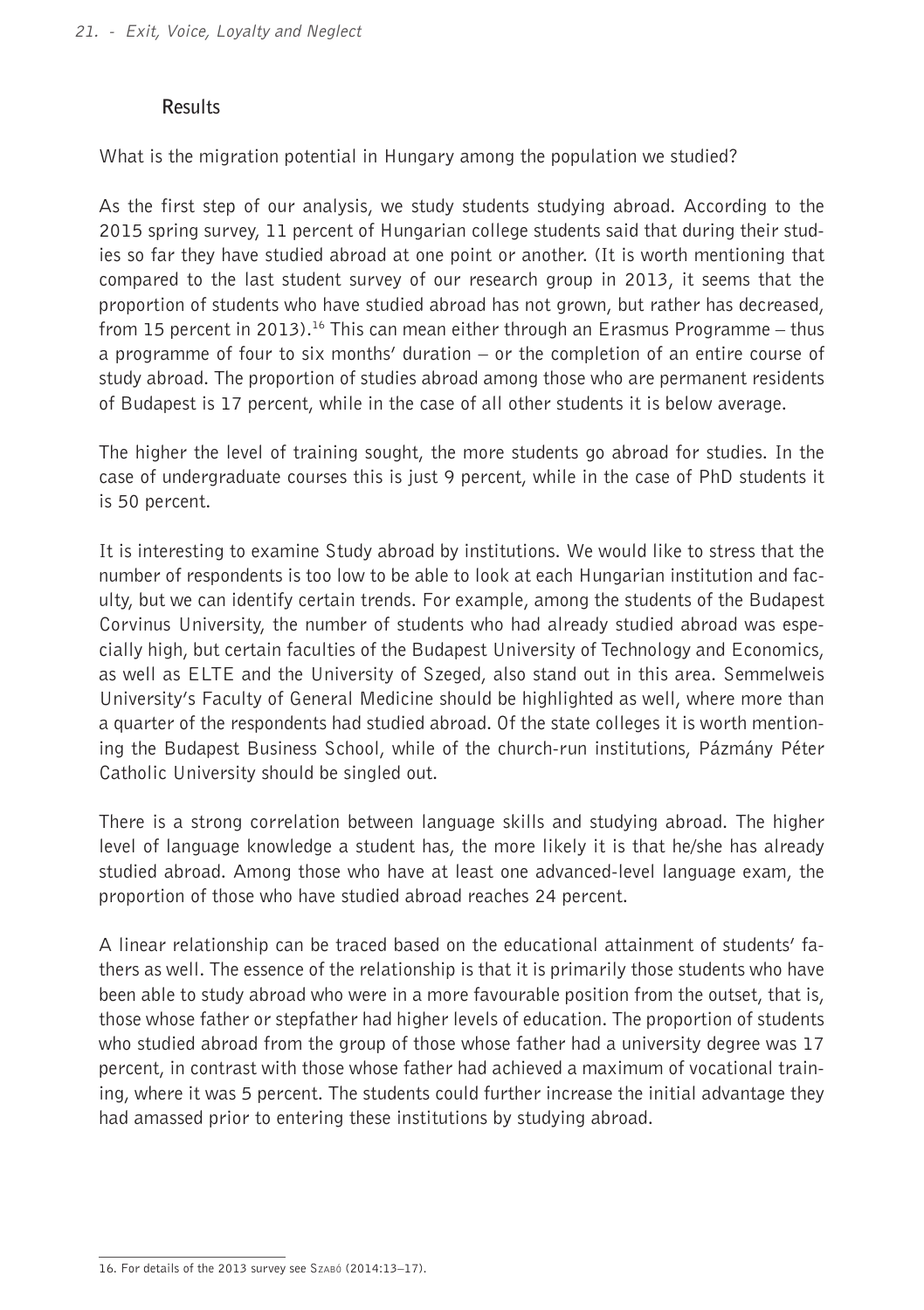| University                  | 17  |
|-----------------------------|-----|
| College                     | 14  |
| Secondary grammar school    | ד ד |
| Vocational secondary school |     |
| Maximum vocational training | 5   |
| Mean                        | ו ו |

**Table 4. Have you studied abroad?**<sup>17</sup>

Source: Active Youth in Hungary Research Group, 2015.

Statistically, gender aspects do not apply in this case, as there is no meaningful difference between the two sexes. Similar observations can be made regarding the other aspect we highlighted, namely, those who claim to be green; 11 per cent indicated that he/she had studied abroad before, which is in accordance with the sample mean. We have to note, however, that the ratio of students that have studied abroad within the groups who labelled themselves as European/ Western-oriented and liberal is far above average (24 percent and 23 percent). Of course, we cannot know whether their ideological orientation is Western or they are liberal because they have studied abroad and they have experience with the Western world or owing to other reasons; nevertheless, without a doubt, the factor is doubled within these categories.

Concerning study abroad, 18 percent of students currently attending Hungarian colleges or universities plan to continue their studies abroad in the near future for a longer period of time. It is important to emphasize that we asked not about programmes that last a few months (e.g., Erasmus) but about courses that last one or more years. PhD students said they wished to study abroad for lengthier periods of time at the highest rate (32 percent), while the smallest proportion was among the group of Master's students (6 percent).

<sup>17.</sup> Within the framework of the Bologna Process, the gradual transition from a dual system awarding college-level (föiskolai oklevél) and university-level (egyetemi oklevél) degrees to a higher education system based on three consecutive cycles started in 2004 in Hungary. At present pre-Bologna and Bologna-type programmes run parallel.

For more information, see: http://www.nefmi.gov.hu/english/the-hungarian-higher/the-pre-bologna-system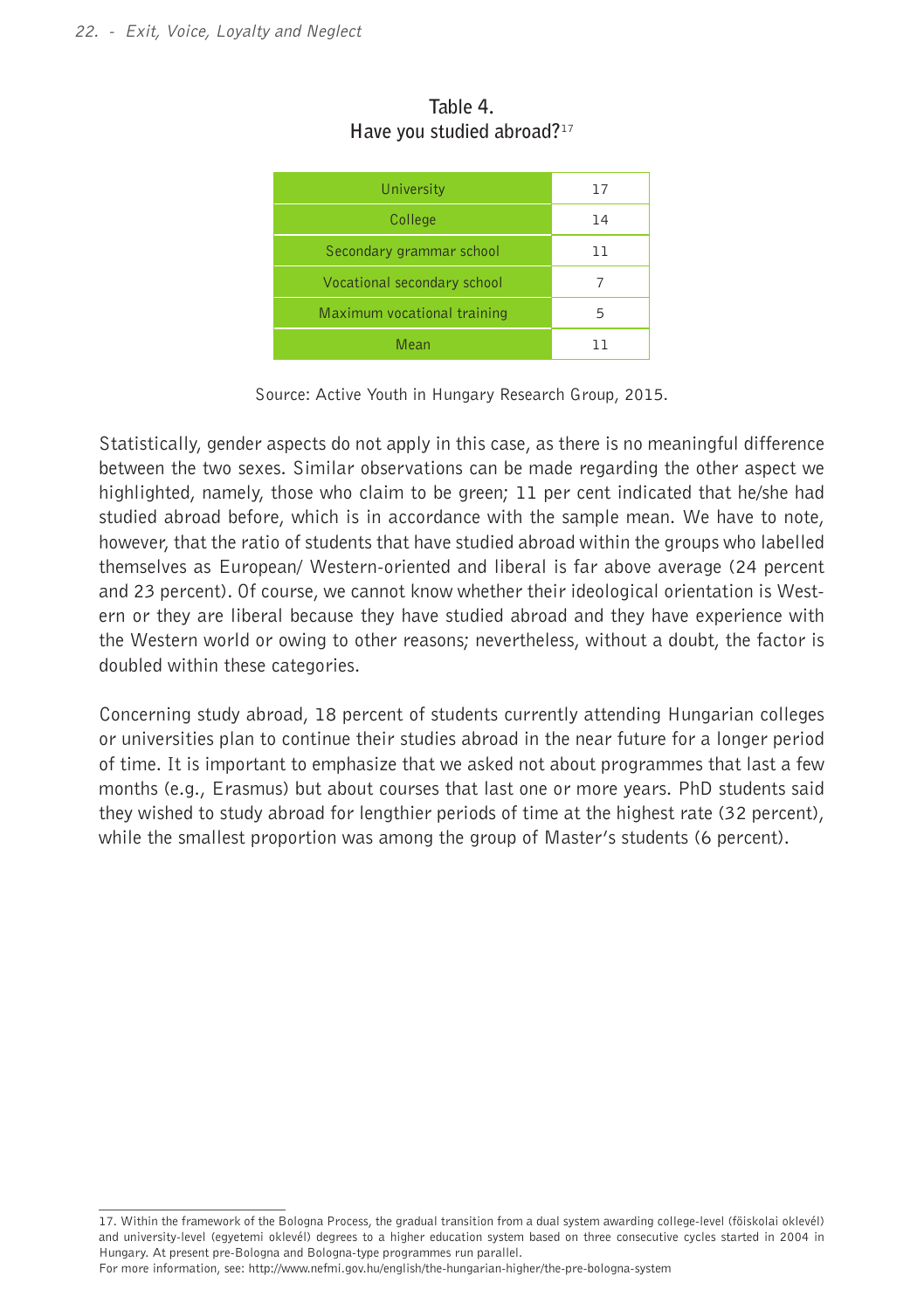#### **Migration potential**

Finding a job will become a more and more serious problem at home – there are no jobs that require degrees for the many young adults who have studied in higher education. Instead there are more and more jobs that utilize semiskilled workers. (András, Berlin)<sup>18</sup>

One of the most interesting questions of the study is how Hungarian university and college students relate to employment in the future. Do they really want to use the knowledge acquired back home in their mother country, or does their individual and social investment pay off abroad? We examined the topic on three levels: short-term employment (of a few weeks or months, including commuting), and long-term employment (few years). This will be completed by migration, i.e., settling abroad, in the next chapter.

According to the report by Tárki that we have already quoted, men and young adults "play" with the idea of migration more than the average person does.<sup>19</sup> The data of the Active Youth in Hungary research group reaffirm and support the results of our earlier surveys on this topic, namely, that the data foreshadow a pronouncedly pessimistic scenario: Compared to 2013, migration potential has not decreased but instead seems to have grown. Close to two-thirds of Hungarian university and college students taking part in full-time training are "playing with the idea" of going abroad to work for a few weeks or months. Like previous foreign employment, planned short-term employment does not relate to traditional socio-demographic and socio-cultural variables either. Basically, regardless of family background, gender, identity, values, or political preference, more than 0.6 percent of Hungarian university or college students would like to work abroad for a few weeks or months.

This data refers to a professedly temporary intent, which (should it be realized) both the student who has gained experience abroad and the state can benefit from upon the student's return. The situation is different with permanent employment, where the likelihood of return is more doubtful: 52 per cent of university and college students plan long-term employment (meaning of several years), 10 percentage points less than the potential for short-term employment (of a few months). It is interesting that the rate of undecided students increases in this case (from four to seven per cent).

In the case of potential for long-term employment, significant differences can be found between student groups. The two classic fault-lines in higher education, the socio-cultural background of families and geographical location, have a meaningful effect on whether the student would like to go abroad for several years to work. Gender is not relevant in this case either.

<sup>18.</sup> These interviews have been translated from Hungarian to English; though they have been translated to represent the interviewees' words as closely as possible, because of the nature of translation, they are not exact.

<sup>19.</sup> The proportion of those wishing to emigrate in April of 2015 is higher than ever before, according to the April survey by TÁRKI. Source: http://www.tarki.hu/hu/news/2015/kitekint/20150511\_migracio.html. Last retrieved: May 15, 2015.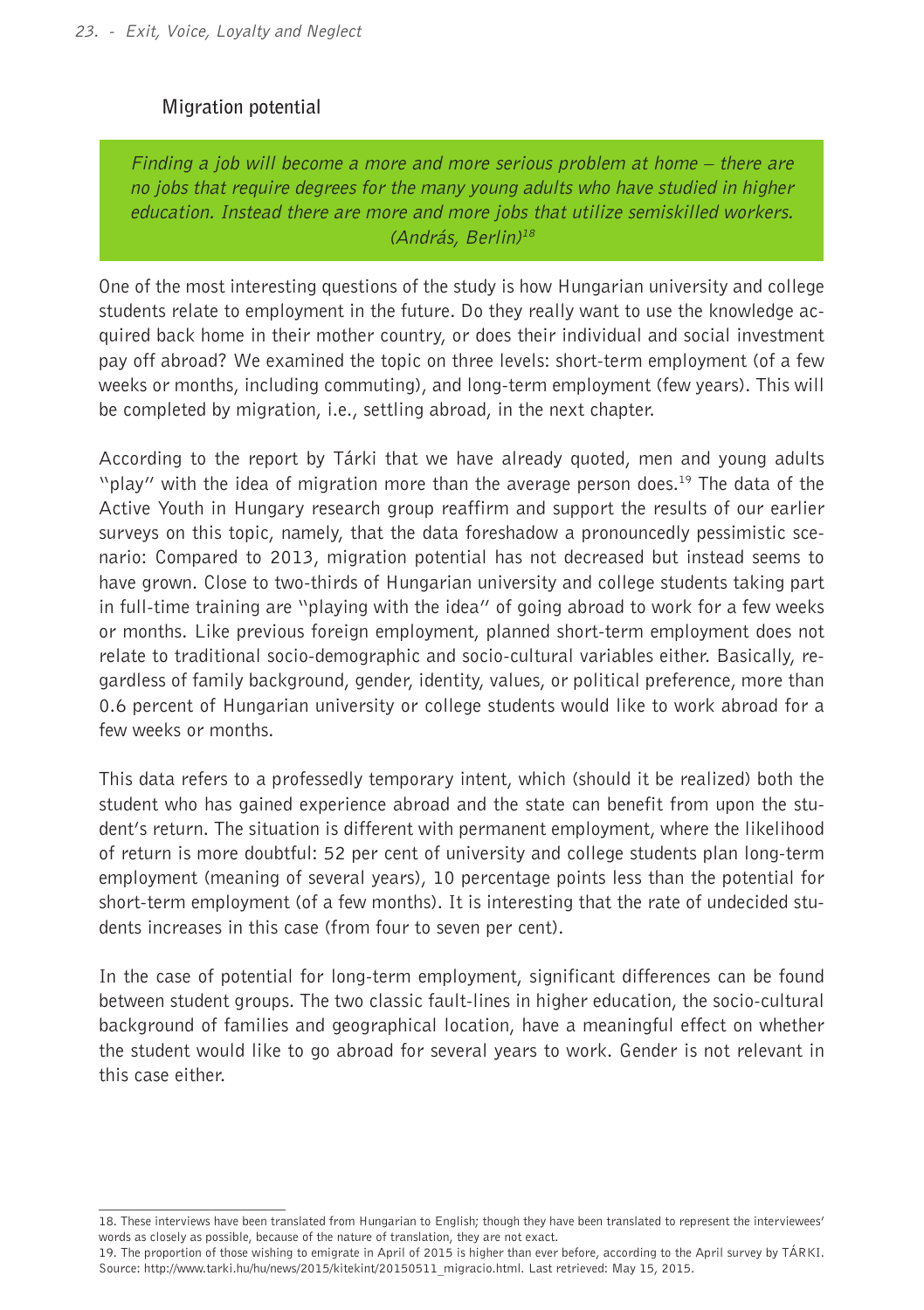The highest proportion of students who plan long-term employment abroad are those with permanent addresses in Budapest (close to two-thirds of them), while among students living in villages this proportion is 49 percent. The values recorded for young adults living in smaller cities are still under the sample mean, whereas the potential rises to 56 percent of young adults living in city with county rights<sup>20</sup>.

Concerning the educational attainment of parents, we received opposite results than we expected. In the group of first-generation college students, the ratio of those planning long-term employment abroad are significantly higher than those with at least one parent with a degree, and is even higher compared to those where both parents have a degree.

Another important factor connected to projected long-term employment abroad is ideological affiliation. The foreign employment of European/Western, liberal and green-thinking students differs significantly from that of youth with strong national or Christian Democrat/religious sentiments. While the previous group would prefer to work abroad for longer periods, the latter would rather not.

#### **Settling abroad**

The last question dealt with the topic of whether the student plans to settle abroad. It is obvious that this is the most clear-cut form of separation from one's home; this is the classic example of exit in the sense of Hirschman. If someone settles permanently in a given country, establishes himself or herself there, and starts a family, it is the least likely that he/she will return again to make use of his/her gained knowledge and work experience in Hungary.21

In the 2013 survey of our research group, seven per cent of university and college students participating in full-time training said they plan to settle abroad for certain, while a further 25 per cent said they were likely to do so. Two years ago a third of the students planned to migrate. In 2015, the proportion of those who were "entertaining" the idea of migration further increased. Currently, 37 per cent of them say that they are planning on settling abroad. It is not unfounded to say that survey testing of migration is just a "mood indicator", as It is obvious that one cannot make inferences concerning actual actions from survey responses.22 In order to expose how serious the intentions behind the responses indicating "wanderlust" are, we posed a separate question concerning what sort of preparations the respondent has made for living abroad.

<sup>20.</sup> A town with county rights (or urban county, Hungarian: megyei jogú város) is a level of administrative subdivision in Hungary which can be considered as a city in some English-speaking countries. All county seats and localities with more than 50,000 inhabitants are given this status by the Hungarian Parliament and the President.

<sup>21.</sup> It is worth noting here that, according to the critics of exit-theory, we can speak of post-exit loyalty as well; that is, even after effectively leaving a country, there is still a possibility for a citizen to support it.

<sup>22.</sup> http://index.hu/gazdasag/penzbeszel/2013/02/27/mi\_igaz\_a\_kivandorlasi\_parabol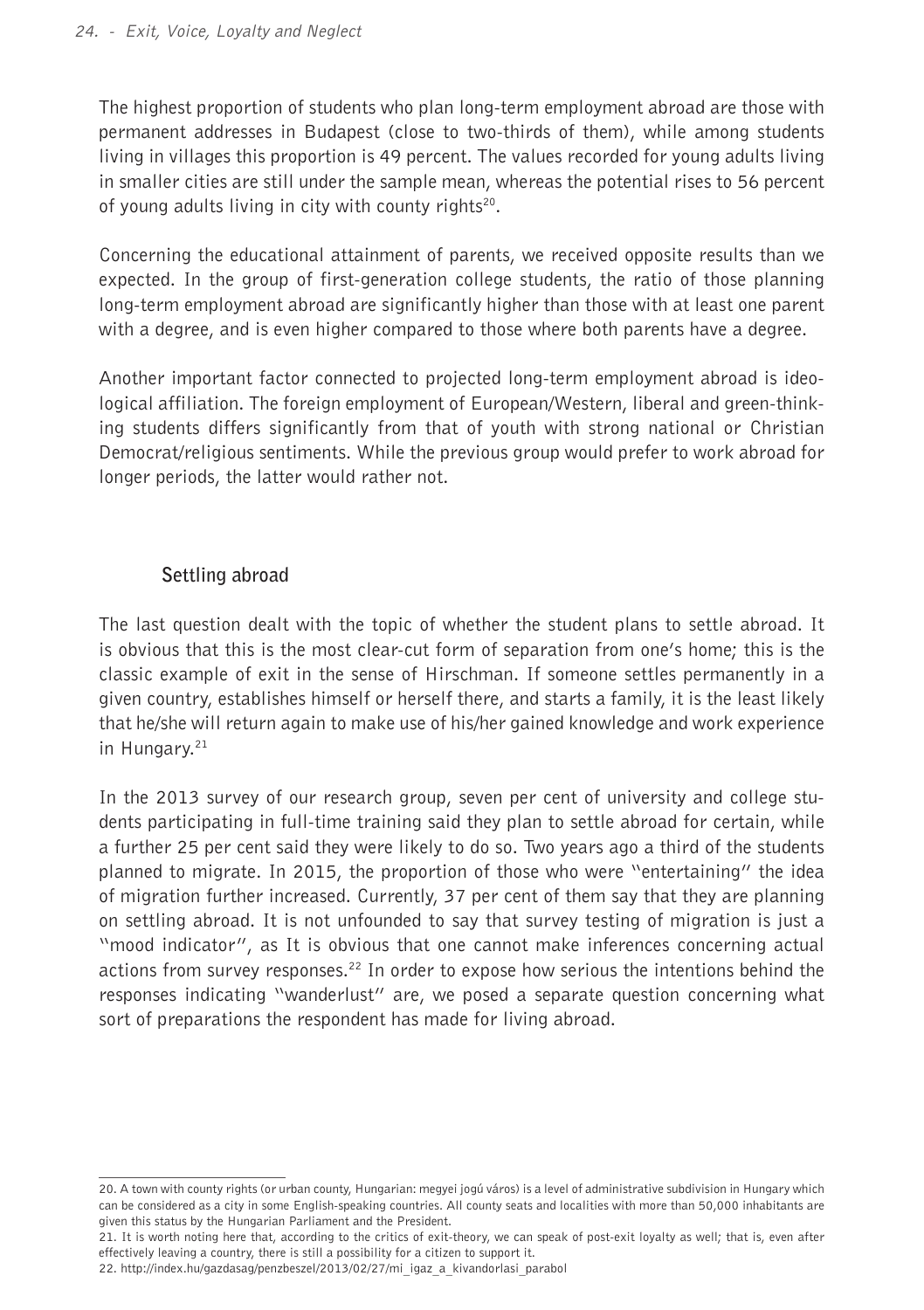#### **Table 5.**

#### **What sort of preparations have you made in order to achieve your plans abroad? Percentage of mentions (several options could be marked).**

| Preparation                                                    | Percent |
|----------------------------------------------------------------|---------|
| No preparation (aside from learning a language)                | 46      |
| Other                                                          | 5       |
| Choosing a foreign university                                  | 6       |
| Applying for work abroad                                       | 8       |
| Applying for a scholarship abroad                              | 8       |
| Searching for lodgement                                        | 13      |
| Collecting information about foreign universities              | 18      |
| Collecting information about foreign scholarship possibilities | 21      |
| Collecting information about working abroad                    | 32      |

Source: Active Youth in Hungary Research Group, 2015.

Even these answers have to be treated with some scepticism, though, as we do not know whether the preparations will yield permanent or temporary residence abroad. We can assume, however, that a significant part of the students are serious about their plans: Over half of the respondents made preparations other than language study. Even the time-consuming collection of information refers to the seriousness of the decision, but the real indicator that there are quite a few people who will almost certainly leave Hungary in the near future is the rate of those who marked "looking for a place to live" or "applying for a course".

Our data and previous studies<sup>23</sup> indicate that foreign work or study experience often encourages students to stay abroad permanently. A significantly higher proportion of those who have already had experience living abroad chose that they would like to settle abroad.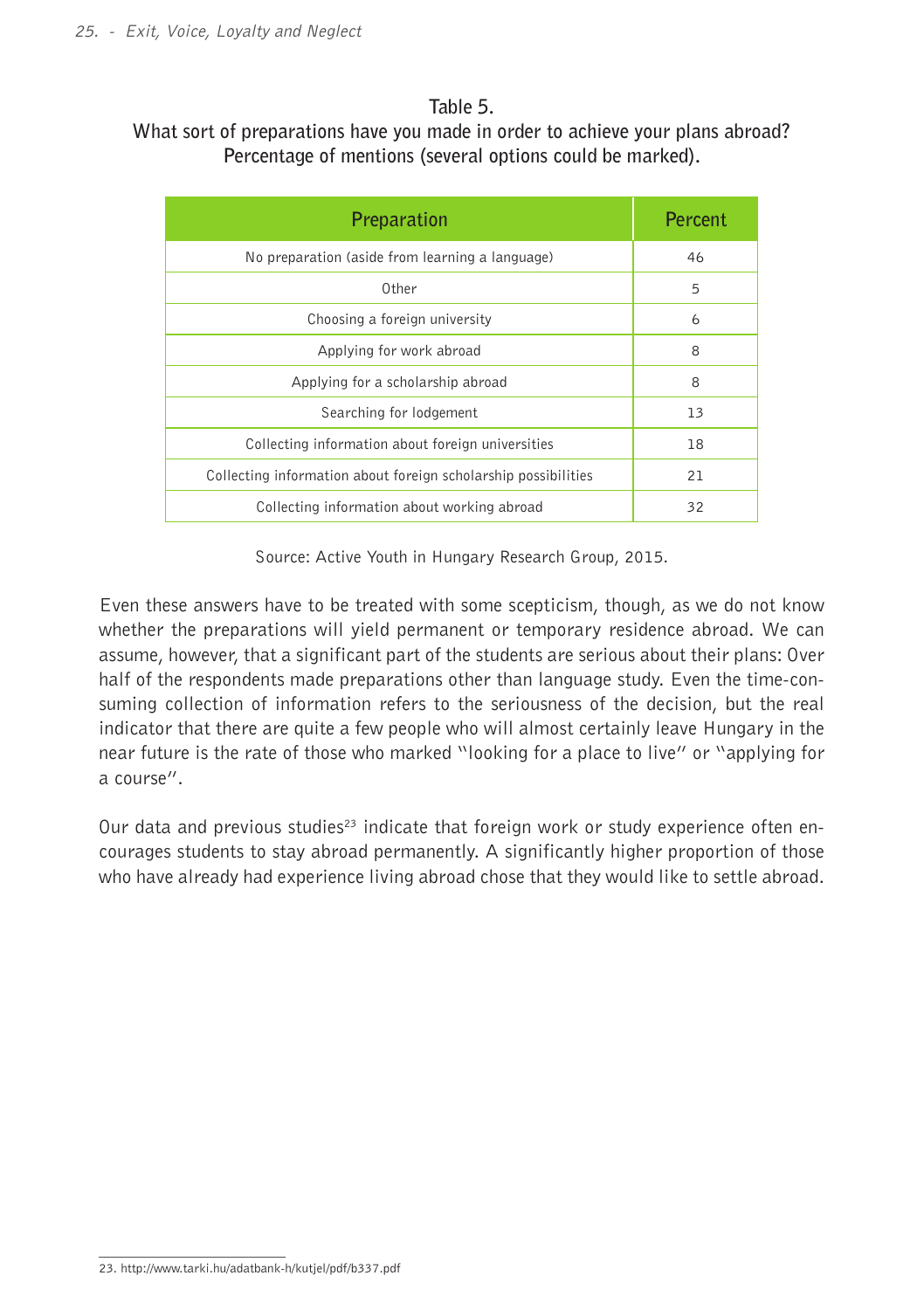#### **Table 6. Groups that would like to settle abroad in a higher proportion than the average. (percentages)**

| Name of group                                 | <b>Percent</b> |
|-----------------------------------------------|----------------|
| Complete sample                               | 41.5           |
| Left-wing parties                             | 46             |
| Permanent residence in Budapest               | 47             |
| Not part of any social organization           | 47             |
| Speaks English at an advanced level           | 48             |
| "Employment opportunities are unfavourable"   | 48             |
| LMP-voter                                     | 48             |
| Worked abroad previously                      | 49             |
| Positions to the left on the left-right scale | 49             |
| "Media cannot criticize government freely"    | 49             |
| Studies natural sciences                      | 50             |
| Studies economics                             | 52             |
| Studied abroad previously                     | 52             |
| "Does not feel that his/her future is secure" | 52             |
| Dissatisfied with the workings of democracy   | 52             |
| Defines as liberal                            | 52             |
| "Elections are not free and fair"             | 52             |
| Will certainly refrain from voting            | 54             |
| Defines as European, Western                  | 58             |

Source: Active Youth in Hungary Research Group, 2015.

We can see that the highest rate for those who would like to settle abroad was amongst those who categorized themselves as liberal, left-wing, and especially European, as well as those who are dissatisfied with the current system and feel that there is a democratic deficit in the possibility to criticize and dismiss the government. It can be argued in their case that we can speak of exit as an act of protest, that is, some sort of desperation or last resort, as indicated by Hirschman. At the same time, it would be a mistake to think that these are mostly the voters of opposition parties: In the case of  $LMP<sup>24</sup>$  voters, and especially among the ranks of left-wing students, the migration potential was just a few percentage points higher than among the overall population. Moreover, it is exactly those who are sure to refrain from voting that make up one of the groups reporting the greatest "wanderlust".

<sup>24.</sup> LMP [Politics Can Be Different] is a green Hungarian political party. Founded in 2009, it was one of four parties to win seats in the National Assembly in the 2010 parliamentary election; currently it has five MPs in Parliament.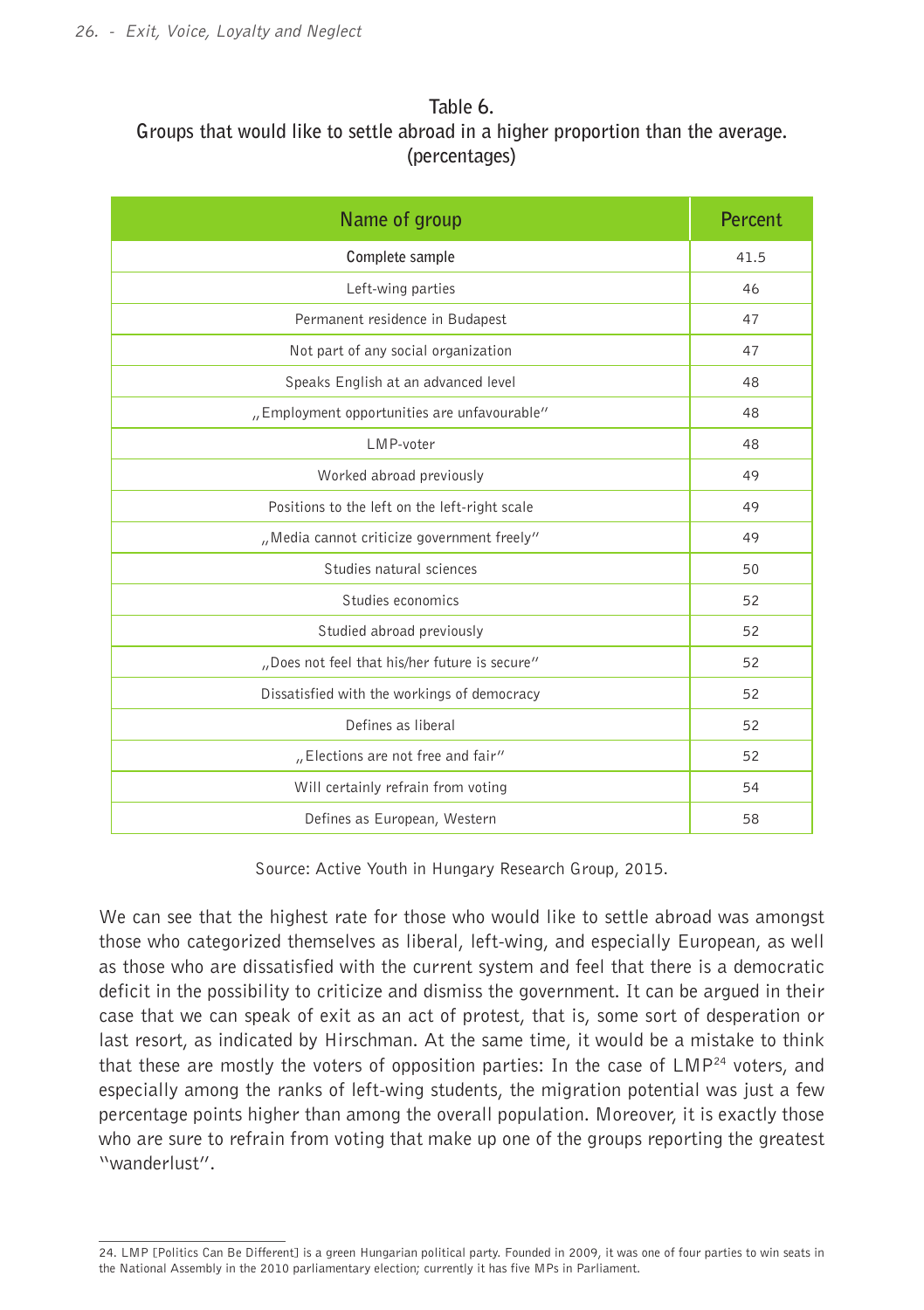We can see a characteristic difference among the students who vote for the governing party, Fidesz:<sup>25</sup> only 29 per cent of them imagine that they will have a permanent career abroad, while in this regard Jobbik voters are in the middle, with 37 percent. The lower propensity to emigrate among students supporting Fidesz may be in connection to the fact that they are more confident about their future and see their career perspectives much more optimistically in Hungary. Logically, those who consider their employment opportunities to be unfavourable and see their future as uncertain were substantially more likely to indicate their intention to leave. The likelihood of migration was also much higher for those students who speak English at an advanced level (and/or know another language), as well as for those studying economy or natural sciences (this was not higher, however, among medical students).

Finally, we examined the reasons behind emigration. Above all, the reason for migration is financial: It is easier to make a living, the living standards are higher, and much more money can be saved. Compared to this, all other motivations such as adventure, more job opportunities, and the fact that there is family abroad, or even the appreciation of expertise, are much less significant. It is interesting that in our university study two years ago almost every fifth respondent planning to emigrate mentioned professional experience as their motivation, but in 2015 financial motivations came to the forefront as well.

I feel that they are making it impossible for me to live normally. The middle class is disappearing. I feel that is where I belong  $-$  or rather that is where I could belong, I have a normal degree with which I could get a good job and have a normal pay. It's just that the conditions are such that despite working, despite trying to make the conditions for this possible, it is impossible. (Éva, Basel)

|                                            | 2013 | 2015 |
|--------------------------------------------|------|------|
| Financial reasons, salary, savings         | 37   | 51   |
| More, better work options                  | 14   | 16   |
| For fun, adventure                         | 13   | 11   |
| My expertise is appreciated more abroad    | 3    | 5    |
| Because of my boyfriend/girlfriend, family | 34   | 4    |
| To gain professional experience            | 19   | 3    |

#### **Table 7. "Why would you like to live abroad?" Percentage of answers in 2013 and 2015.**

Source: Active Youth in Hungary Research Group, 2015 (own calculations).

<sup>25.</sup> Fidesz – Hungarian Civic Union - is the governing conservative party that held an absolute two-thirds majority inParliament from 2010 until 2014. Currently it is the biggest Hungarian party with 114 MPs in Parliament.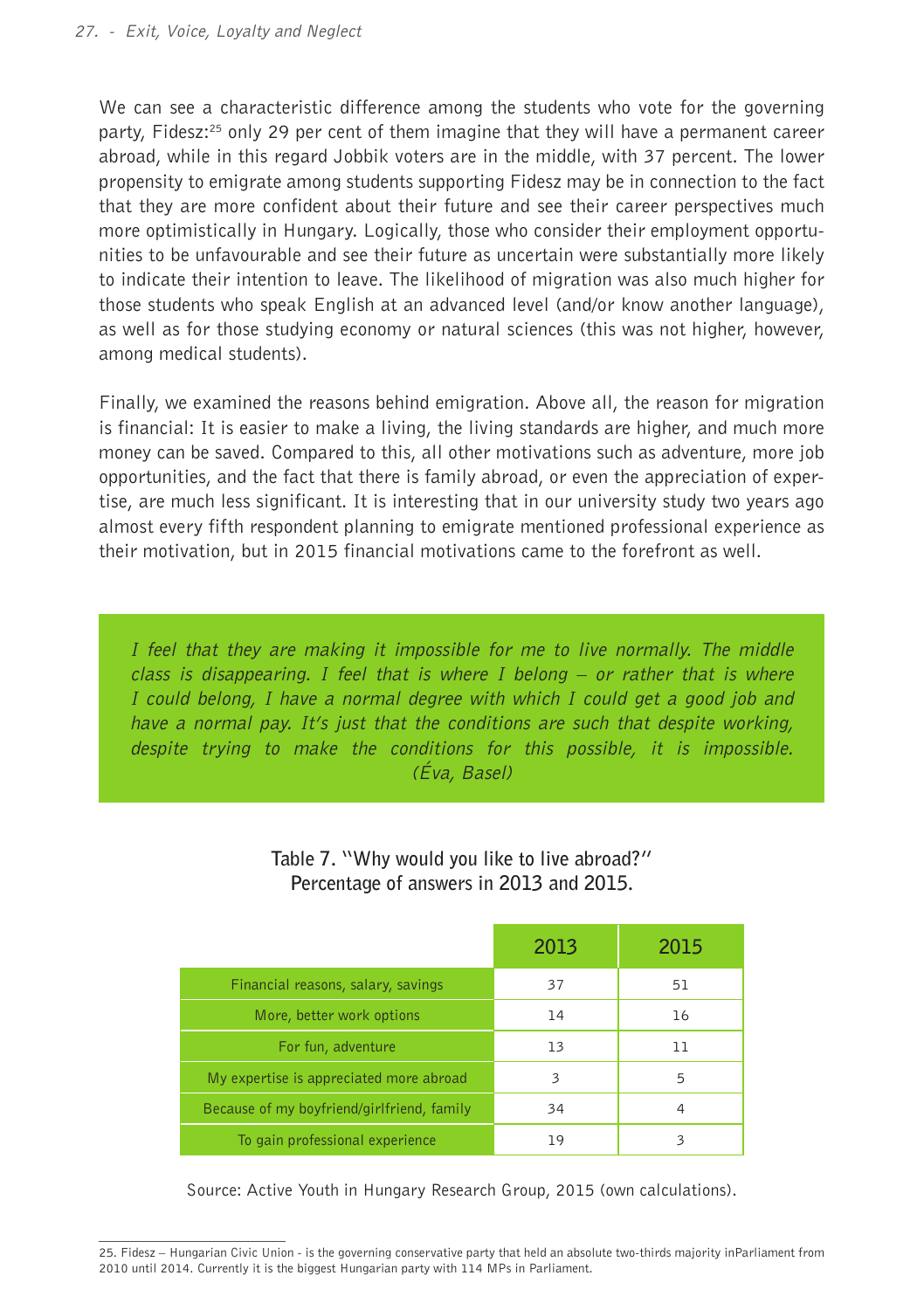Those who firmly state that they would never settle outside of Hungary basically mention two reasons. On the one hand, family is mentioned (parents, boyfriend/girlfriend), but patriotic sentiments are even more important: "I like living here/I am Hungarian/this is my home/I belong here/Hungary is my home". This explanation is especially high among the groups of Fidesz–KDNP and Jobbik<sup>26</sup> voting university and college students. We can also see from the 2015 data that there are very few who would stay home for a practical reason, such as career prospects. (Two years ago there were somewhat more people who mentioned that the professional possibilities abroad were less favourable, that they did not want to give up their life at home, or that they were simply just not brave enough to emigrate – however, because of the low number of open-ended questions asked two years ago, we do not hold this change to be significant.)

**Are there students for whom studying or working abroad is a sort of conversion of capital (in the Bourdieuian sense)?** 

Out of 10 people from my primary school in Miskolc only three live at home. The rest live in Germany, England, and Scotland. They do not have a degree; they left after finishing secondary education. From secondary school the proportion is smaller because after graduation everyone got a degree, but 20 % of them live abroad. Of my university classmates, 30 % left. In my profession, those leave who are from Budapest or who come from a better family background – they wish to go abroad more. Those who came to Budapest from out of town and their parents don't have a degree are generally content with the pay they get. (Éva, Basel)

Social privileges and disadvantages can be clearly seen in the area of Study abroad. Those students who plan to study abroad for a longer period of time at a higher proportion than the average possess significant cultural and financial capital owing to their families and enjoy greater personal advantages as well. Just to mention the two most characteristic data, 27 per cent of students who have permanent residence in Budapest plan to study abroad (as we have shown, the rate of those who already have foreign experiences is already higher in this group) while for those living in other villages this is 11 per cent. Almost exactly the same can be described according to the educational attainment of fathers: 14 per cent of the children of those who have maximum vocational training plan to study abroad, while for the children of fathers with a degree this is 24 per cent. The inherited privileges accumulate and become further advantages in the job market.

Looking at the question from the aspect of migration potential, the educational attainment of students' fathers seems to confirm capital conversion, as it is the only "hard" factor that has a meaningful affect on foreign employment.

<sup>26.</sup> Jobbik: Movement for a Better Hungary, commonly known as Jobbik, is a Hungarian radical nationalist, far-right political party enjoying large (10 – 20 %) voter support. It has 24 seats in the Parliament. The party has been criticized for its anti-Roma rhetoric and its support of the illegal Hungarian Guard.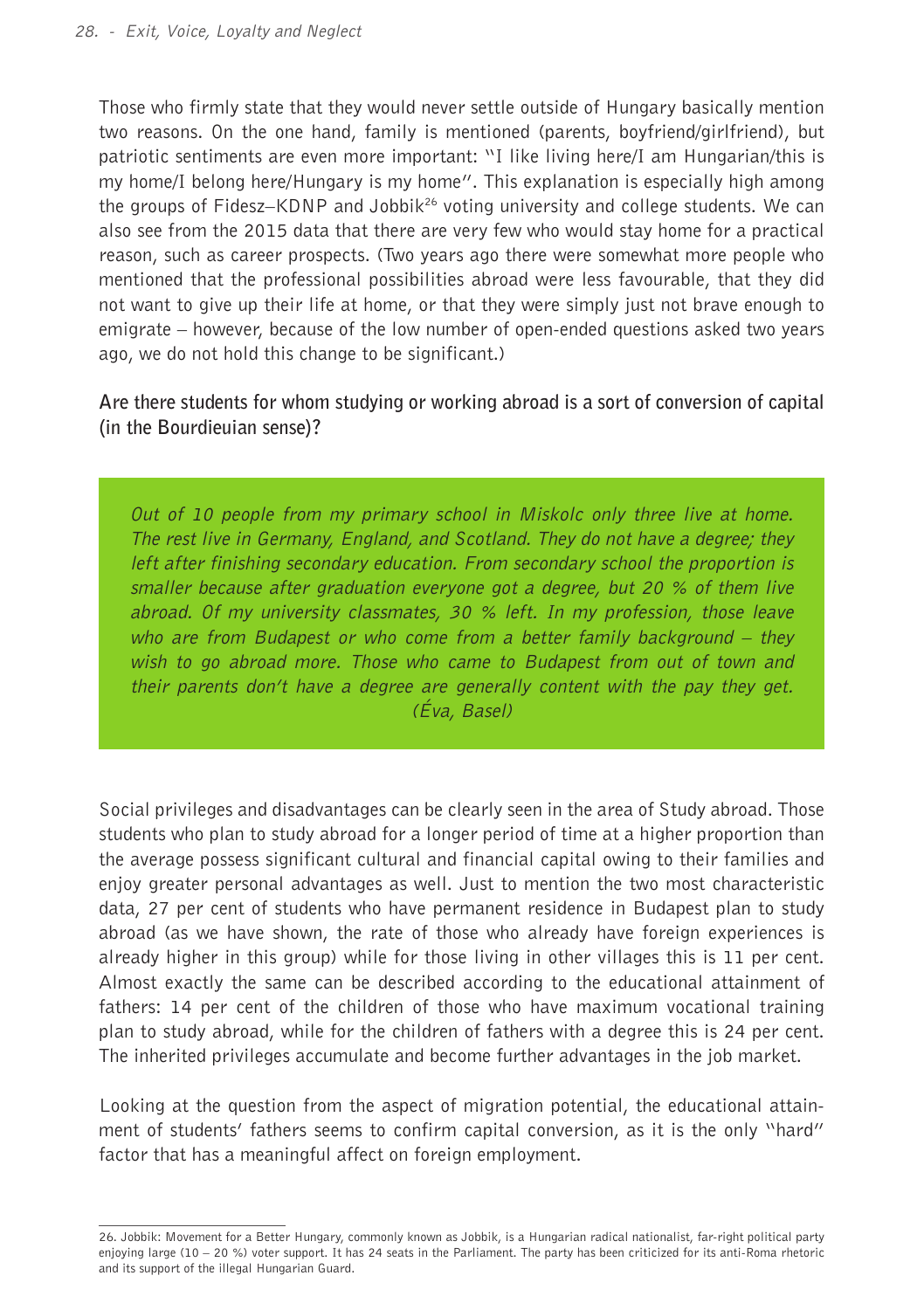The distribution of the answers shows a characteristic U-curve, that is, the children of fathers with the lowest and highest levels of educational attainment have been abroad to work. In our opinion, this means that there are different motivations during foreign employment for students coming from socially more advantageous positions compared to those from less advantageous ones. In the former category the most important motivation could presumably be adventure or willingness to try something new, while in the latter category financial constraints, for example, raising money for tuition, could be the most important motivation.





Source: Active Youth in Hungary Research Group, 2015 (own calculations).

We tried to validate the results of long-term foreign migration – presented above with descriptive statistical methods – through a multivariate methodology. We created a binary logistic regression model and examined what factors affect the intention to settle abroad the most. We included all variables which according to our current and previous descriptive statistical experiences could influence migration potential. The model is significant and relatively explanatory. (Nagelkerke  $R^2 = 0.214$ ). The outcome, however, is quite interesting and does not necessarily support the above data.

Based on the following table, there are five factors within the nearly 30-variable model that significantly affect ( $p \le 0.05$ ) settling abroad and three factors that show ( $p \le 0.1$ ) significance. We can see that the explanatory variables with lower significance levels are those which significantly increase the probability of migration potential, that is, liberal-Western and green mentality.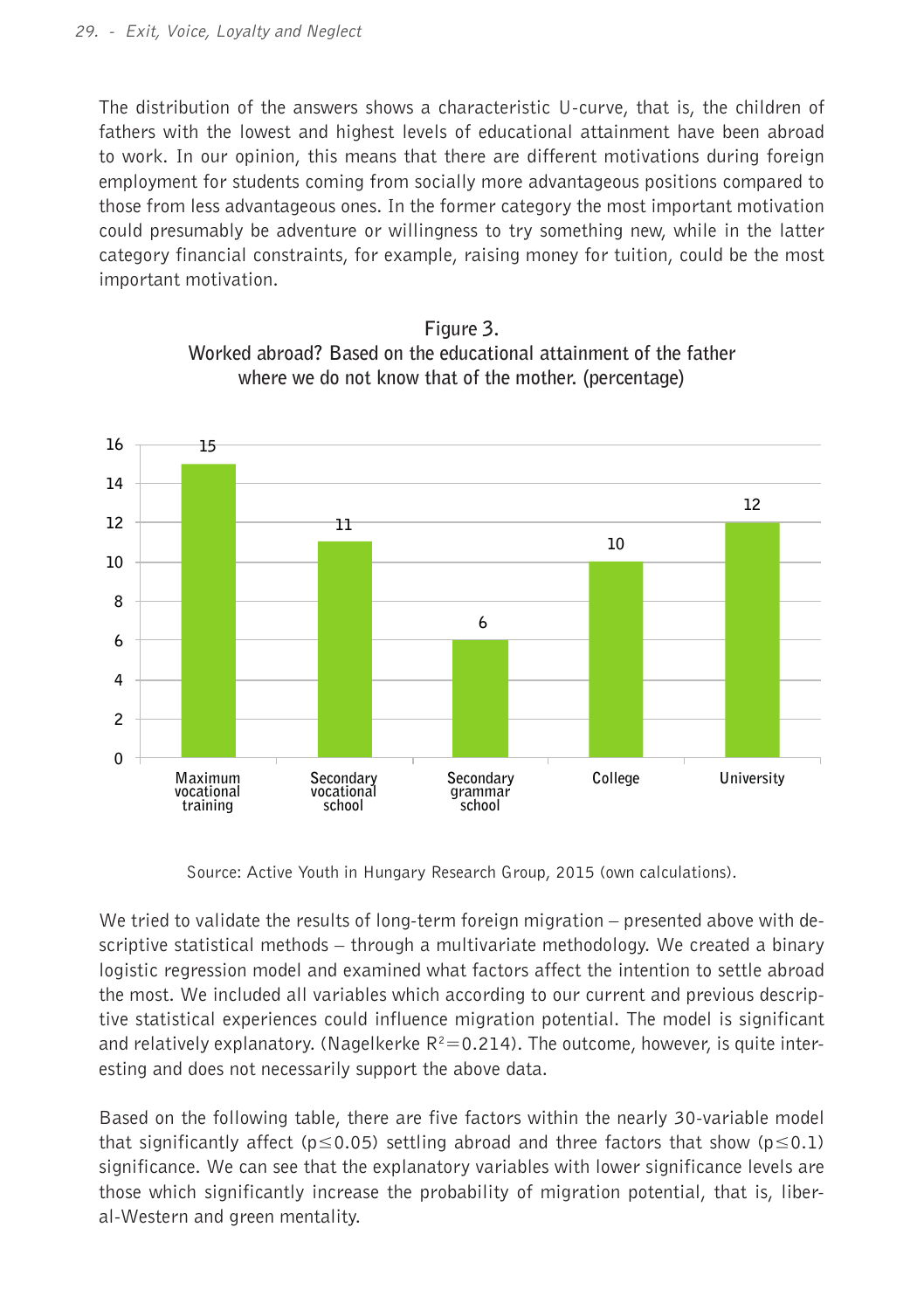Gender increases the odds of migration in a statistically significant way as well, though not as much: It is as if the migration potential of men were higher than that of women. It is important to mention that age, permanent residence in a village, or satisfaction with democracy does not increase but rather decreases the likelihood of migration.

|                                                                     | в       | Sig.  | Exp(B) |
|---------------------------------------------------------------------|---------|-------|--------|
| Gender (0=female, 1=male)                                           | .557    | .015  | 1.746  |
| Age (constant)                                                      | $-115$  | .037  | .892   |
| Perception of possibilities for employment (1-5)                    | $-.258$ | .021  | .772   |
| How satisfied with democracy? (1-5)                                 | $-.606$ | .000  | .545   |
| Lives in a village $(0=n_0, 1=\text{yes})$                          | $-.699$ | .013  | .497   |
| Considers green label acceptable $(0=no, 1=yes)$                    | .913    | .093  | 2.491  |
| Considers liberal, Western label acceptable $(0=n_0, 1=\text{yes})$ | .831    | .090  | 2.296  |
| Position on left-right scale $(1-7)$ , where $1=$ left, $7=$ right) | $-193$  | .076  | .824   |
| Constant                                                            | 4.110   | 0.008 | 60.920 |

**Table 8. Binary logistic regression model for settling abroad permanently.**

-2 Log likelihood=525.985<sup>a;</sup> Cox & Snell R Square=0.159; Nagelkerke R Square=0.214 Source: Active Youth in Hungary Research Group, 2015.

In this case, the capital conversion of Bourdieu prevails very slightly. The data show much more an ideology- driven exit that depends very much on the given situation. Those plan to exit who are dissatisfied with their current situation and can identify with European or Western ideas. It seems that inherited socio-cultural privileges do not play a role in permanent residence abroad. At the same time, it is worth calling attention to the fact that in Hungary, the liberal-Western, green, and leftist orientations can be tied to well-defined social groups.

**Can studying abroad be seen as the first step toward moving abroad and living abroad for Hungarian students, or will the students return to Hungary to work,in their opinion?**

Within the framework of the Active Youth in Hungary research during the first half of 2015 we conducted a series of interviews with students studying in the most frequent destinations for migration (Blaskó–Ligeti–Sík, 2014:367): Germany, Austria, the United Kingdom, the Benelux countries, and Switzerland. In addition to the aforementioned geographical aspects it was an also important factor in the selection process that we survey students studying in both the areas of natural and social sciences.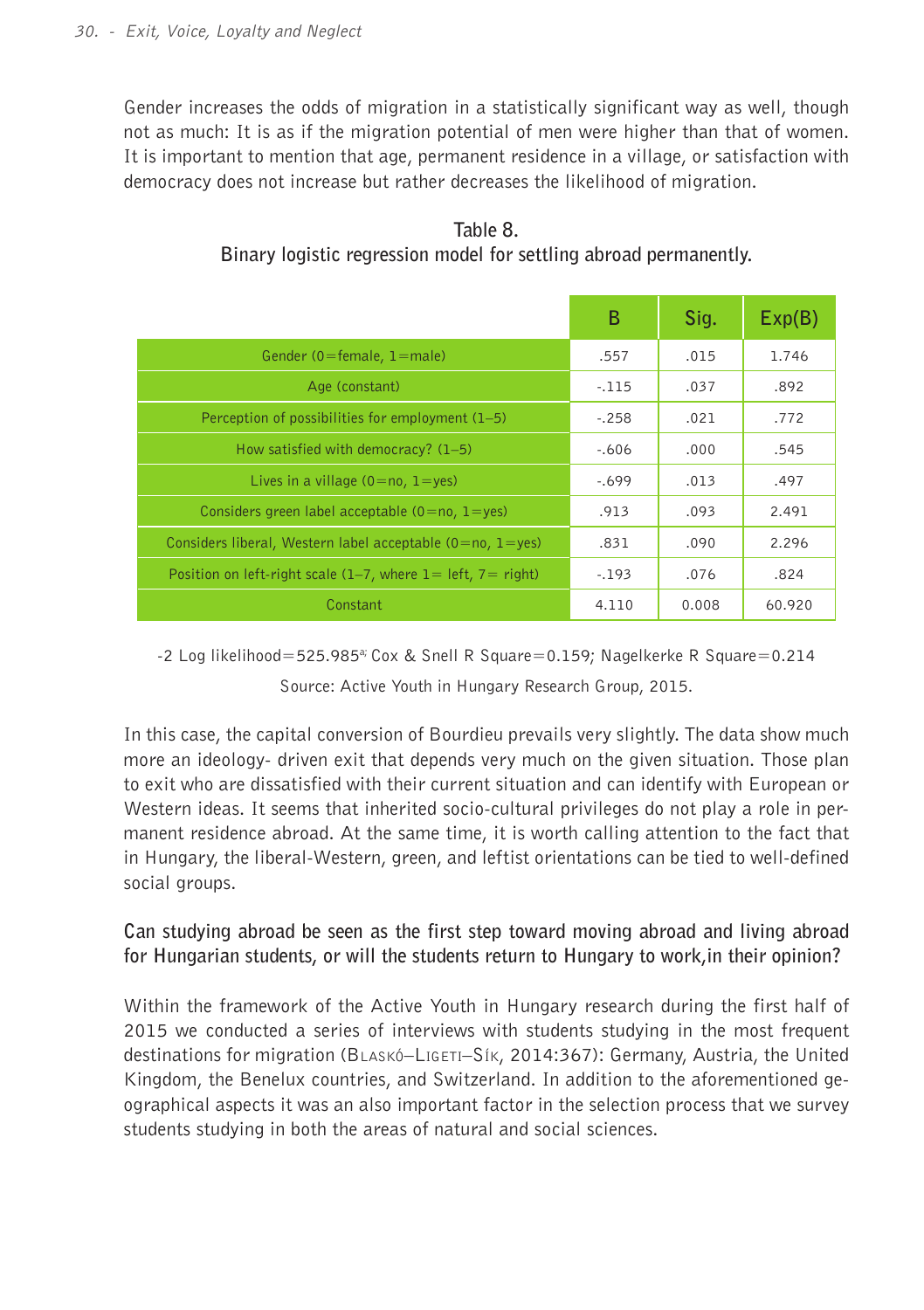Based on the interviews, one of the primary motivations for studying abroad is language learning and getting to know another educational system:

"My primary motivation was to learn English; the other was to write my thesis. The big difference in education here is that during the exams they want to know what a person knows and how he/she uses that knowledge. The structure of classes is completely different, here one period is two hours long but there are two 15 minute breaks during the period. Within the break there is time to ask questions, time for student-teacher interaction. Teamwork is very important, in every class there is a task that has to be solved collectively by the group, and the students receive a grade for the project as well." (András, Nijmegen)

It also became clear from the interviews that the students who consciously want to work abroad see their studies abroad as a long-term investment:

"I came so that I would have not just a Hungarian, but a Hungarian-German degree in the field that interests me. Studying was my main motivation; therefore I consider professional development a priority in my work as well. Furthermore, I can continue to go to university for free here, while in Hungary I already studied for 12 semesters, therefore I would have to pay." (András, Berlin)

"I decided to apply for a course here last year. I did not primarily come to study, but so I could find a position here in London. Of course, everybody said it would be impossible, but I thought the path would lead through getting a degree. That way I would learn what the professional background in which I would work is like here, and then I would start the profession again from scratch." (Dóra, London)

Besides this, the most self-aware students work in addition to their studies, which makes finding a job easier later on:

"Because I worked here during secondary school the official administration was easier for me, for example, I already had a tax number and because of my previous experience it was easier for me to find a job. Even so, I had to start my profession from the basics - first I did data input, then I handled the archives, finally, because I already had experience here, they hired me for my current job." (András, Berlin)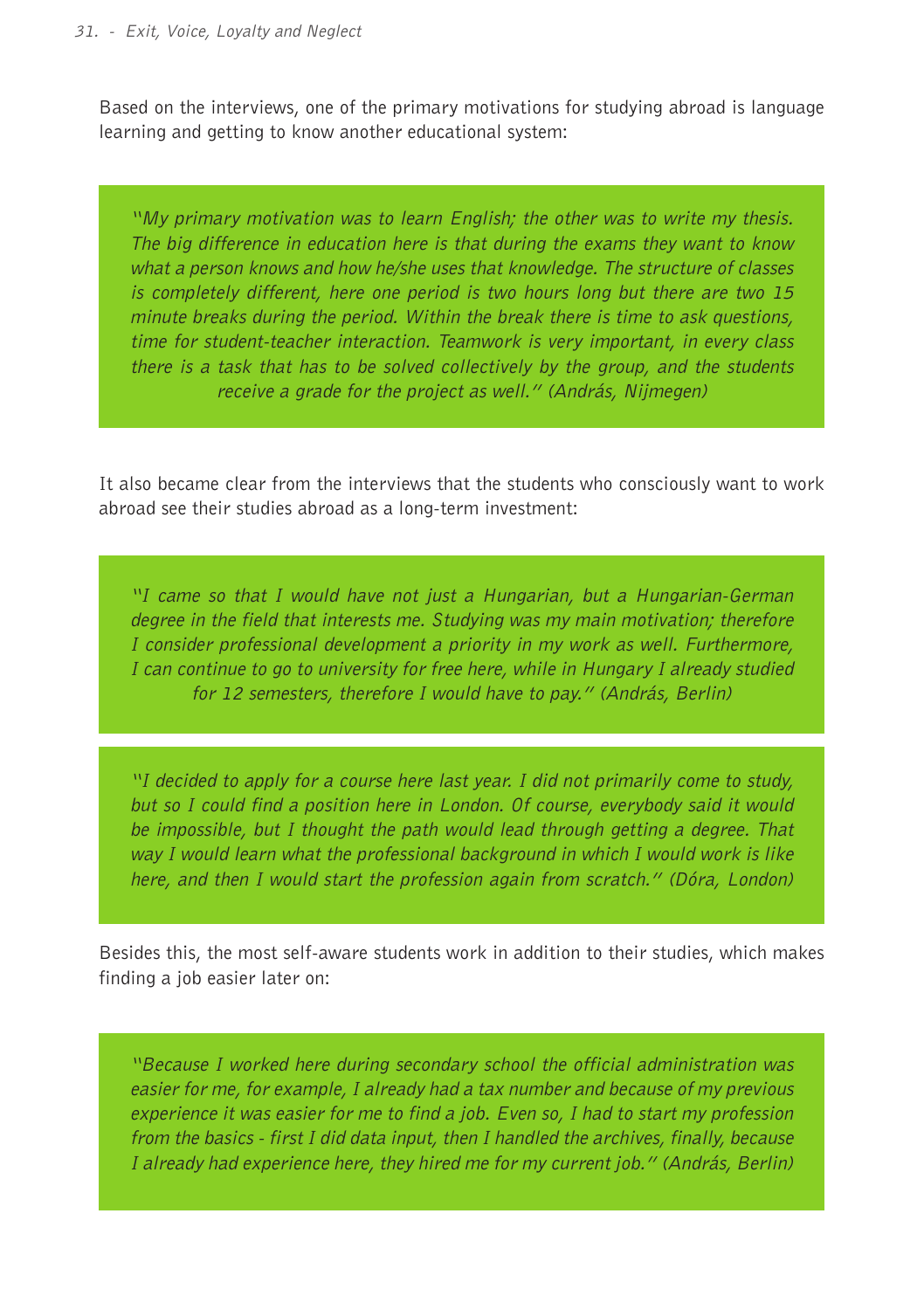The respondents gave very sceptical answers to the question of whether they would return home if they could have a position that matched their qualifications there.

Financial aspects were present in all interviews; perhaps the most characteristic one was the comment of a student who has a secondary-school teacher degree:

"If I started teaching at home, the 130 000  $HUF^{27}$  that I would make is not enough for anything, while here even working in a fast-food chain my prospects are such that from the money set aside I can go on holiday anywhere in the summer, for example (...) [so] this is why I would like to live abroad permanently." (Róbert, Zürich)

For others, the prospect of professional development was attractive, for which they were ready to give up their job back home:

"In comparison: I left having an office and an assistant back home, I was making net 350 000 HUF. At the time I was 23 years old and I didn't know which way to go there, because the profession I had worked in had become jaded.  $($ ...) I thought that at 25 I'm still young enough to start over again. (…) Back home I said in vain that task I had been given was too much work but nobody paid attention. They could not hire new people because the primary austerity measures affected the employees. If someone left they didn't hire a replacement. This is how a fourperson team became two people. Everything doubled - the responsibility, the authority – just not the pay. Here, I can build a team around me in a completely flexible way and we can discuss everything with the management. Their approach is that in order to have success, first you have to develop human resources. You have to hire good people; then your success depends on their good ideas. In Hungary this is not a concern - just solve things for as little money as possible. (Dóra, London)

The interviews confirmed the observations emerging from the survey data that the reasons favouring returning to Hungary were mainly personal reasons:

"The only reason I would go home is my boyfriend. If he were here, I would stay, but he has work at home and his salary is good – he has an open-ended contract. There is no position back home for which I could apply – even if there were, they would only invite applications because it is mandatory, but they would already have decided in advance who would win it." (Éva, Basel)

<sup>27.</sup> As of this writing the exchange rate is 1 EURO to 310 HUF.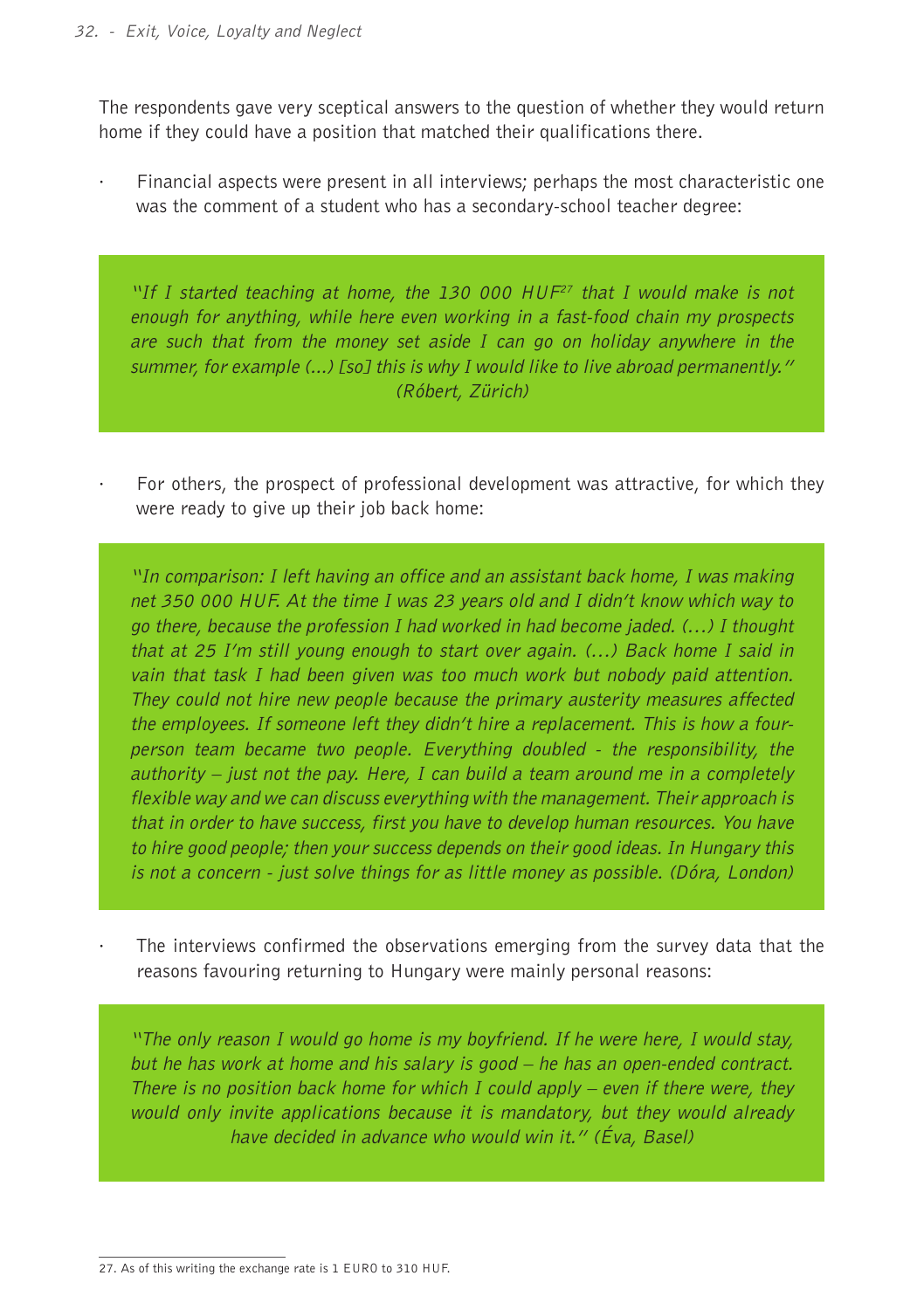Based on the interviews, the primary motivation of those who are studying abroad is to learn a language and get to know another educational system, and those who consciously want to work abroad see their foreign studies as a sort of long-term investment. Returning to Hungary is mostly hampered by financial aspects, while the reasons that favour returning are mainly personal ones.

#### **Chapter conclusion**

With respect to student residence abroad our study found that, according to the 2015 spring survey, 11 per cent of Hungarian college or university students said they studied abroad at one point or another during their studies so far. Compared to 2013, it seems that the proportion of students studying abroad has not grown but has decreased (from 15 per cent in 2013). While the proportion of study abroadperegrination among those who are permanent residents of Budapest is 17 per cent, the proportion is below average in the case of students who come from elsewhere in Hungary; 18 per cent of university or college students plan to study abroad in the near future for a longer period (for a one-year course or for a course lasting several years). The highest proportion of students who would like to study abroad for longer periods of time are PhD students (32 per cent) while Master's students would like to in the smallest proportion (6 per cent).

Concerning migration, compared to 2013 migration potential has not decreased, but rather increased. Close to two-thirds of Hungarian full-time university and college students are "entertaining" the idea of working abroad for a few weeks or months. Basically regardless of family background, gender, identity, values or political preferences, more than 0.6 percent of Hungarian university and college students would like to work abroad for a few weeks or months.

More than half (52 per cent) of university or college students plan long-term employment abroad (lasting a few years). Students with a permanent address in Budapest plan on long-term employment in the highest proportion (close to two-thirds), while the proportion of students living in other villages with such plans is 49 per cent. Concerning educational attainment, the proportion of those planning long-term employment who are first-generation college students is significantly higher than for those who have at least one parent with a degree. In terms of ideology, European/Western, liberal and green-thinking youth are the ones who would most like to work abroad for longer periods.

The most important part of our analysis is the intention to settle abroad, which, based on Albert O. Hirschman, we have named exit. According to the data in our 2013 study, seven per cent of students planned to settle abroad for sure and another 25 per cent said they were likely to. In 2015, the proportion of those who were considering migration further increased: 37 per cent said they are planning to settle abroad. The likelihood of migration is much higher among those who speak English at an advanced level (and/or know another language), as well as among those who study economic or natural sciences.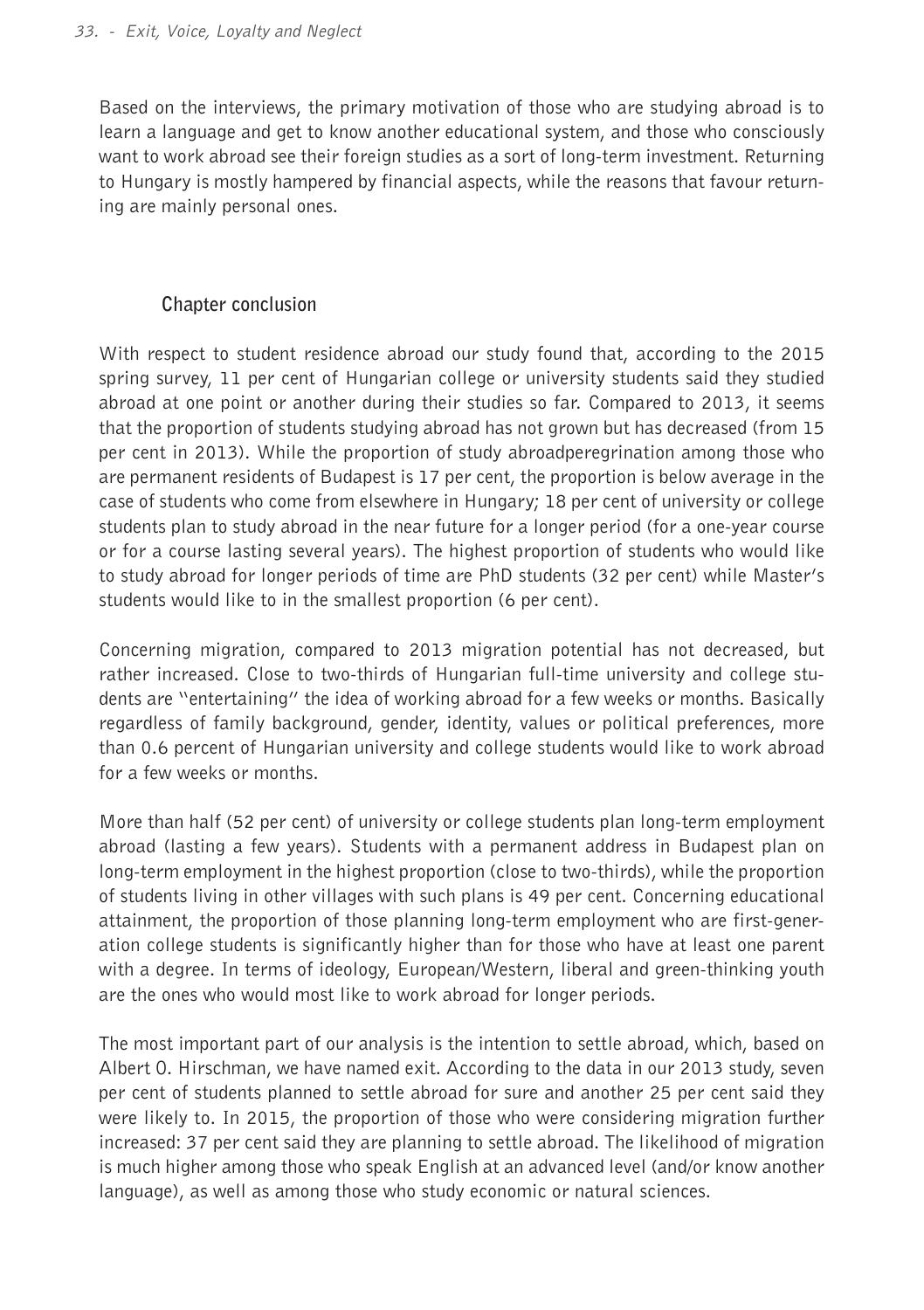Concerning the causes of emigration, we can see from the 2015 data that very few people would stay at home for practical reasons, such as career prospects. The motivation for migration is above all financial: It is easier to make a living abroad, the standard of living is higher abroad, and much more money can be set aside.

We can see that the highest proportion of those who would like to settle abroad was amongst those who categorized themselves as liberal, left-wing, and especially European, those who are dissatisfied with the current system, and those who feel there is a democratic deficit in the possibility to criticize and dismiss the Hungarian Government. It can be argued in their case that we can speak of exit as an act of protest, that is, some sort of desperation or last resort as described by Hirschman. At the same time, it is exactly those who would certainly refrain from voting that also make up one of the groups with the greatest "wanderlust". Concerning whether the exit potential of those who protest is truly the highest, or whether exit is truly a "last resort" impeding the development of protest, owing to the complexity of the question we will give an answer in the final chapter of our essay after we have presented those who have chosen either exit, political protest or political loyalty.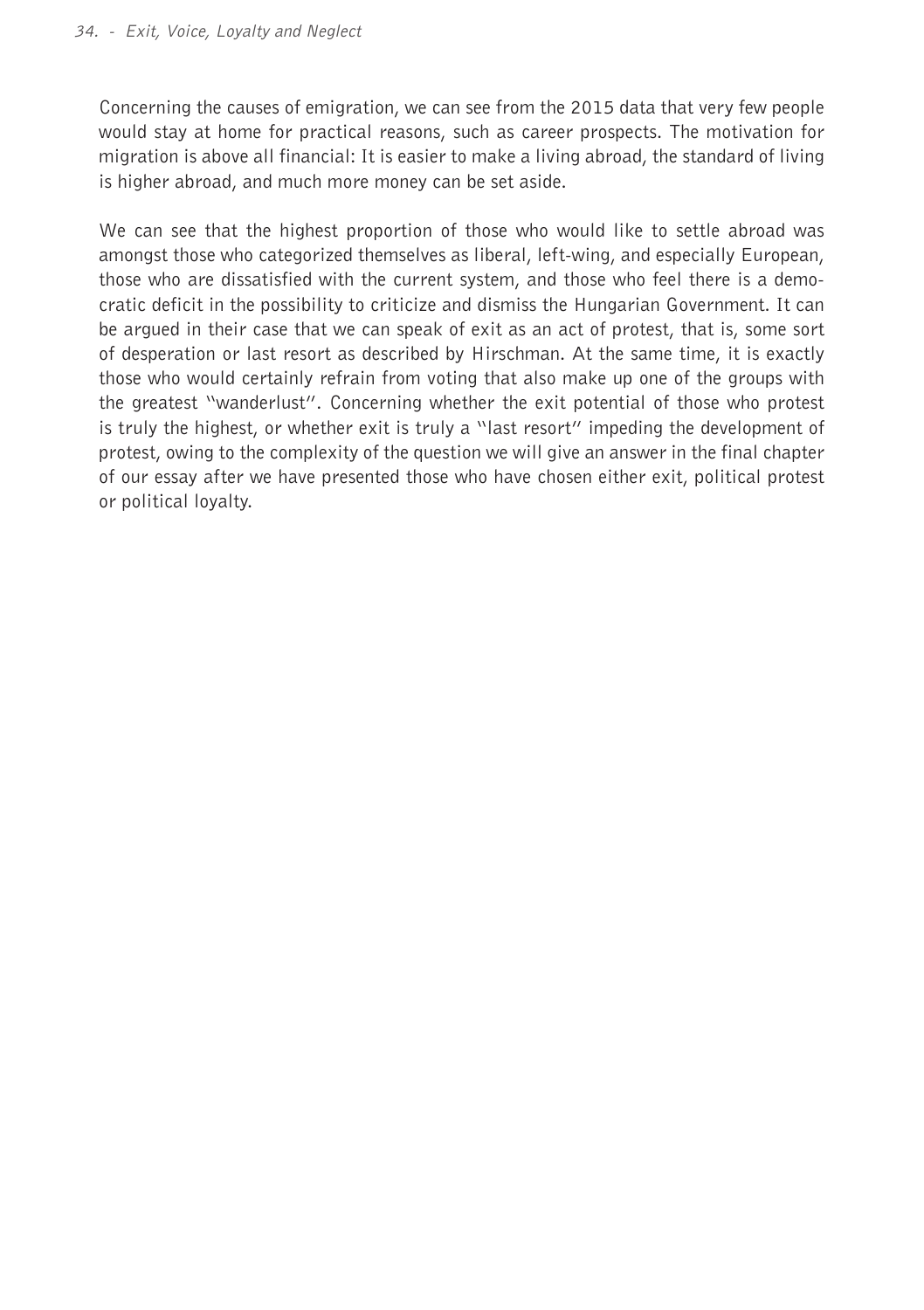### System indifferents, system critics and voice

In the following chapter, with the help of our empirical research, we attempt to answer the question of how Hungarian university and college students relate to the democratic political system. We study this relationship through two main aspects: On the one hand we analyse the question of identification with the democratic political system, presenting the results of satisfaction with the conduct of the democratic regime, and on the other hand we study the potential for protest among students. During the course of the study we use the conceptual framework already described in the introduction, that is, our own typology based on Hirschman's theoretical concept (Hirschman 1995) and Rusbult's theoretical model (Rusbult 1988). In this chapter we write about those who are politically indifferent (system indifferent), system critics, those who choose the option of voice, and those loyal to the system.

According to the 2011/2012 and 2013 results of the Active Youth in Hungary research, within the sphere of Hungarian university and college students, those who primarily preferred democracy as the best political system were the relative majority (39 and 42 percent stated this respectively). Relative majority means, however, that the democratic political system does not have unequivocal support. This is indicated by the fact that in 2011, 33 percent of university and college students said that for people like them it did not matter what sort of political system there is, and 28 per cent said that in certain situations a dictatorship could be acceptable. This did not change significantly in 2013 either: Close to two-thirds (29 per cent) of Hungarian youth still holds an indifferent, sceptical stand concerning the political system, while dictatorship continues to remain an alternative for 23 per cent of them. The results of the 2015 Active Youth in Hungary survey show a slight shift in a positive direction regarding the issue. The proportion of pro-democracy students among university and college students has grown to 47 per cent, while the proportion of those who could possibly accept a dictatorship decreased to 21 per cent. On the other hand, the proportion of those who are sceptical toward the political system has not changed. Almost one-third (32 per cent) of them continue to say that it is essentially all the same to them what type of political regime is in power.

Between 2013 and 2015, public offline activity of Hungarian university and college students stagnated and even seems to have decreased somewhat. Meanwhile, the frequency of online participation has changed in a substantial way. Beyond the analysis of students' relationship toward democracy, in this chapter we seek an answer to what characterizes the students studying in Hungarian higher education who actively protest. We examine the five forms28 of participation within the dimension of "direct democratic" participation

<sup>28.</sup> Out of the following activities, have you participated in/done any?

<sup>1.</sup> Collecting signatures;

<sup>2.</sup> Signing political statements, initiatives, petitions;

<sup>3.</sup> Demonstrations, protests;

<sup>4.</sup> Spontaneous protests, marches;

<sup>5.</sup> ...Deliberately did not buy/boycotted a certain product;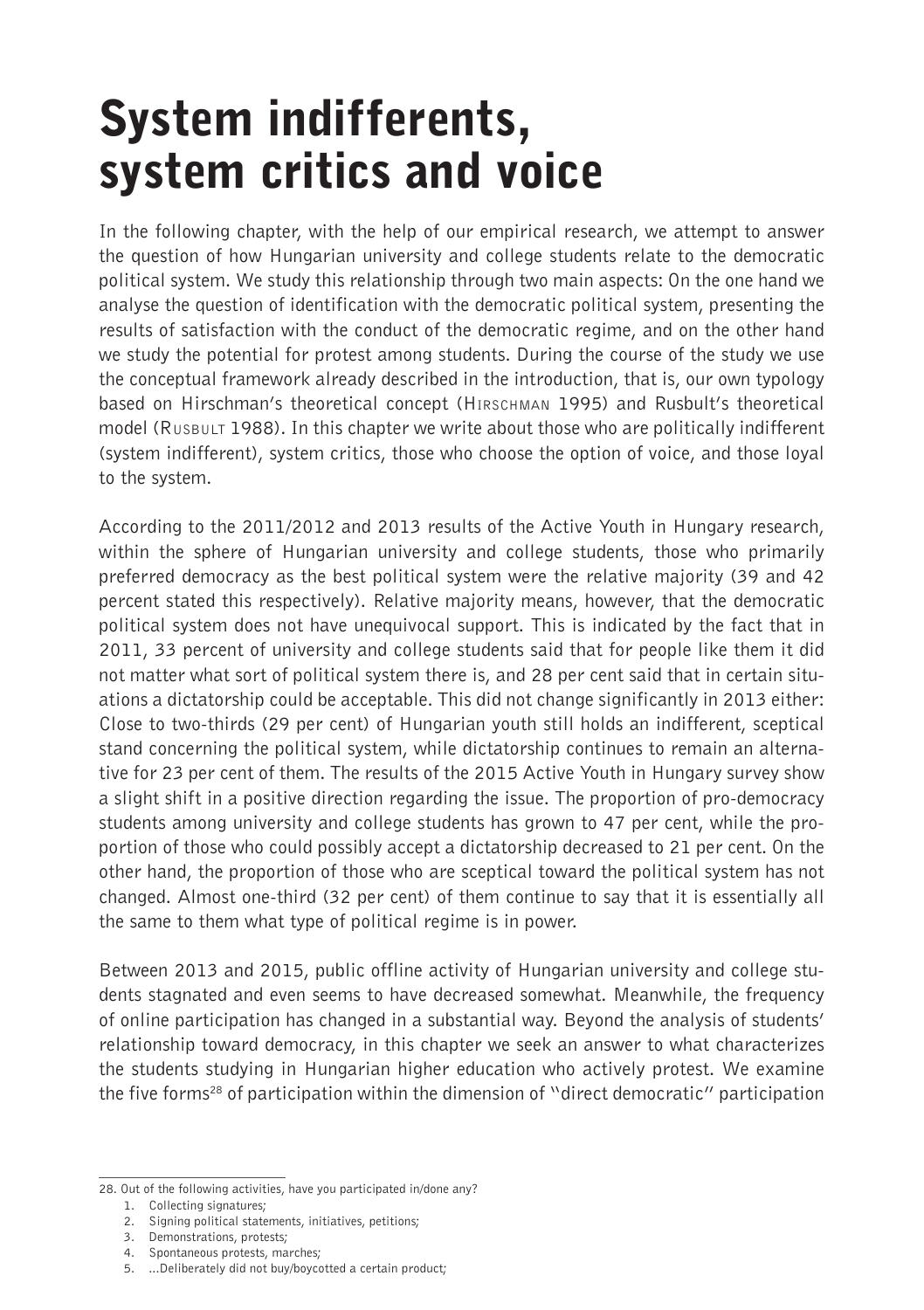(Szabó, 2013:32), six further questions,29 and also online "virtual" participation (Szabó, 2013:32–33) connected to public issues and social problems. We also identify those students who opt out of all forms of participation.

#### **Identifying with democracy**

"I think the basis of democracy is that everyone has a say." (Dóra)

#### **What does democracy mean? The results of the qualitative survey**

We try to outline the relationship of Hungarian university and college students toward democracy not just from the results of our quantitative survey, but also from the insights of a qualitative study as well. During the qualitative study we conducted 55 interviews with university and college students<sup>30</sup> in order to receive an answer to the question of what they mean when they think about the concept of democracy through their interpretations of it.<sup>31</sup> Our qualitative analysis stands somewhat apart from Hirschman's concept; at the same time, we think that in order to map the relationship of students towards the democratic system, it could be relevant to know what content or meaning students attribute to democratic order.

During the content analysis of the interviews, we do not portray the separate groups of interpretations according to the normative, theoretical dimension of the concept of democracy. One reason for this is that even today there is no consensus within political science over the normative content of democracy. Researchers may easily feel that they get lost among competing interpretations (GUTTMAN 1994). It is also difficult to harmonize the normative dimension and the content of the replies, because the concept of democracy is not just descriptive, but prescriptive as well (Sartori, 1999). We also rejected the idea of a typology based on theoretical interpretations because the complexity and elaboration of the conceptual images of the respondents concerning the content of democracy cannot be made to correspond with such separate theoretical approaches. As a result, we interpret the different groups we received as "lifeworlds", content that has trickled down to the level of everyday thinking.

<sup>29.</sup> Out of the following activities, have you participated in/done any?

<sup>1.</sup> Shared events, images, videos, posts reflecting your opinion concerning public issues, social problems on social media;

<sup>2.</sup> Commented on blogs, social media in connection to public issues, social problems;

<sup>3. &</sup>quot;Liked" posts on blogs or social media relating to public issues, social problems;

<sup>4.</sup> … Blogged in connection to public issues, social topics;

<sup>5.</sup> … Voted on the net on a question relating to public issues, society;

<sup>6.</sup> … Posted topics connected to public issues, social problems.

<sup>30.</sup> The interviews were conducted after the second month following the end of the quantitative survey (July 2015). The interviews were carried out face-to-face in the form of structured interviews.

<sup>31.</sup>The question posed to the students was the following: "In your own words, how would you define what democracy is?"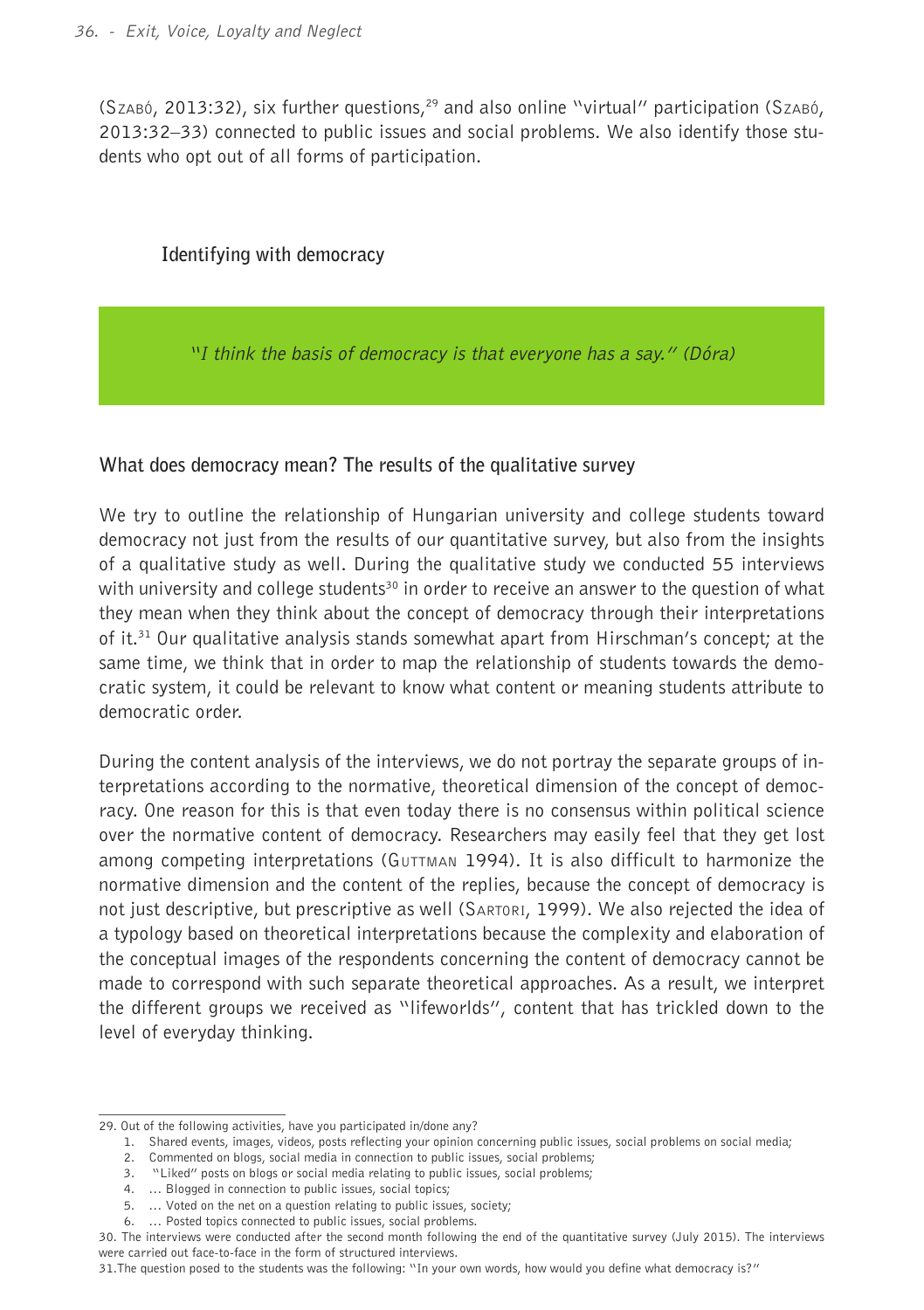This means we grouped the replies concerning the content of democracy on the basis of the nature of the reply or the approach to the reply. Our results show which aspects of the separate normative, theoretical approaches are embraced by different groups as the content of democracy.

During the analysis of the qualitative data, we were able to identify five distinct groups of interpretations (see Table 9). The different interpretations are distributed equally among the respondents. On the one hand this means that the ideas of university and college students about democracy are very heterogeneous, and on the other hand shows we cannot observe a single approach that dominates their way of thinking about democracy.

During the analysis, the following groups of interpretations came about based on the students' answers:

Legal approach (18 %): This group consists of those interpretations that approach democracy from the direction of rule of law. Concerning the content of democracy, the students belonging to this group primarily emphasize the importance of equality before the law in theory and practice, as well as the importance of all votes being worth the same. Aside from the elements mentioned, for certain respondents it was a high priority to voice the principle of equal opportunities for all, which besides the legal aspect of democracy includes the social aspect as well.

| Legal                                                                        | Majoritarian                                                                                                 | Leadership                                                                                          | Opinion-based                                                                                       | Freedom-based                                                                                                                         |
|------------------------------------------------------------------------------|--------------------------------------------------------------------------------------------------------------|-----------------------------------------------------------------------------------------------------|-----------------------------------------------------------------------------------------------------|---------------------------------------------------------------------------------------------------------------------------------------|
| "A system where<br>there is equality,<br>namely, equality<br>before the law" | "The will of the<br>people prevails,<br>their freedom is<br>secured"                                         | "People elect the<br>politicians, who<br>have to keep in<br>mind the interests<br>of the people"    | "Everyone has<br>an opinion and<br>everyone's opinion<br>counts"                                    | "A system where<br>every person has the<br>possibility to attain<br>their personal<br>freedom"                                        |
| "Everyone has<br>equal rights"                                               | "The goals of a<br>community are<br>defined based on<br>what the majority<br>of the community<br>would like" | "When people can<br>choose their own<br>leaders and they<br>can enforce their<br>will through them" | "Everyone has a<br>say in which way<br>the country should<br>go and what aspects<br>should prevail" | "Democracy means<br>I can shape my<br>fate and I am<br>responsible for it"                                                            |
| "Equality and the<br>maintenance of law<br>and order"                        | "The will of the<br>majority of the<br>people should<br>prevail"                                             | "The people choose"<br>a person who<br>conveys and carries<br>out their will"                       | "Everyone has a<br>say in the final<br>decision"                                                    | "When someone"<br>has free will and<br>basically acts<br>according to their<br>own intentions in<br>accordance with<br>certain rules" |

**Table 9. Student answers that are characteristic of different interpretations. (What does democracy mean to you?)**

Source: Active Youth in Hungary Research Group, 2015.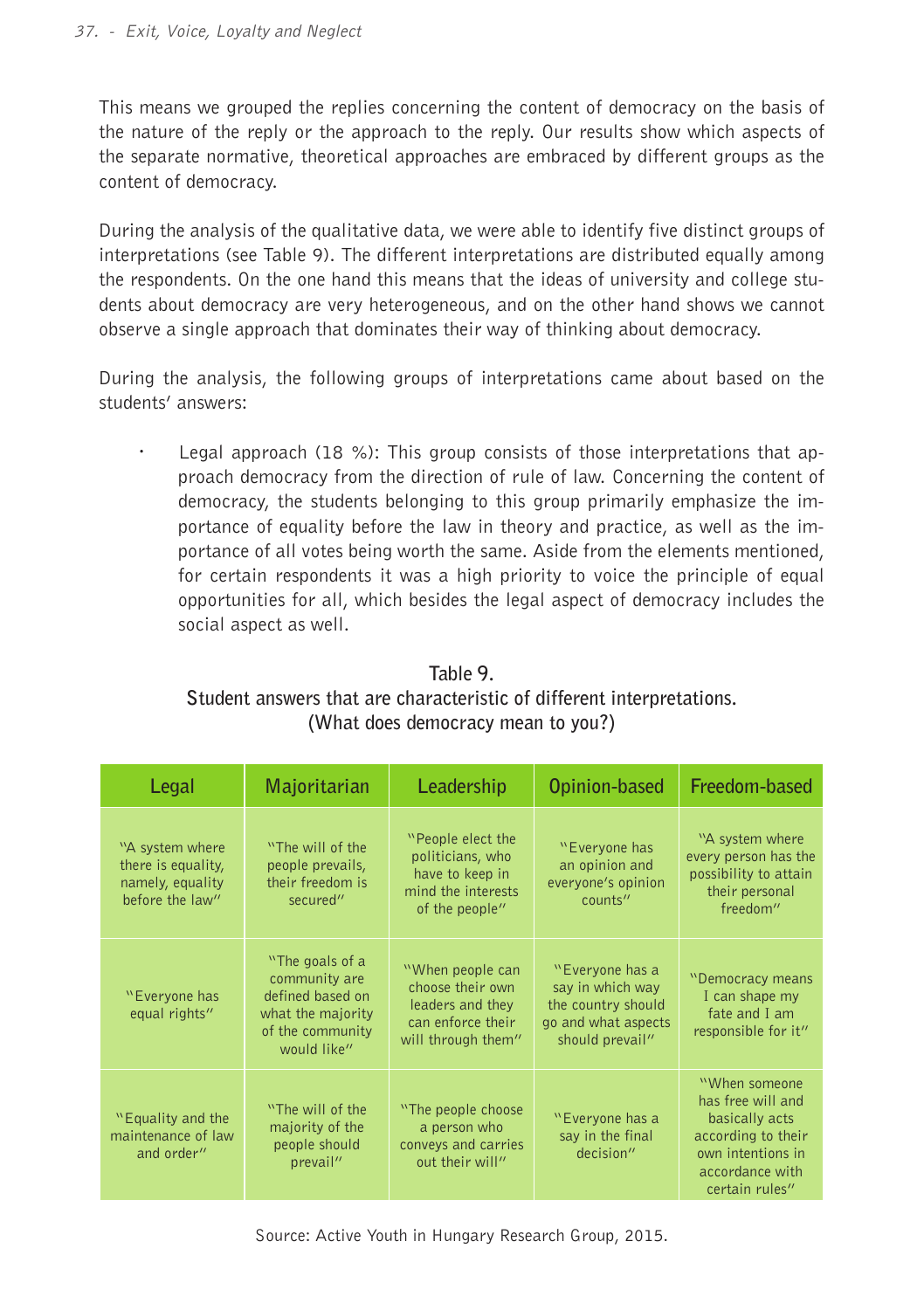- · Majoritarian approach (23 %): The two main motifs of this group are the realization of the will of the people and that the will of the majority should prevail. The two elements are closely linked to each other, as in the interpretation of the respondents, the will of the people can be equated to that of the majority, and therefore in reality it means the same thing as the will of the majority. The main idea of this approach is that the leadership and direction of the democratic political community has to be carried out through the application of majoritarianism. Thus, democracy is none other than the rule of majority.
- · Leadership approach (20 %): The respondents belonging to this approach define democracy through the leader-led dichotomy, in other words, the principle of representation. The common trait of these interpretations is that they imagine the realization of the people's will in a democracy with the cooperation of representatives, elected political leaders. According to isinterpretation, the role of the voter is to elect the representatives with his/her vote, who will then have to take into consideration the opinions of the voters during the course of the direction of the political system.
- · Opinion-based approach (21 %): The manifestations of the respondents emphasize the deliberative nature of democracy. According to their definition, the meaning of democracy is the ability to voice opinion and for opinions to be taken into account during the political decision-making process in equal measure. Based on the answers received, in a democratic order every citizen has a say in public affairs and the possibility is provided for each and every citizen to freely voice his or her opinion in public debates.
- · Freedom-based approach (18 %): This notion approaches the content of democracy from the side of the individual, who is at the centre of the conceptual interpretation. According to the opinions belonging to this group, democracy is primarily about the personal liberties of individuals, the freedom to shape individual destinies. Besides acknowledging the institution of personal liberty, the respondents also see its limitations, which primarily means adherence to the rights and obligations pertaining to individuals.

Upon examination of the qualitative data we could identify five approaches defining the content of democracy from different perspectives. It is important to mention that only those students are included in the above-mentioned groups who were able to define democracy contentwise. This means we not only have to call attention to the fact that a vast majority of respondents was able to formulate the meaning of democracy in their own words. A significant group of all respondents, close to a third of the students (29 per cent, 16 people), was not able to give an answer that could be analysed, or simply refrained from replying ("I do not know", "I do not wish to answer") so a significant number of those asked could not comment on the issue in a meaningful way.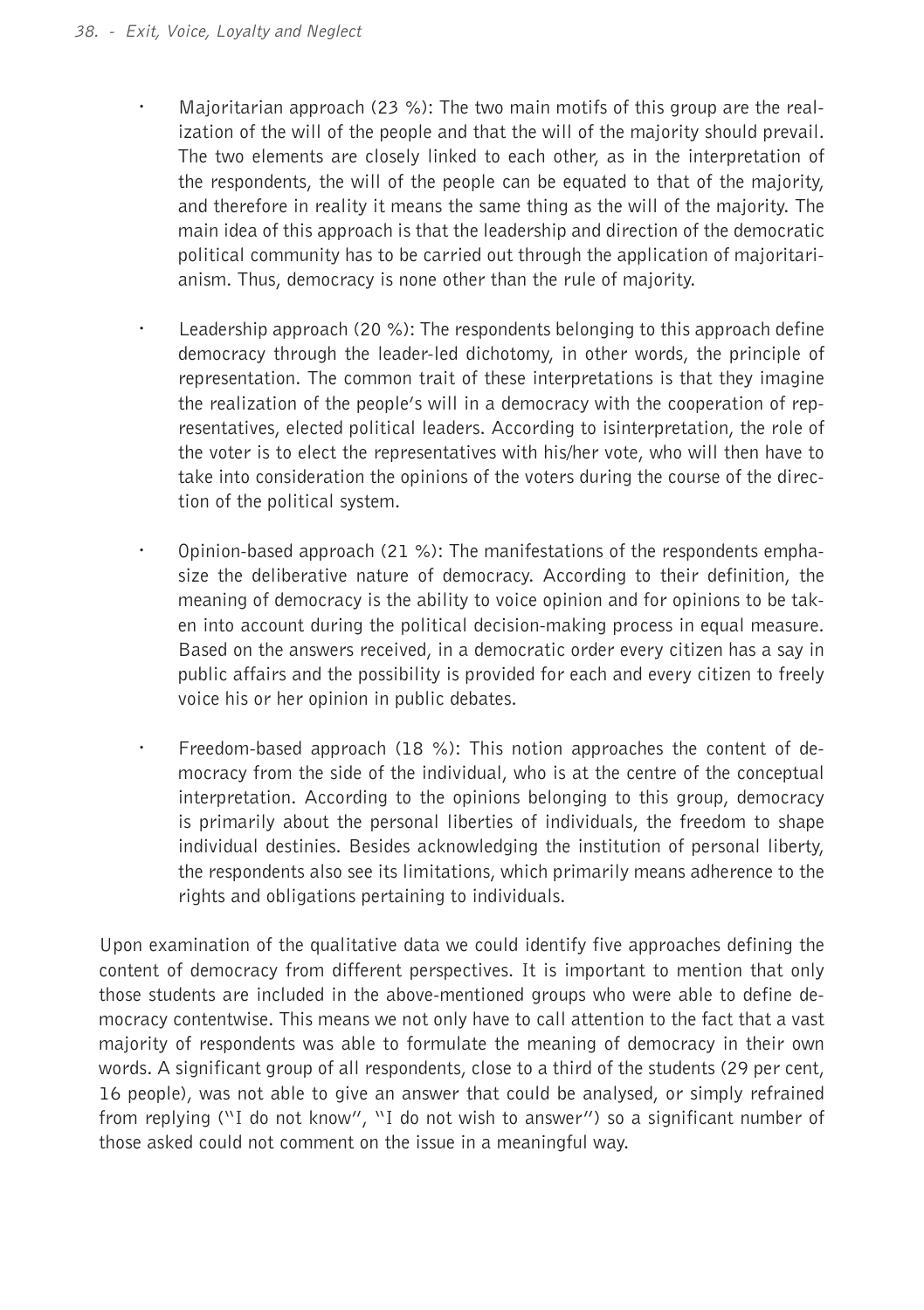## **The framework for the interpretation of identifying with democracy**

During the study we were interested in what support of the democratic political system was like within the sphere of Hungarian university and college students and how they identified with it. Accordingly, we interpreted the results primarily in relation to whether the respondents prefer or reject democracy.

As mentioned in the introduction, in line with international standards, $32$  we measured the relationship of Hungarian university and college students towards the democratic political system with this question:

"Which of the following statements comes closest to your own opinion?

- 1. Democracy is always preferable to any other kind of goverment;
- 2. Under some circumstances, an authoritarian goverment can be preferable to democratic one;
- 3. For people like me, it does not matter whether we have a democratic or non-democratic regime."

Based on Szabó, (Szabó 2013) in our typology we called the group of students who said that democracy is preferable to any other kind of government "system loyal" voters. As we have previously indicated, the members of this group are the relative majority among those university and college students who have taken a stance. In 2015, close to 47 per cent of the respondents chose this statement. According to our typology, their relation to the political system is characterized by a constructive, passive, supportive attitude toward a system realized solely in connection to a political regime based on democratic norms and values. According to our hypothesis, the loyalty of system loyal students is not associated with active citizenship.

The second group is made up of those students who are characterized by a feeling of alienation from the political system, the need for distance from power, and the complete depoliticization of their private life. ("For people like me, it does not matter whether we have a democratic or non-democratic regime.") During the course of our investigation we call this group "system indifferent". Their political behaviour may be based on collective historical memory, according to which the regime changes that have come about in Hungary appeared as events that directly affected and threatened the lives of individuals, families and groups (Erös 2001). Based on the concepts of Hirschman used in our theoretical framework, this group has a passive relationship toward the political system; they will be those who have a destructive effect with regard to it. Concerning the dimension of political participation in our typology, the system indifferents can be equated with the politically indifferent community.

<sup>32.</sup> Source: Yun-han Chu, Larry Diamond, Andrew J. Nathan, Doh Chull Shin: How East Asians View Democracy. (Columbia University Press: 2008).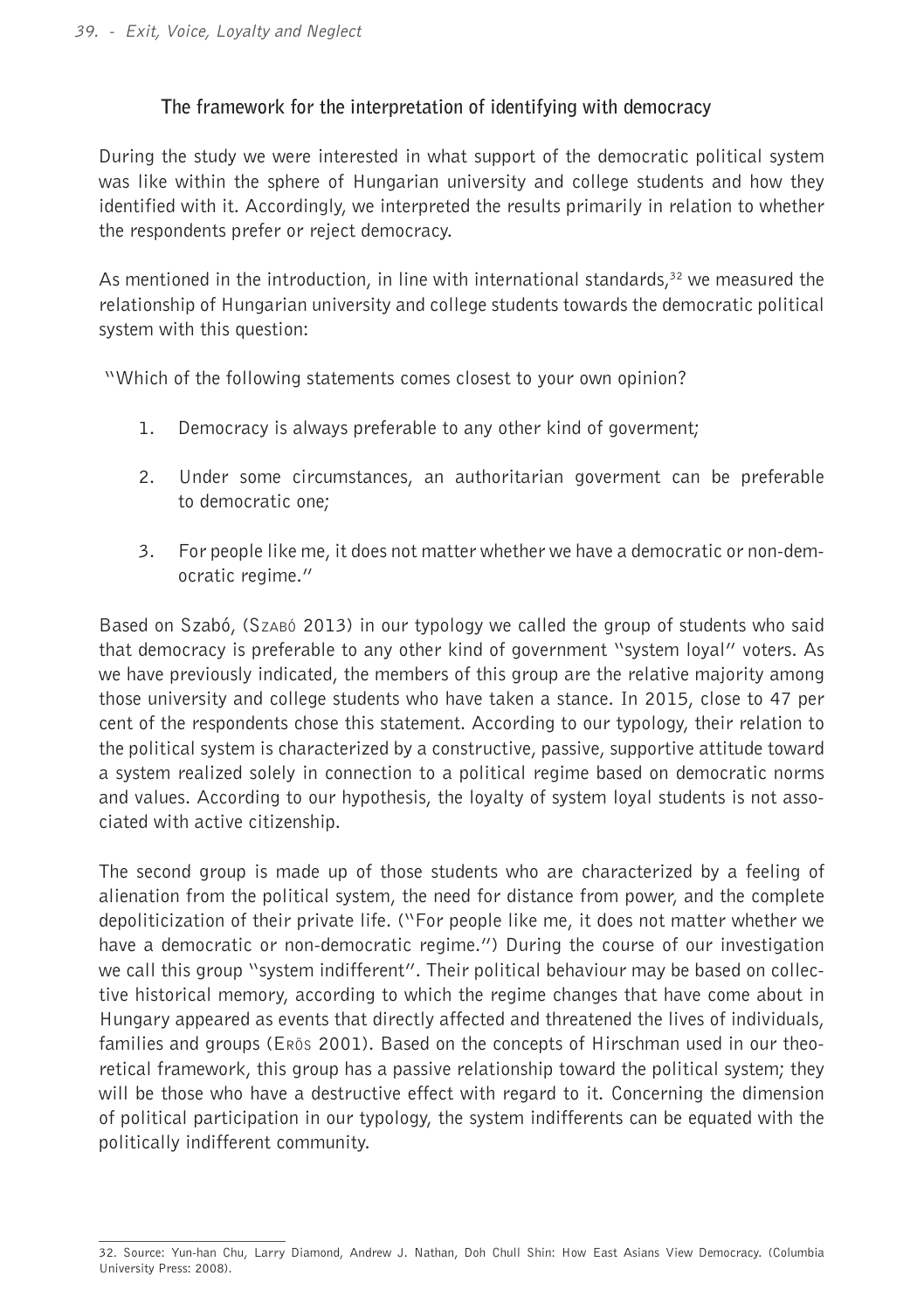The third group in our interpretational framework contains the answers of those students according to whom democracy can be overridden by dictatorship under certain circumstances (in 2015, 21 % held this view). As their attitude towards democracy is heavily critical, we name them "system critical". We also have to emphasize that according to our theoretical framework, the system critical category can be characterized by an active attitude and they have a constructive effect on the political system. According to our hypothesis, both the active and the constructive effect in the case of system criticals is also represented in relation to political participation; therefore, this group is likely to be characterized by protest.

It is important to note that the names of the different groups should be interpreted in connection with their relationship towards the democratic political system. As we have already mentioned, these names represent out typology's train of thought, which is based on Hirschman.

## **Choice of political values and support for democracy**

In this subsection we would like to connect the question of students' choice of political values with the system loyal, system indifferent and system critical relationships. We wish to know where the students belonging to the different groups place themselves along the ideological spectrum (left-right; liberal-conservative; moderate-radical) and which political values they consider most characteristic of themselves.

First it is worth examining how students place themselves along the left-right axis. It is clear from the table that compared to the other two groups, system loyals place themselves most to the left, while we can also see that the further right the respondent places him/herself, the more likely he or she will belong to the group of system criticals (4.7).

|                    | $left-right (1-7)$ | liberal-conservative<br>$(1-7)$ | moderate-radical<br>$(1-7)$ |
|--------------------|--------------------|---------------------------------|-----------------------------|
| System loyal       | 4.1                | 3.5                             | 3.2                         |
| System indifferent | 4.3                | 3.9                             | 3.7                         |
| System critical    | 4.7                | 4.1                             | 4.2                         |
| Sample average     | 4.3                | 3.7                             | 3.6                         |

## **Table 10. Positions of the groups along ideological scales. (averages)**

In the case of all three correlations  $sig=0.000$ ; eta: 0.178; eta: 0.168; eta: 0.282 Source: Active Youth in Hungary Research Group, 2015 (own calculations).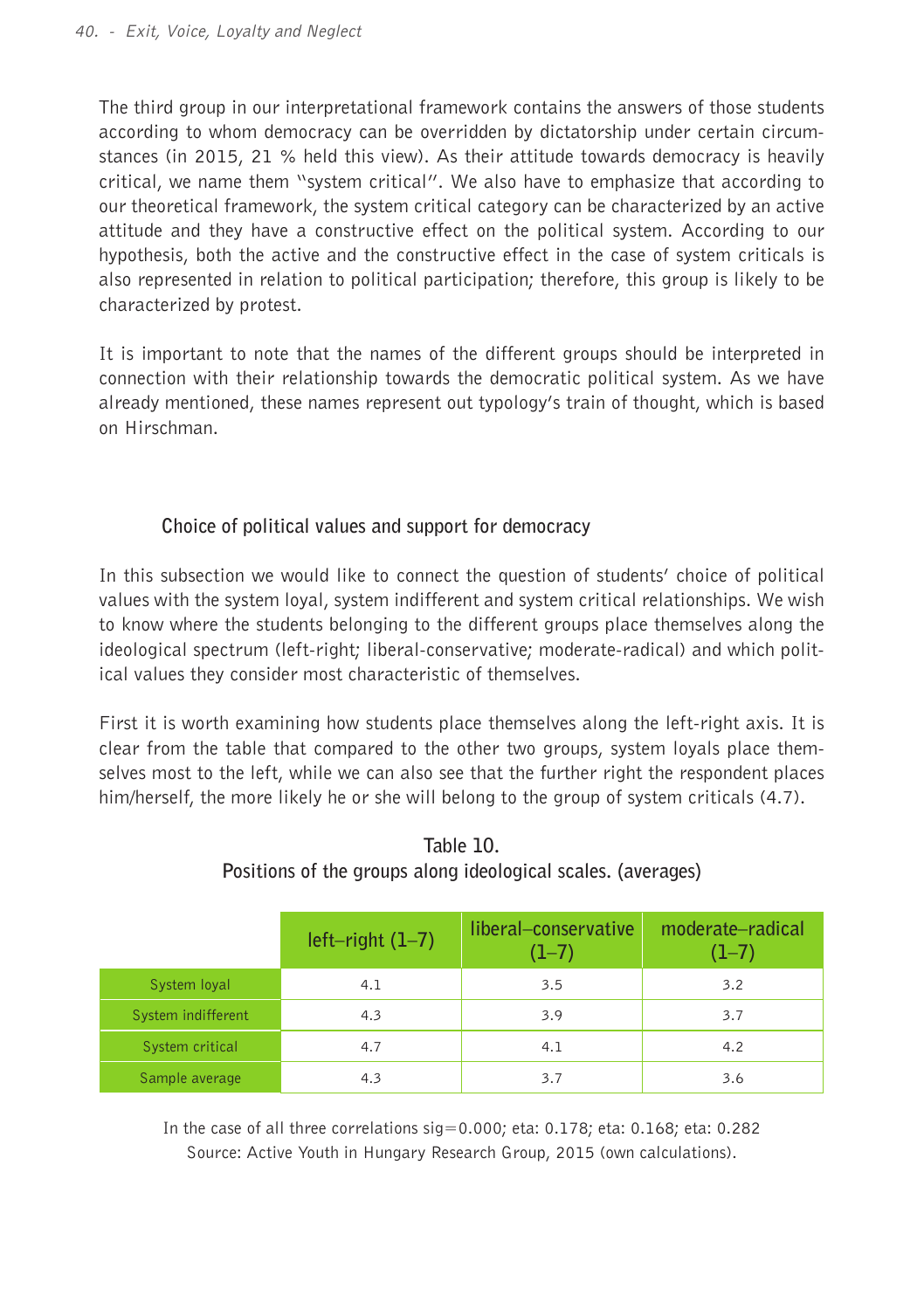According to the liberal–conservative scale, the system loyal (3.5) respondents are the most liberal, while the system criticals (4.1) are the most conservative. Similar to the leftright division, system indifferents are situated between the two groups in this case as well.

The moderate-radical division follows these trends as well, as the system loyals (3.2) can be considered the most moderate, while the system criticals (4.2) the most radical. As before, the system indifferents continue to occupy the position in between - their results are the closest to the average. We think that on the left-right, the liberal-conservative, and the moderate-radical scales, the positions of the different groups of respondents are explicitly consistent with the stands they have taken based on their relationship toward the political system.

Concerning their choices of political values, we asked students to select an idea that was closest to their way of thinking from the options we listed. After analysing the students' relationships towards the democratic political system, Table 11 shows which groups they belong to based on their political identification.

It is clear from the results that among those who consider themselves to be liberal, free-thinking and European, the system loyal relationship is dominant: 56 per cent of liberal, free-thinking students and 62 per cent of European, Western-thinking students are loyal to the basic values of the democratic political system and 67 per cent of those who consider themselves Christian Democrats and religious are also system loyal. We can therefore draw the conclusion that these three political theories typify system loyal respondents the most.

|                               | System loyal | <b>System</b><br>indifferent | System critical   |
|-------------------------------|--------------|------------------------------|-------------------|
| Liberal, free-thinking        | 56           | 26                           | 18                |
| European/Western              | 62           | 26                           | $12 \overline{ }$ |
| Christian Democrat, religious | 67           | 24                           | 9                 |
| Conservative, traditionalist  | 36           | 35                           | 29                |
| Strong national sentiments    | 26           | 38                           | 36                |
| Order and stability           | 34           | 33                           | 33                |
| Green, environmentalist       | 40           | 47                           | 13                |

| Table 11.                                                  |
|------------------------------------------------------------|
| Prevalence of political ideas. (percentages) <sup>33</sup> |

Pearson Chi<sup>2</sup>: 85.640; sig: 0.000. Cramer V: 0.236. Source: Active Youth in Hungary Research Group, 2015 (own calculations).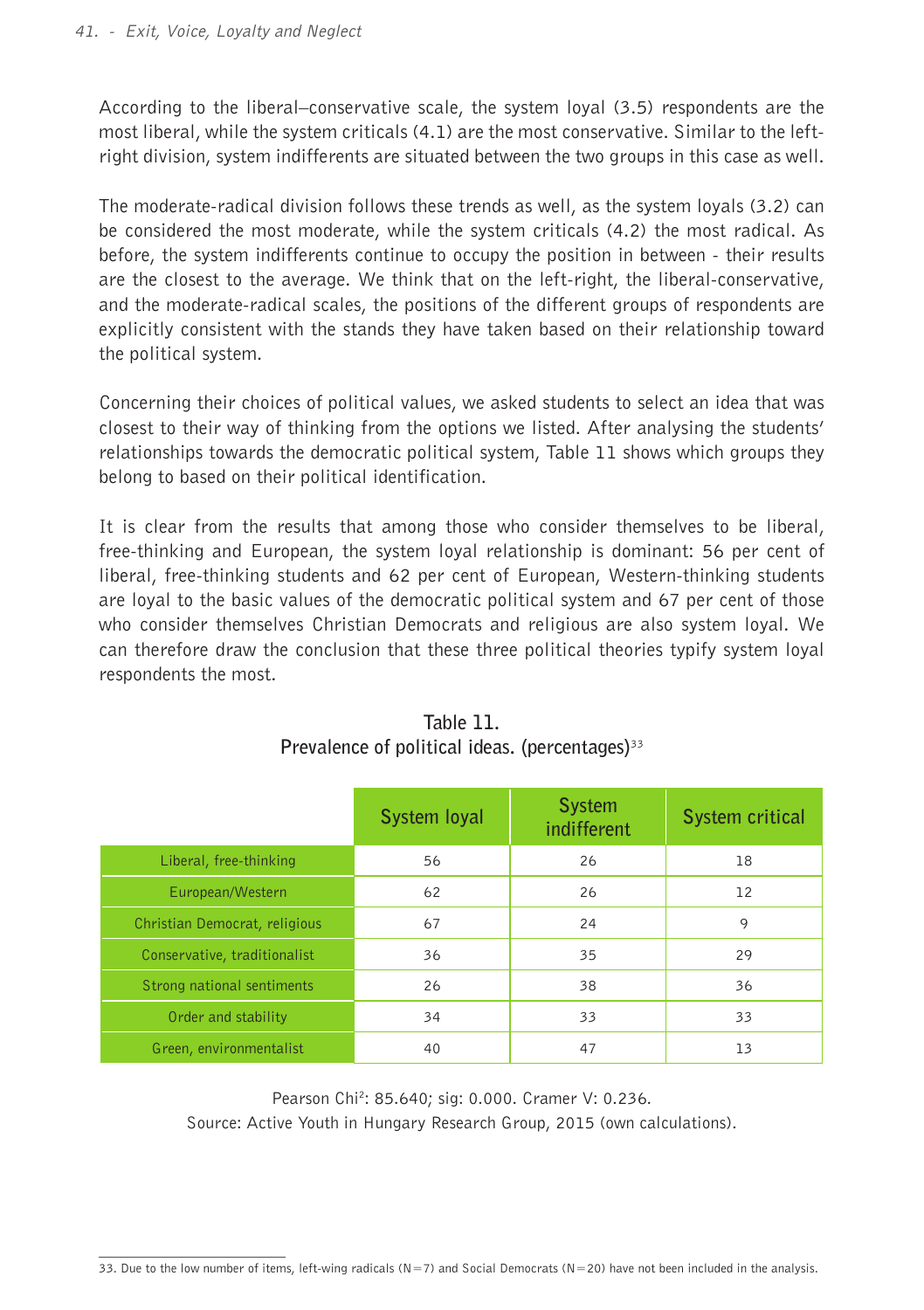Amongst those with strong national sentiments and those identifying with the green, environmentalist mentality, the relative majority belonged to the camp of system indifferents; 38 per cent of those with strong national sentiments and 47 per cent of those with a green, environmentalist mentality belong to the group of sceptics. The data are interesting because while those with strong national sentiments are dispersed relatively equally among the different groups (within the system loyals, their ratio is smaller compared to the two other groups), a strong duality can be seen among students with a green, environmentalist mentality. As we have indicated, a relative majority of them (47 per cent) strengthens the camp of system criticals, but a significant proportion (40 per cent) consider themselves to belong to the group of system loyals. As a result, we have to say that the system loyal and system sceptical mentalities are both characteristic of green, environmentalist youth.

Those students ended up in the system critical group who mostly identified as someone with strong national sentiments (36 per cent belong to this group) or as conservative traditionalists (29 per cent of them are system critical). Furthermore, the ideals of order and stability are important for criticals (33 per cent consider themselves to be system critical). Despite the fact that the above-mentioned political theories typify system criticals the most, we cannot say that any political view would predestine someone to belong to any group (as we saw in the case of system loyals and system criticals); therefore, there is no political idea that is highly specific to system criticals alone.

## **Social background and identifying with democracy**

In the following we examine what socio-demographic characteristics define the groups, divided according to the answers given by the university and college students. When describing the characteristics of separate groups we used only those variables that caused significant differences.<sup>34</sup>

It can be said in relation to the system loyal respondents that a majority of women (52 per cent) belong to this group compared to 43 per cent of men. That is, concerning gender, women are more likely to become system loyals. Permanent address also reveals a clear correlation: Residents of metropolitan areas (the capital and city with county rights) are the most loyal to the democratic system. The political attainment of the student's father/ stepfather also fundamentally determines the relationship of youth to the political system: The higher the level of education for the father, the greater the chance that the student will be system loyal.

The level of interest in public issues and politics also influences which group the student belongs to. Upon analysis of the results we can see a linear correlation according to which the proportion of system loyal students (55 per cent) is the highest among those who showed the most interest in public issues and politics. Family discussions concerning public issues also influence students' attitudes.

<sup>34.</sup> The Pearson's Chi-square showed a significant deviation in the case of gender, permanent residence, educational attainment of the father, public interest, political interest, and family discussions about public life.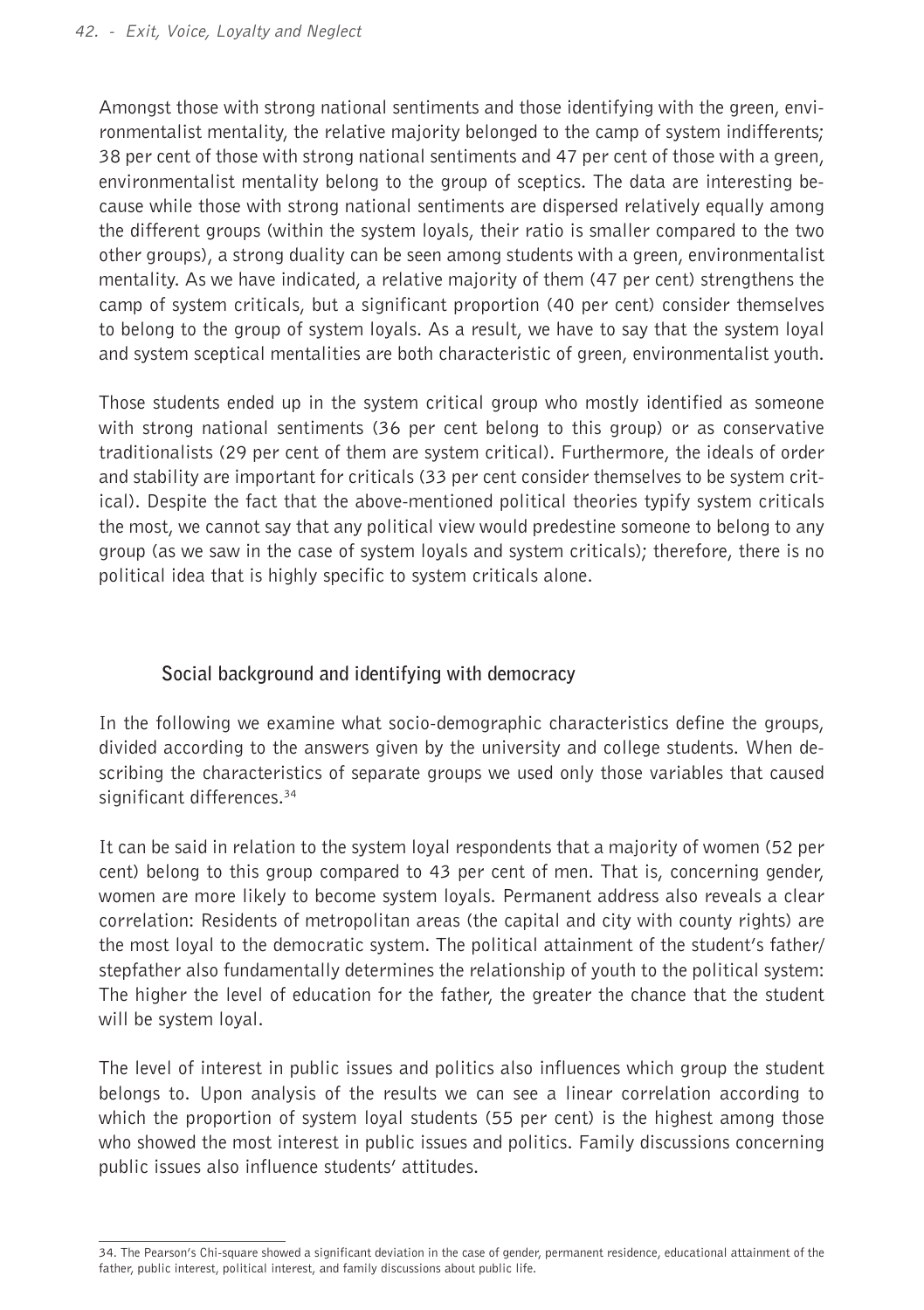The system loyal relation is the highest (55 per cent) among those university and college students who regularly talk about public issues at home with their family. The constructive relationship in their case concerning interest in politics/public issues and family discussions can be detected easily, as these factors show they are involved in the life of the political system. Within the camp of system criticals, concerning gender, the proportion of men is significantly higher. While only 15 per cent of women could be found in this group, 28 per cent of men identified themselves as belonging to the camp of system criticals. Concerning permanent address, the proportion of those students is highest within the group of system criticals that lives in villages (29 per cent).

|                           |                                                                 | <b>System</b><br>loyal | <b>System</b><br>indifferent | <b>System</b><br>critical |
|---------------------------|-----------------------------------------------------------------|------------------------|------------------------------|---------------------------|
| Gender                    | Male                                                            | 43                     | 29                           | 28                        |
|                           | Female                                                          | 52                     | 33                           | 15                        |
|                           | <b>Budapest</b>                                                 | 56                     | 24                           | 20                        |
| Permanent residence       | City with county rights                                         | 49                     | 33                           | 18                        |
|                           | Other city                                                      | 42                     | 40                           | 18                        |
|                           | Village                                                         | 41                     | 30                           | 29                        |
|                           | Up to eight years of<br>primary education,<br>vocational school | 36                     | 39                           | 25                        |
| Father's educational      |                                                                 | 43                     | 36                           | 21                        |
| attainment                | school, technical institute<br>Secondary grammar<br>school      | 44                     | 36                           | 20                        |
|                           | College                                                         | 61                     | 26                           | 13                        |
|                           | University, PhD                                                 | 54                     | 24                           | 22                        |
|                           | $\mathbf{1}$                                                    | 16                     | 42                           | 42                        |
|                           | $\overline{c}$                                                  | 35                     | 42                           | 23                        |
| Interest in public life   | 3                                                               | 42                     | 39                           | 19                        |
|                           | $\overline{4}$                                                  | 53                     | 28                           | 19                        |
|                           | 5                                                               | 55                     | 17                           | 28                        |
|                           | $\mathbf{1}$                                                    | 29                     | 48                           | 23                        |
|                           | $\overline{c}$                                                  | 44                     | 40                           | 16                        |
| <b>Political interest</b> | $\overline{\mathbf{3}}$                                         | 50                     | 29                           | 21                        |
|                           | $\overline{4}$                                                  | 61                     | 16                           | 23                        |
|                           | 5                                                               | 55                     | 12                           | 33                        |
|                           | Regularly                                                       | 55                     | 22                           | 23                        |
| <b>Family discussions</b> | Occasionally                                                    | 46                     | 34                           | 20                        |
|                           | Never                                                           | 31                     | 40                           | 29                        |

**Table 12. Socio-demographic characteristics of groups. (percentages)**

Gender: Pearson Chi<sup>2</sup>: 18.540; sig: 0.000; Cramer V: 0.153. / Permanent residence: Pearson Chi<sup>2</sup>: 21.069; sig: 0.002. Cramer V: 0.116. Father's educational attainment: Pearson Chi<sup>2</sup>: 28.864; sig: 0.004 ; Cramer V:0.136. Political interest: Pearson Chi<sup>2</sup>: 67.462 ; sig: 0.000 ; Cramer V:0.206. Interest in public life: Pearson Chi<sup>2</sup>: 36.839 ; sig: 0.000 ; Cramer V:0.153. Family discussions: Pearson Chi<sup>2</sup>: 16.842 ; sig: 0.002 ; Cramer V:0.103.

Method: Cross-tabs. Source: Active Youth in Hungary Research Group, 2015 (own calculations).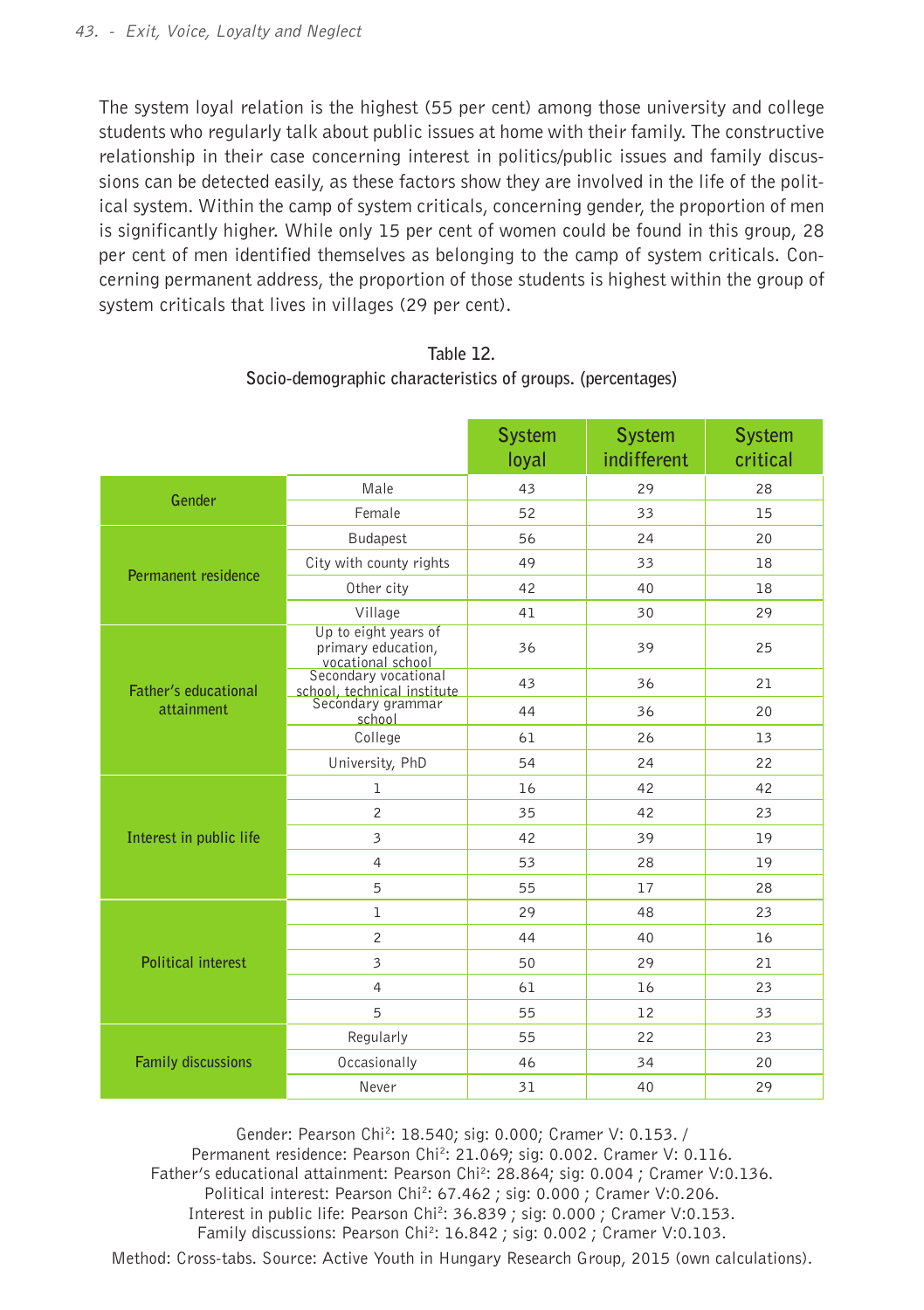Upon analysis of the educational attainment of the father/stepfather, we can say that among the group of criticals, the ratio of paternal lineage to college and university degrees is the lowest (13 and 22 per cent respectively).Upon examination of the question of interest in politics and public life, we can see that in this sense, the camp of system criticals can in no way be seen as homogenous: 42 per cent of those who are most disinterested in public issues identify as belonging to this group, while 28 per cent of those who are most interested in public issues also identify as belonging to this group. When examining political interest, the lowest proportion of those that show low interest can be found within this group, and 33 per cent of those most interested are from the group of system criticals. Based on this, we can say that in this sense, the group of criticals can be characterized by a dichotomy: Typically those who are disinterested in questions of politics and public issues can be found in this group, just as students with a high level of interest in politics and public life can. This means that their influence on the political system is dual as well: While we consider those who are interested in political and public issues constructive, we describe those who are characterised by indifference towards politics and public life as destructive. In the case of system criticals, the frequency of family discussions does not affect membership in the group in a significant way.

Within the group of system indifferent respondents there is no significant divergence regarding the proportion of men and women; 29 per cent of men and 33 per cent of women belong to this category of respondents. Within the group of sceptics, concerning permanent address, the rural small and mid-size cities predominate, while concerning the educational attainment of fathers, the rate of those whose father has the lowest level of education is the highest in the case of the system indifferents (39 per cent).

Upon examination of their public and political interests, it can be said that this group of respondents is the most indifferent toward this issue. Those who are not interested in public issues at all (42 per cent) can be found in the highest proportion among the group of indifferents, together with those that are completely uninterested in politics (48 per cent). Also the smallest proportion of those who show an especially high interest towards both the worlds of politics and public life are in this group as well.

With regard to family discussions about questions of public life, we can say that 40 per cent of those students who said that during discussions at home public issues are never brought up belong to the group of system criticals. Therefore we find it likely that, in the sense of Hirschman, the system indifferents will be characterized by a passive and destructive approach.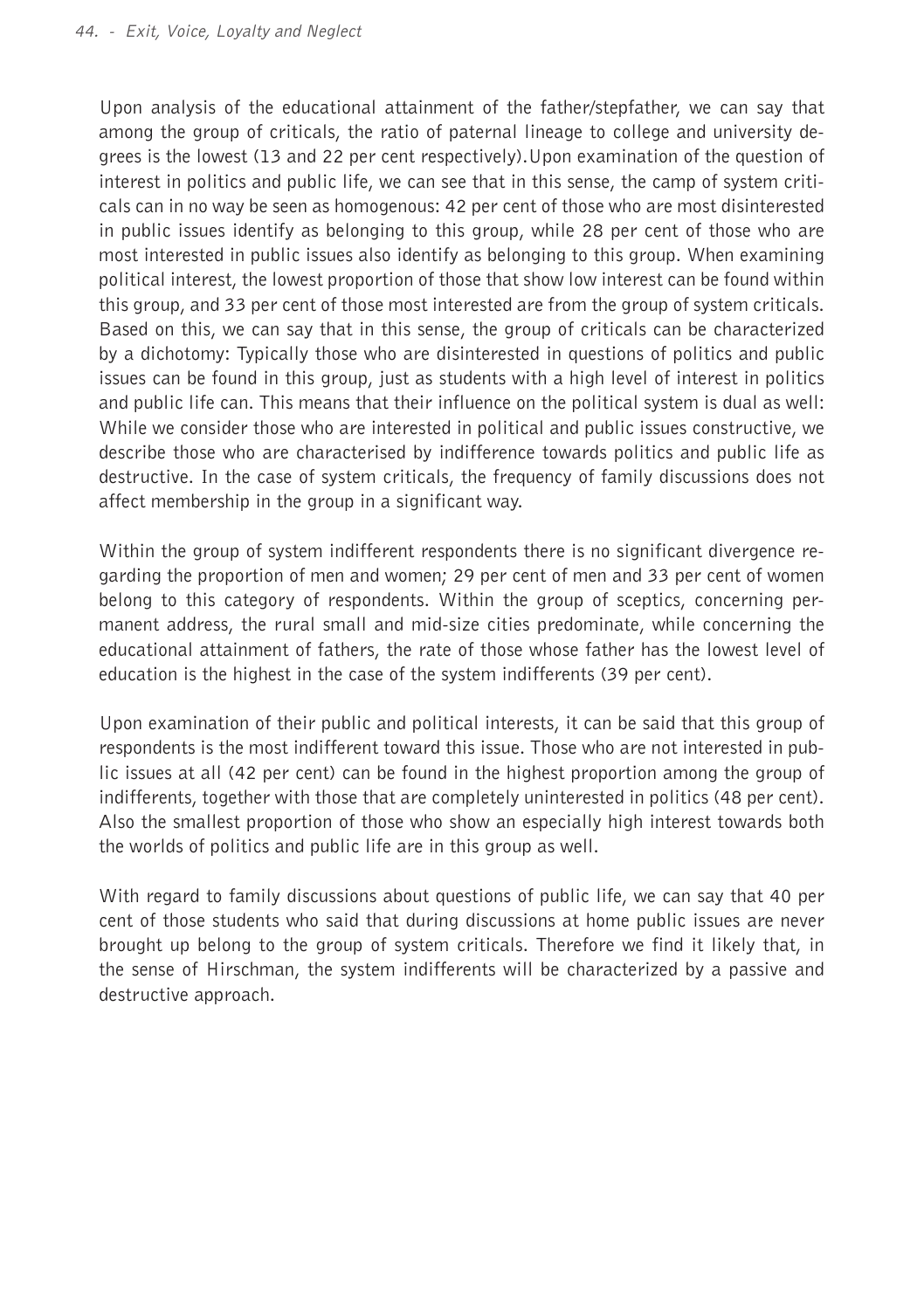## **Satisfaction with democracy**

During our study we not only wanted to know to what extent students can identify with the idea of democracy, but also to what extent they are satisfied with the workings of the democratic system, as their attitudes fundamentally affect their position within the constructive/destructive relationship toward the system. According to the results of our 2015 study, 26 per cent of Hungarian university and college students are not satisfied at all, while 41 per cent are not very satisfied with the workings of Hungarian democracy. On the other hand, within the group of satisfied students, the proportion of those who are more or less satisfied are 30 per cent, while only three per cent said they are fully satisfied with the workings of the Hungarian democratic system.

The results show that the support of university and college students for the political system – be it special or diffuse (or possibly both) – is especially low.<sup>35</sup> We presume that low support for the system has a destructive effect, while a high level of support for the system results in a constructive character. We see the basis of this starting point in the fact that while low levels of support may have a destabilizing effect on the political system and can therefore have a destructive effect, a high level of support stabilizes the political system and can therefore be interpreted as a constructive attitude.

It is worth examining the relationship between system identification and participation. Below we will show in more detail the different dimensions of activity, namely, who protests and how. Here we merely present the data on online and offline protesters, as well as the relationship between the three categories.

|                 |                  | <b>System</b><br>loyal | <b>System</b><br>indifferent | <b>System</b><br>critical | <b>Total</b> |
|-----------------|------------------|------------------------|------------------------------|---------------------------|--------------|
|                 | Passive offline  | 49                     | 35                           | 16                        | 100          |
| Offline protest | Protests offline | 46                     | 29                           | 25                        | 100          |
| Total           |                  | 47                     | 32                           | 21                        | 100          |

**Table 13. Offline protest and relationship to the system. (percentages)**

Pearson Chi-Square: 9.579a; Sig: 0.008; Phi/Cramer V: 0.110. Source: Active Youth in Hungary Research Group, 2015 (own calculations).

<sup>35.</sup> Within the topic of satisfaction with democracy at least five theoretical approaches can be distinguished in the political science debate:

<sup>1.</sup> Satisfaction with democracy as an indicator of the reigning government (DALTON 1999, MERKL 1988);

<sup>2.</sup> Satisfaction with democracy as an indicator of support for the political system (EASTON 1965; Fuchs–Guidorossi–Svensson 1995);

<sup>3.</sup> Satisfaction with democracy as a cumulative indicator (CLARKE–DUTT–KORNBERG 1993);

<sup>4.</sup> The theory of acceptable duality (Dogan 1997; Lagos 1997);

<sup>5.</sup> The theory of unacceptable duality (Rose–MishLER–HAERPFER 1998).

It is common within these separate theories, however, that they interpret the dimension of satisfaction as equivalent to the dimension of support; therefore, the more satisfied the respondent is with the workings of democracy, the greater the extent to which he/she supports the system and vice versa. Of these different theoretical approaches, in the case of Hungarian university and college students, we can best accept the position that interprets satisfaction as a special form of support, with the difference that special support is based not only on government output, but on identifying with different parties, which also plays an important role.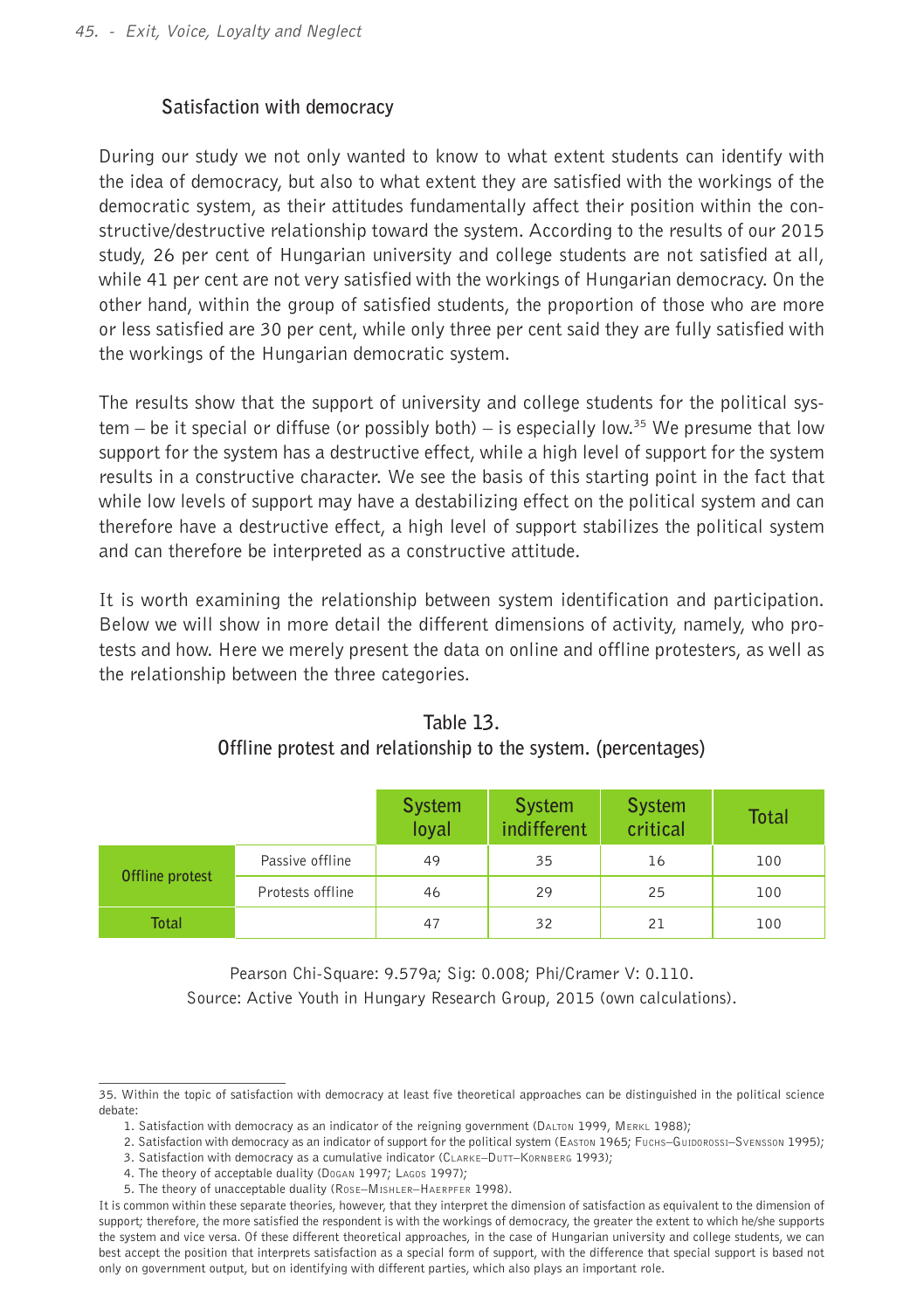As we can see in the above table, system criticals are somewhat overrepresented among those protesting offline: In the sample, their weight is 21 per cent, while among offline protesters it is 25 per cent. However, system indifferents and system loyals represent a higher proportion than the sample mean among the group of passive students.In the case of online protest activity our premise can be similarly verified, adding that the system indifferents appear among the group of online passives with even more weight.

|                |                  | <b>System</b><br>loval | <b>System</b><br>indifferent | <b>System</b><br>critical | <b>Total</b> |
|----------------|------------------|------------------------|------------------------------|---------------------------|--------------|
|                | Passive offline  | 48                     | 35                           | 15                        | 100          |
| Online protest | Protests offline | 47                     | 29                           | 25                        | 100          |

**Table 14. Online protest and relationship to the system. (percentages)**

Pearson Chi-Square:11.685; Sig: 0.003; Phi/Cramer's V: 0.122. Source: Active Youth in Hungary Research Group, 2015 (own calculations).

**Total** 100

Thus, system criticals have relatively large weight among offline and online protesters as well, while system indifferents rather "strengthen" the passive side. System criticals seem to have some sort of voice, but it is by no means exceptionally high.

In the following we present what factors lie behind satisfaction and dissatisfaction. On the one hand, we show the political dimension of satisfaction with the workings of Hungarian democracy, while on the other hand we wish to analyse the possible financial aspects of satisfaction. During the analysis of the political dimension we follow the three group categories, while during the analysis of the financial aspects we would like to know how subjective assessment of the financial situation and the perspectives of students concerning the future, as well as their opinions on future employment, affect their satisfaction with Hungarian democracy.

## **Satisfaction within the sphere of system loyals, system indifferents, and system criticals**

We begin the analysis of the dimension of satisfaction with the groups of respondents previously described. According to Hirschman, as well as to our typology, the system loyal group should be characterized by a constructive nature, which in this case means satisfaction with democracy, and therefore a high level of support for it.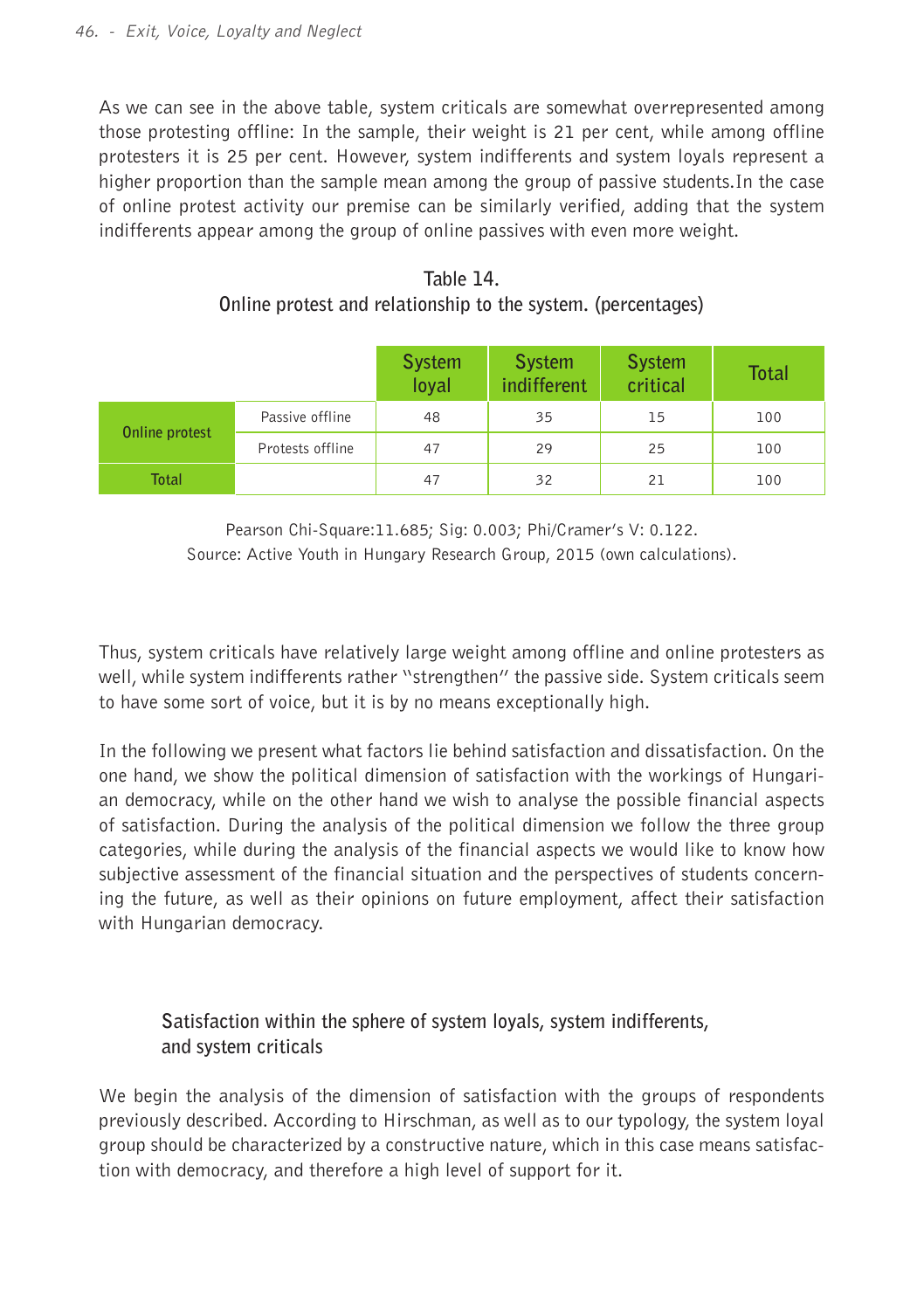The system indifferent group, on the other hand, has to be destructive, which in this case means they will be specifically dissatisfied with the workings of democracy and therefore support for the democratic order will be low within their sphere. Based on the typology presented in the introduction, the system criticals are also characterized by a constructive nature, but it can easily be that their activity is due precisely to their dissatisfaction; therefore, in their case, satisfaction with democracy does not necessarily have to appear.

At the same time, the results of research are that our theoretical expectations do not necessarily correspond to reality. First of all, it should be underlined that there are no significant differences between the ways the groups think. They are very similar in their dissatisfaction.

Our theoretical premise does not hold its ground in the case of system loyals, as they are no more satisfied than their counterparts. Also, we cannot say, in the case of system indifferents, that they would be more dissatisfied than others; moreover, the highest proportion of more or less satisfied students is in the group of indifferents. In the case of system criticals, dissatisfaction does not contradict our premise; their constructive nature depends on what approach they take to the active/passive relationship, that is, whether those belonging to the category of voice do actually protest. After reviewing the results, for the time being it seems that in the case of system loyals, system indifferents, and system criticals, dissatisfaction with the workings of democracy does not have sufficient explanatory value, as the replies received from the students show a pronouncedly inconsistent result.

## **The social dimension of satisfaction**

Here we present our findings on satisfaction with the workings of democracy as viewed through the financial situations and future prospects of students. Our premise is that the socio-economic situation of university students has an impact on their assessment of their satisfaction with democracy.

Of the variables examined, we can speak of significant divergence ( $p \le 0.05$ ) when it comes to the subjective evaluation of students' financial situations and their perception of future prospects. Though our data set contains the subjective perceptions of possibilities for employment among university and college students, there is no significant difference with respect to this among the students who evaluate their levels of satisfaction differently.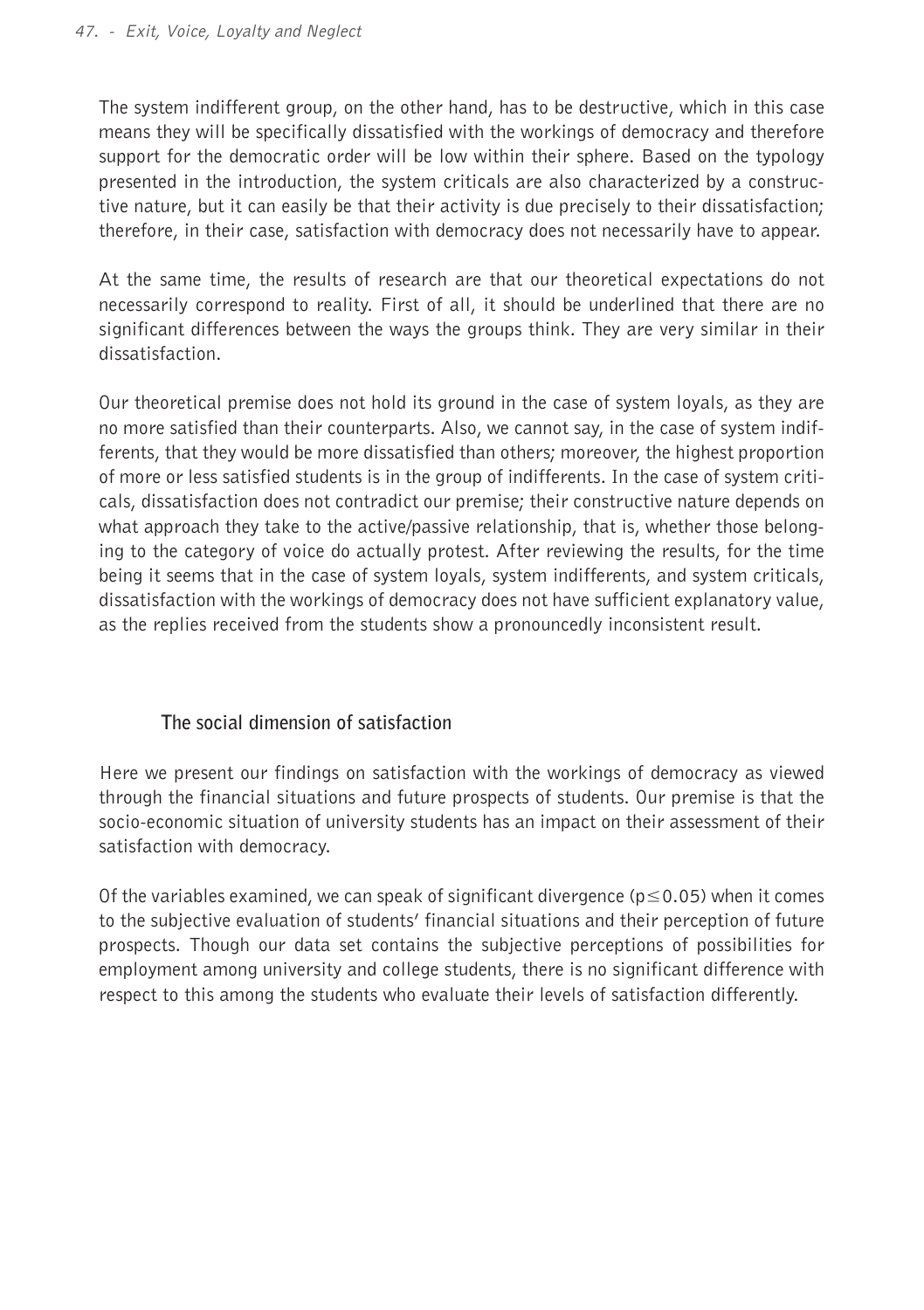|                        |                                                                    | $I'm$ not<br>satisfied<br>at all | $I'm$ not<br>really<br>satisfied | I'm more<br>or less<br>satisfied | I'm<br>completely<br>satisfied |
|------------------------|--------------------------------------------------------------------|----------------------------------|----------------------------------|----------------------------------|--------------------------------|
|                        | I do not have financial<br>worries                                 | 28                               | 34                               | 33                               | 5                              |
| <b>Subjective</b>      | I make ends meet by<br>budgeting well                              | 23                               | 44                               | 31                               | $\overline{c}$                 |
| financial<br>situation | I can just make ends meet<br>from my salary                        | 28                               | 44                               | 24                               | $\overline{4}$                 |
|                        | I have financial problems<br>every month,<br>I live in deprivation | 60                               | 38                               | $\overline{c}$                   | 0                              |
|                        | Not at all certain                                                 | 48                               | 35                               | 17                               |                                |
|                        | $\overline{c}$                                                     | 38                               | 46                               | 14                               | $\overline{c}$                 |
| View of the<br>future  | $\overline{\mathbf{3}}$                                            | 24                               | 45                               | 25                               | $\overline{\mathbf{3}}$        |
|                        | $\overline{4}$                                                     | 21                               | 41                               | 35                               | 3                              |
|                        | Very certain                                                       | 33                               | 31                               | 31                               | 5                              |

## **Table 15. The proportion of social dimension elements within the groups of satisfaction levels. (percentages)**

Subjective financial situation: Pearson Chi<sup>2</sup>: 22.913; sig: 0.028; Cramer V:0.098. View of the future: Pearson Chi<sup>2</sup>: 32.321, sig: 0.001. Cramer V: 0.116.

Source: Active Youth in Hungary Research Group, 2015 (own calculations).

According to the subjective financial situation results, those students are the most dissatisfied with the workings of democracy who are forced to live among the most difficult financial circumstances: 50 per cent of those students getting by from one month to the other or living in deprivation are not at all satisfied, while 38 per cent of them are not really satisfied with the workings of the Hungarian democratic order. The students living in the worst financial circumstances are the most critical, but this does not mean that university and college students with good financial situations are satisfied. Despite the fact that approximately a third of the students who "have no financial worries" (33 per cent) and who "make ends meet by budgeting well" (31 per cent) are more or less satisfied with the workings of democracy, a vast majority of them (62 and 67 per cent, respectively) nevertheless strengthen the camp of those who are dissatisfied. The relevant difference is that while the majority of those who live in difficult financial circumstances are not at all satisfied, in the case of those living in good financial circumstances, the same is true for only that smaller part of such students who are dissatisfied. This means that good financial circumstances can only moderate dissatisfaction with the workings of democracy but will not have a more substantial effect on it. It is also noteworthy that the weight of those who are completely satisfied with the workings of democracy in all financial groups is irrelevant.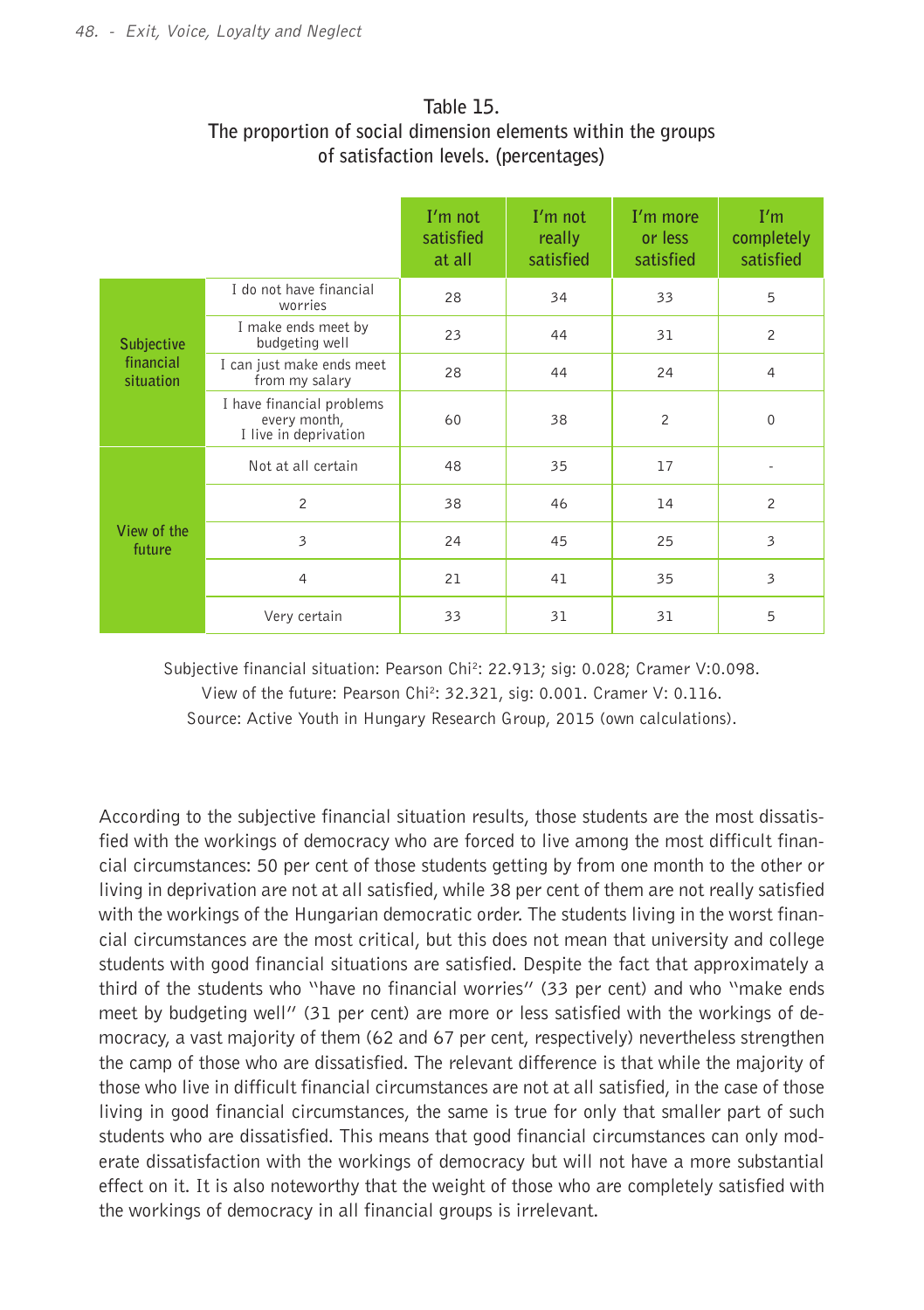We are in a somewhat easier situation concerning the students' views of the future, as we can see a linear relationship that is relatively easy to interpret. The results show that those students who see their future as more certain can be found in a smaller proportion among the completely dissatisfied group and in greater numbers among those university and college students who are more or less satisfied. We also have to highlight that, similar to the financial situation, a secure future is only able to alleviate dissatisfaction with democracy, as 64 per cent of those who see their future as most certain are also dissatisfied with the workings of the democratic order. It is an interesting point that a third of those who see their future as the most stable belong to the group of most dissatisfied students. Without drawing far-reaching conclusions that cannot be confirmed by our results, we presume that this group may be characterized by heightened financial and social expectations; therefore, their disappointment regarding the performance of democracy appears to a greater extent.

As we mentioned before, based students' assessments we cannot speak of a significant effect of employment possibilities here. However, it is definitely worth mentioning that 41 per cent of those university and college students who gave the most negative assessment concerning the topic of employment possibilities are not at all satisfied with the workings of democracy.

To summarize, the financial dimension of satisfaction with democracy is defined to the greatest extent by the financial situation of students and their outlook for the future. Those university and college students are the most dissatisfied who live in the most difficult financial circumstances and see their future as the most uncertain. It is also important to highlight that though those students who live in better financial circumstances and have more certain futures are more satisfied with the performance of democracy, nevertheless, an overwhelming majority of them still belong to the group of unsatisfied students.

## **Voice: those who protest**

As we have described in the theoretical introduction, based on Hirschman's theory and concepts, we hold those to belong in the category of voice who do not flee when faced with problems, but rather try to either actively solve them or at least to raise social awareness concerning the existence of an alternative decision. We consider collective petitions, pleas to higher authorities, protests and the mobilization of the public as actions belonging to the category of voice. (Hirschman 1995, 12; 37). In the following, using the data of the Active Youth in Hungary Research Group examining the five forms of participation in the dimension of "direct democratic" participation (Szabó, 2013:32), as well as six further questions and "virtual" participation (Szabó, 2013:32–33) connected to online, public and social problems, we seek answers to what characterizes those students participating in Hungarian higher education who actively protest.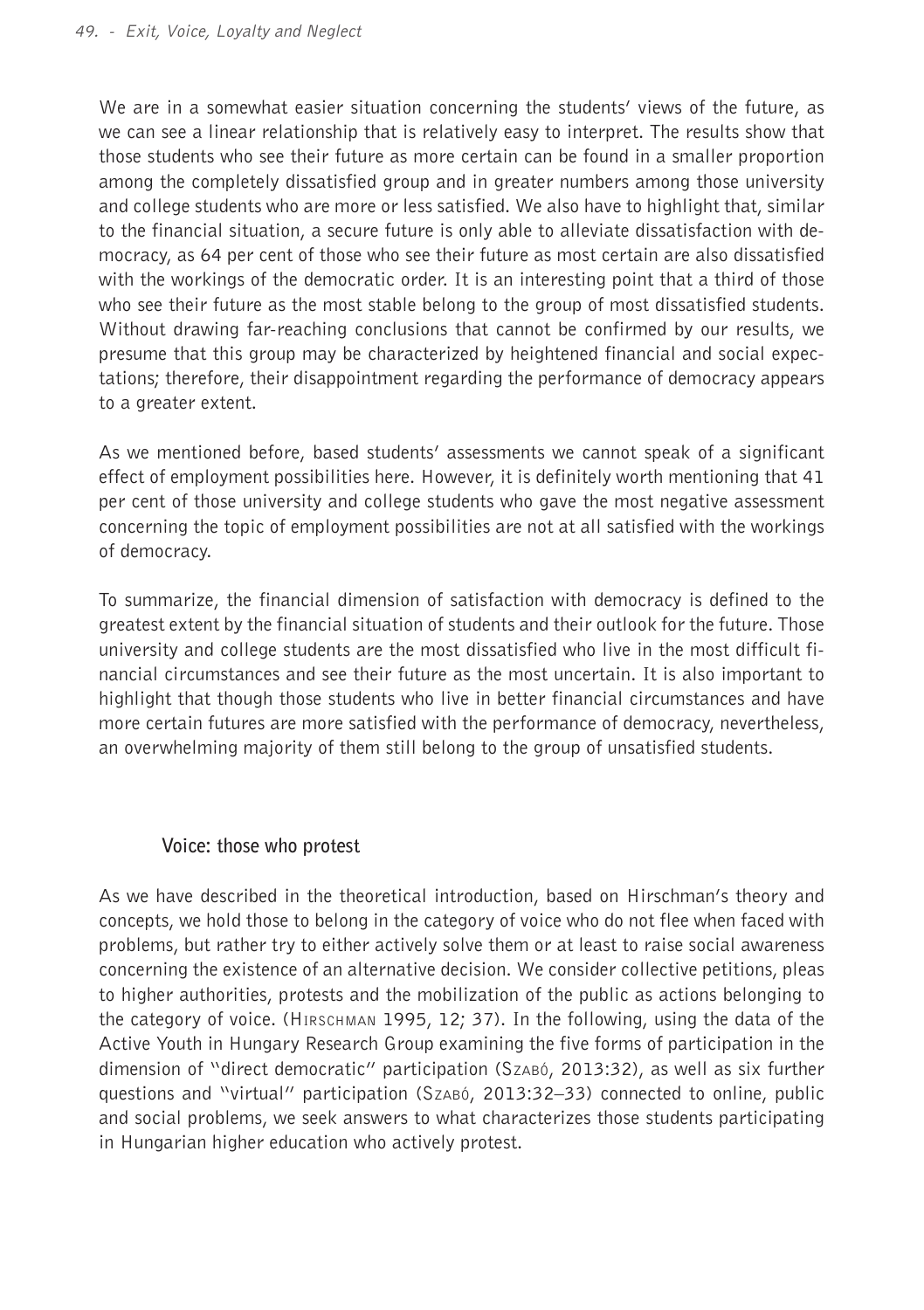## **Organization of Hungarian university students**

As we have alluded to in our previous studies, the activity of Hungarian university and college students concerning public matters is somewhat higher than the previous large-scale youth studies indicated (Szabó–Oross 2014). This activity, however, is very limited with respect to political organization and is aimed much more at leisure activities. In 2015, as was the case two years ago, sports clubs were the key element of the organizational networks of youth, which it would be an exaggeration to classify as political in nature. The second most popular form of organization is professional, scientific organizations, to which almost every fifth student is connected. This is followed by cultural groups, organizations for the preservation of heritage, artistic groups, church groups and religious communities. Compared to 2013, the rate of involvement in environmentalist groups has grown, and the proportion of those related to local student bodies  $(HÖK)<sup>36</sup>$  rose above 10 per cent. All other organization – all in all we listed 12 types of organizational forms – was less relevant; two per cent of university or college students are involved with a youth organization of a political party or with a political party itself.

## **Organization according to public issues**

If we just examine the types of organizations relating to public life (eight types) $37$  the level of student organization is much lower, as 60 per cent of Hungarian university or college students have absolutely no connection with such public or political organizations. A quarter of them are connected to such an organization and a tenth of them are connected to two organizations dealing with issues concerning the public (the index of average membership in organizations related to public life=0.59, where 0 is no organizational connection and 8 means someone is involved in all forms of organization).

Organization of students according to public issues – like the above-mentioned connections – is less related to traditional socio-cultural and socio-demographic factors, but depends on ideological orientationto a great extent. The average organization of Christian Democrat, religious youth is the highest (1.32 index points), followed by those who identify as green/environmentalists (0.84 index points). The level of organization of no other group exceeds the average value. In line with their values and ideological attitudes, those who identify as rather right-wing and ideologically conservative – and therefore are Fidesz voters – are more organized than average. There is no significant difference in this sense between opposition voters and those situated on the moderate-radical axis.

<sup>36.</sup> HÖOK (the National Union of Hungarian Students) represents approximately 400 000 students around the country. It has a right to express its opinion and to make proposals about any questions concerning higher education. The historical predecessor to HÖOK was MEFESZ, which played an active role in the Revolution of 1956 when Hungarians revolted against communist oppression. HÖOK completes national-level tasks regarding higher education and youth policy that cannot be carried out at the institutional or regional levels. The National Union of Hungarian Students has a local student union (HÖK) in every higher education institution in Hungary. 37. These are: The HÖK; other student organizations; church organizations/ religious communities; human rights movement or organization; youth organization of a political party; ecological/ environmentalist organization; and other organizations dealing with public affairs that are not parties.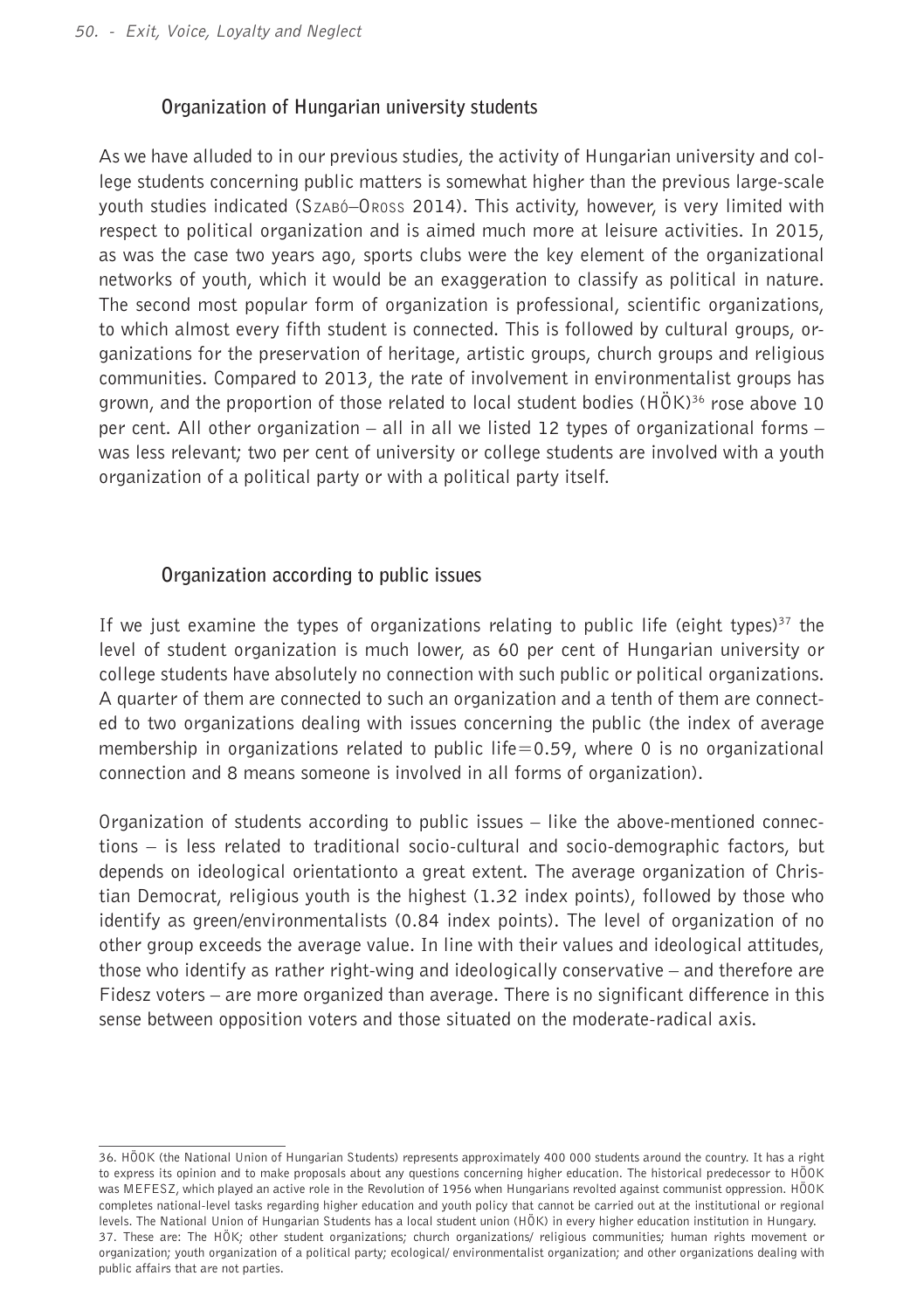If we examine this through a binary logistic model, $38$  we can find the most important factors affecting such organization. It can be seen from the table below that in the case of religious, churchgoer students, the likelihood of someone having some form of organization is 8.44 times greater. In this context, the likelihood of organization among those who identify with the value labels of Christian Democrat/religious/conservative is significantly higher as well. We can also see, however, that there is another ideological label that has strong influence on connection to such organizations, and that is green orientation. According to the data, the likelihood of organization is 6.19 times greater for youth accepting green values. Our 2015 survey therefore confirmed our earlier belief (Oross–Szabó 2014) that religious education in Hungary is a community-building force present in choice of values (Christian Democrat, conservative) and in increased social engagement. We can also confirm the results of the first wave of our research (Keil 2012) that there are organized students interested in public life on the progressive side as well, not just among conservatives, who most identify wit the "green" label.

Organization is associated with being open to social problems, and we can also see from the following data set that, at the same time, the likelihood of organization among youth who are satisfied with democracy, who are system indifferent and who are participating in university or college level training is smaller. Perhaps it is no exaggeration to presume that these data indicate organization is related to some sort of general dissatisfaction. Of the different study areas, those in the legal and technical sciences showed negative values within the following Table<sup>39</sup>.

|                                                     | B        | Sig. | Exp(B) |
|-----------------------------------------------------|----------|------|--------|
| Churchgoing religious (dummy)                       | 2.134    | .000 | 8.45   |
| Green (dummy)                                       | 1.822    | .003 | 6.19   |
| Christian Democratic/conservative/religious (dummy) | 1.834    | .004 | 6.26   |
| Openness to social problems (1-5)                   | .295     | .007 | 1.34   |
| Legal studies (dummy)                               | $-1.648$ | .022 | .19    |
| System indifferent (dummy)                          | $-.570$  | .036 | .57    |
| Holding a Bachelor's degree (dummy)                 | $-1.189$ | .050 | .30    |
| Satisfied with democracy (dummy)                    | $-.235$  | .061 | .79    |
| Technical studies (dummy)                           | $-.684$  | .091 | .51    |

**Table 16. Binary logistic regression model of organization**

Source: Active Youth in Hungary Research Group, 2015 (own calculations).

<sup>38.</sup> The statistics of the model: Nagelkerke R Square: 0.282; -2 Log likelihood: 776.993; Cox & Snell R Square: 0.208. 39. We have to mention, however, that in the case of technical students, the level of significance exceeded the level of p≤0.05 but did not reach p≤0.1.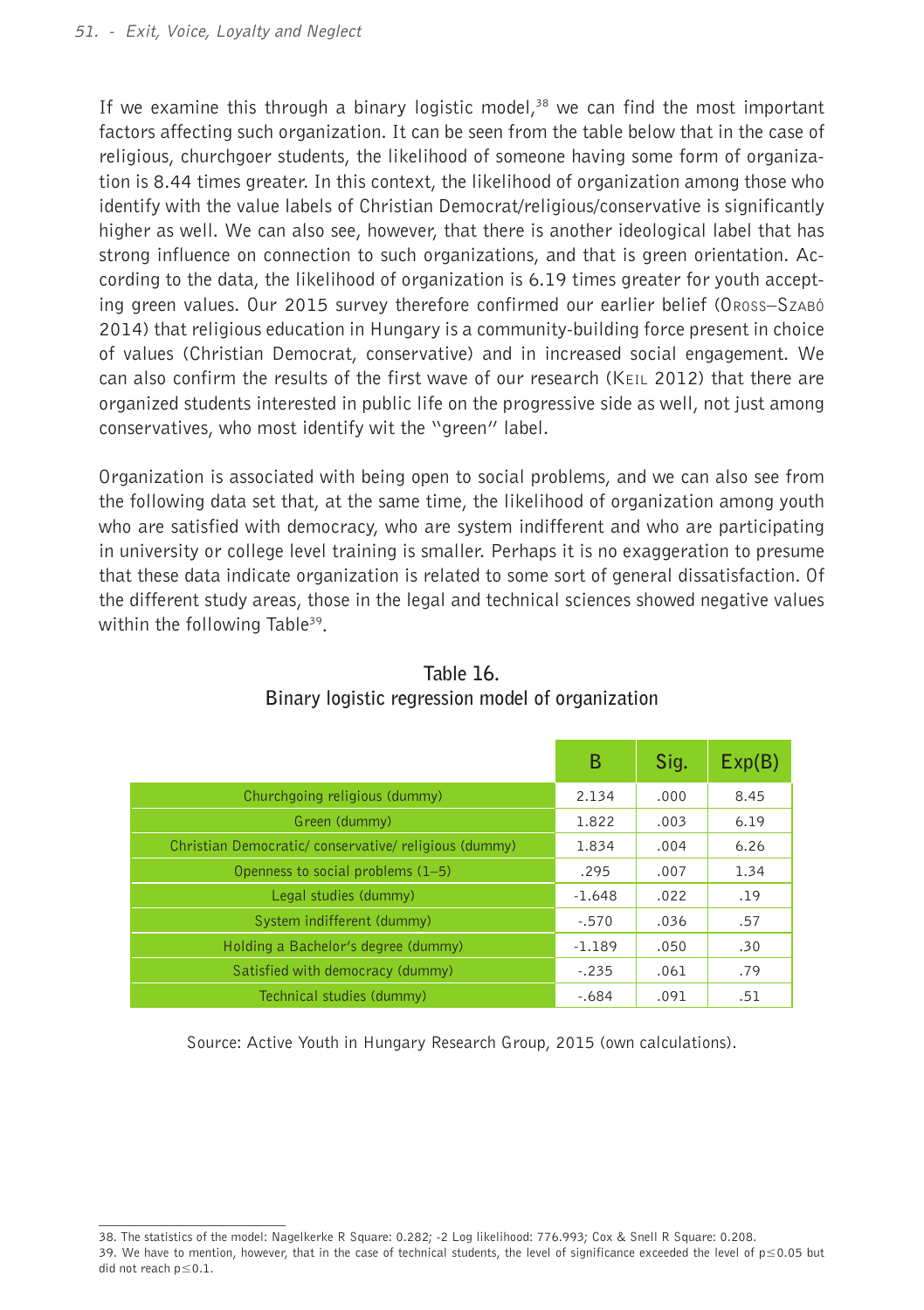In his now-classic study, Albert O. Hirschman primarily called collective forms of action voice. In our research we look at 14 offline and six online forms of participation, but some of these do not correspond to Hirschman's use of the concept, for example because they are not collective actions, or because they are activities connected much more to elections than to protest. Therefore in our detailed analysis we look at five direct democratic and six online forms of activity under the analysis of voice.

As we indicated in the introduction, those who protest do not flee when faced with problems, but rather try to either actively solve them or at least to raise social awareness concerning the existence of an alternative decision. (Hirschman 1995, 12; 37) According to Hirschman, voice is a concept that has different levels, and has a direct effect. He views collective petitions, pleas to higher authorities, protests and the mobilization of the public as actions of voice. In our opinion, this all clearly indicates the so-called repertoire of collective action that we considered direct democratic participation in our earlier studies (Szabó–Oross 2012; Oross–Szabó 2014; Szabó 2014). Hirschman describes forms of participation which, on the one hand, indicate especially strong involvement and on the other hand are capable of mobilising society, or in this case, student citizens. We think it is not by chance that he uses the term voice to describe protests instead of the term "demonstration".

Thus, in this subsection, by voice we mean those who participate in collective, direct democratic actions such as collecting signatures for a petition (27 %), signing petitions, referendum initiatives (29 %), participating in legal demonstrations (20 %), spontaneous protests, marches (9 %), as well as intentional boycotts (20 %). We analyse those who participate in online actions in a separate subsection.

The following table shows the proportion of protests (in the sense of Hirschman) in 2013 and 2015. Within two years, significant changes happened concerning the five repertoire types examined. The voice of Hungarian university and college students became more subdued and moderate as the proportion of those who do not engage in any form of activity increased significantly (from 34 % to 41 %). In 2015, 59 per cent of students can be seen as belonging to the category of voice. The proportion of those who participated in three or more protests also decreased significantly and we can therefore speak of a double decrease: Fewer students participated in less protests according to the 2015 studies (average participation index 2013: 1.4 index points; 2015: 1.0 index points).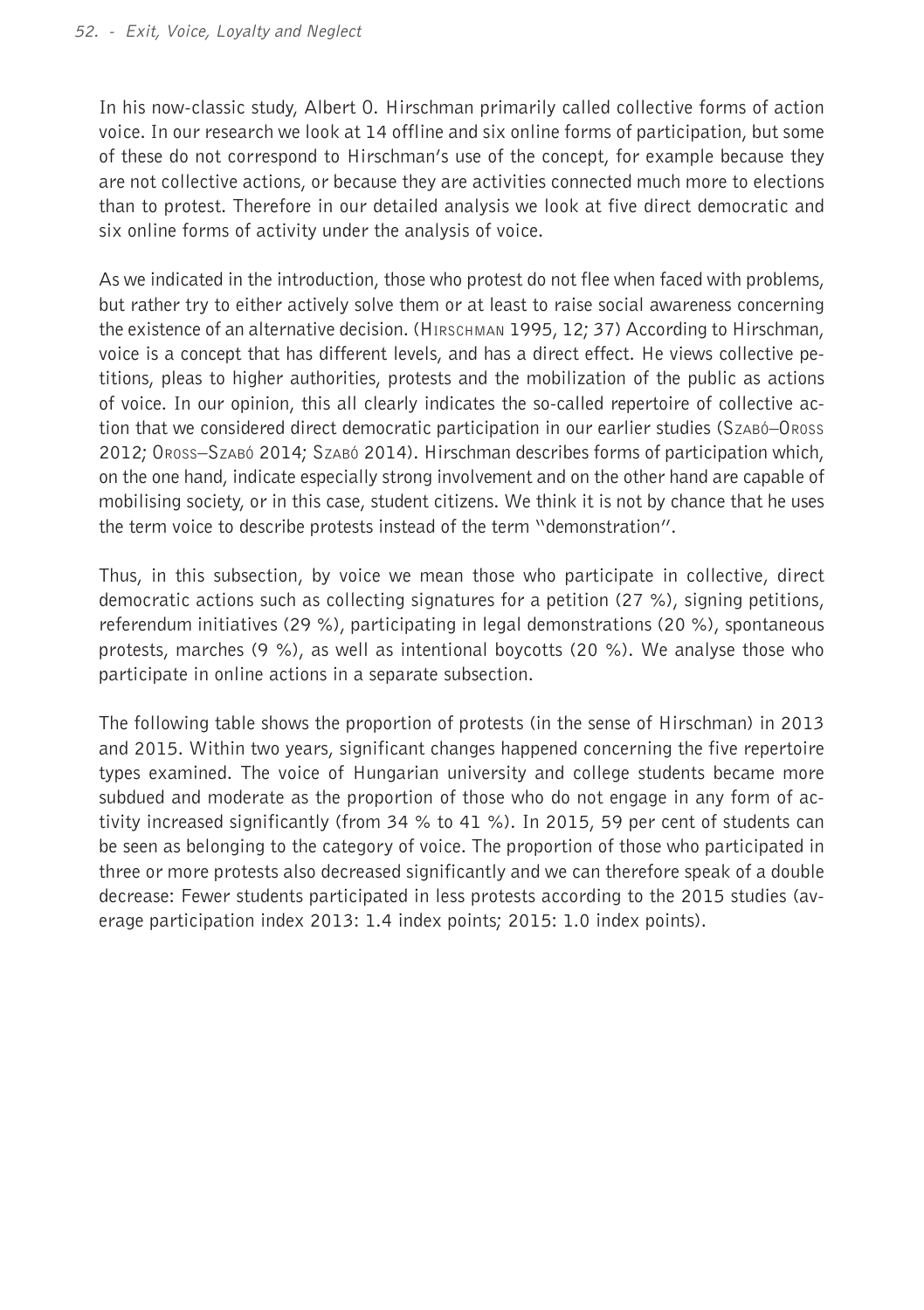## **Table 17.**

## **Collective (offline) participation among Hungarian university and college students between 2013 and 2015. (percentages)**

|                  | 2013 | 2015 |
|------------------|------|------|
| No participation | 34   | 41   |
| One              | 27   | 30   |
| Two              | 19   | 18   |
| 3 or more        | 20   | 11   |
|                  | 100  | 100  |

Source: Active Youth in Hungary Research Group, 2015 (own calculations).

We are in the lucky position that, parallel to the study of the Active Youth in Hungary Research Group, a sociological survey representative of the whole of Hungarian society was carried out that examined participation  $-$  including direct democratic participation<sup>40</sup>  $$ with a similar methodology. We have at our disposal some comparative data we can use to interpret the extent of Hungarian university and college students' collective participation.

From the study of Andrea Szabó and Márton Gerö, we can see that 5 per cent of the Hungarian population above 18 (without university and college students in the sample) signed letters of protest or petitions in traditional or web formats (SzABÓ–GERÖ 2015), two per cent participated in legal protests and three per cent deliberately boycotted or did not buy certain products. The 2015 Active Youth in Hungary Research found the activity of students' magnitudes higher than the potential for protest among the total population of the country. Despite the fact that their activity has significantly decreased over two years, university and college students are one of the most active, if not the most active, strata in Hungary.

Who are we talking about, though? How can the higher education groups that protest be defined? Can we confirm the theoretical hypothesis in our introduction, based mainly on Olson, according to which organization and connection to different social groups strengthens political activity?

Involvement in different forms of collective action is independent of gender or type of permanent address. That is, male and female students, those who live in Budapest, and those living outside of the capital participate to the same extent. The socio-cultural background of the student's family and its financial situation does not have significant relevance either. The extent of protest among students attending institutions maintained by different organizations is different, however.

<sup>40.</sup> The OTKA K 108836 study titled Integrációs és dezintegrációs folyamatok a magyar társadalomban (Integrational and disintegrational processes in Hungarian society). Director of Research: Kovách Imre, Dsc. For detailed results of the study, see: (Szabó–Gerö 2015).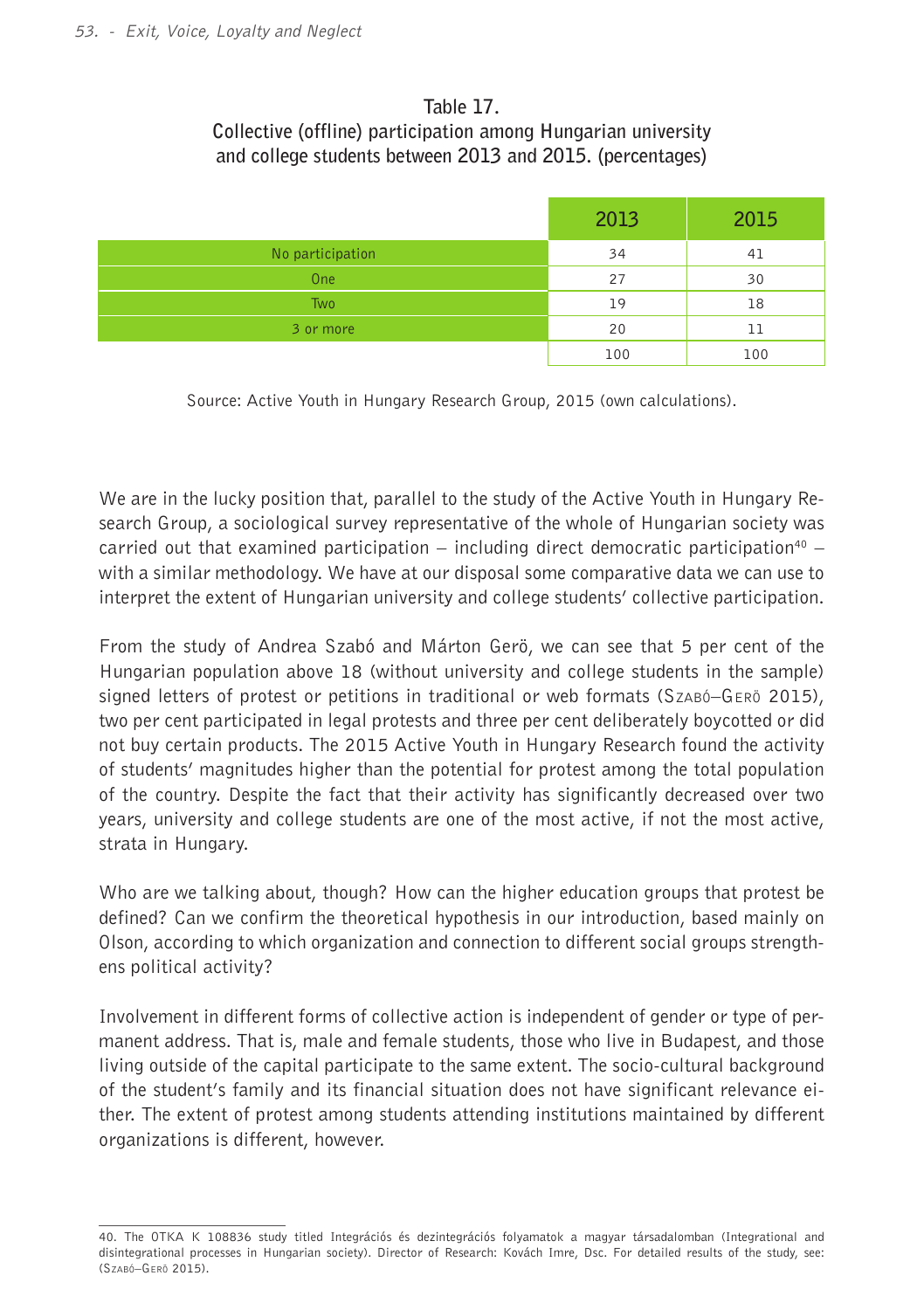More than one-fifth of students at state-financed big universities protest (62 %) while only one-third of students attending private colleges and universities do (34 %). It is worth indicating that among the students of church universities who are the most organized, the frequency of collective action is below average (49 %).

The data indicate that those students protest who are open to social problems and issues and are interested in events taking place outside of their lifeworld. 81 per cent of those who are very interested in social problems and half of those who are not interested at all can be seen as belonging to the category of voice, and similar proportions can be seen concerning those interested in (party)politics (79 % vs. 53 %).

Several signs indicate the oppositional nature of participation in collective action. Those students who do not see their as future certain at all, or who see it as uncertain, protest more frequently than the average; 82 per cent of those who placed themselves on the liberal side within the liberal-conservative scale indicated participation in at least one type of collective action, while among those who stood in the middle, this proportion was around 54 per cent. The position on the moderate-radical scale indicates a similar phenomenon, as 80 per cent of radicals, 53 per cent of those in the middle, and 65 per cent of those on the moderate side protested at one time or another. Significant correlations cannot be found, however, between these separate value and ideological labels.

We tested the factors affecting the extent of participation in collective action, with an emphasis on connection to organizations dealing with public issues, through a binary regressive model as well. In our model, the combination of the previously-mentioned five forms of participation were dependant variables (0 did not participate in anything, 1 did in at least one collective activity), while the set of independent variables embraced those questions we examined previously (socio-demographic and socio-cultural background, specific university/college questions, political/ideological orientation, and of course, connection to organizations dealing with public issues).

Based on the following binary logistic regression<sup>41</sup> the greatest effect on protest is the connection to organizations dealing with public issues: The likelihood of someone protesting is close to twice as high if he/she is connected to an organization. Therefore, those students who are socially integrated show much higher activity than those who are not connected to civil actors. Based on this, it is not surprising that the protest potential is stronger for those students who are interested in politics, as interest and openness are necessary for participation. In the sense of Hirschman, a smaller group of students can be considered as belonging to the category of voice, those whose public activity closely follows other dimensions of social integration.

The data also show that there is some sort of opposition charge to protest potential. The likelihood of collective action is lower among those who are satisfied with the current performance of democracy. At the same time, the odds of participatory activity among the system critical groups are 1.806. It is worth examining this last aspect in detail.

<sup>41.</sup> Nagelkerke R Square: 0.166; -2 Log likelihood: 858.808; Cox & Snell R Square: 0.123.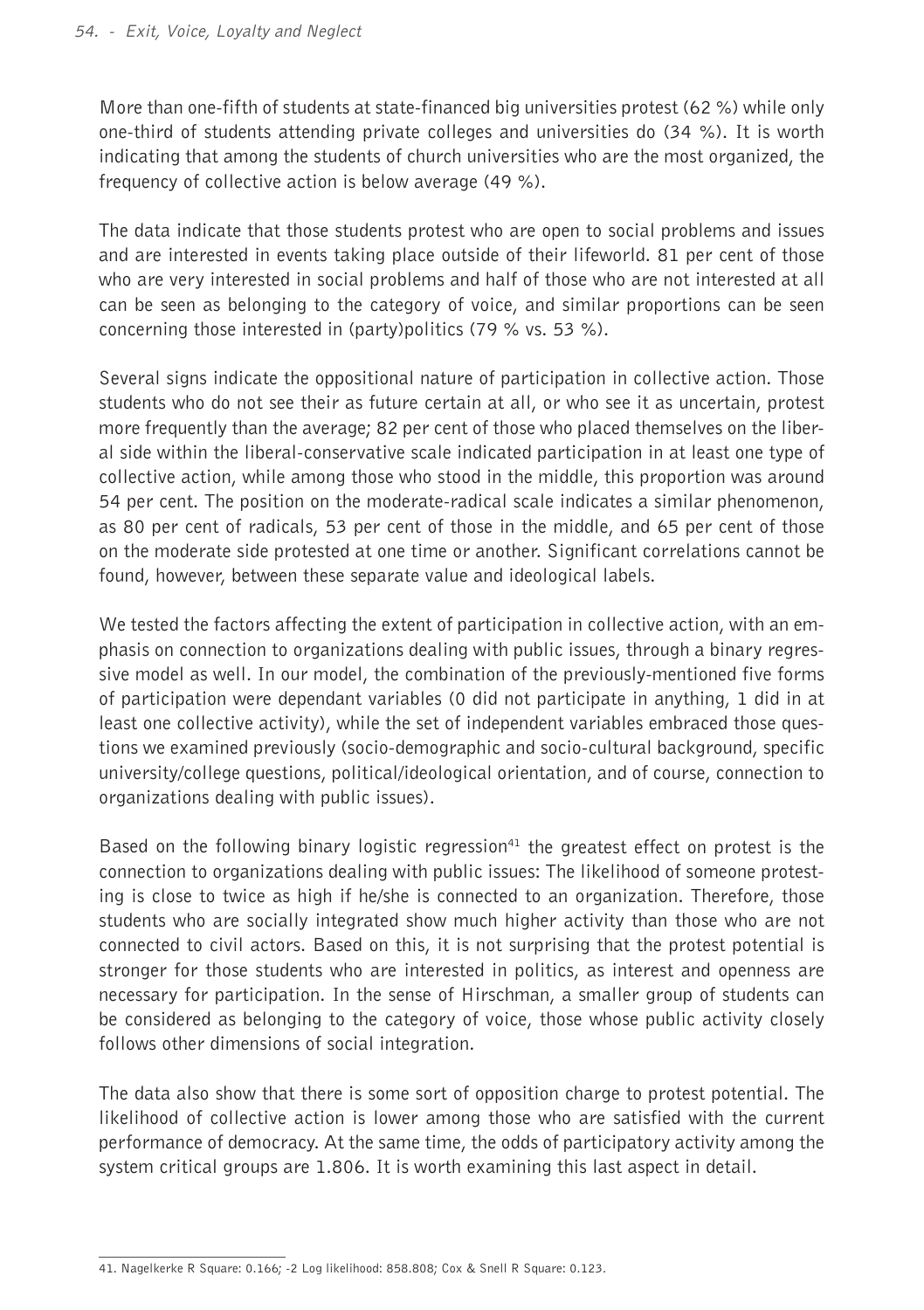|                                               | в        | Sig. | Exp(B) |
|-----------------------------------------------|----------|------|--------|
| Is publicly organized (dummy)                 | .678     | .000 | 1.971  |
| System critical (dummy)                       | .591     | .024 | 1.806  |
| Interested in politics $(1-5)$                | .199     | .030 | 1.220  |
| Satisfied with democracy (dummy)              | $-.312$  | .008 | .732   |
| Does not know which party to vote for (dummy) | $-1.100$ | .031 | .333   |

**Table 18. The binary logistic regression model of protest.**

Source: Active Youth in Hungary Research Group, 2015 (own calculations).

We described in the introduction that in our opinion, system critical (those who could accept dictatorship under certain circumstances instead of democracy) also belong to the category of voice. While they clearly express their disapproval of democracy (according to our assumption) they still live in such a system, and therefore they also voice their disapproval to varying degrees. From the logistic regression model above, we can see that the so-called system criticals make up an important group of those who protest. What about the system criticals and system loyals, though?

We examined their relation to voice and democracy through a two-dimensional crosstabulation analysis. As the following table indicates, the attitudes of system criticals are truly different than that of students belonging to the other two categories, as close to seven-tenths of them report some form of activity. The most passive (as expected) are the system indifferents, but the activity of system loyals is also below average. However, those students who can accept that "Under some circumstances, an authoritarian goverment can be preferable to democratic one" (according to our presumption) generally voice their displeasure. This definitely indicates an attitude toward democracy that is actively dismissive.

|                    |                 | <b>System</b><br>loyal | <b>System</b><br>indifferent | <b>System</b><br>critical | <b>Total</b> |
|--------------------|-----------------|------------------------|------------------------------|---------------------------|--------------|
| Offline collective | Dos not protest | 43                     | 46                           | 31                        | 41           |
| protest            | Protests'       | 57                     | 54                           | 69                        | 59           |
| <b>Total</b>       |                 | 100                    | 100                          | 100                       | 100          |

**Table 19. Protest and relationship to the system. (percentages)**

Pearson Chi-Square: 9.579; Sig: 0.008; Phi/Cramer V: 0.110.

Source: Active Youth in Hungary Research Group, 2015 (own calculations).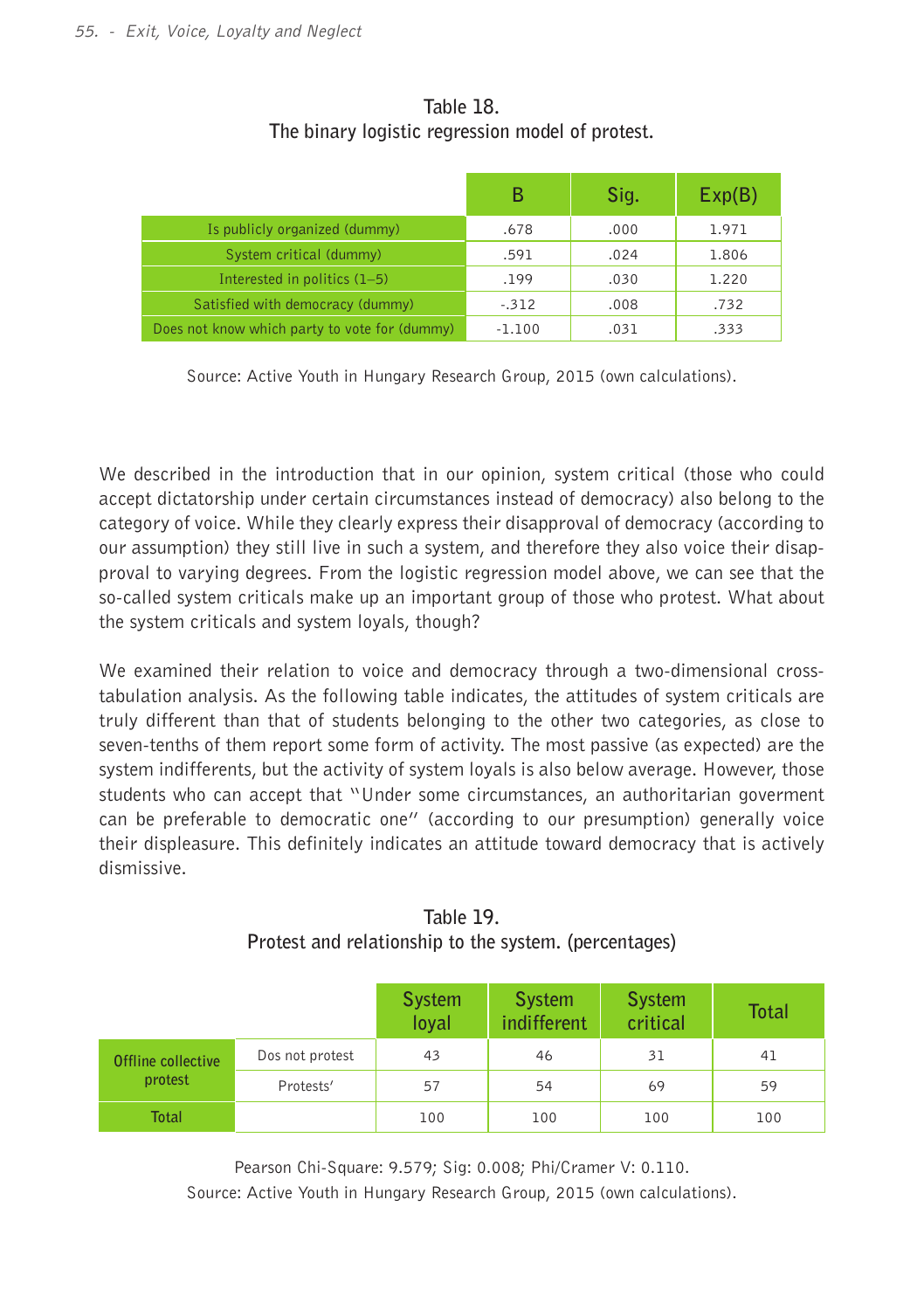## **Virtual participation**

There is no consensus in the literature as to what constitutes online participation. Some social scientists believe that online participation is not an individual branch of participation but is no more than a technically new solution for traditional and collective forms of participation (Bakker–De Vreese, 2011). This is contrasts with perceptions according to which virtual participation is qualitatively different, as it opens up a gate for participation (for youth in particular) that no other form can replace (Polat, 2005; Stanley–Weare 2004, 506, Baek–Wojcieszak–Delli–Carpini 2010). Virtual participation, according to this approach, is an option that is able to involve groups that have never mobilised before.

There have been several attempts at a more detailed study of online participation in Hungary. According to earlier studies of youth online political activity, groups are able to take advantage of the political potential of the web that are already committed and active. The study found that the information stratification of Hungarian society follows patterns of traditional demographic stratification. Social groups traditionally seen as privileged apparently completely overlap with the web elite (see HARI 2010, 104, SzABÓ–OROSS 2012, Oross–Szabó 2014). At the same time, the 2015 survey of Active Youth made possible a more detailed analysis of this form of participation than ever before.

The essence of the questions and problems posed here can be summarized in whether online participation actually means a new type of participation. Do different, formerly not mobilised groups truly appear through this form of political participation?

We listed six forms of online participation in the survey (one more than two years before). The respondent had to say whether he/she had participated in one or another form of participation before. All six forms were pronouncedly described to make it clear they were not just about posting or "liking" in general, but that the respondent should associate the form specifically with social problems:

- · blogged: "blogged in connection with public issues/social topics";
- · posted: "posted topics connected to public issues/social problems";
- · commented: "commented on blogs/social media in connection with public issues/social topics";
- · voted: "voted on the net on a question relating to public issues/society";
- · shared: "shared events, images, videos, posts reflecting your opinion concerning public issues/social problems on social media";
- liked: "liked posts on blogs or social media relating to public issues/social problems".

Based on the 2015 data, the form most frequently reported was the action of "liking" something, with 47 per cent, while 32 per cent of respondents replied "ves" to the question of "voted on the net on a question relating to public issues/ society", 24 per cent of respondents commented on a public issue topic, and 23 per cent posted text with content relating to public issues.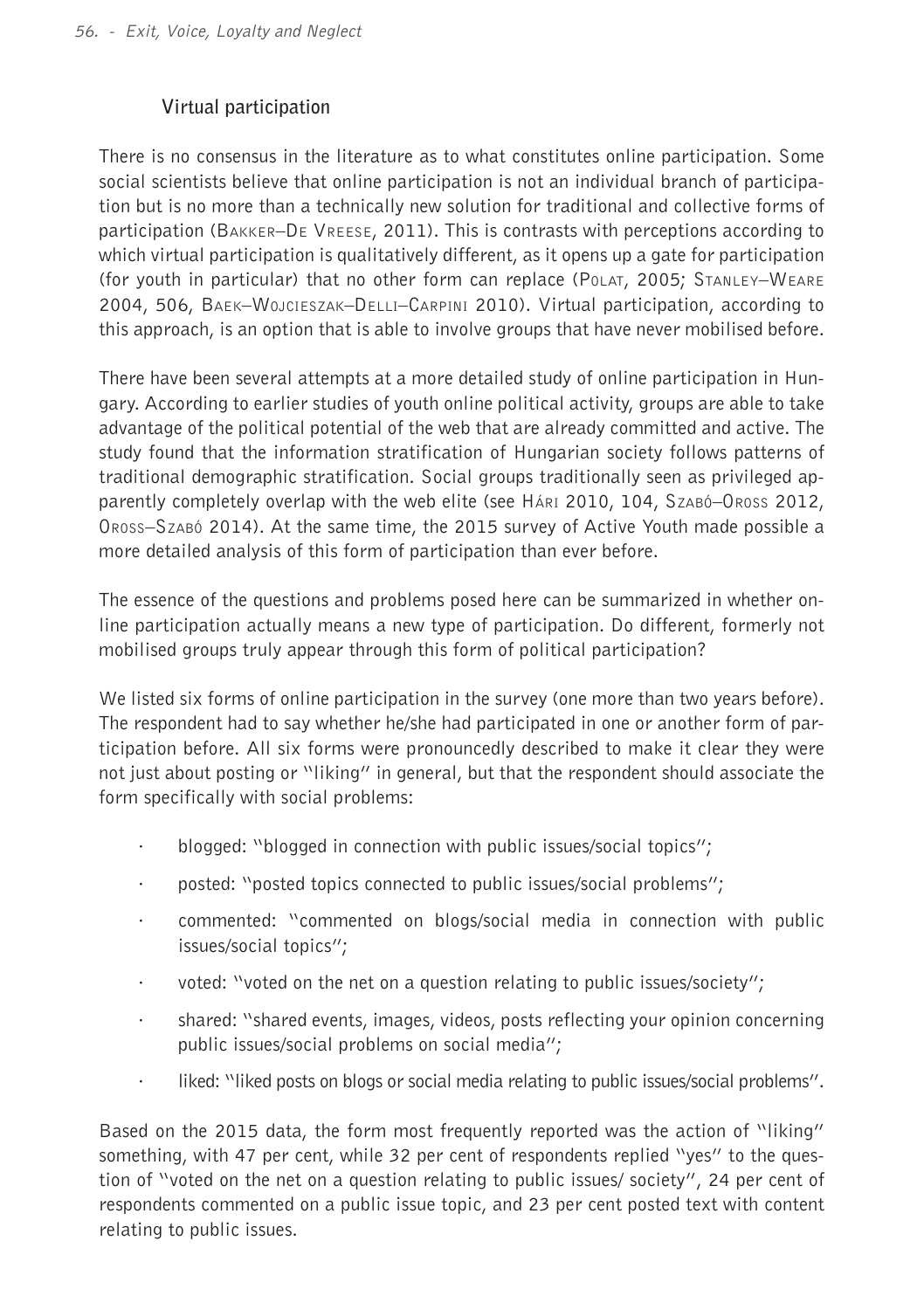The proportion of those writing a public issues-themed blog proved to be the least frequently reported among the categories (4 %). In 2015 the proportion of those not involved in online participation was 38 per cent.



Source: Active Youth in Hungary Research Group, 2013 and 2015 (own calculations).

The two main questions of the subcategory are a) whether online participation truly makes it possible to involve new groups and b) what can be associated with students' intention to participate virtually? In order to answer the first question, we chose three socio-demographic variables, three variables connected to living circumstances, and two ideological variables and examined whether the same groups would be found in higher proportions among both offline and online participants. We restricted offline participation, according to Hirschman's categories, to collective participation. If there is a substantive change and the universe of online and offline protesters changes, then we can say that new groups might be integrated through online participation.<sup>42</sup> As the proportion of online participation is three per cent higher than that of collective participation, we considered such change substantive if it reached or surpassed twice that, i.e., six per cent. In addition, it is worth exploring whether, in the case of the given question, there is a significant difference between the separate categories of replies.

<sup>42.</sup> Offline collective and online participation came about in the table based on 5–5 forms of participation.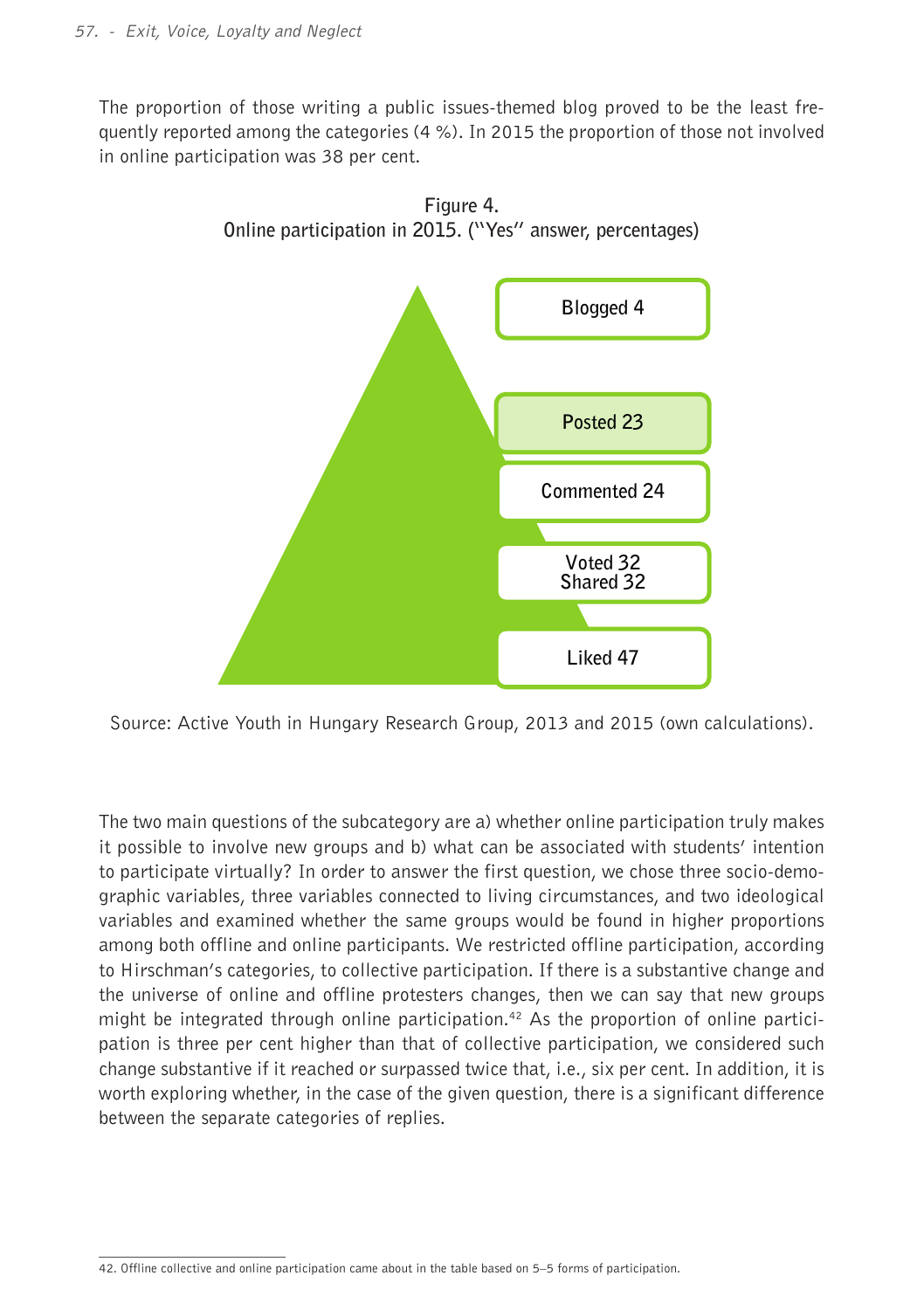# **Table 20. The comparison of collective offline and online activity. (percentages)**

|                                    | Collective,<br>offline (based<br>on five forms of<br>participation) | <b>Online (based</b><br>on five forms of<br>participation) | <b>Difference</b><br>compared to<br>offline |  |  |  |  |
|------------------------------------|---------------------------------------------------------------------|------------------------------------------------------------|---------------------------------------------|--|--|--|--|
| At least one form                  | 59                                                                  | 62                                                         | $+3$                                        |  |  |  |  |
| Gender                             |                                                                     |                                                            |                                             |  |  |  |  |
| Male                               | 59                                                                  | 67 a                                                       | $+8***$                                     |  |  |  |  |
| Female                             | 59                                                                  | 59                                                         | 0                                           |  |  |  |  |
|                                    | <b>Educational attainment of parent</b>                             |                                                            |                                             |  |  |  |  |
| Neither parent has a diploma       | 63a                                                                 | 61                                                         | $-2$                                        |  |  |  |  |
| At least one parent has a diploma  | 56                                                                  | 64                                                         | $+8***$                                     |  |  |  |  |
|                                    | Type of permanent residence                                         |                                                            |                                             |  |  |  |  |
| <b>Budapest</b>                    | 58                                                                  | 60                                                         | $+2$                                        |  |  |  |  |
| City with county rights            | 58                                                                  | 61                                                         | $+3$                                        |  |  |  |  |
| Other city                         | 62                                                                  | 65                                                         | $+3$                                        |  |  |  |  |
| Village                            | 58                                                                  | 64                                                         | $+6***$                                     |  |  |  |  |
|                                    | Maintainer of the institution                                       |                                                            |                                             |  |  |  |  |
| State university                   | 62 a                                                                | 62                                                         | $\Omega$                                    |  |  |  |  |
| State college                      | 54                                                                  | 65                                                         | $+9***$                                     |  |  |  |  |
| Foundation-run/private institution | 34                                                                  | 58                                                         | $+24*$                                      |  |  |  |  |
| Church institution                 | 48                                                                  | 61                                                         | $+13*$                                      |  |  |  |  |
|                                    | <b>Educational level</b>                                            |                                                            |                                             |  |  |  |  |
| Bachelor                           | 57                                                                  | 62                                                         | $+5$                                        |  |  |  |  |
| Master                             | 64                                                                  | 58                                                         | $-6*$                                       |  |  |  |  |
| Undivided                          | 65                                                                  | 67                                                         | $+2$                                        |  |  |  |  |
|                                    | <b>Field of training</b>                                            |                                                            |                                             |  |  |  |  |
| Agricultural                       | 59                                                                  | 81                                                         | $+22***$                                    |  |  |  |  |
| Agrarian                           | 59                                                                  | 67                                                         | $+8***$                                     |  |  |  |  |
| Liberal arts                       | 59                                                                  | 58                                                         | $-1$                                        |  |  |  |  |
| Economics                          | 47                                                                  | 57                                                         | $+10*$                                      |  |  |  |  |
| IT                                 | 71                                                                  | 77                                                         | $+6***$                                     |  |  |  |  |
| Law                                | 51                                                                  | 60                                                         | $+9*$                                       |  |  |  |  |
| Engineering                        | 66                                                                  | 66                                                         | 0                                           |  |  |  |  |
| Medicine                           | 63                                                                  | 65                                                         | $+2$                                        |  |  |  |  |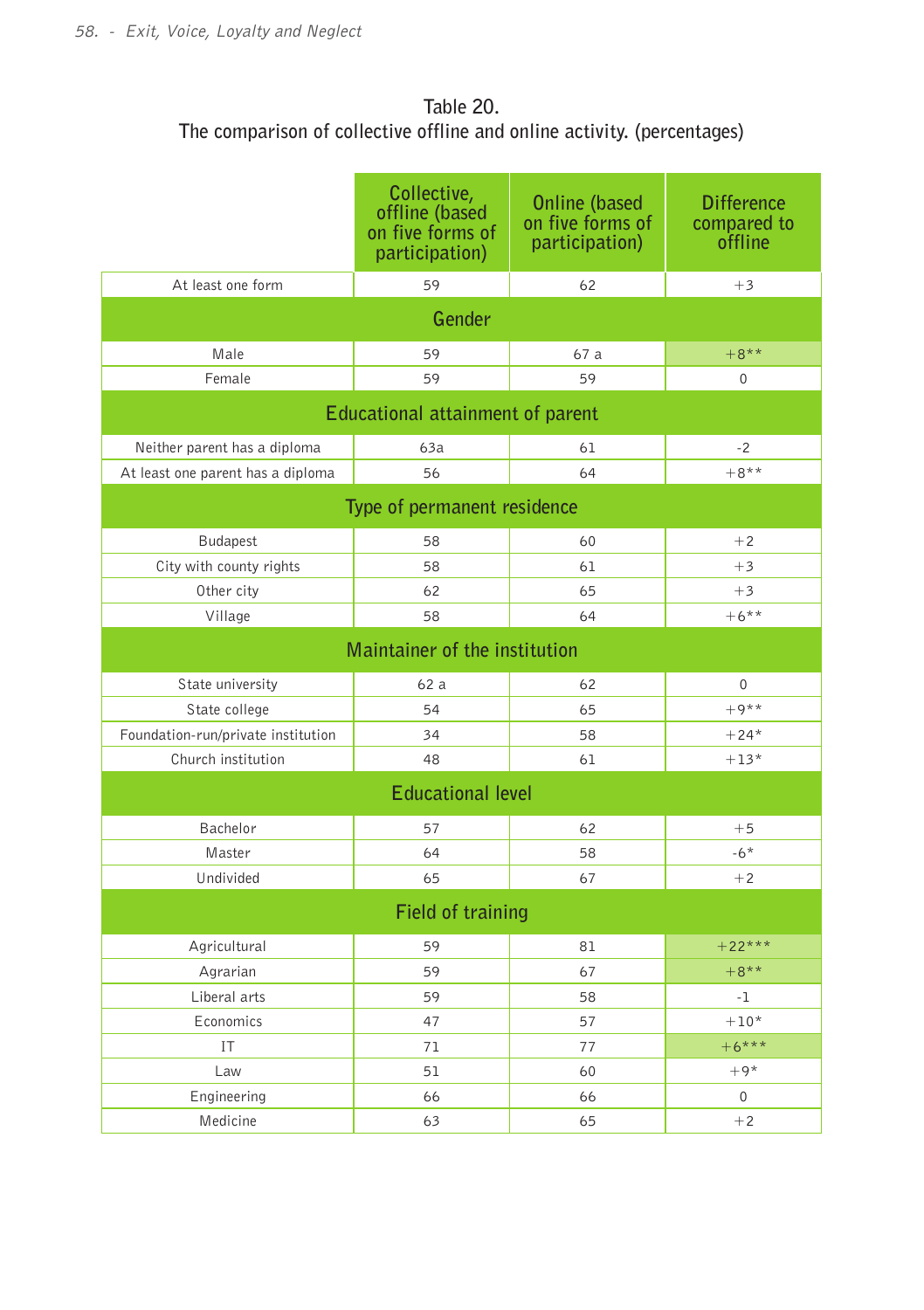|                                 | Collective,<br>offline (based<br>on five forms of<br>participation) | <b>Online (based)</b><br>on five forms of<br>participation) | <b>Difference</b><br>compared to<br>offline |  |  |  |  |  |
|---------------------------------|---------------------------------------------------------------------|-------------------------------------------------------------|---------------------------------------------|--|--|--|--|--|
| Agrees with?                    |                                                                     |                                                             |                                             |  |  |  |  |  |
| System loyal                    | 57 a                                                                | 62a                                                         | $+5$                                        |  |  |  |  |  |
| System indifferent              | 54                                                                  | 56                                                          | $+2$                                        |  |  |  |  |  |
| System critical                 | 69<br>73                                                            |                                                             | $+4$                                        |  |  |  |  |  |
|                                 | Acceptance of political values                                      |                                                             |                                             |  |  |  |  |  |
| Liberal, free thinking          | 58                                                                  | 61                                                          | $+3$                                        |  |  |  |  |  |
| European, Western               | 64                                                                  | 68                                                          | $+4$                                        |  |  |  |  |  |
| Christian Democrat, religious   | 65                                                                  | 61                                                          | $-4$                                        |  |  |  |  |  |
| Conservative, traditionalist    | 43                                                                  | 64                                                          | $+21*$                                      |  |  |  |  |  |
| Left-wing                       | 50                                                                  | 81                                                          | $+31***$                                    |  |  |  |  |  |
| Strong national sentiments      | 61                                                                  | 70                                                          | $+19***$                                    |  |  |  |  |  |
| Believes in order and stability | 58                                                                  | 58                                                          | $\Omega$                                    |  |  |  |  |  |
| Green, environmentalist         | 58                                                                  | 60                                                          | $+2$                                        |  |  |  |  |  |

#### Note:

Green color: The Pearson-Chi-Square probe showed significant correlation within the given variable. Italics: higher than average participation.

\*: the change causes below average or average online activity.

\*\*: the change causes online activity somewhat above the average.

\*\*\*: the change causes online activity significantly above average.

Source: Active Youth in Hungary Research Group, 2015 (own calculations).

Certain categories in the above table seem to indicate that there are university/college subgroups who even though they operate under strong constraints nevertheless show a higher likelihood of speaking out online than of getting involved in the direct democratic field. We can see that compared to average online participation and also compared to offline participation, online participation is stronger among:

- · men
- · students studying liberal arts
- · law students
- · agriculture students
- · leftist students
- · students with strong national sentiments.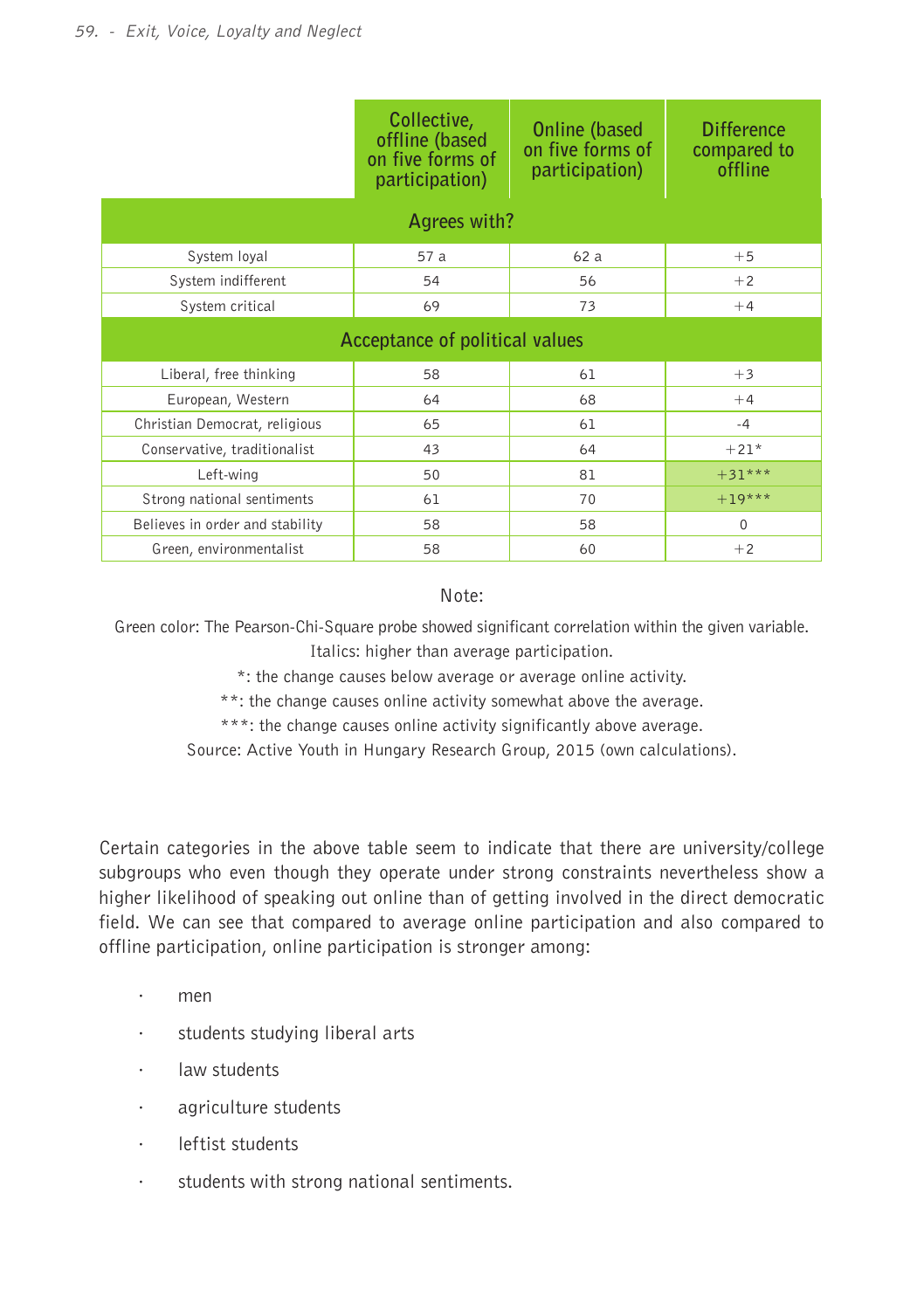The rest of the seemingly significant differences do not comply with several conditions. Generally we are speaking of groups who produce lower levels of participation compared to the average online or offline participation and even so, the growth still does not reach a level that is significantly above average. To better illustrate this: The 10 % higher online activity of IT students is all in vain if it does not even come close to average online activity. Similarly, online participation of students attending foundation-funded and/or private institutions increases by 24 % but at the same time is still below the level of average online participation.

Overall, it seems as if we could record statistically relevant changes in the case of a few smaller groups; however, the problem of the number of items may arise (precisely because the groups are so small) and therefore even in these cases, the results should be treated with caution. Moreover, for example among liberal arts students, but especially in the case of lawyers, we can speak of an already- active layer of students for whom the online space could mean not so much an increase of democratism as an extension of collective participation into new fields.

We examined the last question connected with online participation (i.e., to what can we attribute students' intention to participate online) through a binary regression model. Our dependant variable is online participation, while the set of independent variables fully covers the group of questions used in the case of collective action. We are, therefore, speaking of a very wide set of variables that includes (aside from socio-demographic and socio-cultural factors) ideological orientation and participation in public life as well. As the following table indicates, there is a significant overlap among the explanatory variables of collective participation and online participation. In this case as well, organization increases the likelihood of online participation the most, while political interest effects online participation in the same way (to almost the same extent) as we have seen in the case of collective action. Strictly keeping to the  $P \le 0.05$  level of significance, one more variable has a meaningful effect, namely, if the student belongs to the camp of undecided voters (does not know which party he/she would vote for if parliamentary elections were held now), but this factor has a negative effect.<sup>43</sup> At the same time it is worth mentioning three ideological factors whose effects are not significant but that nevertheless clearly have an effect on online participation in one direction or another. If someone is critical of the democratic system, then the likelihood of them having virtual participation is more than one and a half times greater than if they were not critical. In the case of those favouring order and Christian Democrat/religious students (among whom there are many Fidesz voters) the likelihood of participation significantly decreases.

<sup>43.</sup> Nagelkerke R Square: 0.181; -2 Log likelihood: 815.567; Cox & Snell R Square: 0.132.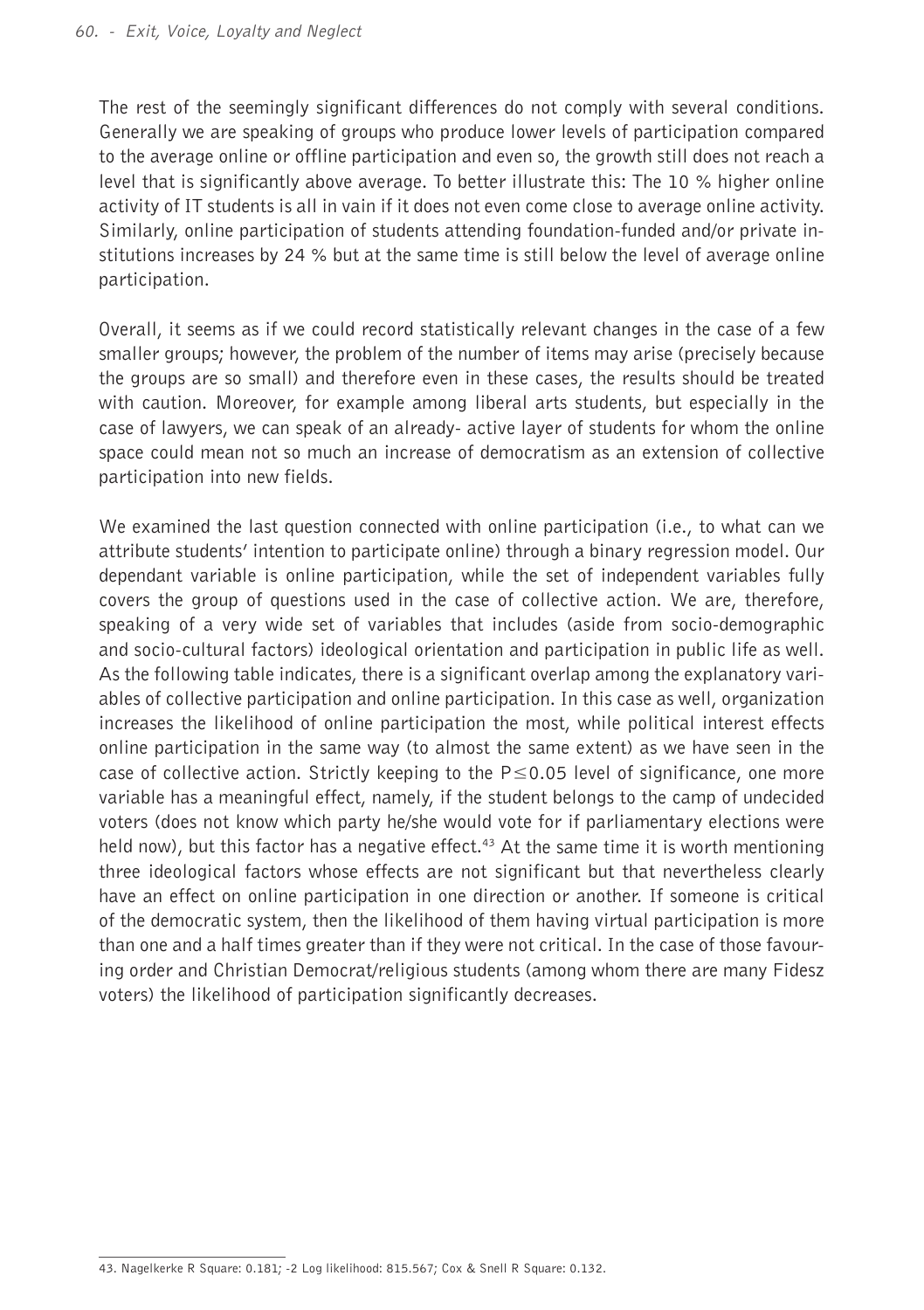|                                               | В        | Sig. | Exp(B) |
|-----------------------------------------------|----------|------|--------|
| Is publicly organised (dummy)                 | .684     | .001 | 1.981  |
| Interested in politics                        | .292     | .002 | 1.339  |
| Does not know                                 | $-1.512$ | .007 | .220   |
| Does not answer                               | $-1.089$ | .064 | .337   |
| Will certainly refrain from voting            | $-1.122$ | .065 | .325   |
| System critical                               | .502     | .067 | 1.652  |
| Accepts the label of order                    | $-1.045$ | .075 | .352   |
| Christian-democratic, conservative, religious | $-1.057$ | .087 | .347   |

**Table 21. The binary logistic regression model of online protest.**

Source: Active Youth in Hungary Research Group, 2015 ( own calculations).

Just as we did in the case of collective participation, we examined the relation of online protesters to the system. The two data sets show the same mechanisms: System indifferents are the most passive, while system criticals stand out with respect to online protest activity. Our assumption according to which system critical activity is coupled with activity while system indifference is paired with passivity seems to be justified in this case as well. In turn, system loyals are situated somewhere in between the two. In certain places and times they have a voice, but this is far from what we experience among those who hold dictatorship to be acceptable under certain circumstances.

**Table 22. Online protest and the relationship towards the system. (percentages)**

|                |                  | <b>System</b><br>loyal | <b>System</b><br>indifferent | System<br>critical | <b>Total</b> |
|----------------|------------------|------------------------|------------------------------|--------------------|--------------|
|                | Online passive   | 38                     | 43                           | 27                 | 37           |
| Online protest | Protests' online | 62                     | 57                           | 73                 | 63           |
| <b>Total</b>   |                  | 100                    | 100                          | 100                | 100          |

Pearson Chi-Square:11.685; Sig:0.003; Phi/Cramer's V: 0.122. Source: Active Youth in Hungary Research Group, 2015 (own calculations).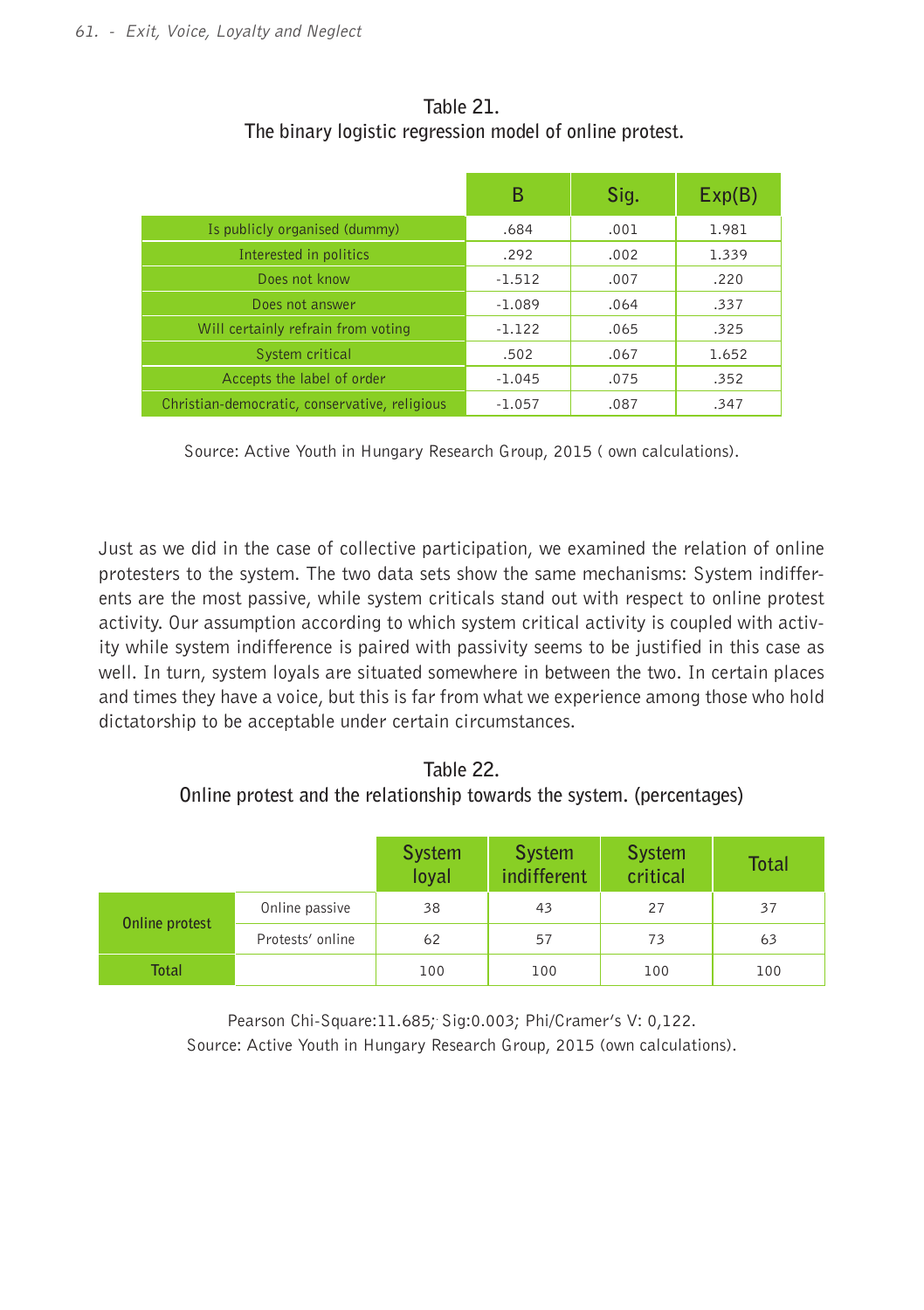All in all, the important result of the study is that it became apparent that without a general openness toward society and politics, as well as social integration, the development of any sort of participation within the sphere of Hungarian university and college students is very difficult. The shrinking voice of protest compared to 2013 among Hungarian university students, however, seems to show a more anti-government (oppositional) character.

## **Political indifferents**

The results of large-scale Hungarian empirical studies show low levels of political interest among youth, as well as low levels of trust in political institutions (Gazsó–Szabó, 2002; Gazsó–Laki, 2004; Bauer–Szabó, 2005; Kern–Szabó, 2011, Oross 2013). It has also been confirmed among Hungarian students that forms of political participation are changing (Oross–Szabó, 2014) and the proportion of forms of direct participation is especially high among students. In our earlier study (Szabó, 2013:64–65) we summed up the most important results within the frameworks of a model that included the questions, problems and topics studied within this volume. We identified the group of students that are indifferent to politics in that model and found that this group made up the largest group of students (42 %). This group did not have a single, well-defined, characteristic trait, but was characterized by several less-pronounced properties. Of these, the most important was the system sceptical attitude (that is, those unconcerned about which system they live in) as well as those who could not decide whether they would vote if a parliamentary election were held at that time. These studies, however, drew conclusions concerning political passivity from the propensity to participate in elections. While in our earlier studies we followed this method (Kálóczi, 2014) concerning students enrolled in Hungarian higher education, in our current study we break with this tradition in order to re-evaluate the earlier data, conclusions and ideas.

In order to interpret political participation along the widest possible political spectrum, we studied 20 forms of participation in 2015, taking into consideration the survey conducted by an international study (Rothenbühler–Ehrler–Kissau, 2012). Based on the 2015 data, in our current analysis we formulated statements about those students who are completely passive by collectively analysing all replies to questions dealing with participation. We perceive those who are politically indifferent as passive actors for whom the political system does not hold any value; they are not committed, they do not show interest in politics, and they do not vote. In the following subsection we try to find out who the students are that are characterised by complete political passivity.

Starting from the 2015 data, besides the previously mentioned 20 extended offline and online forms of participation, the proportions shown in Table 23 can be seen concerning political participation.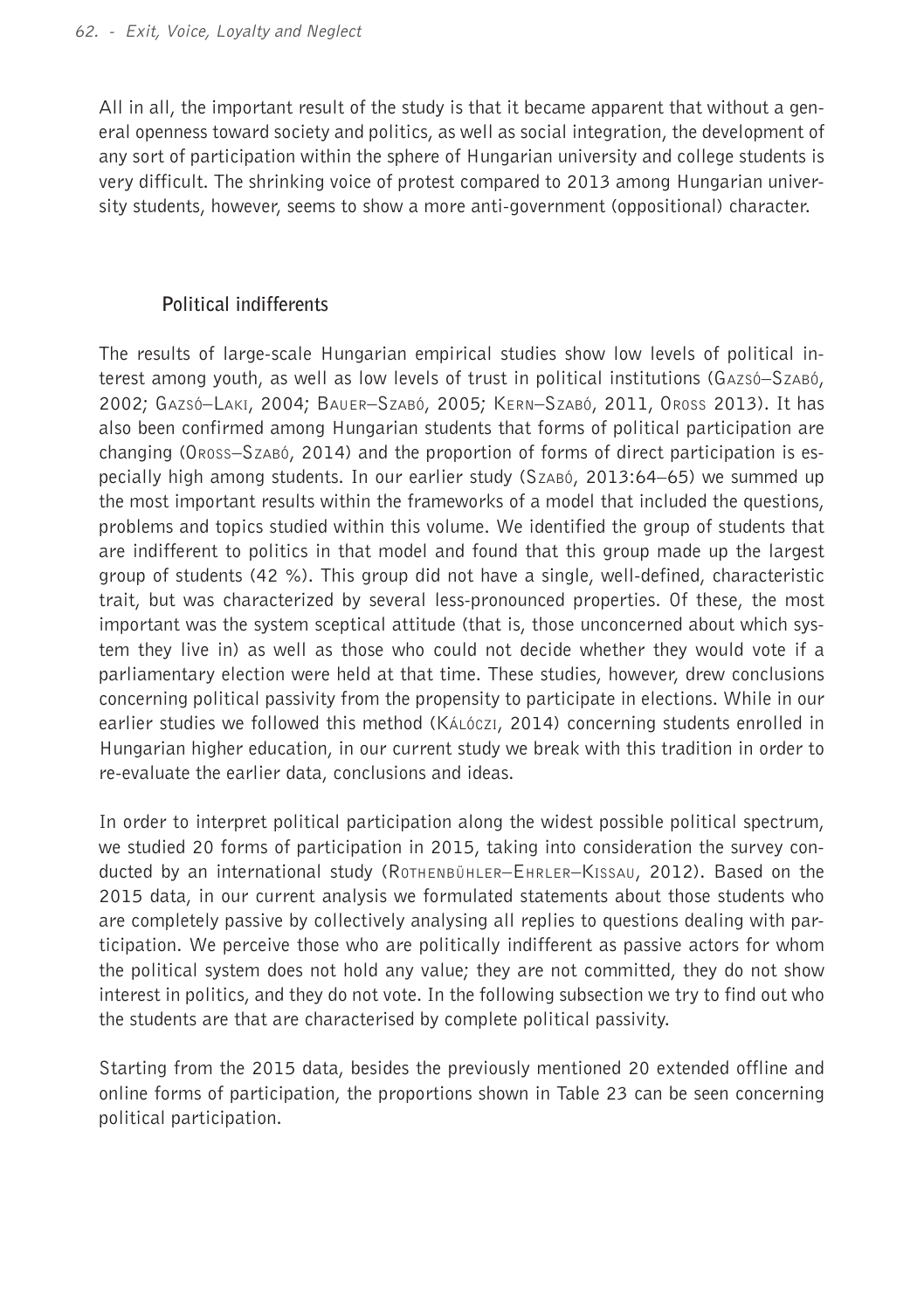## **Table 23.** Comparison of offline collective and online activity. **(percentages)**

|                                  | percentages |
|----------------------------------|-------------|
| No participation                 | 7           |
| Only online participation        | 4           |
| Only offline participation       | 30          |
| Offline and online participation | 59          |
| Total                            | 100         |

Source: Active Youth in Hungary Research Group, 2015 (own calculations).

Within the sphere of students studied by us, in 2015, seven percent of those polled did not participate in any of the 20 listed forms of participation and therefore did not make even the slightest effort to become involved. There is a clear correlation between interest in social, public and political issues and participation: The lower the level of interest for a given student, the higher the likelihood that he/she will stay out of any form of participation. Ten per cent of those who are not at all interested in social or public issues did not participate in anything, while this proportion was 12 per cent among those who were not interested in politics.

Of the ideological orientations, concerning the left/right ranking, the proportion of passive students among right-wing voters is significantly smaller than among those who identified as leftist. While 22 per cent of those who clearly identified as belonging to the left can be seen as passive, this is just 9 per cent among the ranks of the right. Beyond this, a significant correlation could be seen among those who identified as moderate or radical, however, the proportion of passives was almost equal (6 and 5 per cent). No correlation can be detected among green identity and the proportion of passives. Based on the received results, no significant difference could be seen in the case of gender among indifferents.

## **Chapter conclusion**

Concerning the period between 2011 and 2015, the proportion of those preferring democracy grew somewhat within the sphere of Hungarian university and college students, while the number of those who could accept an authoritarian political regime decreased. By contrast, a group of respondents who are pronouncedly sceptical and indifferent concerning all political systems seems to be becoming a permanent fixture. During the analysis of the qualitative data collected during the course of the study we could identify five groups of interpretations. Members of the legal approach (18 %) approached democracy from the rule of law aspect, primarily emphasizing the importance of equality before the law in theory and practice, as well as the importance of all votes being equal.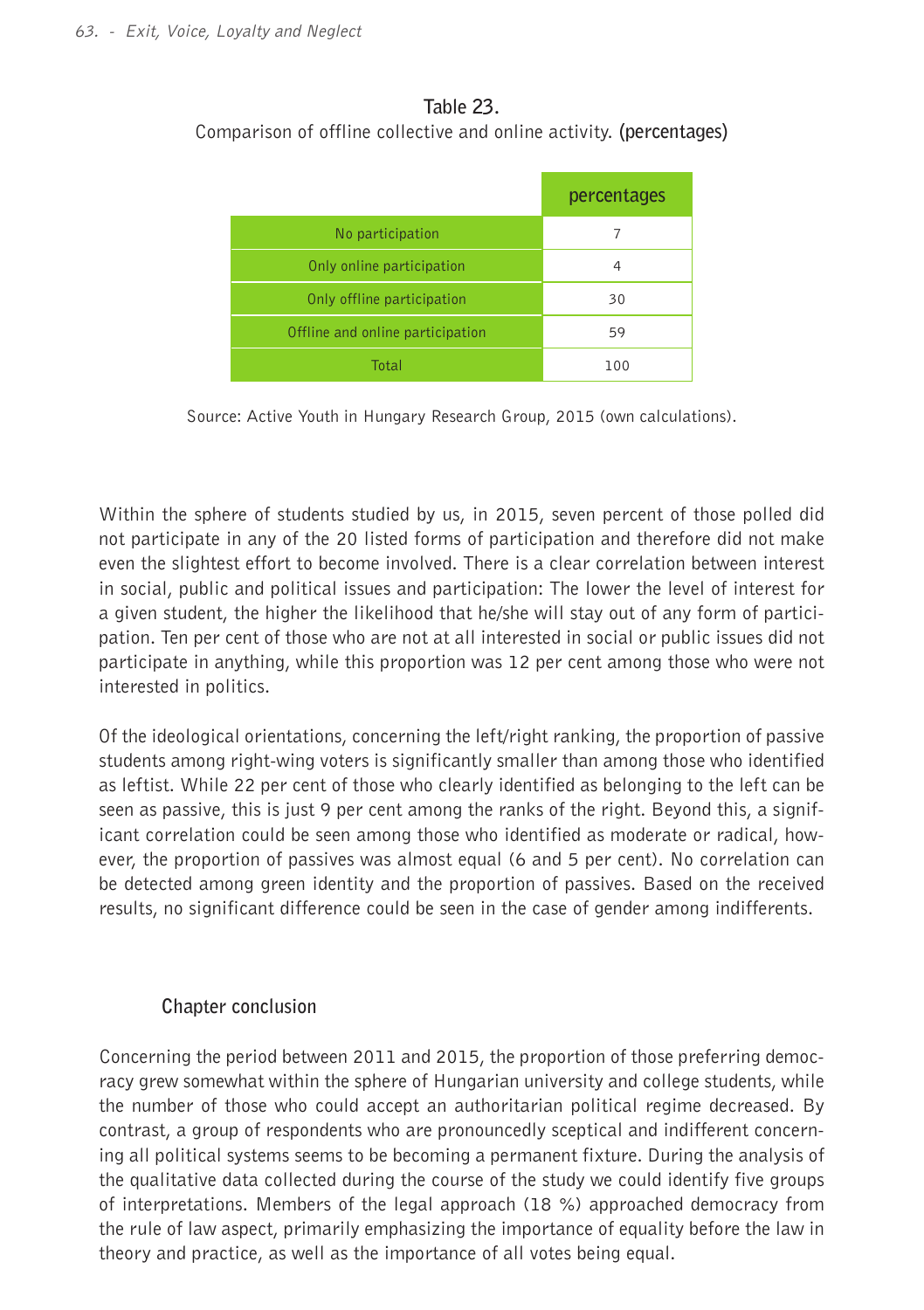According to the interpretation of the majoritarian approach (28 %), democracy is the realization of the people's will and when the will of the majority prevails. Members of the leadership approach (20 %) define democracy through the leader-led dichotomy, in other words, the principle of representation. According to this interpretation, the role of the voter is to elect representatives who will have to take into consideration voter opinions during the course of directing the political system. Members of the opinion-based approach (21 %) stress the deliberative nature of democracy.

According to their definition, the meaning of democracy is the ability to voice opinions and have opinions taken into account in equal measure in the political decision-making process. Finally, the liberty-based approach (18 %) looks at the content of democracy from the perspective of the individual. For them, democracy is primarily about the personal liberties of individuals and the freedom to shape individual destinies. At the same time, they acknowledge its limitations as well, which primarily means adherence to the rights and obligations pertaining to individuals. It is important to note concerning the received responses that close to a third (29 %) of those students who were interviewed for the series were not capable of giving a reply that could be analysed contentwise or simply refused to provide an answer. That is, a significant part of those asked could not comment on the issue in a meaningful way, which is a good indicator of the existing democratic deficit within Hungarian society. Besides defining the content of democracy, the levels of identification with democracy also provided interesting results. Those students belong most to the group of those preferring democracy who identified as rather left-wing, moderate, and liberal, as well as those who characterized themselves through mainly liberal, free-thinking, Western/European political ideas.

The financial dimension of satisfaction with democracy was defined to the greatest extent by the financial circumstances of the students and their views concerning the future. Those university or college students are the most dissatisfied who live among the worst financial circumstances and who see their future as the most uncertain. It is also important to stress that those students who are better off financially and have a more certain view of their future are more satisfied with the performance of the Hungarian democratic order; nevertheless, even so, an overwhelming majority of them belong to the group of those that are dissatisfied. At the same time, the political dimension of satisfaction is not relevant. There is no significant difference between those groups of students who relate differently to the democratic system in this sense, which means that they are dissatisfied with the workings of Hungarian democracy to a very similar extent.

The public activity of Hungarian university and college students are somewhat higher than the earlier large-sample youth studies indicated (Szabó–Oross 2014). This activity, however, is very limited with respect to political organization; it is aimed much more at leisure activities. In 2015, as was the case two years ago, sports clubs were the key element of youth organizational networks. The second most popular form of organization is professional, scientific organizations, followed by cultural groups, organizations for the preservation of heritage, artistic groups, church groups and religious communities. Compared to 2013, the rate of involvement in environmentalist groups grew, and the proportion of those connected to local student bodies (HÖK) surpassed 10 per cent. All other organizations (all in all we listed 12 types of organizational forms) were less relevant.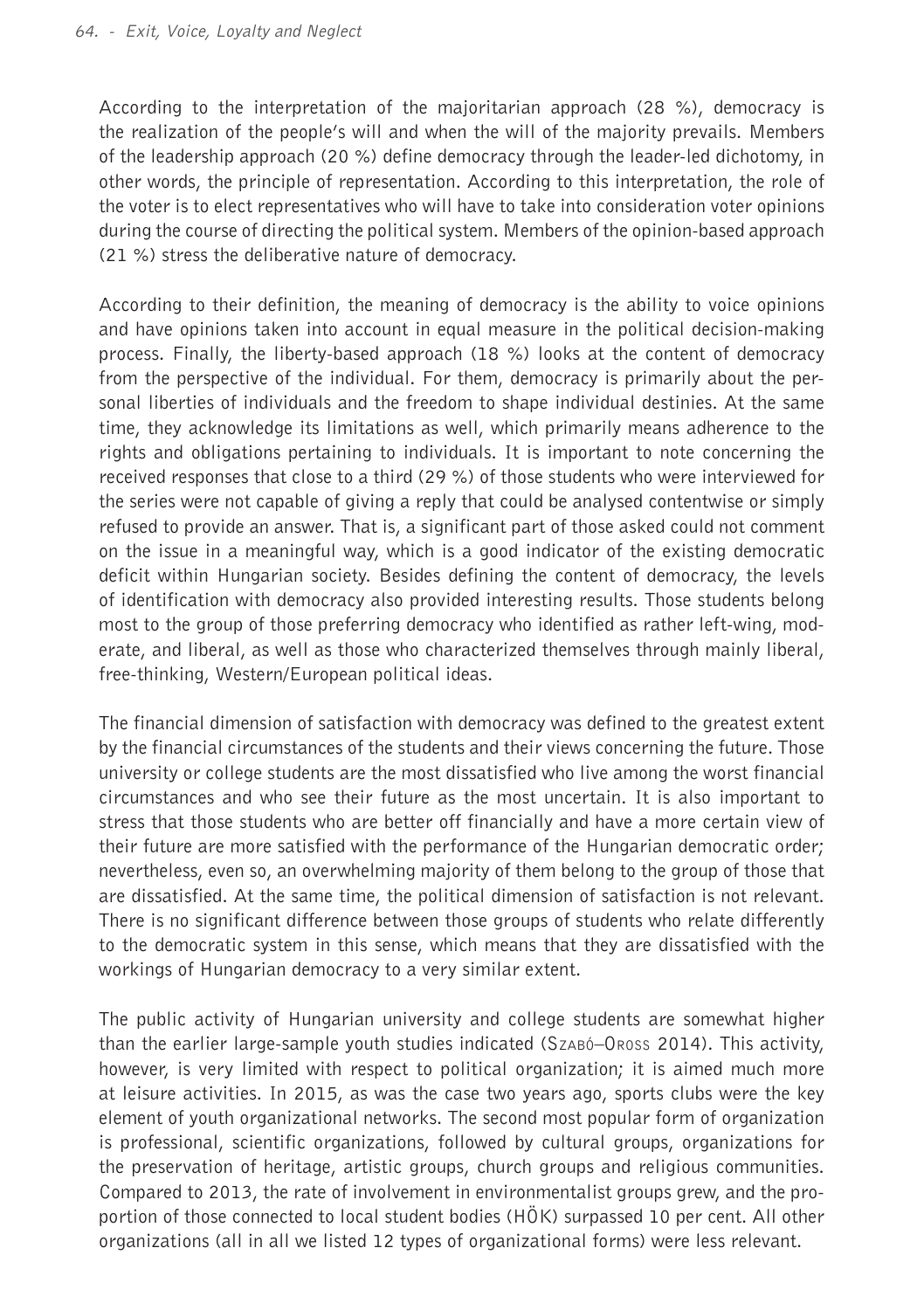Between 2013 and 2015, the offline activity of Hungarian university and colleges students concerning public issues stagnated and even decreased slightly. This is especially true for multiple participations (three or more). At the same time, while the end of 2012 and the beginning of 2013 was a special period of student movements (protests against the planned change of the law concerning higher education) the year 2014/2015 was less strong in this sense, especially in light of the fact that in 2014 three major, national elections were held in Hungary. This – in line with Hungarian traditions – highly constricted the potential for protest.

Following the concepts of Hirschman, we covered separately in our study those protesters who had so-called repertoires for collective action. Our study found that involvement in separate forms of collective action is independent of gender or type of permanent address. Socio-cultural background and financial circumstances did not have significant relevance either. The extent of protest among students attending institutions maintained by different organizations is different, however. More than two-tenths of students of - financed big universities protest (62 %) while only one-third of students attending private colleges and universities do (34 %). The data indicate that those students protest who are open to social problems and issues and are interested in the events taking place outside of their lifeworld.

Based on the results of the study, we can ascertain that online participation actually makes it possible to involve new groups, as there are university and college subgroups which, though with strong constraints, nevertheless show higher likelihoods of speaking out online than getting involved in the direct democratic field. We can see that compared to average online participation and also compared to offline participation, online participation is stronger according to gender (among men); according to field of study (among students studying liberal arts, law and agriculture); and from the perspective of ideological orientation (among leftist students and those with strong national sentiments). Our study found that basically the same factors influence online and offline collective participation, namely, a general openness toward both politics and society. Also, without social integration, the development of any form of participation is very difficult within the sphere of university and college students.

Within the sphere of students studied by us in 2015, seven per cent of those polled did not participate in any of the 20 listed forms of participation, which means they did not make even the slightest effort to become involved.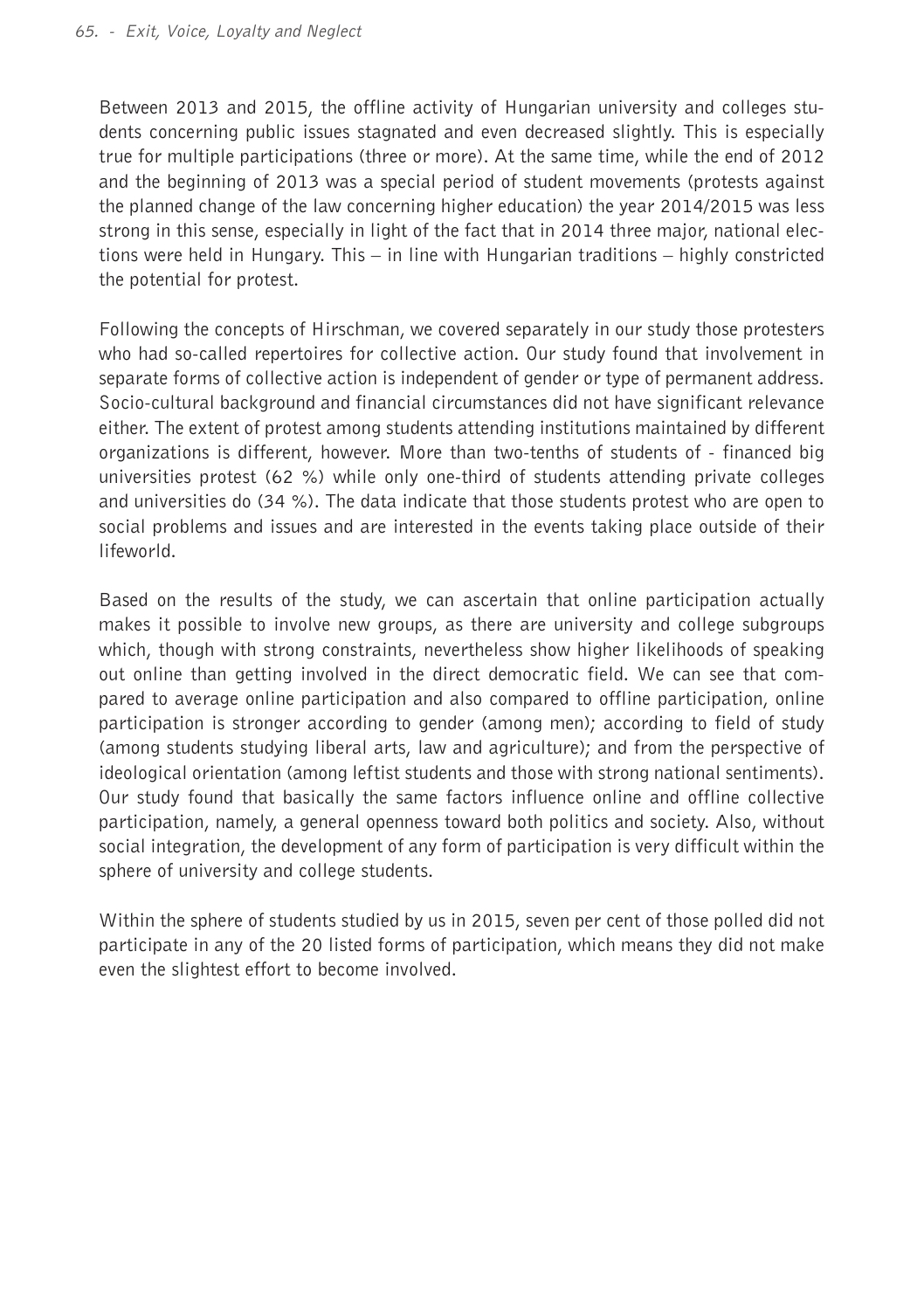# Political loyalty

## **Introduction**

In this chapter we look at how Hirschman's theory of exit/voice/loyalty is reflected in the political preferences of students. What sentiments and attitudes can be deducted from the choices of the generation? According to the terminology outlined in the introduction, those who are able to chose a party are considered loyal,<sup>44</sup> however, based on earlier studies, we can presume that voting for opposition (left-wing) and anti-elite (Jobbik and LMP) parties may be one forms of protest. The question is what the differences are between these opposition students who from one perspective are loyal but from another can be considered as belonging to the category of voice. What are the characteristics of those students who remained loyal to the governing party? What can we say about the students who are indifferent (in the sense of Hirschman), those who are dissatisfied with both the government and all the other parties, and whose passivity is also expressed by the fact that they cannot name a favourite party? What determines whether a young university student acquires a constructive or destructive attitude in the first years of being able to vote and which party he/she starts to orient toward?

In the 2011–2012 and 2013 Active Youth study (Szabó 2012 and Szabó 2014) the party preferences of university and college students showed a very balanced picture: There was only a few percentage points' difference between Jobbik, $45$  Fidesz $46$  and LMP $47$  (as well as Eqyütt and PM $48$  in the 2013 study). A majority of students chose from amongst those parties. The support for the left was significantly below that for the two right-wing parties in both earlier waves of the study, though there was significant support in 2011 and in 2013 for LMP and Együtt-PM respectively. By 2015, the situation had changed substantially: LMP can no longer be seen as a part of the left; those who consider themselves leftwing ( $MSZP^{49}$  DK,<sup>50</sup> Együtt – PM) altogether only have eight percent of student support, while Fidesz has 12 per cent, LMP 14 per cent and Jobbik 20 per cent of popularity.

<sup>44.</sup> Political loyalty in its classical sense – repeated election of a party several times in a row – could only be measured with a panel study. Here, in line with the introduction, we consider party voters loyal as well.

<sup>45.</sup> Jobbik: Movement for a Better Hungary, commonly known as Jobbik, is a Hungarian radical nationalist, far-right political party enjoying large (10-20 %) voter support. As of this writing it holds 24 seats in the Parliament. The party has been criticized for its anti-Roma rhetoric and its support of the illegal Hungarian Guard.

<sup>46.</sup> Fidesz–Hungarian Civic Union is the governing conservative party that held an absolute two-thirds majority in Parliament from 2010 until 2014. Currently it is the biggest Hungarian party, with 114 MPs in Parliament.

<sup>47.</sup> LMP [Politics Can Be Different] is a green Hungarian political party. Founded in 2009, it was one of four parties to win seats in the National Assembly in the 2010 parliamentary election; currently it has five5 MPs in Parliament.

<sup>48.</sup> Együtt 2014 [Together 2014] is a completely new centrist liberal party that has three parliamentary representatives and was founded by a fairly popular former Prime Minister, Gordon Bajnai. The PM Party (Párbeszéd Magyarországért - Dialogue for Hungary) was formerly a branch of the LMP (a green party), which split over whether to ally with the Socialists and Együtt 2014 in an electoral battle against Fidesz. As of this writing PM holds one parliamentary seat in Parliament.

<sup>49.</sup> The Hungarian Socialist Party (Hungarian: Magyar Szocialista Párt, MSZP) is a social democratic political party in Hungary. MSZP lost the 2010 elections (won by Fidesz with a 2/3 majority). As of this writing it has 29 seats in Parliament. Currently they are the biggest opposition party in Hungary. However, MSZP has low support among young people. This finding has held true since the regime change, and over time the disproportionate age composition of the party has become an increasingly serious problem for it. Only 15 % of MSZP voters are under 30 years old, 43 % are over 60 years old, and the average age of the membership is 55.9 years (Bíró-Nagy 2012, 203).

<sup>50.</sup> The Democratic Coalition (Hungarian: Demokratikus Koalíció), abbreviated to DK, is a center-left political party in Hungary led by former Prime Minister Ferenc Gyurcsány. Founded in 2010 as a group within the Hungarian Socialist Party (MSZP), the party split from the MSZP on 22 October 2011 and became a separate party. It has five MPs in the National Assembly.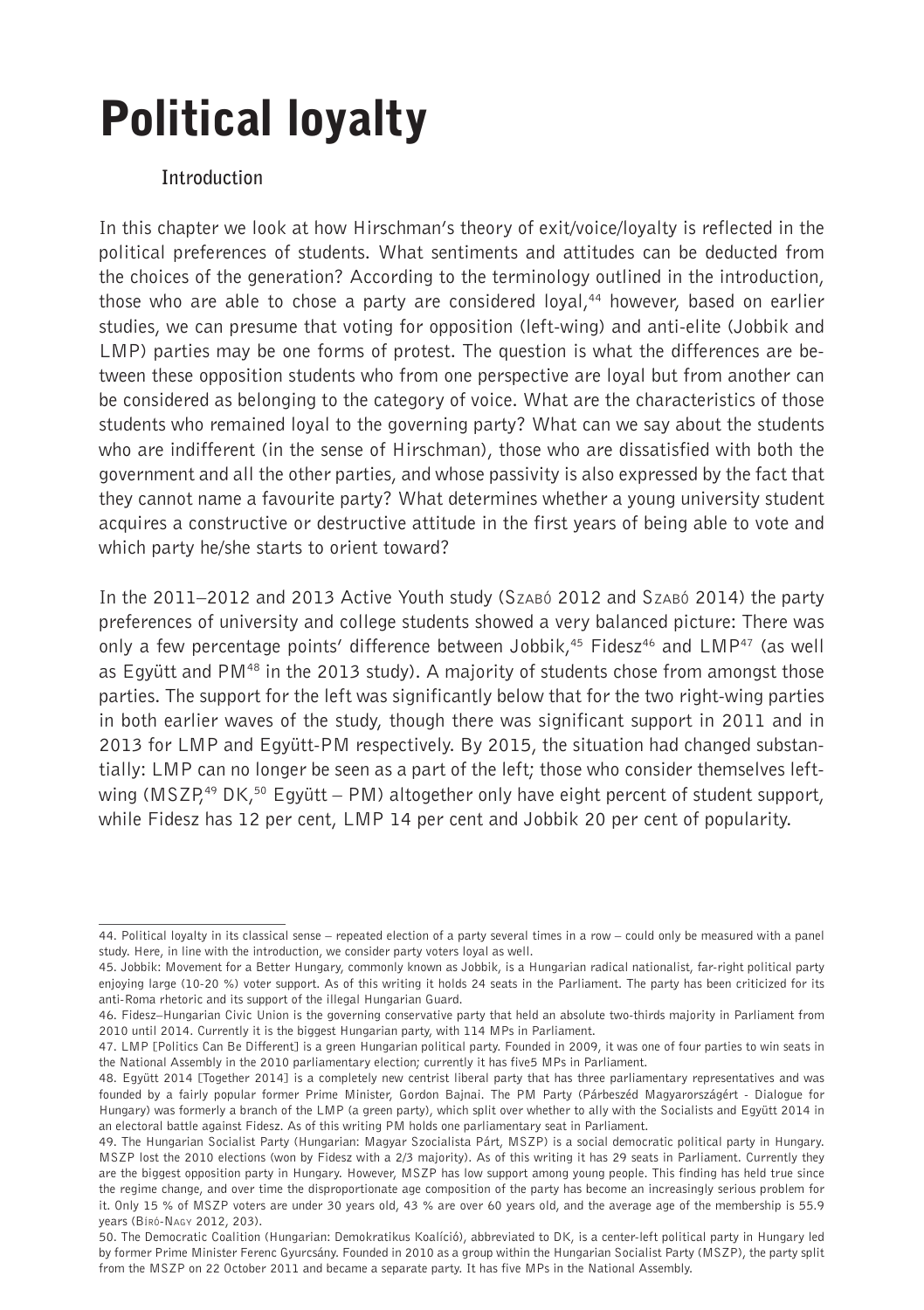What did not change is the proportion of undecided voters: Even in the latest wave of research, somewhat more than 40 per cent could not or did not want to choose a party.

Besides the questions posed in the introduction, we try to explore the reasons for the power shift through statistical analysis of the different parties and uncertain voters. In the first part of the chapter, we discuss the socio-demographic variables (age, gender, university programme, financial situation, etc.) and continue the analysis with data concerning the social life, value preferences and ideology of students, then look at the questions directly related to parties. In the final part of the empirical analysis, the bivariate correlations used up until then will be complemented by a multivariate analysis. We will also examine the aspects of green orientation and gender separately.

## **Social background**

During the course of the analysis we will look at the supporters of left-wing parties collectively. The reason for this is that the item numbers of MSZP, DK, Együtt and PM are too low to examine on their own. The joint candidacy of the four parties in the 2014 elections and their politics since then does not justify considering them as individual blocs. Besides presenting the students sympathising with the left-wing, Fidesz, Jobbik and LMP – as in 2013 (Kalóczi 2014) – we look at undecided students separately, many of whom reject all parties as a show of protest. The complete sample consists of 800 students, of whom 65 (8.1 per cent) are left-wing voters, 98 (12 per cent) belong to the camp of Fidesz, supporters of LMP number 116 (14.5 per cent), those of Jobbik number 159 (20 per cent), and uncertain voters number 362 (45 per cent). Item numbers are only shown if appropriate; most of the data cover percentages. We also took care to only list demographic or value groups with significant item numbers; therefore, the margin of error remains below  $6 - 7$ %. First we looked at demographic variables, which showed significant effect on the party choice of students in our previous studies as well.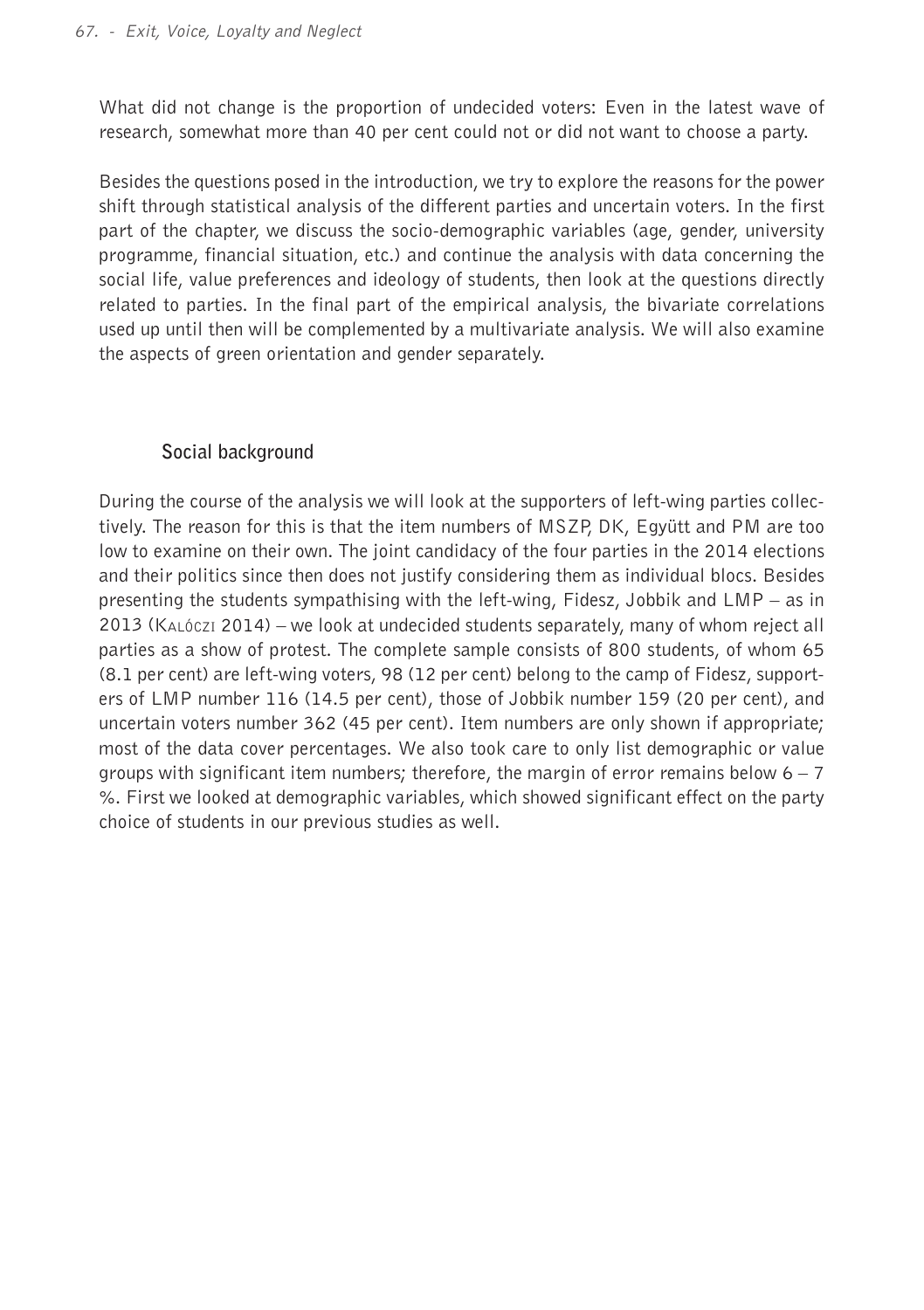**Religion**

**Financial situation**

I cannot tell whether

I do not have financial

I make ends meet

I can just make ends

# **Table 24.**

## **Left Fidesz Jobbik LMP Undecided Gender** Male 7 12 23 13 45 Female | 9 | 12 | 17 | 16 | 46 **Age** Above 21 | 8 | 11 | 17 | 17 | 48 18–21 | 8 | 14 | 25 | 12 | 41 **Permanent residence** Budapest 13 11 9 16 51 City with county rights 6 13 19 18 44 Other city | 8 | 12 | 25 | 10 | 46 Village 7 12 28 14 39 I am religious, I follow the teachings of the church 1 37 21 9 31 I am religious in my own way <sup>7</sup> <sup>10</sup> <sup>21</sup> <sup>15</sup> <sup>46</sup>

I am religious or not **6** 15 15 14 50 I am not religious 10 8 18 16 16 49 I am an atheist 19 5 22 17 36

worries 10 16 19 16 40

meet 11 11 24 15 40 **Total** 8 12 20 15 45

1 make ends meet 1 12 12 18 14 49

# **Support for parties based on gender, age, permanent residence, religion and financial situation. (percentages)**

Note: in the category of financial situation, the number of items for the options of "I have financial problems from month to month" and "I live in deprivation" were too low to analyse. Source: Active Youth in Hungary Research Group, 2015 (own calculations).

As among the total population, and also in the earlier student samples (FELIX–GREGOR 2014), Jobbik continues to be overrepresented among men, while LMP and the left-wing parties performed above average among women. The age group breakdown also resembles the previous results: Once again, Jobbik gained outstanding support among those 22 and younger. It is therefore worth re-examining the formerly- confirmed hypothesis according to which the radical party can have a strong attraction for teenagers with more free time and fewer obligations, primarily through far-right subculture and its strong symbolism (Róna–Sörés 2012).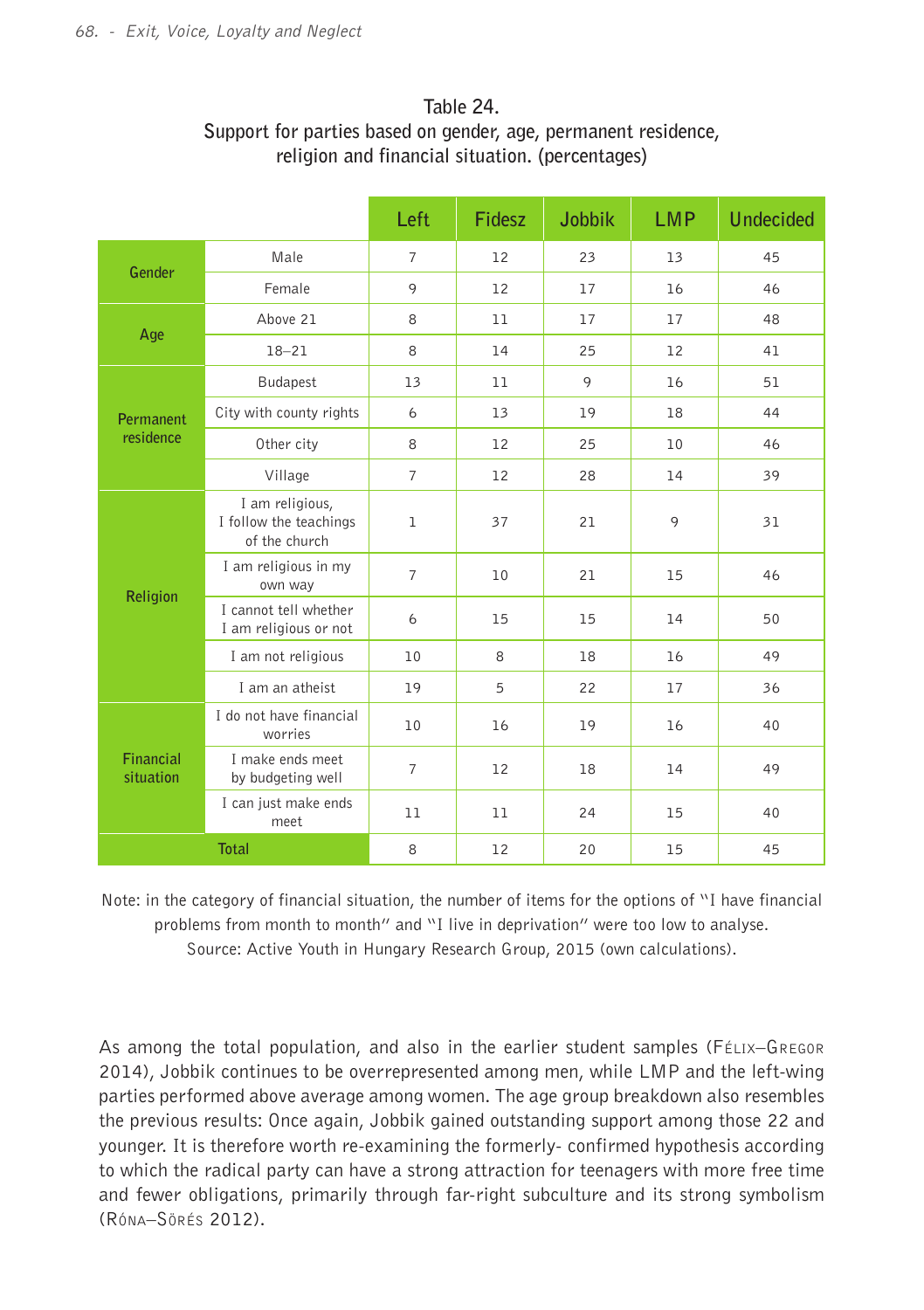Though less spectacular than the support for Jobbik, the support for Fidesz among the youngest age group is nevertheless considerably higher, while voters 22 and older tend to support LMP. There is no dramatic change according to place of residence either; left-wing parties only have considerable support among students living in the capital, while Jobbik is more popular in the rural areas. Religion shows the most robust effect of all demographic variables on Fidesz: The party is very strong among churchgoer/religious students but very weak among those who are not religious. The left-wing parties and LMP show a more moderate reflection of this, while in the case of Jobbik we did not find a strong correlation. According to the breakdown by financial circumstances, however, it is the support for LMP and the left that shows a balanced tendency, while Jobbik is somewhat more popular among the circle of poorer students and Fidesz among better-off students.

Except for Fidesz, the above results show similar tendencies to the samples representative of the total population. According to nationwide studies, the majority of the governing party's supporters come from small towns, are middle-aged, are members of the middle class or are less well-off, and are religious. Only the latter could be seen among the group of university and college students.

|                                      |                                                       | Left           | Fidesz | Jobbik | <b>LMP</b> | Undecided |
|--------------------------------------|-------------------------------------------------------|----------------|--------|--------|------------|-----------|
| Father's                             | Vocational or<br>elementary                           | 5              | 10     | 26     | 12         | 47        |
| educational<br>attainment            | Secondary leaving<br>certificate                      | $\overline{7}$ | 15     | 22     | 16         | 40        |
|                                      | Diploma                                               | 11             | 14     | 13     | 16         | 46        |
|                                      | Both parents have<br>maximum vocational<br>training   | $\overline{4}$ | 10     | 27     | 13         | 46        |
| <b>Educational</b>                   | One vocational, other<br>secondary                    | 8              | 13     | 19     | 17         | 44        |
| attainment<br>of parents<br>combined | Both secondary or<br>one vocational, other<br>diploma | $\overline{7}$ | 10     | 23     | 13         | 48        |
|                                      | One diploma, other<br>secondary                       | 13             | 17     | 25     | 13         | 33        |
|                                      | Both parents have<br>diploma                          | 11             | 15     | 11     | 17         | 47        |
|                                      | <b>Total</b>                                          | 8              | 13     | 20     | 14         | 45        |

| Table 25.                                                                       |  |
|---------------------------------------------------------------------------------|--|
| Support for parties according to parental educational attainment. (percentages) |  |

Source: Active Youth in Hungary Research Group, 2015 (own calculations).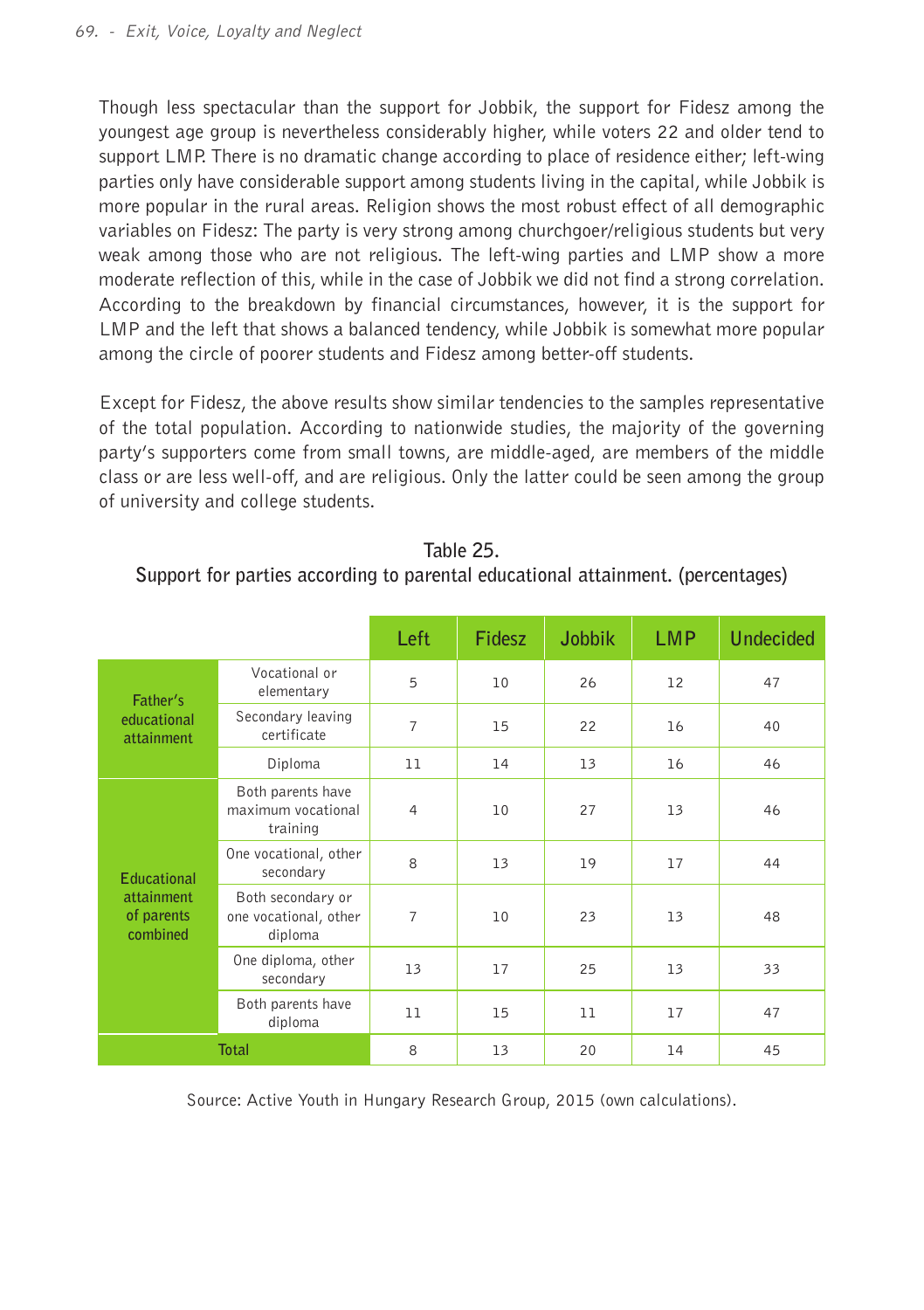We can find several developments concerning the breakdown of the educational attainment of parents compared to the 2013 tendencies. The left-wing camp is more concentrated than ever among the children of parents with higher educational attainment (Bíró Nagy 2014), while there is only a slight difference here among the groups for LMP and Fidesz. Jobbik, however, outdid everyone once again among the group of first-generation college students (from families with elementary or vocational education - for two years earlier see: Róna–Reich 2014). The radical party is almost three times as popular among those students where the highest educational attainment of both parents is maximum a vocational education than it is among those where both the mother and father have a diploma.

|                                        | Item numbers<br>of the field in<br>the sample | Left                    | Fidesz         | Jobbik         | <b>LMP</b> | <b>Undecided</b> |
|----------------------------------------|-----------------------------------------------|-------------------------|----------------|----------------|------------|------------------|
| Agrarian                               | 37                                            | $\overline{\mathbf{3}}$ | 16             | 19             | 16         | 46               |
| <b>Liberal arts</b>                    | 78                                            | 5                       | 18             | 22             | 18         | 37               |
| <b>Health sciences</b><br>(not doctor) | 36                                            | 6                       | 3              | 31             | 14         | 47               |
| <b>Economics</b>                       | 144                                           | 11                      | 10             | 17             | 14         | 49               |
| IT                                     | 50                                            | 8                       | $\overline{a}$ | 26             | 12         | 50               |
| Law                                    | 34                                            | 15                      | 12             | 15             | 12         | 47               |
| Engineer                               | 157                                           | 6                       | 10             | 26             | 13         | 45               |
| Arts                                   | 26                                            | $\overline{4}$          | 8              | 12             | 12         | 65               |
| <b>Medical</b>                         | 65                                            | 14                      | 22             | 22             | 11         | 32               |
| Pedagogical                            | 46                                            | $\overline{7}$          | $\circ$        | 24             | 9          | 52               |
| Social sciences                        | 41                                            | 10                      | 12             | $\overline{7}$ | 24         | 46               |
| <b>Natural sciences</b>                | 57                                            | 9                       | 18             | 11             | 23         | 40               |
| <b>Total</b>                           |                                               | 8                       | 13             | 20             | 14         | 45               |

**Table 26. Party support according to fields of study. (percentages)**

Source: Active Youth in Hungary Research Group, 2015 (own calculations).

We did not find strong correlations concerning education level (BA, MA, and PhD), or form of financing and funding of the institution (church, state, private)<sup>51</sup>, but there are significant differences among the patterns of party popularity according to courses. We have to be cautious concerning numbers in the case of programmes with fewer numbers of students, however.

<sup>51.</sup> Except for the overrepresentation of Fidesz among the students enrolled in church-funded institutions; however, this is not surprising given their levels of support among religious students.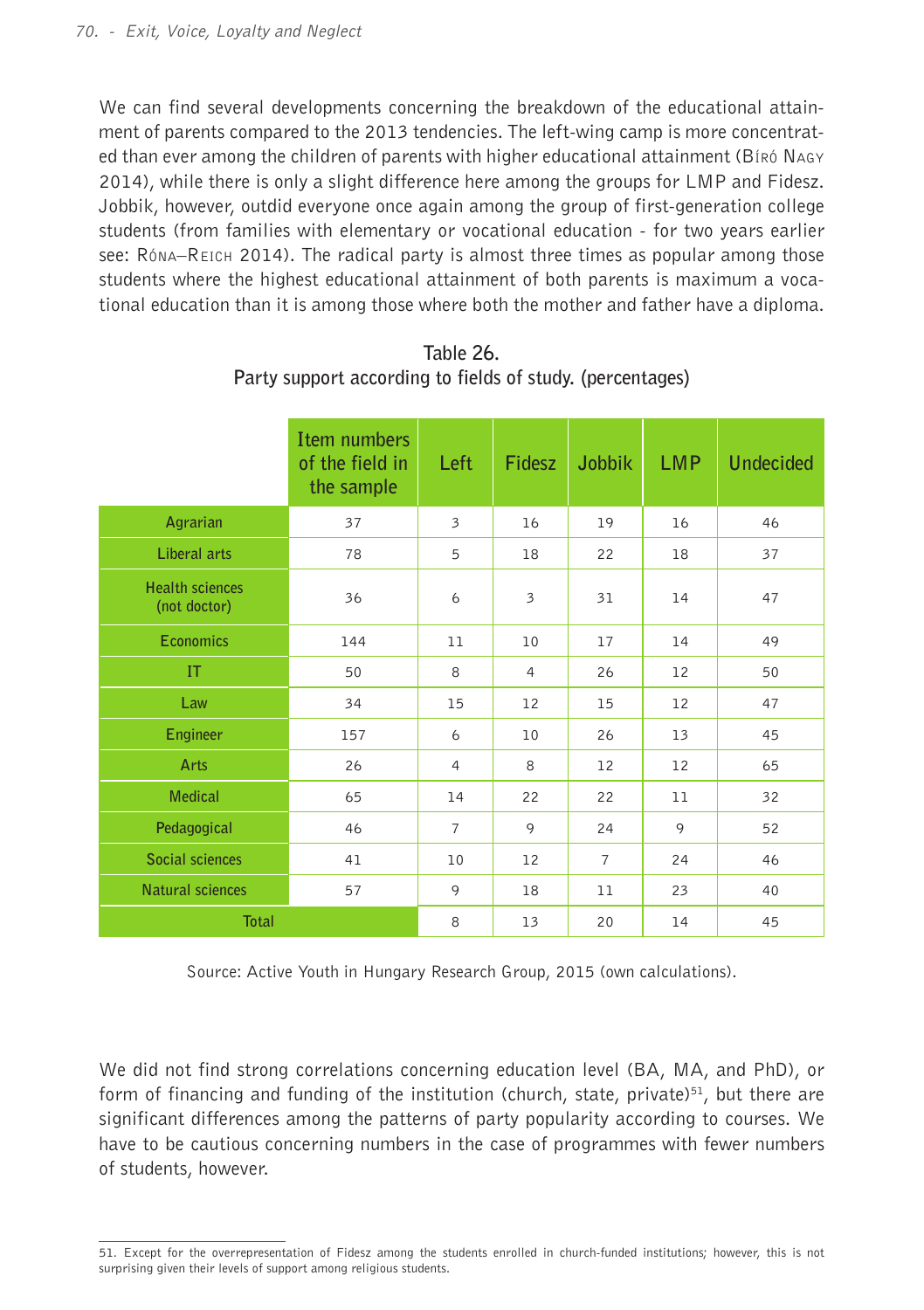It can be said that the left has above-average support here compared to the support it receives among the students of those five-year undivided courses that are exempt from the Bachelor-Master division (law and medicine), while Fidesz receives support among medical students, liberal arts students, and those studying natural sciences, Jobbik receives support among students participating in IT and technical training, and LMP receives support among social science students and those studying natural sciences. These correlations do not necessarily arise from the nature of the course or the mentality of the education for the given course: The overrepresentation of men within Jobbik is reflected in the fact that technical and IT students (in typically male dominated fields) support the party to a great extent. In the case of LMP, which builds on green, alternative, anti-globalisation movements (see Critical Mass generation by Szabó 2011, 2014) it is somewhat evident that students studying natural and social sciences sympathise with them, as there are lots of young people within the subculture with similar interests. Among the party elite there are several sociologists, economists, biologists, and experts dealing with environmental science (this was especially true before the party split). Perhaps it is no accident either that the students of the traditionally most "conservative" courses (law and medicine) orient in an above-average way towards the older parties (Fidesz and the left).

All in all, the socio-demographic character of Fidesz's voters remained constant compared to the previous survey (KMETTY 2014). MSZP and DK sympathizers two years ago who were more rural and not so well-off were complemented by the priviliged voter base of Együtt-PM – nevertheless, the left-wing camp became much smaller than it was in 2013 (Bíró-Nagy 2014). It seems as LMP could diversify its voter base compared to our previous studies through its growth (Keil 2012), and it also seems in the case of Jobbik that their catch-all, "people's party" strategy has resulted in a similar tendency. Support for Jobbik increased somewhat among the groups of students studying in Western Hungarian universities, among women, among the religious, and among wealthier, older students as well, although it did not lose its original character.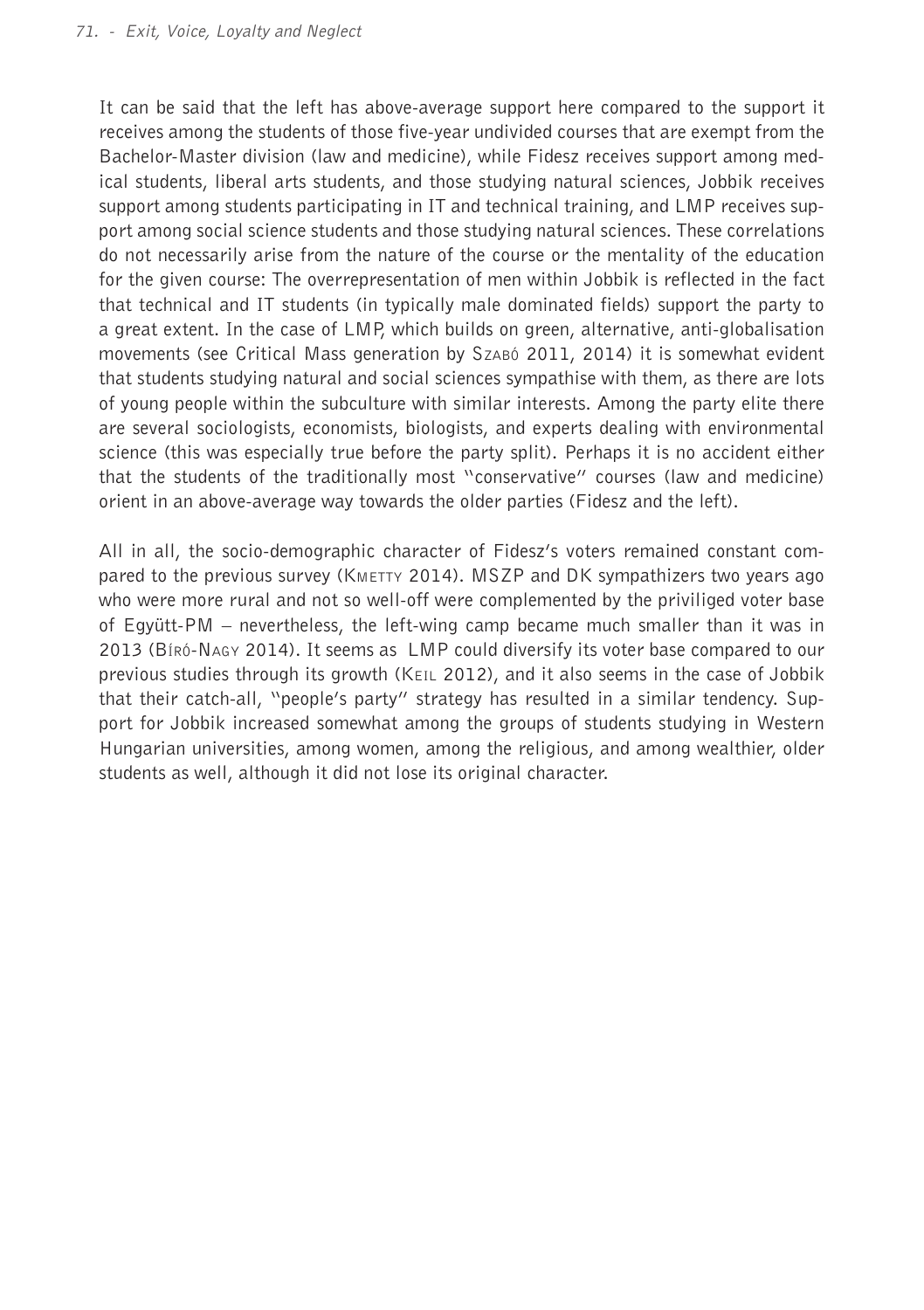## **Social activity and media consumption**

In this part we examine what sort of social-public activity the young supporters of parties show, their knowledge of foreign languages, and from which media channels they receive their information. These variables are less frequent in sociological analyses.

## **Table 27.**

## **Command of language, organizational connection, and online/ offline activity within the camps of the separate parties. (average points)**

|                           | Left | Fidesz | <b>Jobbik</b> | <b>LMP</b> | <b>Undecided</b> | Complete<br>sample |
|---------------------------|------|--------|---------------|------------|------------------|--------------------|
| Command of language       | 4.40 | 4.02   | 3.43          | 4.28       | 4.00             | 3.96               |
| Organizational connection | 1.49 | 1.58   | 1.18          | 1.33       | 1.17             | 1.27               |
| Offline activity          | 3.42 | 3.04   | 3.22          | 2.93       | 2.52             | 2.85               |
| Online activity           | 1.91 | 1.60   | 1.77          | 2.08       | 1.34             | 1.61               |

Note: In the case of each language we gave the following points:  $0=$ does not speak,  $1=$ basic, 2=intermediate, 4=advanced. This is a summary of the five languages we asked about.

Organizational connection: We asked about connection to 12 types of organizations. Those respondents received a maximum of 12 points who were members of all 12. On average, students are members of slightly more than one orzanisation. See the descriptions of the specific types in the survey.

Offline and online activity: We gave 14 offline and 6 online activities. The averaged points show on average how many activities the voters of each party participate in. See the descriptions of the specific types in the survey.

Source: Active Youth in Hungary Research Group, 2015 (own calculations).

Concerning language skills, there is only one significant difference: Jobbik voters self-report knowing fewer languages or speaking the languages they do know at a lower level than others. It seems realistic that the less-privileged situations and family backgrounds of Jobbik supporters might be behind this, but it is more likely that the difference is due to its supporters' low average age. In the multivariate analysis the language variable was no longer significant once we controlled for age. Radical students were somewhat behind in number of connections to social organizations, especially compared to Fidesz and left voters. In our earlier study we identified that a more isolated social position (which could also be linked to their overrepresentation among teenagers) was one of the drivers leading to orientation towards Jobbik (Róna–Sörés 2012). At the same time, Jobbik supporters showed above-average rates of online (commenting, sharing on Facebook, etc.) and offline (demonstrations, petititons, etc.) public-political activity, which is not surprising knowing the virulent web and grassroots background of the party.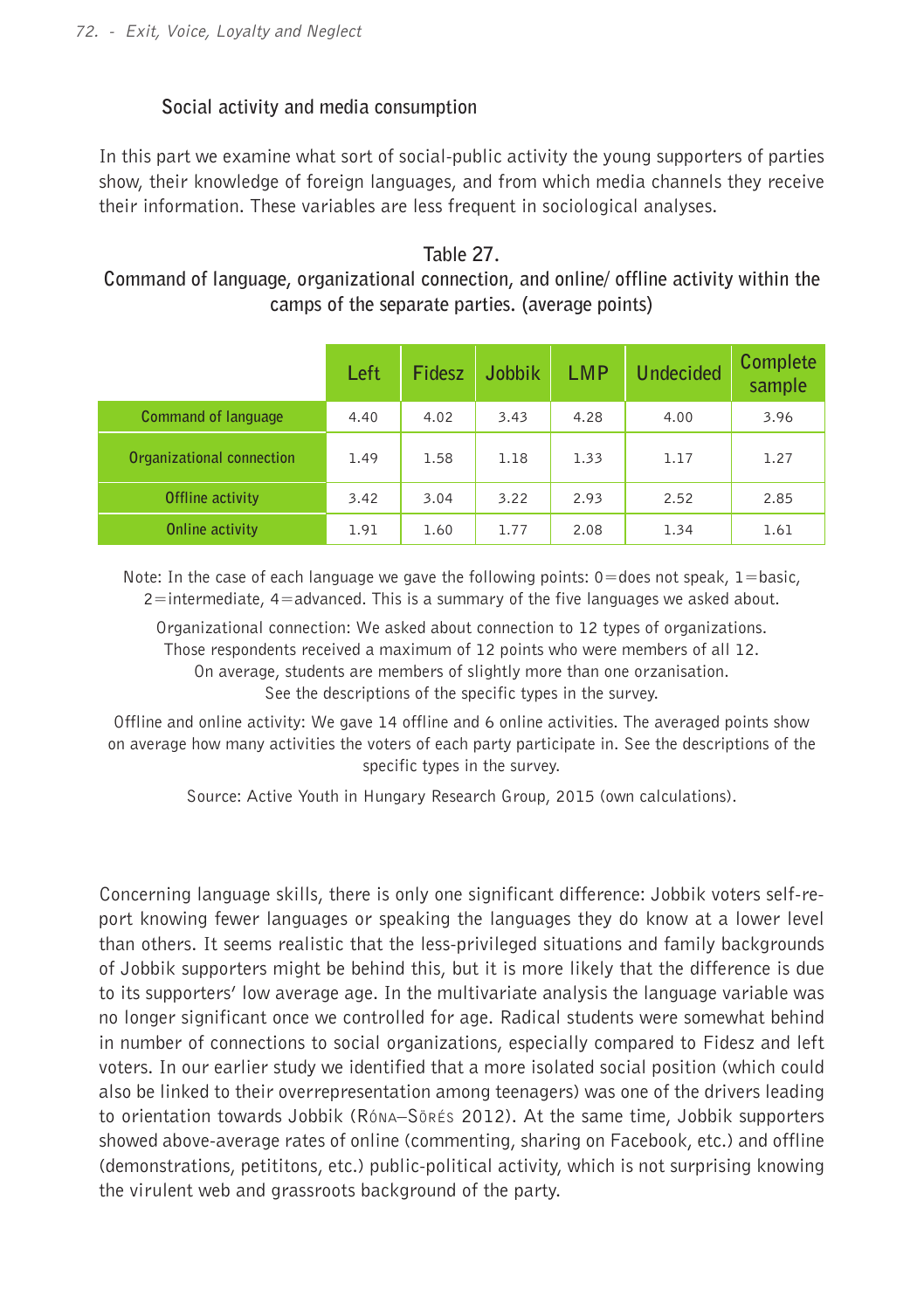The increased activity of the left could be due to a decrease in members, presuming that the most faithful members have stood by them. An interesting characteristic of LMP sympathisers is that they are the most active on the net, while in "real" (offline) participation they are the least active. There are no significant differences here between the parties , but there was 2–3 tenths of a difference between the average points on scales of 12, 14, and 6. The indifferents (neglect) – the group made up of uncertains – were, as a matter of course, significantly lower. We can see significant differences in several cases; on a scale of five, Fidesz was 4–5 tenths higher than the full sample average.

#### **Table 28.**

## **Presumed career perspective among party supporters (average points) (View of the future: 1=not at all certain; 5=very certain; possibility for employment: 1=very unfavourable, 5=very favourable)**

|                                                                                                                                                                       | Left | Fidesz | Jobbik | <b>LMP</b> | Undecided | Complete<br>sample |
|-----------------------------------------------------------------------------------------------------------------------------------------------------------------------|------|--------|--------|------------|-----------|--------------------|
| How certain do you see your<br>future, how secure do you feel<br>concerning your future?                                                                              | 3.43 | 3.81   | 3.49   | 3.36       | 3.42      | 3.47               |
| According to your experiences<br>how are the possibilities for<br>employment in and around where<br>you live with the degree and<br>qualification that you will have? | 3.05 | 3.58   | 3.01   | 3.07       | 3.13      | 3.15               |

Source: Active Youth in Hungary Research Group, 2015 (own calculations).

Similar to the 2013 study, once again, Fidesz voters saw their career perspectives much more favourably and are more confident concerning their futures. We continue to see two plausible reasons for this: It is possible that pro-government youth "see the world through rose-coloured glasses" (based upon their sources of information), but it also seems realistic that they turn to Fidesz because they are satisfied. The values of the supporters of the other parties are almost exactly the same: They all see their possibilities as mediocre.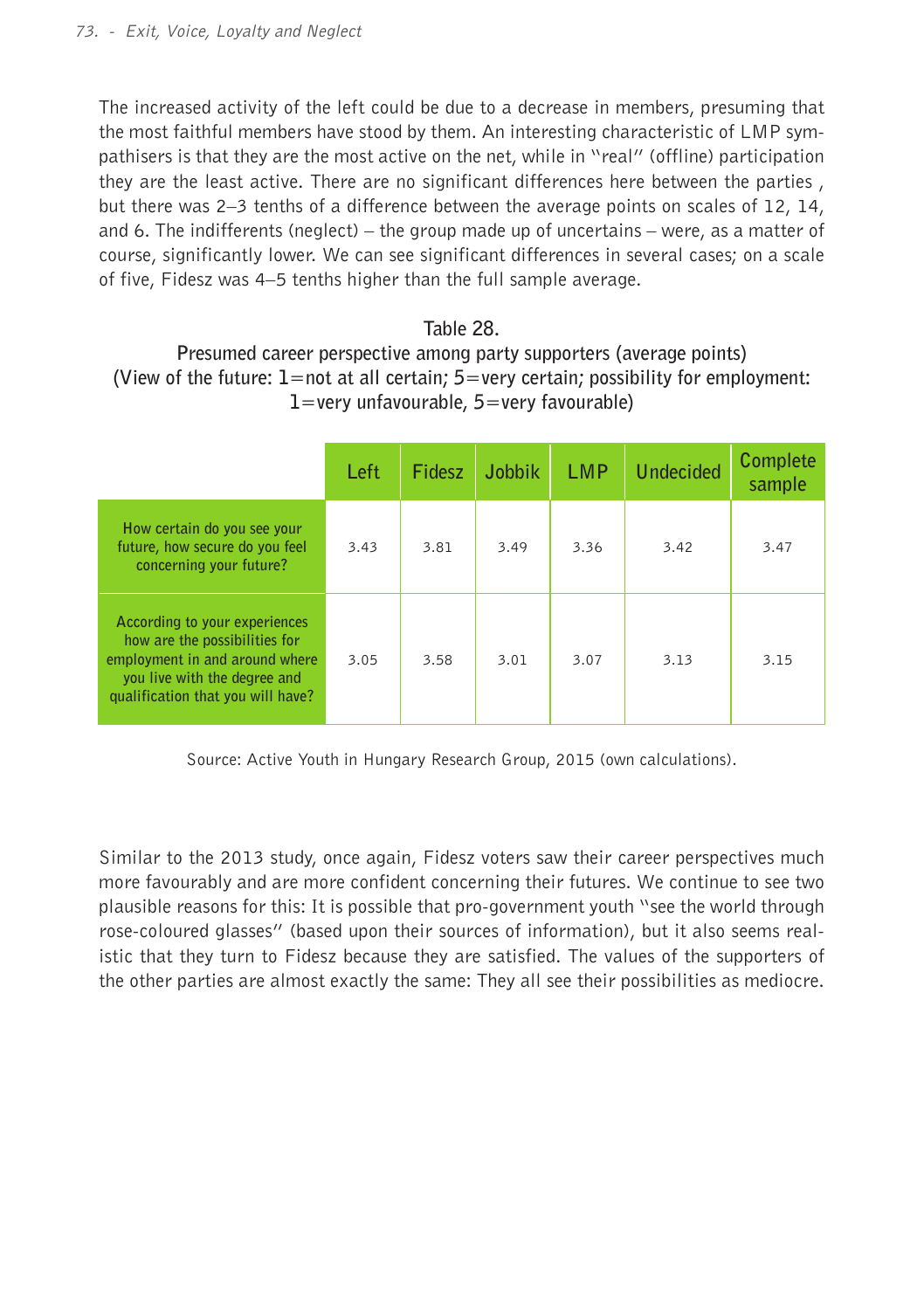#### **Table 29.**

## **Frequency of media consumption among party supporters average points, scale of 3 (1=regularly; 2=occasionally; 3=never)**

|                      | Left | Fidesz | <b>Jobbik</b> | <b>LMP</b> | <b>Undecided</b> | Complete<br>sample |
|----------------------|------|--------|---------------|------------|------------------|--------------------|
| Index.hu             | 1.58 | 1.96   | 1.93          | 1.72       | 1.86             | 1.84               |
| Origo.hu             | 1.94 | 2.2    | 2.16          | 2.24       | 2.16             | 2.16               |
| 444.hu               | 2.12 | 2.53   | 2.45          | 2.14       | 2.4              | 2.37               |
| Kuruc.info           | 2.85 | 2.87   | 2.47          | 2.85       | 2.84             | 2.77               |
| Facebook             | 1.71 | 1.57   | 1.64          | 1.66       | 1.62             | 1.63               |
| <b>Commercial TV</b> | 2.03 | 2.05   | 2.03          | 2.29       | 2.24             | 2.17               |
| <b>Public TV</b>     | 2.63 | 2.1    | 2.34          | 2.56       | 2.5              | 2.44               |
| Public radio         | 2.6  | 2.33   | 2.53          | 2.53       | 2.61             | 2.55               |
| Commercial radio     | 2.38 | 2.17   | 2.31          | 2.53       | 2.42             | 2.38               |
| <b>Dailies</b>       | 2.52 | 2.45   | 2.56          | 2.53       | 2.63             | 2.57               |

Source: Active Youth in Hungary Research Group, 2015 (own calculations).

One of the most important conclusions that can be drawn from Table 29 is the extent to which Facebook dominates the habits of political orientation among university and college students: 52 per cent collect political information regularly through Facebook,, 34 per cent occasionally do so, while only 14 per cent said they never do so. This is how we arrived at the 1.63 average, which shows that Facebook is more influential than any other media channel, including the most-read online portal, Index. In a 2013 Ipsos<sup>52</sup> youth study, even TV and web portals were somewhat ahead of the already popular Facebook as sources for political information. This means either the social media site has advanced over the past two years, or its use is more frequent among university and college students, or both. This phenomenon already explains many reasons for Jobbik's high support, which receives the most "likes" among university and college students on Facebook out of all the parties and youth organizations. We can also clearly see the dominance of Internet sources compared to television, and especially to radio and daily newspapers.

The prevalence and limits of party-based media consumption can be seen from the table as well. Left-wing supporters read 444 more, Jobbik supporters read kuruc.info, while Fidesz supporters are the most frequent consumers of public media. We can also see that novoting bloc informs itself one-sidedly: Both Index and Origo are more popular sources for all three political parties than the previously mentioned "party" media are.

<sup>52.</sup> http://ipsos.hu/hu/news/leginkabb-a-tevebol-tajekozodnak-a-fiatalok.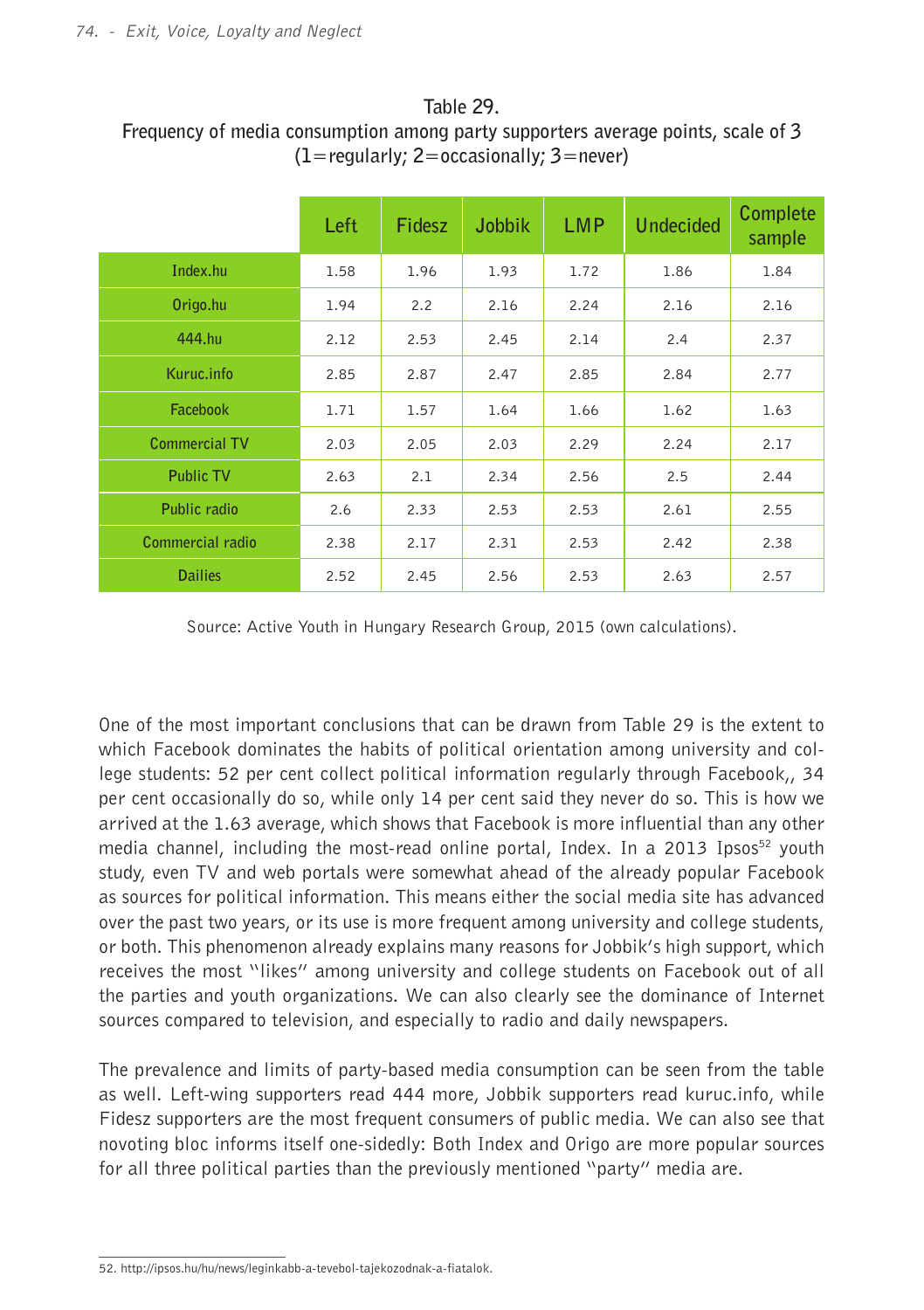The Jobbik camp's dilution might be behind the fact that the highly hostile to Jobbik 444. hu and the explicitly Jobbik-friendly kuruc.info are almost equally frequently accessed by them. Aside from the infamous kuruc.info portal, left-wing students look at all sources on the net more than the average student does, which further strengthens the hypothesis that the most loyal supporters have stayed with the party. In the case of LMP, the situation is the other way around: Scores closer to the average characterize a wider, diverse audience for them.

### **Choice of political values**

In this sub-category we examine the relationship between party preference and choice of political values. First we look at self-placement along the left-right, liberal-conservative, and moderate-radical scale.

|                | Left                    | Fidesz         | Jobbik       | <b>LMP</b>   | <b>Undecided</b> | Complete<br>sample |
|----------------|-------------------------|----------------|--------------|--------------|------------------|--------------------|
| $1 - left$     | 9                       | $\mathbf 1$    | ı            | 3            | $\overline{c}$   | $\overline{c}$     |
| $\overline{2}$ | 25                      | $\overline{c}$ | $\mathbf{1}$ | 14           | $\overline{c}$   | 6                  |
| 3              | 31                      | 5              | 5            | 17           | 9                | 11                 |
| $\overline{4}$ | 25                      | 23             | 24           | 49           | 62               | 45                 |
| $\overline{5}$ | 8                       | 35             | 30           | 14           | 16               | 20                 |
| $\overline{6}$ | $\overline{\mathbf{3}}$ | 27             | 26           | 3            | $\overline{7}$   | 12                 |
| $7 - right$    |                         | $\overline{7}$ | 13           | $\mathbf{1}$ | $\overline{c}$   | $\overline{4}$     |
|                | 100                     | 100            | 100          | 100          | 100              | 100                |

**Table 30. The distribution of the left–right scale among party supporters. (percentages)**

Source: Active Youth in Hungary Research Group, 2015 (own calculations).

Concerning the left-right scale, there are no surprising tendencies in the case of left-wing and Fidesz supporters: The majority of the former placed themselves to the left, the latter to the right, and the extremities were rather unpopular amongst them as well. In effect, the division of Jobbik voters was to be expected also; perhaps here what is worth mentioning is that even in their case, choosing the extreme right value was not too frequent, and every fourth student voting for the radical party chose the mean. It follows from LMP's self-definition that the mean value (4) was the most popular among those who prefer the green party, and at the same time they chose the left-wing value almost twice as much (34 per cent) than the right-wing value (18 per cent).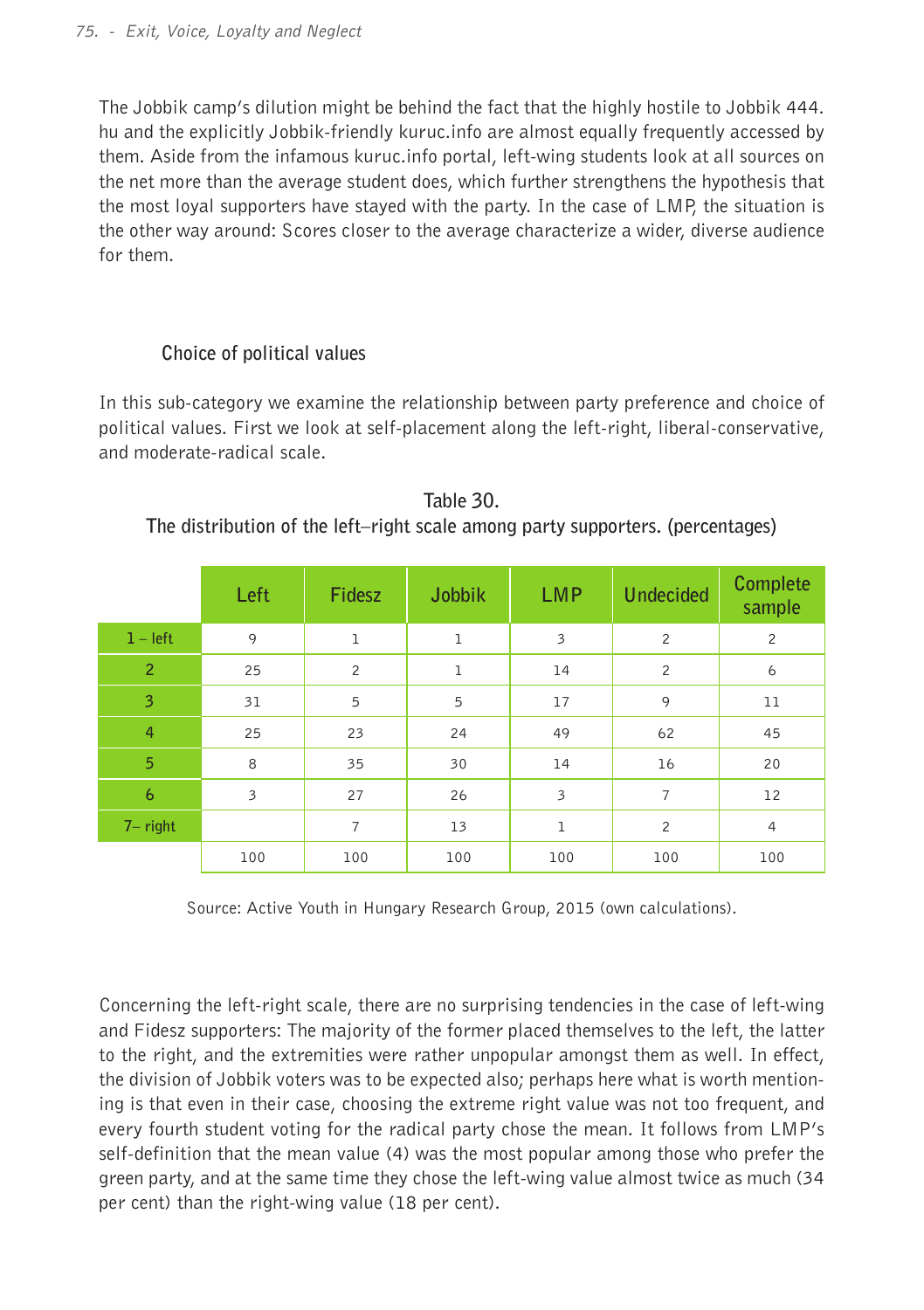This is not neccessarily a party-political manifestation; nevertheless it makes the hypothesis probable that some students who became disillusioned with the left  $-$  and especially with Együtt-PM – turned to LMP. In other words, left-wing students are relatively divided among LMP and left-wing parties. The green party took many of them away from MSZP, DK, Együtt and PM.

|                         | Left | Fidesz | Jobbik | <b>LMP</b>  | <b>Undecided</b> | Complete<br>sample      |
|-------------------------|------|--------|--------|-------------|------------------|-------------------------|
| $1$ – liberal           | 12   |        | 3      | 14          | $\overline{4}$   | 6                       |
| $\overline{2}$          | 31   | 11     | 10     | 25          | 15               | 16                      |
| $\overline{\mathbf{3}}$ | 12   | 9      | 10     | 25          | 16               | 15                      |
| $\overline{4}$          | 29   | 36     | 39     | 25          | 49               | 40                      |
| 5                       | 9    | 20     | 18     | 10          | 10               | 13                      |
| $\overline{6}$          | 6    | 18     | 11     | $\mathbf 1$ | 5                | $\overline{7}$          |
| 7- conservative         | -    | 6      | 8      |             | $\overline{c}$   | $\overline{\mathbf{3}}$ |
|                         | 100  | 100    | 100    | 100         | 100              | 100                     |

**Table 31. Distribution of the liberal–conservative scale among party supporters. (percentages)**

Source: Active Youth in Hungary Research Group, 2015 (own calculations).

The next table is also interesting primarily because of the new parties. Most left-wing youth are liberal and most pro-government students are conservative (though the rate of those who mentioned the mean among them was also high). Given the origins of Fidesz, this may seem strange, but it is not to those who have followed their anti-liberal rhetoric over the past decades. It goes completely against the self-image of Jobbik, however, that among its student supporters only 37 per cent consider themselves conservative, 39 per cent place themselves in the middle, while 23 per cent position themselves on the liberal side! We called attention to this inconsistency already in 2012; at that time our explanation was that young people's views are not yet mature and many are unaware of what these indicators mean. Voting for Jobbik is not done for ideological reasons therefore, but for habitual, organizational, or simply protest ones (Róna–Sörés 2012). Most likely this has not changed, but according to a new interpretation it could also show Jobbik moving in the direction of a people's party. In the case of LMP, once again, the data demonstrate that the left-wing/liberal element is much stronger among the party's voter base than the conservative/right-wing one is (at least on the university level).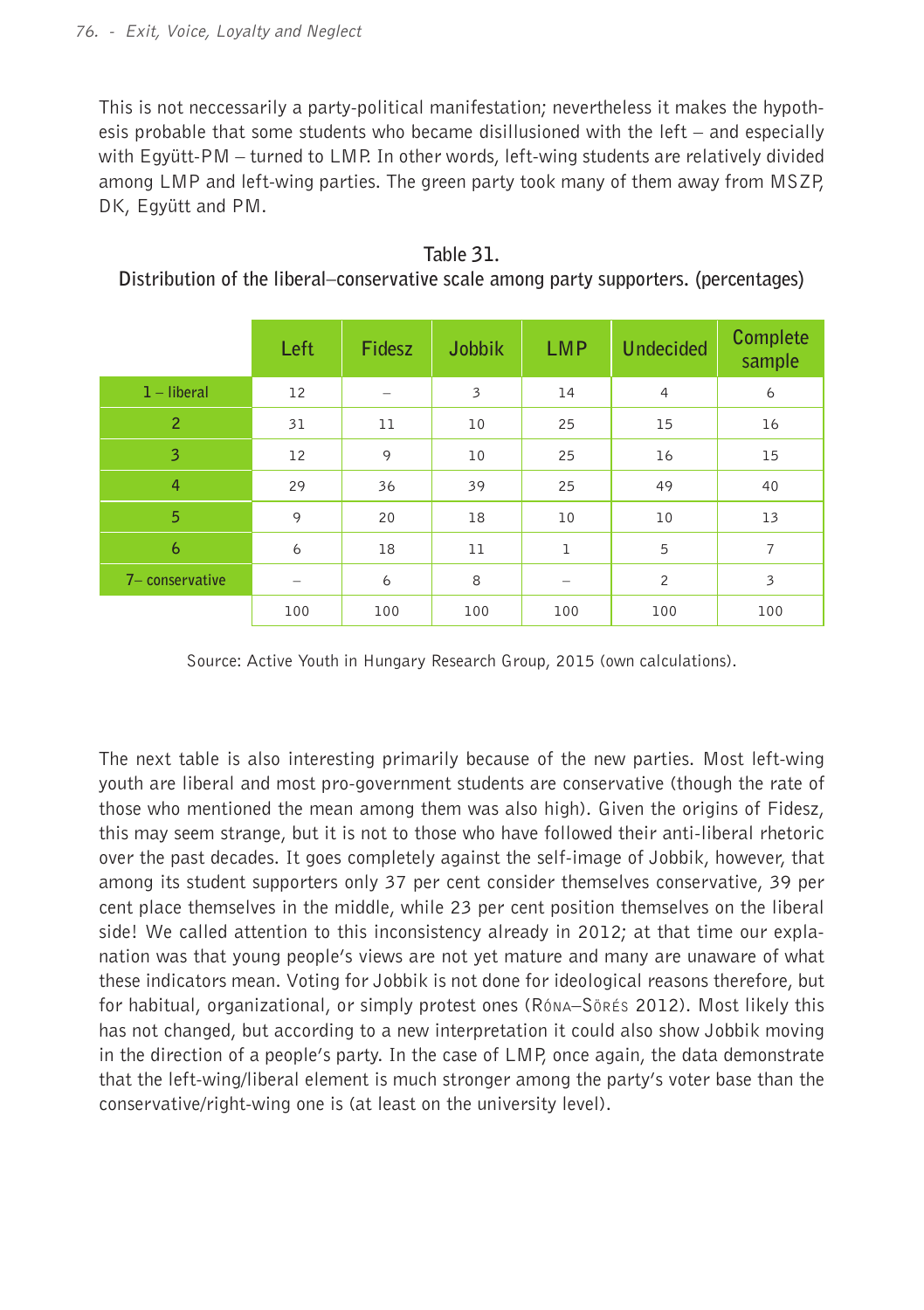As the term liberal does not appear at all in the self-identification of the green party, we see a significant amount of inconsistency here as well between the party elite's choice and the masses' choice. The complete sample data show also that university students are divided if they have to chose betwee these two terms: Despite Churchill's famous saying, liberals are a minority compared to those who choose the mean value, but conservative values were chosen frequently as well. Naturally, uncertainty or aversion to labels can be behind this as well.

|                | Left           | <b>Fidesz</b>  | Jobbik         | <b>LMP</b>     | <b>Undecided</b> | Complete<br>sample      |
|----------------|----------------|----------------|----------------|----------------|------------------|-------------------------|
| $1$ – moderate | 15             | 10             | $\overline{c}$ | 10             | 9                | 8                       |
| $\overline{2}$ | 26             | 18             | $\overline{7}$ | 27             | 13               | 16                      |
| $\overline{3}$ | 19             | 24             | 14             | 25             | 15               | 18                      |
| $\overline{4}$ | 34             | 34             | 39             | 29             | 46               | 40                      |
| 5              | 5              | 12             | 17             | $\overline{7}$ | 10               | 11                      |
| $\overline{6}$ | $\overline{c}$ | $\overline{c}$ | 13             |                | 5                | 5                       |
| $7-$ radical   |                |                | 8              | 3              | $\mathbf 1$      | $\overline{\mathbf{3}}$ |
|                | 100            | 100            | 100            | 100            | 100              | 100                     |

| Table 32.                                                                        |
|----------------------------------------------------------------------------------|
| Distribution of the moderate–radical scale among party supporters. (percentages) |

Source: Active Youth in Hungary Research Group, 2015 (own calculation).

The moderate-radical scale is the only one that herds the left-wing, pro-government and LMP supporters all into one place. The supporters of Jobbik actually do not stand out that much from this grouping either: Even among their followers the mean (39 per cent) is somewhat more popular than the radical side (38 per cent) and 23 per cent consider themselves moderate. This also indicates a camp that is moving in the direction of a people's party. In any case, the idea that being young goes hand-in-hand with being radical has proved to be completely false: Only 19 per cent of respondents considered themselves radical. We can see clearly from tables 7, 8, and 9 that uncertain voters did not contradict themselves in these choices either: The popularity of the mean value (4) within their circle matches their indifferent, disinterested, averse mentality. In the following table, respondents had to choose one label from the options listed.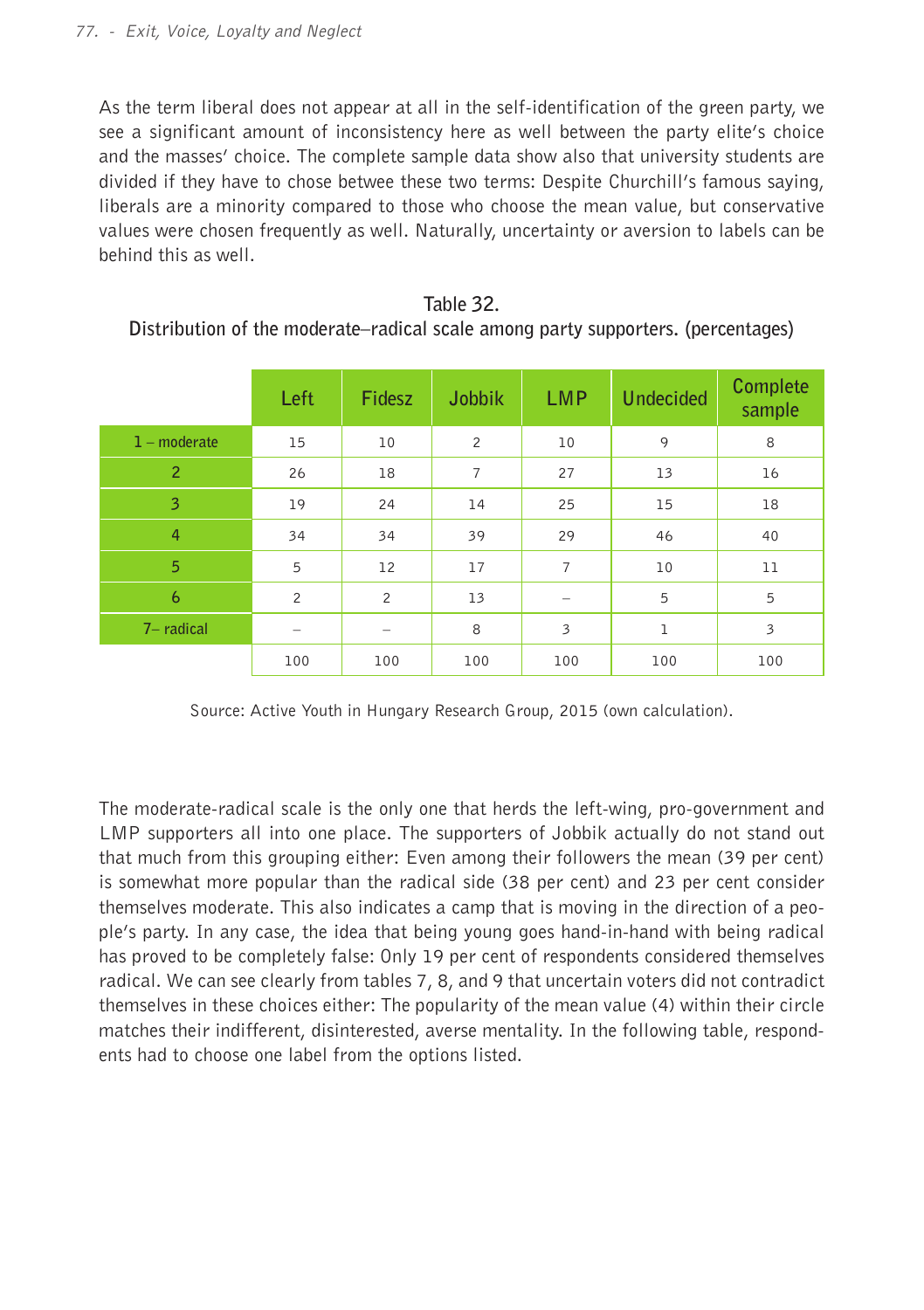|                                      | Left           | Fidesz         | <b>Jobbik</b> | <b>LMP</b>              | <b>Undecided</b> | A given<br>label's<br>frequency<br>in the<br>sample |
|--------------------------------------|----------------|----------------|---------------|-------------------------|------------------|-----------------------------------------------------|
| Liberal, freethinking                | 14             | 8              | 8             | 25                      | 45               | 27                                                  |
| European/Western                     | 12             | 10             | 10            | 17                      | 52               | 15                                                  |
| Conservative,<br>traditionalist      | $\overline{c}$ | 29             | 26            | $\overline{\mathbf{3}}$ | 40               | $\overline{7}$                                      |
| <b>Strong national</b><br>sentiments | $\overline{c}$ | 9              | 52            | 5                       | 33               | 9                                                   |
| Order and stability                  | $\overline{c}$ | 9              | 31            | 10                      | 48               | 16                                                  |
| Green,<br>environmentalist           | 5              | $\overline{2}$ | 24            | 20                      | 50               | 13                                                  |
| Religious, believer                  | $\overline{c}$ | 32             | 17            | 13                      | 36               | $\overline{7}$                                      |
| Complete sample                      | 8              | 12             | 20            | 15                      | 44               | 100                                                 |

**Table 33. Party support based on political labels. (percentages)**

Note: the question was the following: "The following political ideas can be characteristic of how people think. Choose the one that is closest to your mentality!"

The Christian Democrat, left-wing, radical and Social Democrat labels were only mentioned by 1-3 per cent of the respondents; therefore we did not include them in the Table

Source: Active Youth in Hungary Research Group, 2015 (own calculations)

The first thing we can learn from Table 33 is that there is a strong but far from deterministic correlation between identifying with political indicators and party choice. A majority of students were "consistent" in their two preferences, but a substantial number were absolutely not: Many would vote for a party that does not propagate – or is even hostile to – the ideological values they chose. It can be seen as the left-wing parties' complete failure that only 12–14 per cent of liberal and Western-oriented students would vote for them (who comprise42 per cent of the sample). Even support for Fidesz and Jobbik is almost the same among this group; LMP, however is significantly more popular among them.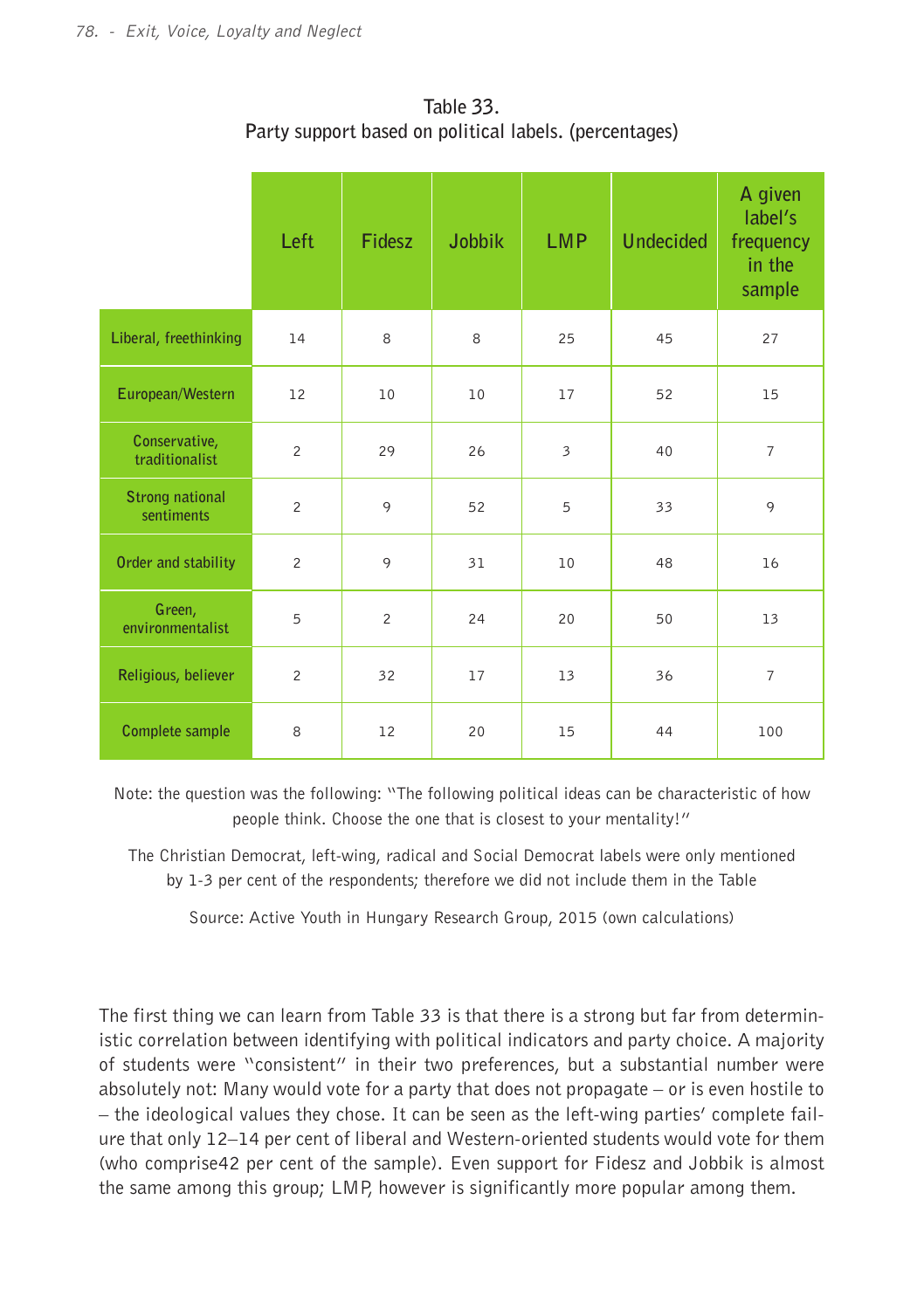The relatively high number of uncertain students indicates the left-wing parties' crisis as well: They should be as successful among this group as the right-wing parties are in the strong national sentiments, conservative or religious camps. What might cause Fidesz a headache, however, isthat most members of the quite large group who prefer order chose Jobbik, not the governing party. LMP can be disappointed because a larger portion of green-oriented youth chose the radical party than chose LMP. This is the success of Jobbik and its catch-all strategy. It is also easy to see how diverse the camps of Jobbik and LMP are: Aside from a few exceptions, they received votes from all groups.

In the following section we asked respondents to express their relationship towards democracy and dictatorship. The supporters of all opposition parties were dissatisfied with the current workings of democracy; only pro-government voters spoke more favourably of it. This definitely underscores that, from a certain perspective (relationship towards the system) pro-government students can be considered loyal to the system while opposition voters belong to the category of voice (according to Hirschman). The data in Table 34 show that choices between democracy and dictatorship are even more telling.

| Table 34.                                                         |
|-------------------------------------------------------------------|
| Perception of the democratic political system and of dictatorship |
| by party support (percentages)                                    |

|                     | Left | Fidesz | Jobbik         | <b>LMP</b> | <b>Undecided</b> | <b>Total</b> |
|---------------------|------|--------|----------------|------------|------------------|--------------|
| System loyal        | 62   | 55     | 33             | 65         | 43               | 47           |
| System indifferents | 23   | 24     | 37             | 21         | 37               | 32           |
| System critical     | 15   | 21     | 30<br>15<br>21 |            | 21               |              |
|                     | 100  | 100    | 100            | 100        | 100              | 100          |

Source: Active Youth in Hungary Research Group, 2015 (own calculations).

Like our earlier studies, unconditional supporters of democracy are a relative but not absolute majority this year as well (their proportion grew somewhat). Broken down by parties, only Jobbik voters show a different picture: Proportions of pro-democracy students are much lower within their circle and are divided almost in equal proportions among the three options. We cannot provide a new answer for this compared to what we have given for the earlier waves of research: Jobbik has expressed its scepticism towards democracy repeatedly, thereby conditioning its voters to accept criticism and/or indifference toward it. We would like to stress, however (also based on our previous studies) that these answers do not necessarily represent clear-cut preferences, but could represent emotions and disappointment. Many express their disappointment with the current system in this way without thinking about what the alternative of a dictatorship would mean.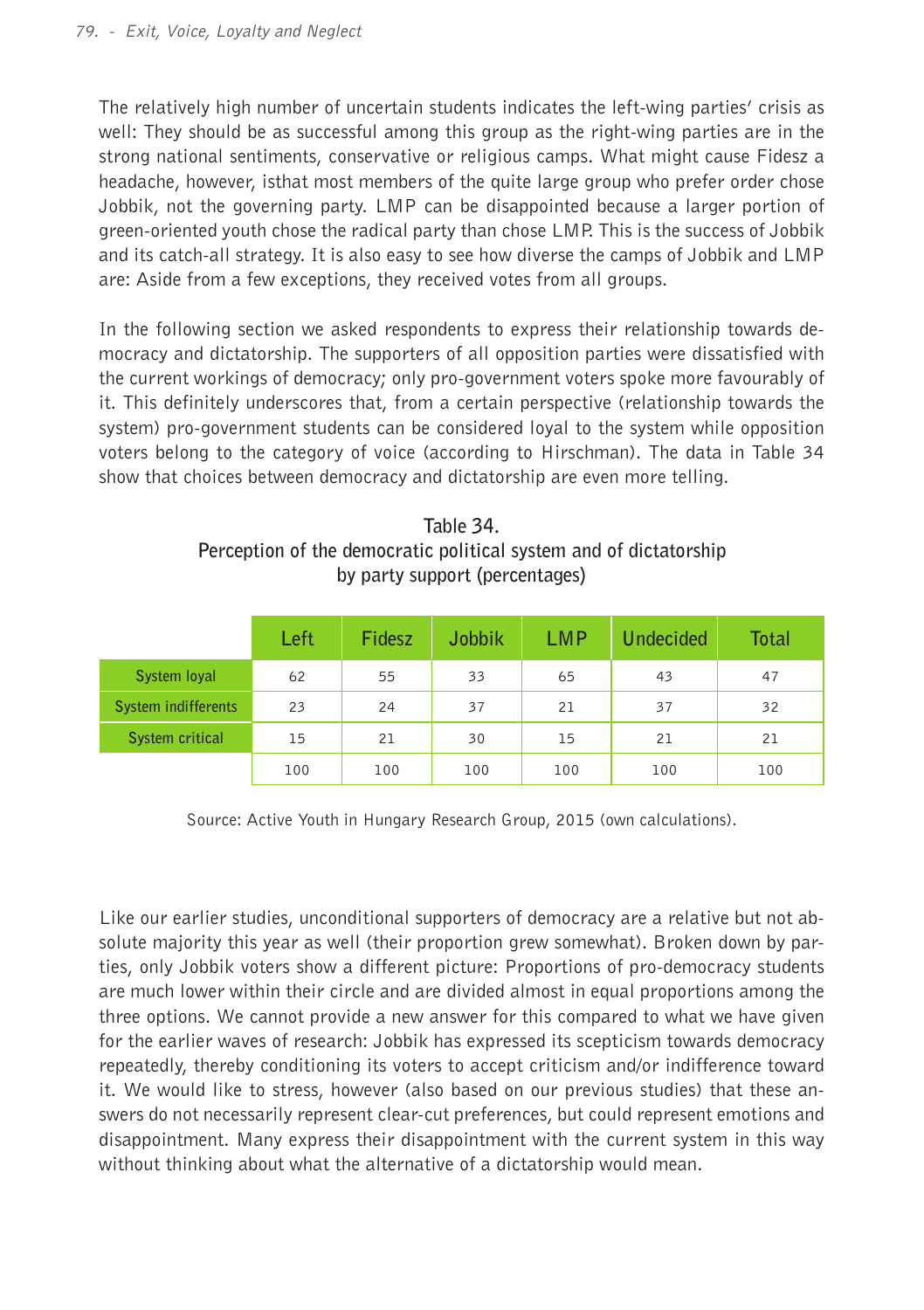This could also be a form of voice in the sense of Hirschman. In our survey,similar to previous waves of research, we included statements measuring authoritarianism (based on the F-scale of Adorno), social responsibility, leader cult, pro-order and anti-'Gypsy' sentiments.

## **Table 35. Average points of agreement with political statements by party supporters - scale of 5 (1=does not agree at all; 5=agrees completely)**

|                                                                                                                          | Left | Fidesz | Jobbik | <b>LMP</b>   | <b>Undecided</b> | Complete<br>sample |
|--------------------------------------------------------------------------------------------------------------------------|------|--------|--------|--------------|------------------|--------------------|
| "Children have to<br>learn that obedience<br>and respect for<br>authority are most<br>important."                        | 2.92 | 3.86   | 3.72   | 3.06         | 3.38             | 3.42               |
| "People should take<br>responsibility for<br>themselves instead of<br>the State."                                        | 3.35 | 3.56   | 3.4    | 3.59<br>3.44 |                  | 3.46               |
| "The country needs<br>strong leaders,<br>not political<br>programmes."                                                   | 2.58 | 3.06   | 3.55   | 2.82         | 3.01             | 3.06               |
| "Most impoverished<br>people are<br>responsible<br>for their own<br>impoverishment."                                     | 2.22 | 2.62   | 2.57   | 2.19         | 2.34             | 2.39               |
| "Increased rigour is<br>necessary for public<br>order protection: Order<br>is more important than<br>criminals' rights." | 3.31 | 3.71   | 3.92   | 3.37         | 3.54             | 3.59               |
| "Men's job is to<br>make money; the<br>wife should deal with<br>the children and the<br>household."                      | 1.77 | 2.45   | 2.3    | 1.78         | 2.08             | 2.1                |
| "Propensity for<br>crime is in the<br>'Gypsies" blood."                                                                  | 2.65 | 2.83   | 3.55   | 2.07         | 2.60             | 2.74               |
|                                                                                                                          | 100  | 100    | 100    | 100          | 100              | 100                |

Source: Active Youth in Hungary Research Group, 2015 (own calculations).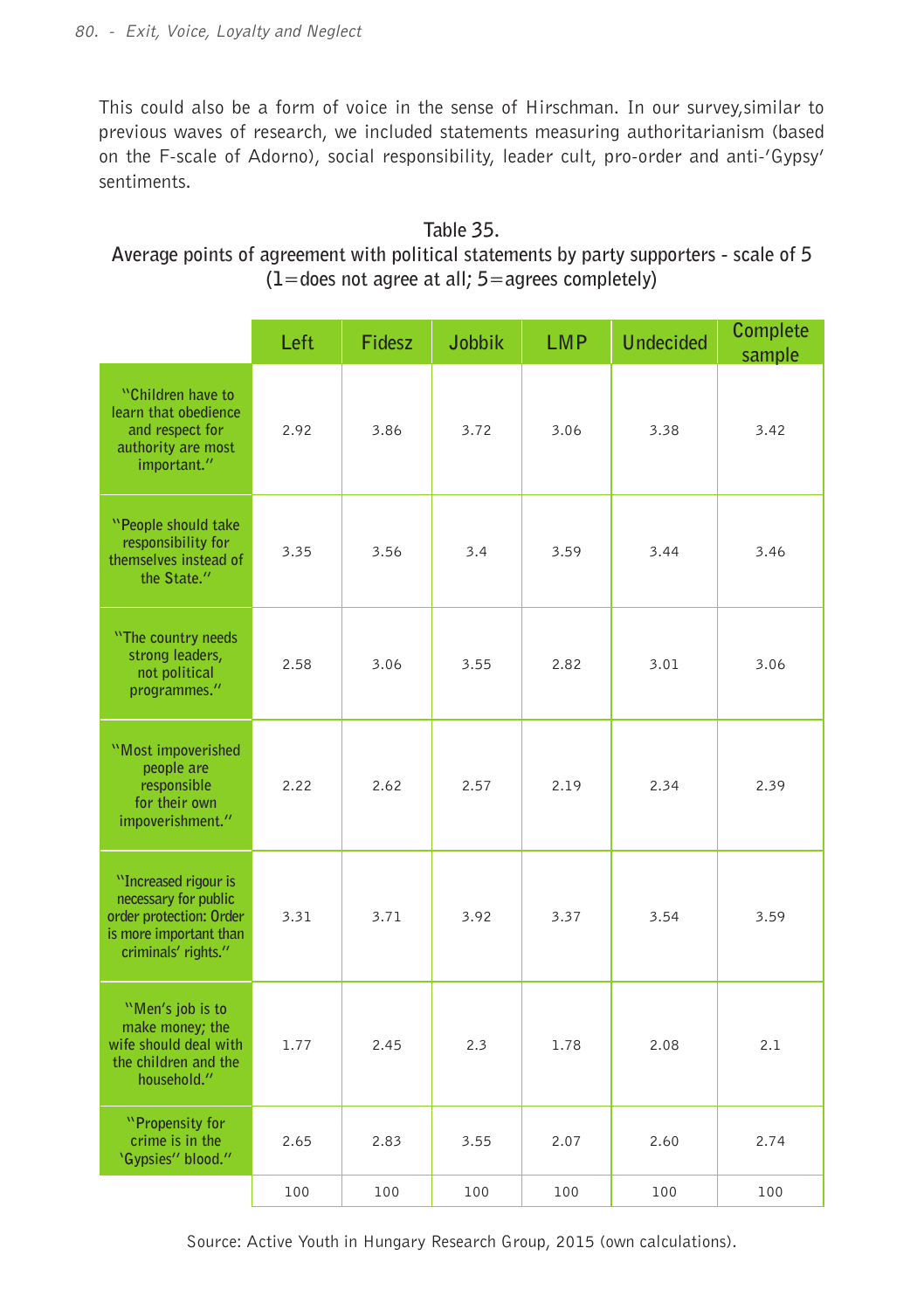We found few surprising elements in the average points among left-wing respondents. Similar to previous results, they rejected a strong leader and emphatically stood by women's emancipation. Concerning anti-'Gypsy' and pro-order sentiments, these were not alien to left-wing students, as it is logical as well that they view the impoverished as victims. The only thing that can be seen as uncommon is that they chose values close to the mean for the second statement, even though the left-wing ideology calls for an increased state role. It is striking that, aside from two statements, LMP supporters' views hardly differ from left supporters' views. The more empathetic approach toward Roma comes from the party's message; however, the moderate level for personality cult rejection does not come from the party's message, which shows the party's diversity. The high conformity level is one of the many signs that among university students LMP has taken voters mainly from the left.

There is also a high level of similarity between the Fidesz and Jobbik averages: pro-order sentiments, the fact that they blame the impoverished to a greater extent for their impoverishment, and the fact that they would restrict women to a traditional role to a greater degree is characteristic for both parties. (Naturally, we interpret this divergence compared to the average, as most right-wing respondents reject statements blaming the poor and restricting women.) Jobbik supporters believe much more in the need for a strong leader and in the propensity for crime among Roma people than do pro-government supporters. Compared to previous results, the only change in their case is that they blame the less fortunate to a higher extent than the average; we did not experience this two years ago.

The last question concerning parties was what comes to mind for the respondents about the parties. We did not give options; here the students could free-associate (the questions were open-ended).

|                                                                 | Fidesz                                            | Jobbik                                                                      | <b>MSZP</b>                                              | <b>LMP</b>                                                           | <b>DK</b>                                                           | Eqyütt                                           | <b>PM</b>                                  |
|-----------------------------------------------------------------|---------------------------------------------------|-----------------------------------------------------------------------------|----------------------------------------------------------|----------------------------------------------------------------------|---------------------------------------------------------------------|--------------------------------------------------|--------------------------------------------|
| I don't<br>know<br>them                                         | 5                                                 | 5                                                                           | 12                                                       | 17                                                                   | 34                                                                  | 36                                               | 55                                         |
| Can't<br>think of<br>anything                                   | 9                                                 | 14                                                                          | 10                                                       | 11                                                                   | 17                                                                  | 17                                               | 17                                         |
| <b>Knows</b><br>them,<br>answer<br>could<br>not be<br>evaluated | 87                                                | 82                                                                          | 78                                                       | 72                                                                   | 50                                                                  | 47                                               | 29                                         |
| Positive<br>mentions                                            | they want<br>to do good,<br>acceptable,<br>normal | Patriot.<br>national,<br>order                                              |                                                          | Honest,<br>balanced                                                  | Willingness<br>to comp-<br>romise,<br>freedom                       | Have a<br>chance,<br>encouraging,<br>possibility | Youthful,<br>faithful<br>to their<br>views |
| <b>Negative</b><br>mentions                                     | They steal,<br>dictatorship,<br>discredited       | Extremist,<br>racist (23<br>mentions<br>compared<br>to 41 two<br>years ago) | Discredited,<br>commies,<br>"the past<br>eight<br>years" | Not serious,<br>no chance,<br>hippies/<br>homosexuals/<br>smoke weed | Discredited,<br>not<br>credible,<br>commies,<br>the Öszöd<br>speech | No direction,<br>uncertain,<br>powerless         | power-<br>less                             |

#### **Table 36.**

#### **How well parties are known and associations made in connection with them (percentages)**

Source: Active Youth in Hungary Research Group, 2015 (own calculations).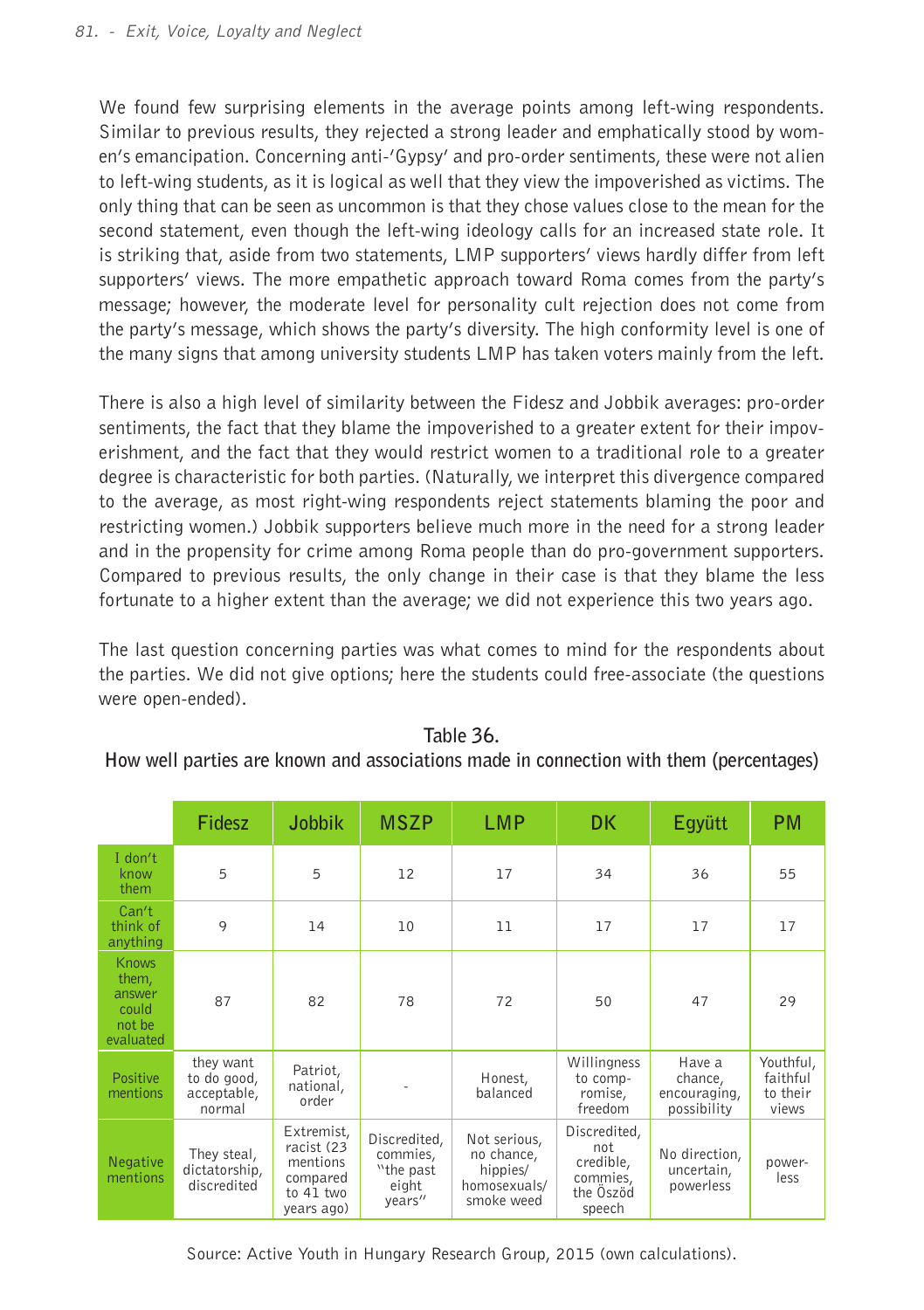The first thing that can be observed is how well the parties are known: We subtracted the frequency (first line) of the "I don't know them" replies and those who had no association with the given party (second line) and this is how we arrived at the rate for those answers that could be evaluated (third line), which is an indicator of how well the parties are known among university and college students. (Naturally there is no perfect indicator for this.) We can see from the data that the four parties that have parliamentary fractions stand out in this case, as even LMP is known by three-quarters of the students. At the same time, the left-wing parties face a significant challenge; the names of former prime ministers' parties are unknown by half of the students (DK and Együtt, Gyucsány's and Bajnai's parties).

We can also learn from the associations that, for Együtt and PM, the main risk is not antipathy but that they are seen as "powerless", "insignificant", and therefore negligible. For DK and especially for MSZP the real problem is not that they were seen as "yesterday's news" and not credible in most students' eyes, but that even their own voters did not seem enthusiastic about them. Only some of their voters could mention a truly positive association in connection with them. This, if not to the same extent, is also an existing phenomenon for Fidesz as well. It is not the negative comments that could be expected that pose a challenge for them, but the fact that many supporters gave positive answers from which it seems that even they are not really satisfied with the government but do not see a better alternative ("they want to do good", "acceptable"). It also raises doubts concerning the long term loyalty of LMP's supporters that the most frequent positive mentions do not resonate with the party's policies, but with the fact that it is not corrupt and did not form an alliance with either the left or the right. The party's main advantage is that they have a clean record. This is another proof of voice. At the same time (and in the case of LMP as well), there is also the risk of becoming like Együtt and PM: Many think that they are not serious and do not stand a chance. With Jobbik, though, both the negative and the positive mentions show a form of success. The positive ones show enthusiasm and identification with the main messages of the party ("order" and "patriotism"), but what is new is the decrease in negative comments. In 2013, 41 per cent of respondents associated comments such as "racist", "Nazi", "fascist", "aggressive", and "extremist" with the radical party; by 2015, only 23 per cent associated Jobbik with such descriptors. We already had several indirect proofs of Jobbik's catch-all strategy ("cuteness campaign") and its success, but this is the best example of this phenomenon to date. Aside from protest motivations, the motivations of political loyalty, or at least enthusiasm (which can indicate loyalty) were most prevalent for Jobbik.

In the concluding part of our analysis we ran logistic regression models: This is a multivariate statistical method that shows to what extent each separate explanatory variable affects the dependent variable (having controlled for the interactions of the other variables). The dependent variable in the four models was voting for each of the four political forces, and all the variables used in the chapter were included as independent variables in the models. We only listed significant explanatory variables in the Table These are those which, when all other factors remain unchanged, have the greatest effect on party preferences.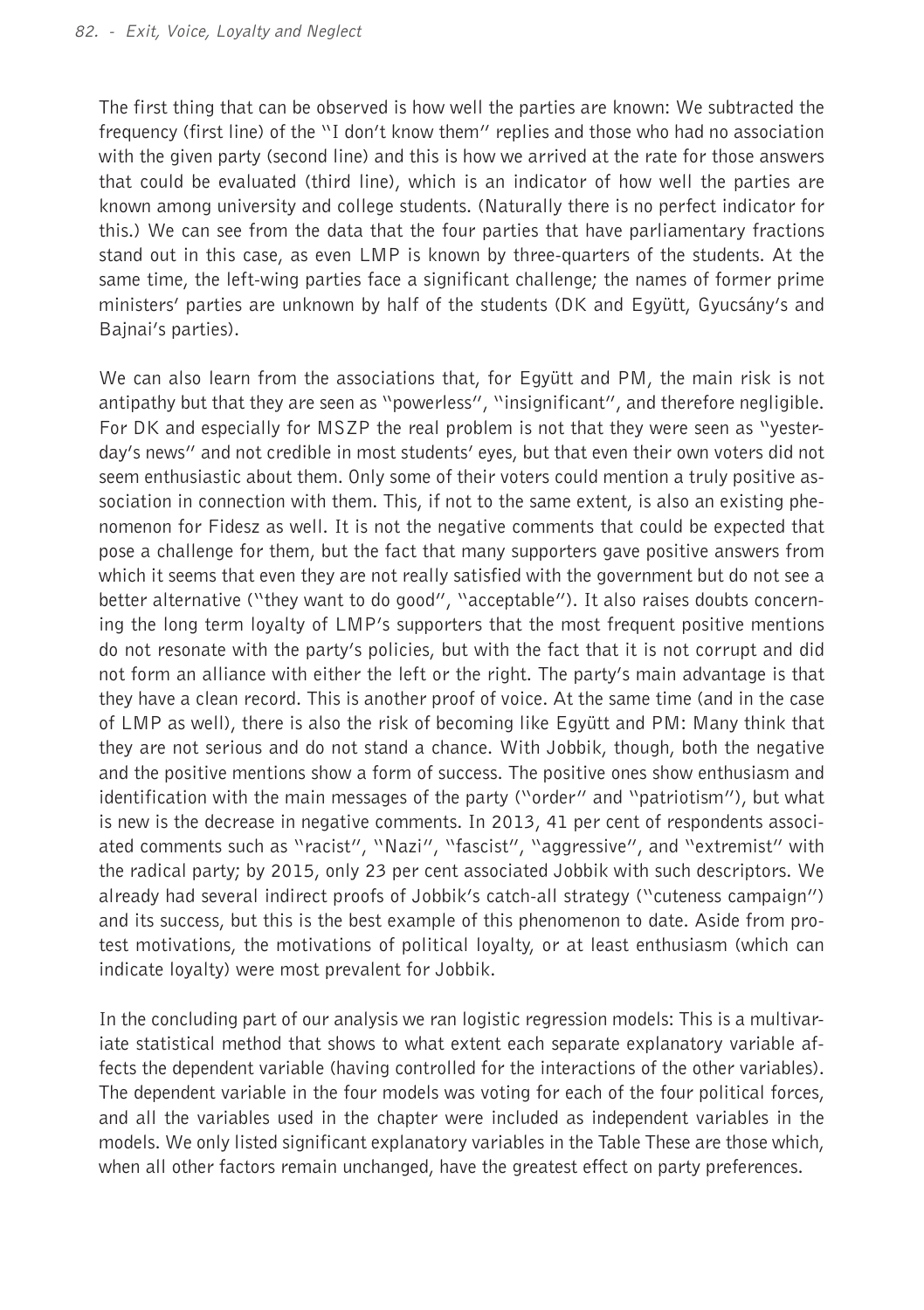### **Table 37. Logistic regression analysis of party supporters. Voting for the given party is the dependent variable.**

|                                  | Jobbik                                |       | <b>LMP</b>                              |       | Fidesz                            |       | Left                                                       |       |
|----------------------------------|---------------------------------------|-------|-----------------------------------------|-------|-----------------------------------|-------|------------------------------------------------------------|-------|
| Nagelkerke<br>R <sub>2</sub>     | 0.424                                 |       | 0.31                                    |       | 0.485                             |       | 0.419                                                      |       |
|                                  | Parents'<br>educational<br>attainment | 0.828 | Green<br>label                          | 14.71 | Green label                       | 0.091 | Christian<br>Democrat,<br>conservative,<br>religious label | 0.1   |
|                                  | Under 21                              | 1.662 | Foreign<br>studies                      | 0.402 | Employment                        | 1.598 | Pro-order<br>label                                         | 0.039 |
|                                  | Left-right                            | 1.788 | Left-right                              | 0.75  | Left-right                        | 1.47  | Green label                                                | 0.197 |
| <b>Significant</b><br>variables  | Moderate-<br>radical                  | 1.264 | Liberal-<br>conser-<br>vative           | 0.707 | Moderate-<br>radical              | 0.725 | Parents'<br>educational<br>attainment                      | 1.299 |
| and odds<br>ratios<br>(Exp Beta) | Satisfaction<br>with<br>democracy     | 0.55  | Demo-<br>cracy vs.<br>Dictator-<br>ship | 0.679 | Satisfaction<br>with<br>democracy | 4.524 | Currently<br>employed                                      | 1.694 |
|                                  | Kuruc.info                            | 0.36  | Origo                                   | 1.654 | Kuruc.info                        | 2.435 | Left-right                                                 | 0.396 |
|                                  | Commercial<br>TV                      | 0.64  | Roma<br>and<br>crime                    | 0.64  | Facebook                          | 0.626 | Satisfaction<br>with<br>democracy                          | 0.506 |
|                                  | Roma and<br>crime                     | 1.472 |                                         |       | Public TV                         | 0.527 | Commercial<br>TV                                           | 0.508 |
|                                  |                                       |       |                                         |       |                                   |       | Public TV                                                  | 2.275 |

Dependent variable: Vote for a particular party.

Source: Active Youth in Hungary Research Group, 2015 (own calculations).

An odds ratio above 1 increases the likelihood of a respondent voting for a party and an odds ratio less than 1 decreases the likelihood of a respondent voting for a party. Concerning parental educational attainment, the higher value means a higher degree of education; therefore, Jobbik's value below 1 means that the party is more popular among parents with lower levels of education. Concerning the under-21 variable, the higher value means that the respondent is under 21 years old and support for the party is higher amongst them. Concerning the left-right, liberal-conservative, moderate-radical scale, the higher level tended toward the right, the conservative and the radical: One unit move to the right on a scale of seven raises the odds of voting for Jobbik 1.788 times. Concerning satisfaction with democracy, since the higher value means satisfaction, Jobbik supporters are more dissatisfied than average. Concerning media consumption, the higher value means more regular consumption; therefore, the below 1 odds ratio shows that the given channel increases the odds of party support, while the odds ration above 1 decreases it. Jobbik supporters use kuruc.info and public television news more frequently than others.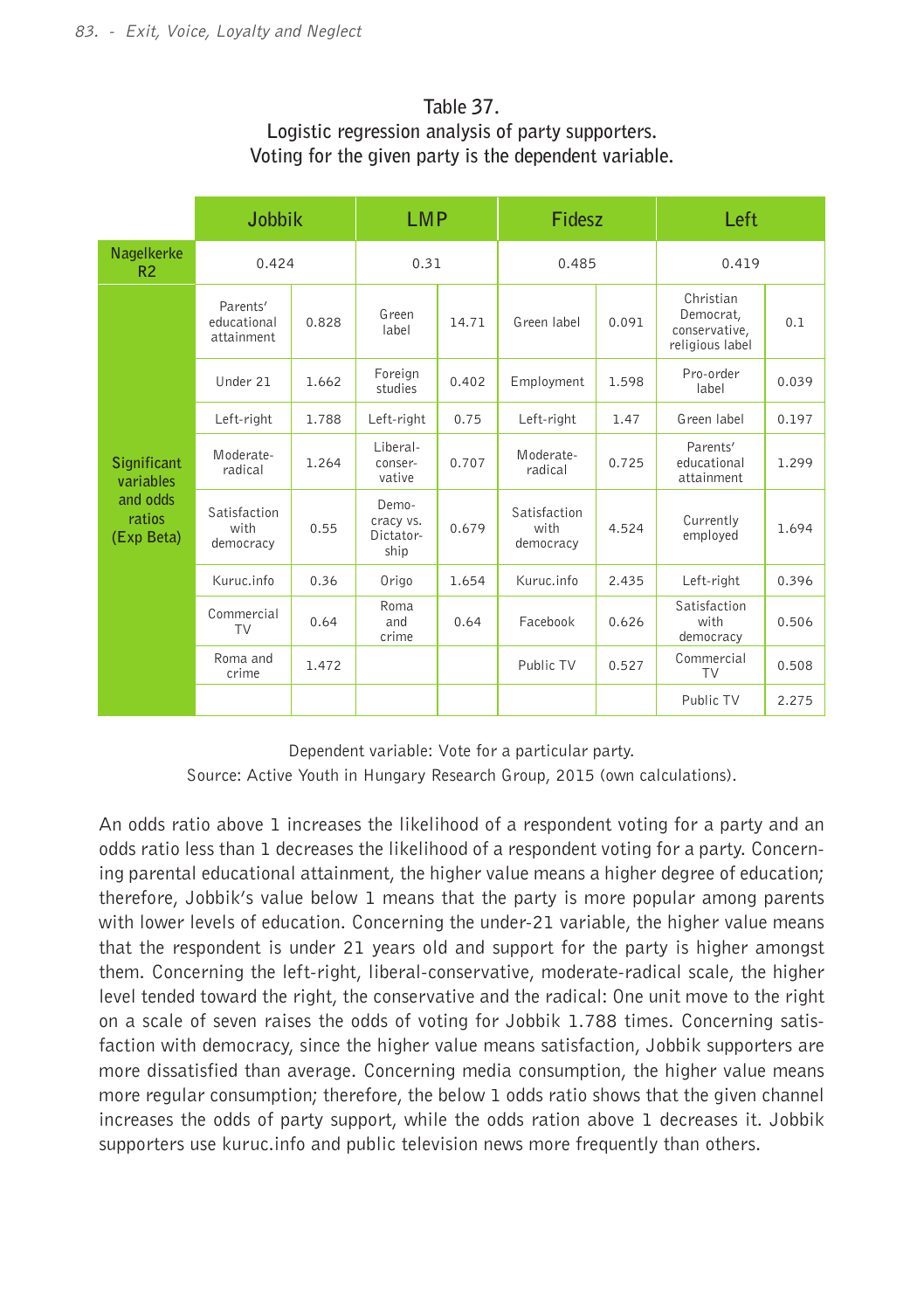Concerning the statement that "crime is in 'Gypsies'' blood" the higher value means agreement; therefore, a positive answer here increases the odds of voting for Jobbik. Concerning political labels, the above 1 number increases the odds of voting for a party and the below 1 number decreases it. For foreign study, the smaller number means that the student has such experience; therefore, LMP performed better among those who had studied abroad.

The Nagelkerke  $\mathsf{R}^{\mathsf{2}}$  values of the first line mean to what extent the whole model explains the standard deviation of voting for a party. The values seem strong enough within the political sociological standards, aside from those for LMP, which counts as only a medium-strength model. The support for LMP can only be 31 per cent explained according to the variables used in this analysis. Identifying with the green label has the most robust effect: Green students are almost 15 times more likely to vote for the party than others. Aside from this, the rest of the variables once again underline the party's left-wing nature: The student voters of LMP are more likely than average to be liberal, left-wing, those who reject the statement that "crime is in the blood of Roma people", and those who prefer democracy to dictatorship. Their main source of information is Origo.

The variables appearing at Jobbik corroborate the results gained from earlier studies. According to their results, the appeal of Jobbik is predominantly not in its policy initiatives or ideology, but in its subculture (reading kuruc.info, under 21-year-olds), in its protest-nature (dissatisfaction with the current workings of democracy), and in habitual, community-based identification with the party (radicalism, right-wing). Aside from being pro-order, it is based on condemning Roma people and affects not so much those who are impoverished, but rather first-generation college students. The shift towards becoming a people's party is also shown by the fact that their supporters frequently watch the commercial media news which give relatively small airtime to the party compared to its size.

The model fit best with Fidesz, and the main reason for this is that pro-government students are much more satisfied with the workings of democracy than other students and (perhaps in relation to this) see their prospects for employment more positively than other students. As a result of their satisfaction, the loyals category fits them best. Besides rejecting the green and radical labels, they naturally place themselves to the right. Their avoidance of kuruc.info and their above-average consumption of public television are not surprising; what is surprising, however, is that they use Facebook the most.

Among the left-wing parties' followers there is a high chance we will find students who are better- situated (parents with diplomas, students currently employed). Besides this, they are more dissatisfied with democracy, watch public television less frequently and watch commercial news more. It is not surprising that they place themselves to the left and that an overwhelming majority of them reject pro-order and conservative labels. What is somewhat surprising is that they reject the green label as well.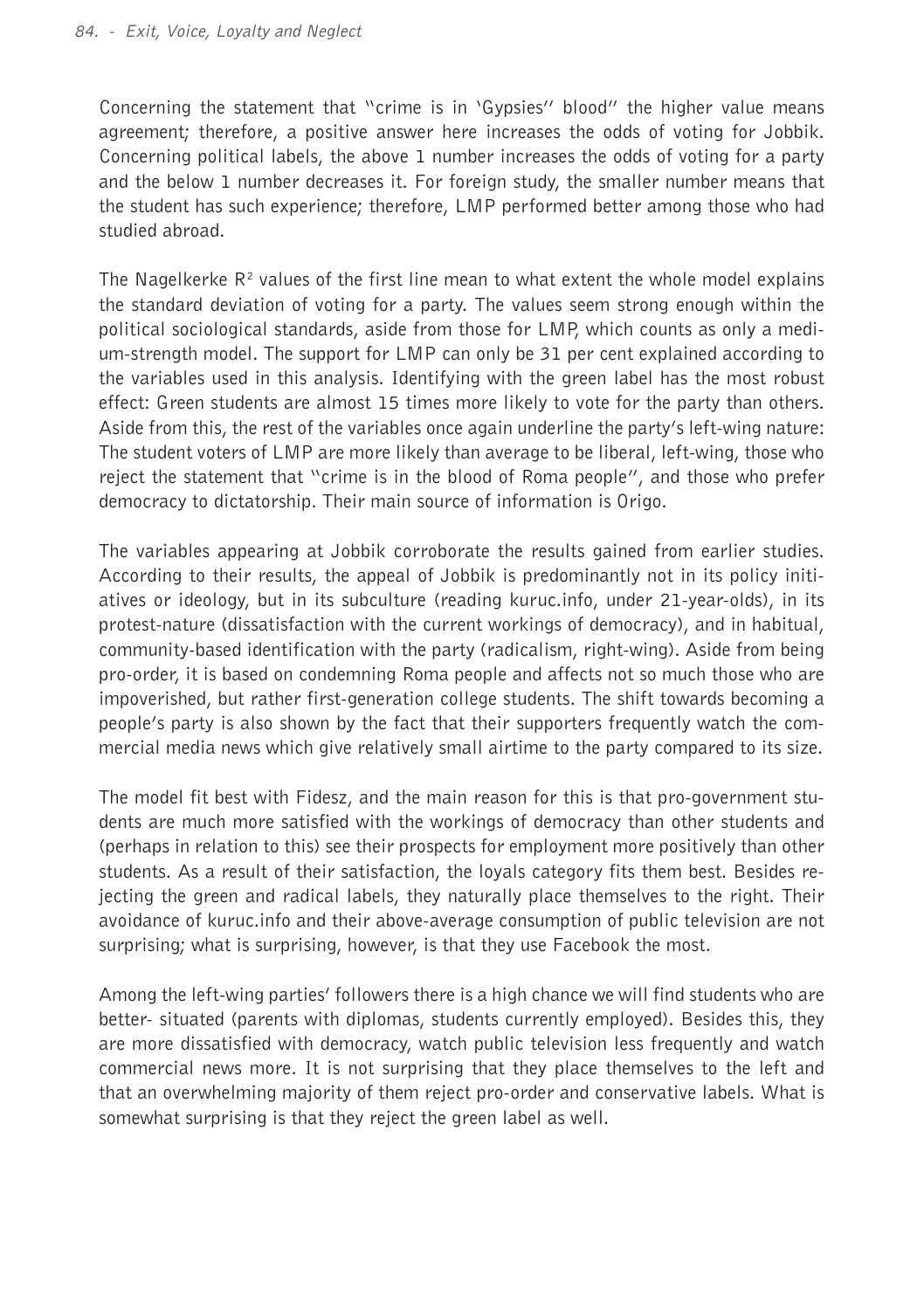### **Green orientation and gender aspects**

In the final part of our analysis we look at two highlighted aspects of our essays: The relationship between green orientation, gender and students' political views and public/ political activities.

Concerning preference for the green political label, we can mainly say that there is only a very modest relationship with the variables that appeared in our survey: Our logistic regression model could only explain 13 per cent of the standard deviation. The most significant result is exactly this lack of pronounced correlations. The only strong correlation was that women were 2.2 times as likely to choose this political identity. Aside from this, those students who were less interested in politics, saw their possibilities for employment as favourable, reject authoritarianism and pro-order ideology are accept green orientation somewhat more, but these effects are rather weak as well. The remaining variables concerning demographics, attitudes and public activities do not have a significant relationship with the choice of the green label.

| Table 38.                                                                         |
|-----------------------------------------------------------------------------------|
| Determinants of choosing the green political label (logistic regression analysis) |

|                                                        |                    | Identifying as green |
|--------------------------------------------------------|--------------------|----------------------|
| Nagelkerke R2                                          |                    | 0.134                |
|                                                        | Female             | 2.193                |
| Significant variables<br>and odds ratios<br>(Exp Beta) | Employment         | 0.740                |
|                                                        | Political interest | 0.784                |
|                                                        | Authoritarianism   | 0.757                |
|                                                        | Pro-order          | 1.416                |

A higher than 1 odds ratio increases the odds that the respondent will identify with the green label, while smaller than 1 will decrease the likelihood. Concerning employment, a higher value meant unfavourable possibilities. Therefore, those students were more likely to identify with the green label who saw their employment possibilities as favourable. Concerning interest in politics, the higher value means more intensive interest, so greens were more likely to come from those less interested in politics. Authoritarianism means agreement with the statement that "Children must learn that obedience and respect for authority is the most important." Pro-order means agreement with the statement that: "Increased rigour is needed for the protection of public safety: Order is more important than the criminals' rights."

Source: Active Youth in Hungary Research Group, 2015 (own calculations).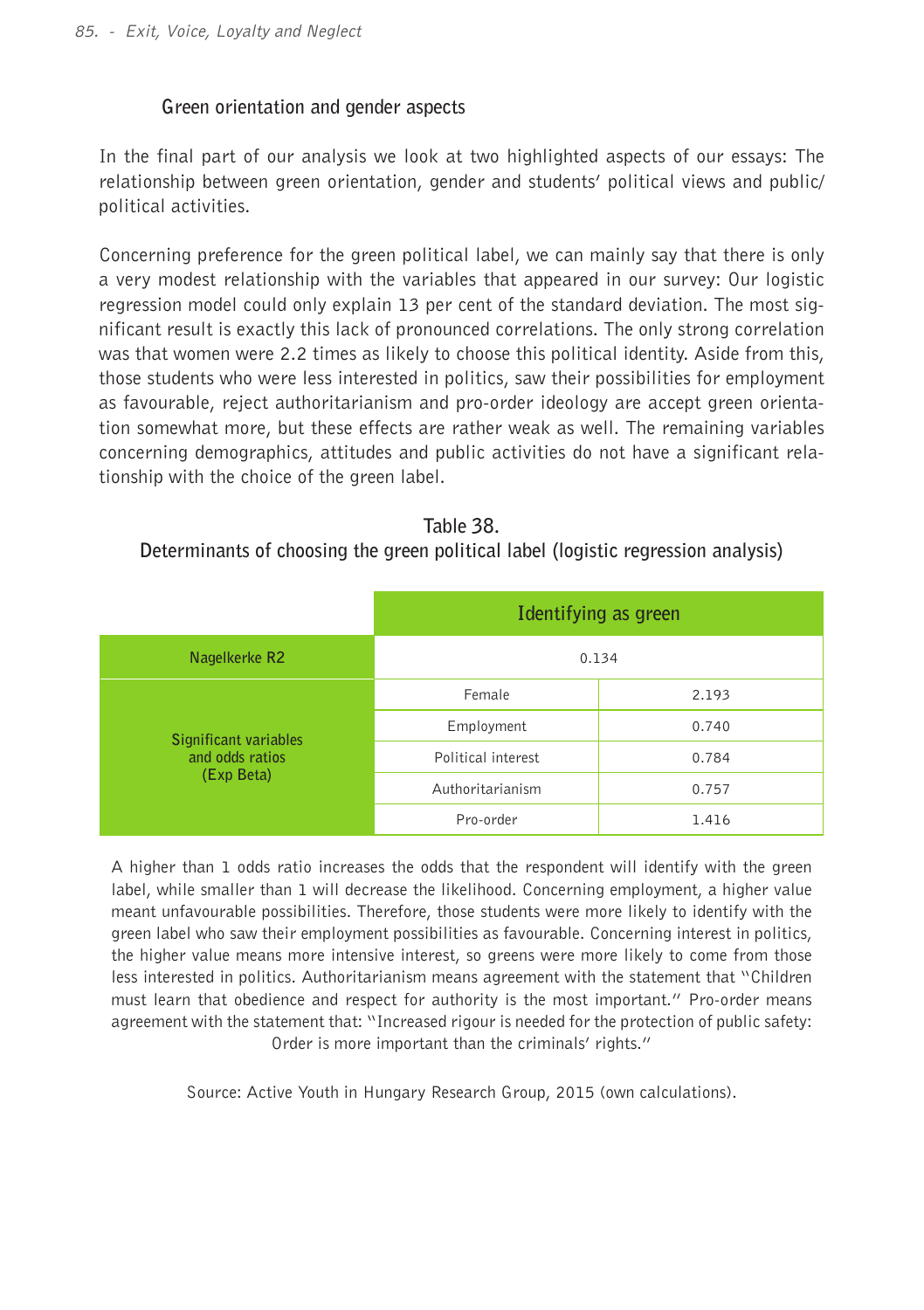Just as we do not have a characteristicaly different green political profile, there is no specific female political preference either. We could see earlier as well that women chose LMP and the green label at above average rates and chose Jobbik in smaller proportions. More women are dedicated (51 per cent) to democracy as a political system than men (43 per cent), women rather reject the leader cult and pro-order mentality, and naturally support women's emancipation more. Further differences are more modest political interest among women and less regular news consumption, which is paired with a minimally lower propensity to vote and lower online/offline political activity.

#### **Table 39.**

## **Significant differences between the experiences and opinions of men and women (percentages within the individual genders)**

|                                                                                                                             | Male | Female  |
|-----------------------------------------------------------------------------------------------------------------------------|------|---------|
| Studied abroad previously                                                                                                   | 9    | 13      |
| Agrees: democracy is superior<br>to all other political systems                                                             | 43   | 51      |
| Agrees: The country needs strong leaders,<br>not political programmes                                                       | 37   | 31      |
| Agrees: Increased rigour is necessary for the protection of public order:<br>Order is more important than criminals' rights | 59   | 53      |
| Agrees: It is a man's job to make money; the wife should deal with<br>the children and the household                        | 17   | $\circ$ |
| Will certainly refrain from voting                                                                                          | 48   | 45      |

Source: Active Youth in Hungary Research Group, 2015 (own calculations).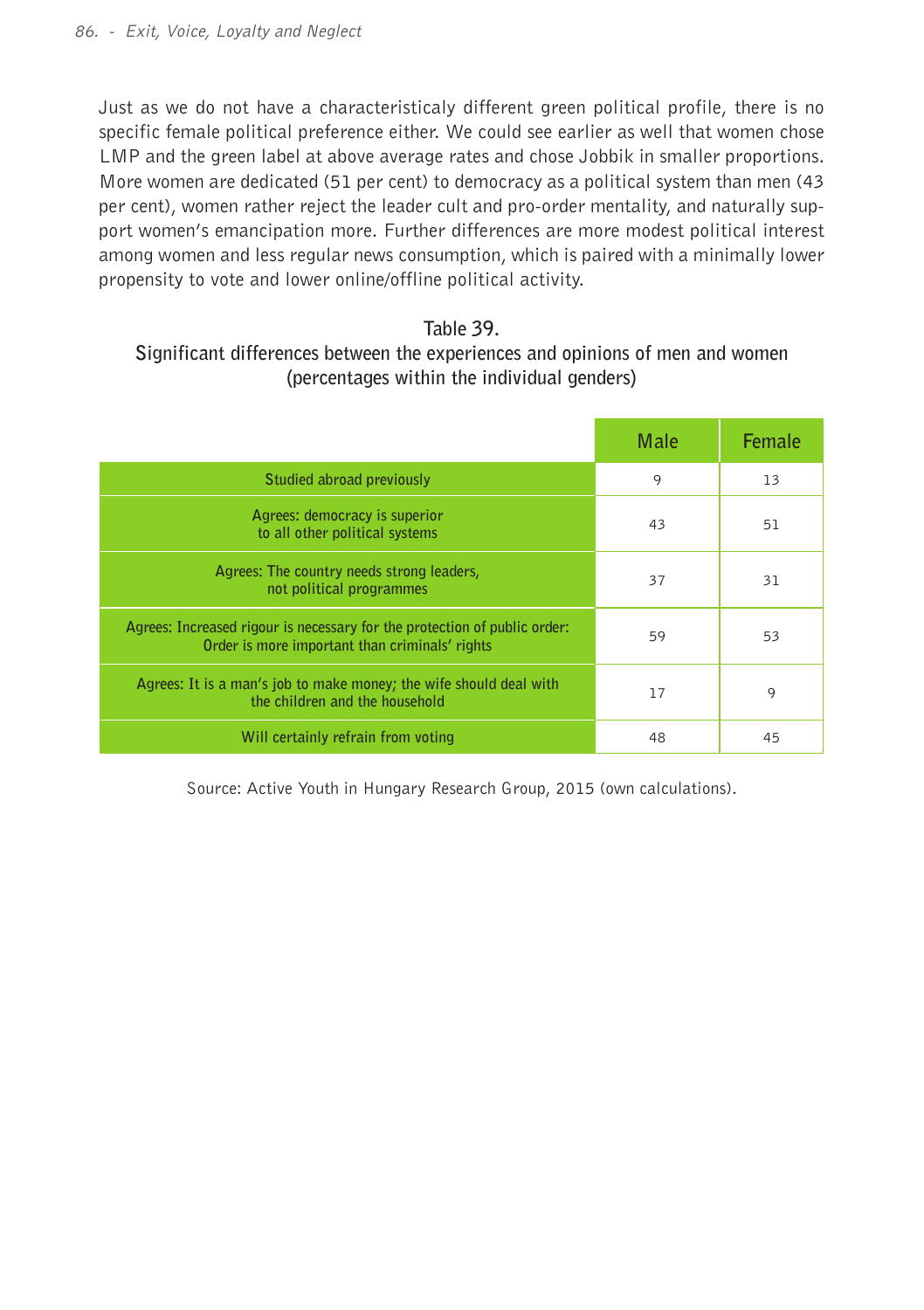#### **Table 40.**

## **Command of language, possibilities for employment, political interest, organizational connections and online/offline activity according to gender**

|                                                                                                            | Male | Female |
|------------------------------------------------------------------------------------------------------------|------|--------|
| <b>Command of language</b>                                                                                 | 3.8  | 4.1    |
| How certain do you see your future?<br>$(1 = not certain at all; 5 = very certain)$                        | 3.57 | 3.38   |
| What are the possibilities for employment?<br>$(1 = \text{very unfavourable}; 5 = \text{very favourable})$ | 3.25 | 3.05   |
| Political interest $(1 = not at all; 5 = very interested)$                                                 | 2.85 | 2.58   |
| Organizational connections                                                                                 | 1.3  | 1.3    |
| Offline activity                                                                                           | 3    | 2.7    |
| Online activity                                                                                            | 1.8  | 1.5    |
| $left(1)$ – right $(7)$                                                                                    | 4.41 | 4.18   |
| liberal $(1)$ – conservative $(7)$                                                                         | 3.79 | 3.65   |
| moderate $(1)$ -radical $(7)$                                                                              | 3.67 | 3.43   |

Note: language: In the case of each language we gave the following points 0=does not speak,  $1=$ basic,  $2=$ intermediate,  $4=$ advanced. This is our summary for the five languages we asked about.

Organizational connection: We asked about connections to 12 types of organizations. Those respondents received the maximum of 12 points who were members of all 12. On average, students are members of slightly more than one organization. See the descriptions of the specific types in the survey.

Offline and online activity: We gave 14 offline and 6 online activities. The average points show how many activities the voters for each party participate in on average. See the descriptions in the survey.

Source: Active Youth in Hungary Research Group, 2015 (own calculations).

Compared to male students, women are slightly more left-wing, liberal and moderate; however, the difference can be seen much more in the fact that they chose the mean value (4) on the 1-7 scale in a higher proportion, which indicates uncertainty or even aversion towards the question. It is an interesting result that young women see their possibilities for employment more pessimistically than men their age do and are less confident concerning their future, even though a greater proportion speak languages and have more experience abroad than men do.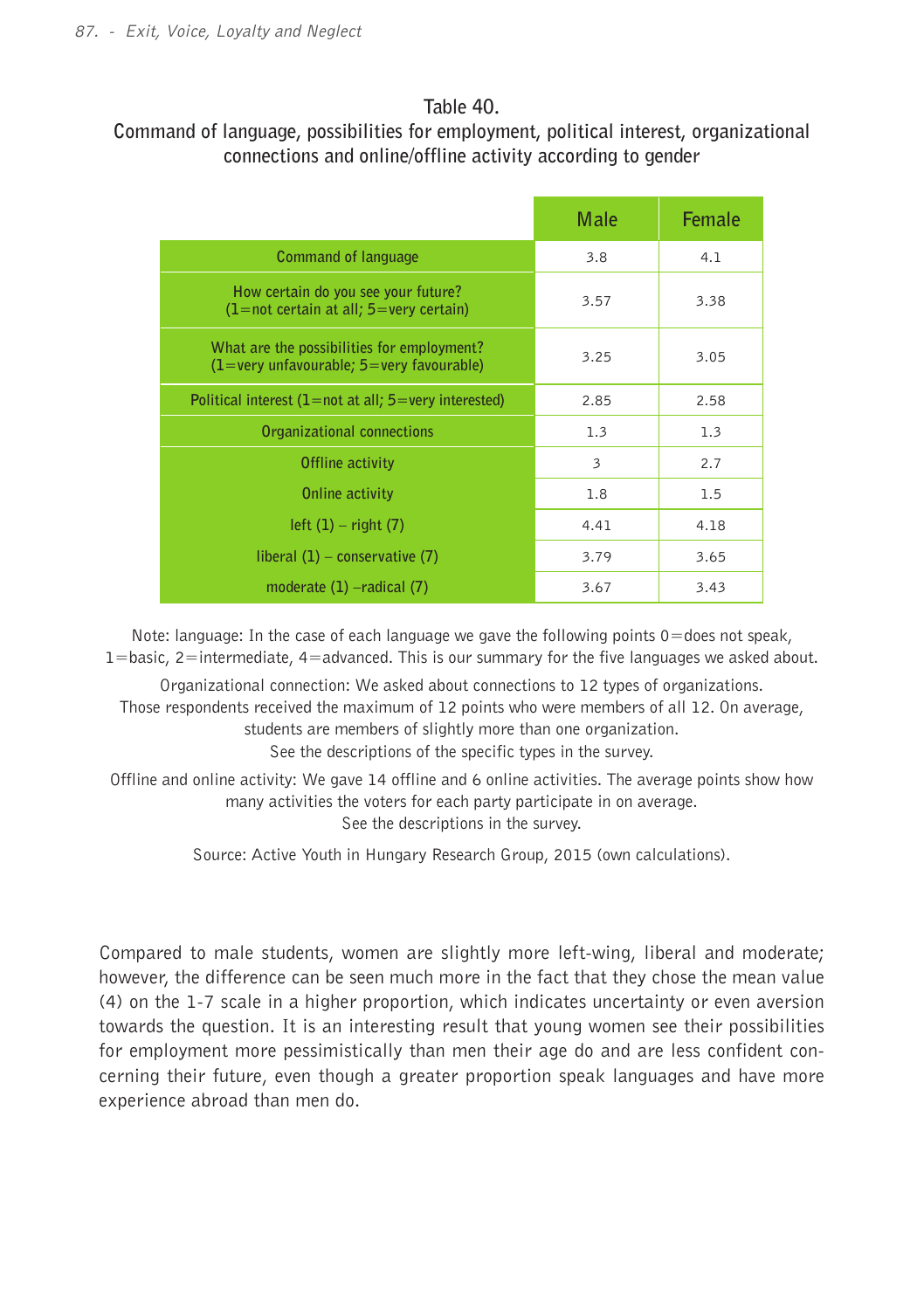#### **Chapter conclusion**

Compared to the studies two and four years ago, we were enriched with several new insights concerning party choices by university and college students. First we have to state that the formerly strong protest mood – voice – has become more dominant, and this significantly contributed to the increased support for Jobbik and LMP. Besides the movements and subcultures behind the two parties (the kuruc.info and Critical Mass generations) the primary reason these parties were able to reach so many youth is because they are seen as fresh - they haven't been in government before. In the countryside, Jobbik also collected many protest votes, while in larger cities those votes went to LMP.

Habitual, emotional, community-identity motivations explain the attraction of these two new parties much more than ideological-policy reasons. On the one hand, we saw for questions concerning policy and value preferences that LMP's audience is hardly different from the left-wing parties' audience, while Jobbik's is barely distinguishable from the Fidesz audience. On the other hand, in many cases we could find significant inconsistencies between a party's self-definition and ideology their voters's ideologies. Among Jobbik supporters, many self-identified as liberal, green, moderate, or uncertain students (who therefore placed themselves in the middle of the different scales). Most Jobbik supporters do not inform themselves from kuruc.info, but rather from Facebook and public television news. LMP's student support base is mostly liberal, Western, and left-wing, even though the party elite does not propagate these ideas at all. The positive associations concerning the party mainly had to do with the party's clean record rather than its ideology.

The socio-demographic background of Jobbik and LMP reveals diversity as well: The only group among which LMP could not take root was religious students, whereas Jobbik did worse than average among women and older students with higher levels of training, but did manage to improve its positions even in those groups. Jobbik's catch-all strategy and its success is most visible in the decrease of negative associations with it (Nazi, fascist, aggressive, etc.).

As was the case two years ago, in 2015 Fidesz did the best among religious, relativelly well-off, privileged students who were optimistic about their careers. Naturally, they are the least dissatisfied with the system, although it is definitely a warning sign for the governing party that many who had a positive association with it said the party was "better than nothing": Therefore, while Fidesz voters are loyal to both the party and the government, there can be doubts about the durability and relentlessness of their loyalty. It is also a sign of concern for the government that the majority of pro-order students and those with strong national sentiments have been taken away from them by Jobbik. At the same time, it would be a mistake to think the "Tusványos generation" is passive: Generally they have the most organizational membership, they inform themselves the most from Facebook, and their virtual (comments, shares) and actual (demonstrations, petitions) political activity does not lag behind other parties, which is somewhat surprising given that these are primarily opposition participation genres. All in all, Fidesz followers displayed balanced, "omnivorous" media consumption and a similar extent of activity.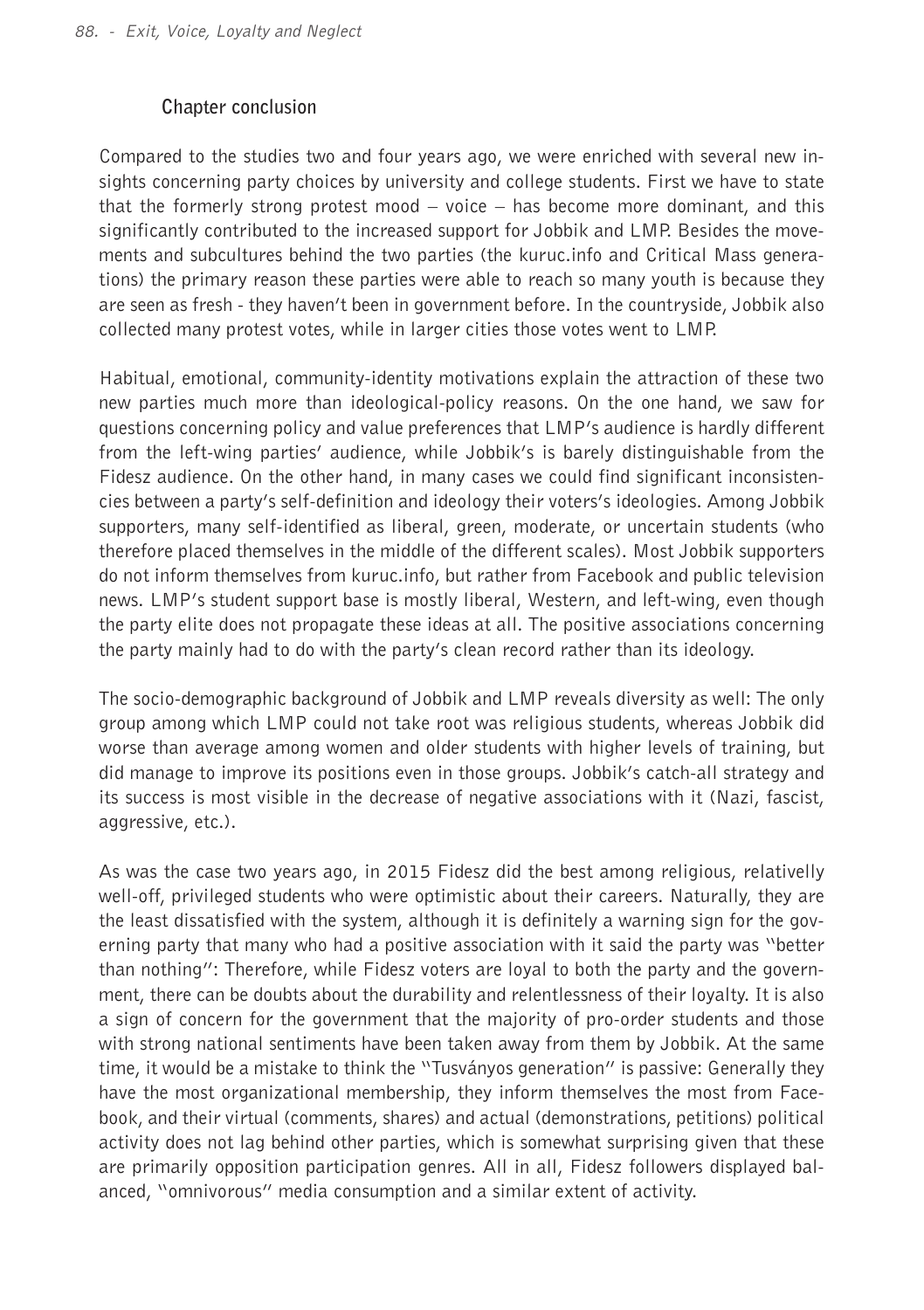Recent political developments have led to a dramatic retreat by the left among university and college students. Most indicators showed that only the most loyal supporters stayed with the parties; they disappeared almost completely from among rural students, first-generation college students, and poorer students. The fact that many university students would be open to the values they represent also shows their spectacular failure. There are many left-wing, liberal, Western, anti-authoritarian, progressive university and college students, and many turned to LMP or even to Jobbik, but most are not able to choose a party at the moment. The quick rise and fall of Együtt-PM shows that university and college students are open to new parties. With sufficient resources and visibility it is possible to gain their sympathies. Primarily, this is not an ideological question, as the radical right wing Jobbik could become successful the same way that the Bajnai-run formation representing its antithesis has, or LMP, which was once again near the "top" after 2011, could become successful as well. It seems, however, that it is only possible to retain youth voters if the party keeps an equal distance from the parties youth voters are bored and fed up with, namely, Fidesz and MSZP.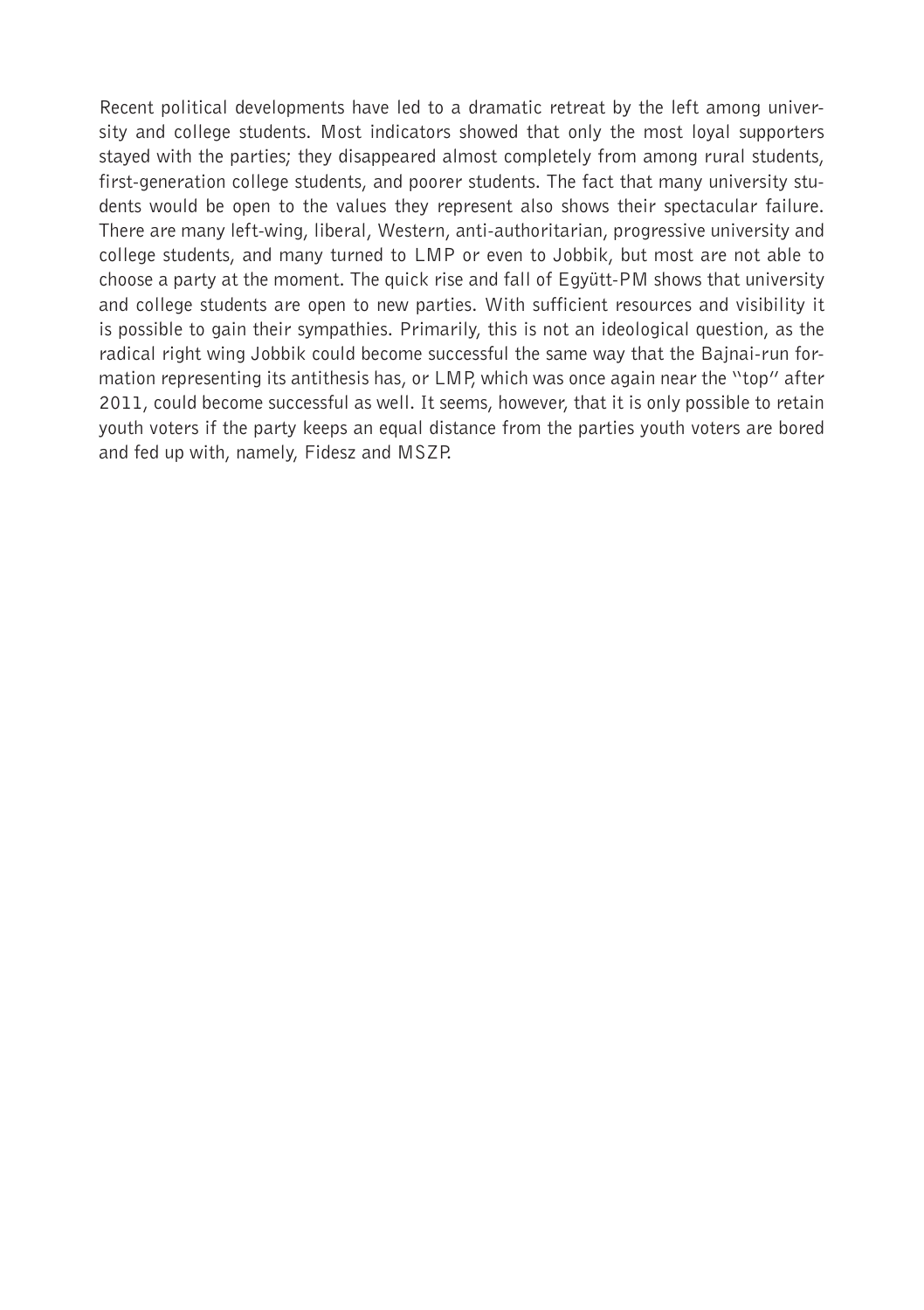# Exit versus Voice

On behalf of the Heinrich-Böll-Stiftung, our research group has examined in detail the potential for exit and voice among Hungarian university and college students, as well as what characterizes the world of political loyals and political indifferents (based on the theoretical framework of Albert O. Hirschman and his critics and followers). Practical testing of theory is exceptional within the international literature, and the testing phase that includes a longitudinal element in the analysis is especially unique. Of the questions and hypotheses described in the introduction, we have answered almost all of them in the separate subsections of this volume. However, the most important hypothesis could not be tested or addressed within the subsections, as first we had to review our own concepts and present what the most important processes are that we have found.

In contrast with Hirschman, our main hypothesis is that students can protest and entertain the thought of exit at the same time, instead of either protesting or exiting. Ultimately we are searching for an answer to whether exit truly bars protest among university students as Hirschman states in his classic work, Exit, Voice, Loyalty. According to our thesis this is not so. The same layers protest that would be most likely to chose the potential option of exit. Political loyals, however, do not exit and only protest in certain, well-defined cases. As party or system supporters they cannot be placed in any of the main categories. We considered political indifferents to be such passive actors for whom politics has no value - they do not vote and are destructive, which presumably presents itself in their low potential for exit as well. In this concluding chapter, therefore, we are not just mechanically summarizing ourr results, we are testing our main hypothesis.

We gave an exact description of all four terms used by us in the introduction. As a reminder, exit, according to our interpretation (and in line with the international migration literature) is actually, permanently leaving the country. Voice (as with Hirschman) is collective, direct, democratic actioncapable of addressing students. We examined online and offline protest separately.

The 2013 and 2015 university and college surveys by our research group are both equally suitable for testing the above theses. We decided to present and compare the results reflecting on the main problem for both years, while the detailed analysis is done in reference to the year 2015.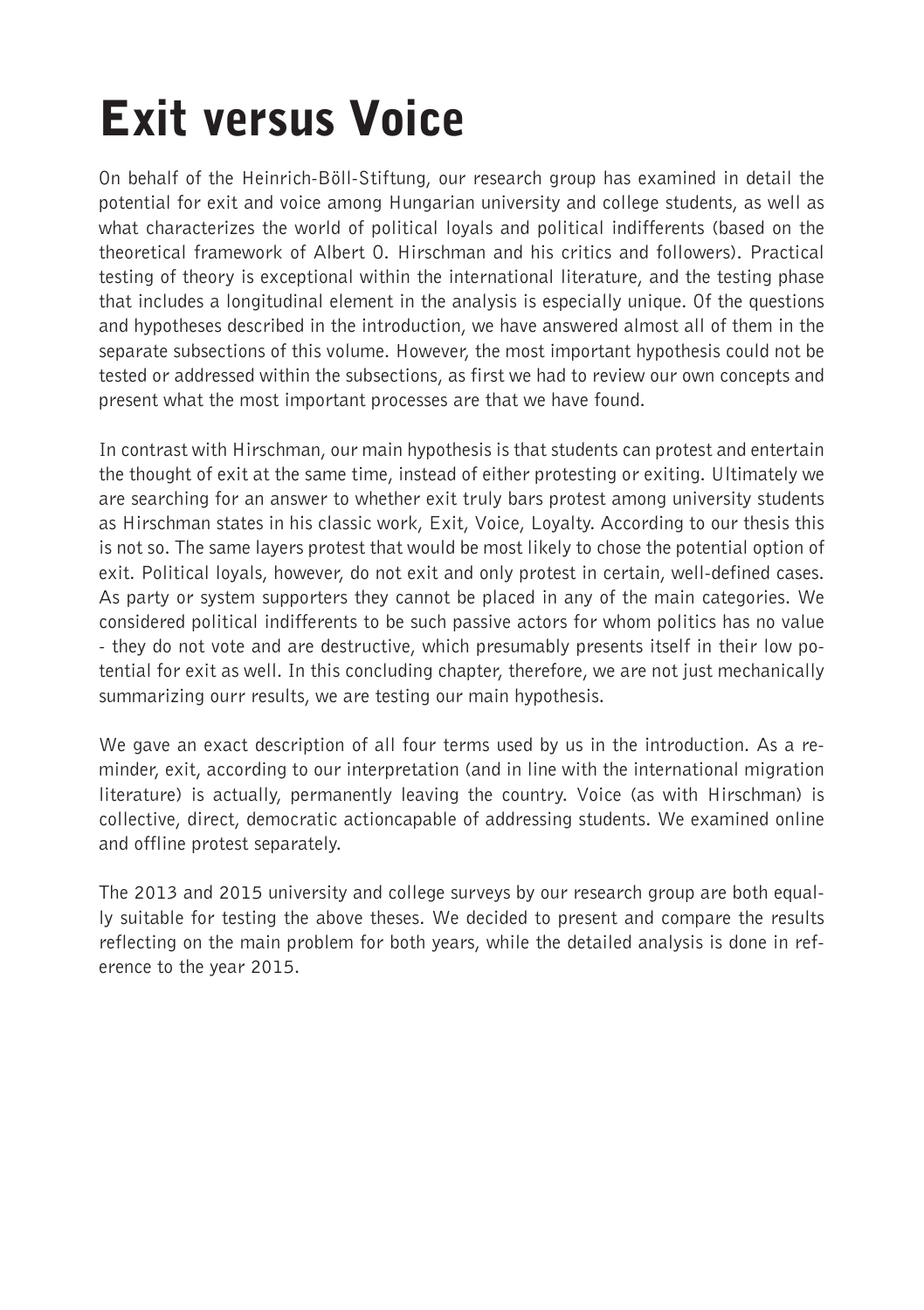### **Does exit bar voice?**

We can test the hypothesis of whether exit truly bars the development of voice  $-$  as Albert O. Hirschman states in his classic 1970 study – through relatively simple methods. In our series of studies we asked university students in 2013 and 2015 whether they plan to study abroad. Besides this, each year we created the variable of collective action by using the same group of variables. In 2013 and 2015, those who chose the option of exit, that is, the proportion of those who planned to settle abroad permanently, was 35 and 42 per cent respectively. Those who chose voice (collective actives)<sup>53</sup> constituted 66 per cent in 2013, and in the spring of 2015, 59 . We can see from the data that the proportion of those who protested was significantly higher than those who chose exit.

At the same time, no connection could be shown in a statistical sense between exit and voice. We could also say that exit and voice are independent of each other, and this is true for both years examined. This finding is supported by the result of the correlation analy $s$ is<sup>54</sup> carried out between the two groups, shown in the following Table<sup>55</sup>. Therefore, it is possible to protest without someone thinking about the possibility of exit and vice versa the potential for exit is not correlated to the potential for protest. The answer to our main question is, therefore, that while exit does not prohibit voice, it is also not conducive to it. These processes are possible to discuss as happening in parallel.

**Table 41. The statistical relationship between those who exit and those who protest**

|                            | 2013     | 2015     |
|----------------------------|----------|----------|
| <b>Pearson Correlation</b> | $-0.039$ | $-0.039$ |
| Sig. (2-tailed)            | 0.177    | 0.300    |

Source: Active Youth in Hungary Research Group, 2013 and 2015 (own calculations).

Following the results summarized above, it is worth examining the data in detail as well. We only carried out a detailed analysis concerning those choosing exit and voice on the 2015 data, as the basic correlation between exit and voice is the same in both years.

<sup>53.</sup> For reasons of simplicity we only included offline activity in our analysis.

<sup>54.</sup> It should be noted that other statistical processes, e.g. Pearsons Chi-Square probe, result in similar outcomes as well.

<sup>55.</sup> In a statistical sense it is absolutely unique for two independent so-called cross-sectional studies to have exactly the same correlation between two variables.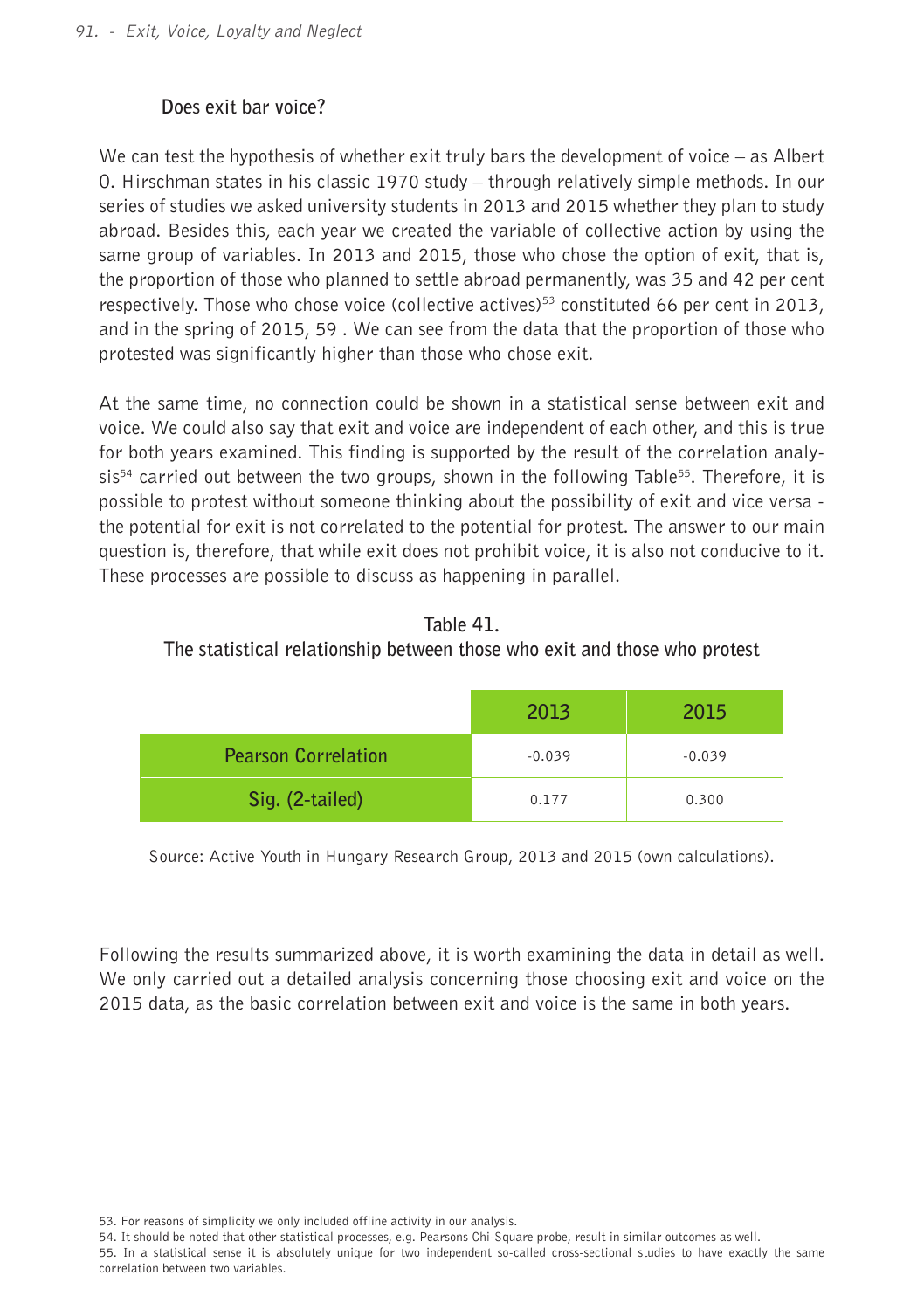### **Exit and protest groups**

Based on the relationship between exit and protest, four groups can be identified. The first group is made up of those who protest and exit, which make up a quarter of Hungarian university and college students. Besides planning to leave the country and settle permanently in another country, members of this group let their voice be heard in different (offline) collective forms of protest (they sign petitions, demonstrate, boycott, etc.). The other clear-cut group is those who do not protest and do not wish to exit. They are almost as numerous as members of the first group (23 per cent). Close to half of Hungarian university and college students are made up of layers where the relation betwee exit and protest does not show up as one being considered the alternative of the other.

The 36 per cent of Hungarian students who protest but do not think of exit are a more complex (mixed) group, while the remaining 17 per cent is the opposite of this, i.e., passive, but with potential for exit. Now we will look at the groups in further detail.



**Figure 5. Groups of voice and exit. (percentages)**

Source: Active Youth in Hungary Research Group, 2013 and 2015 (own calculations).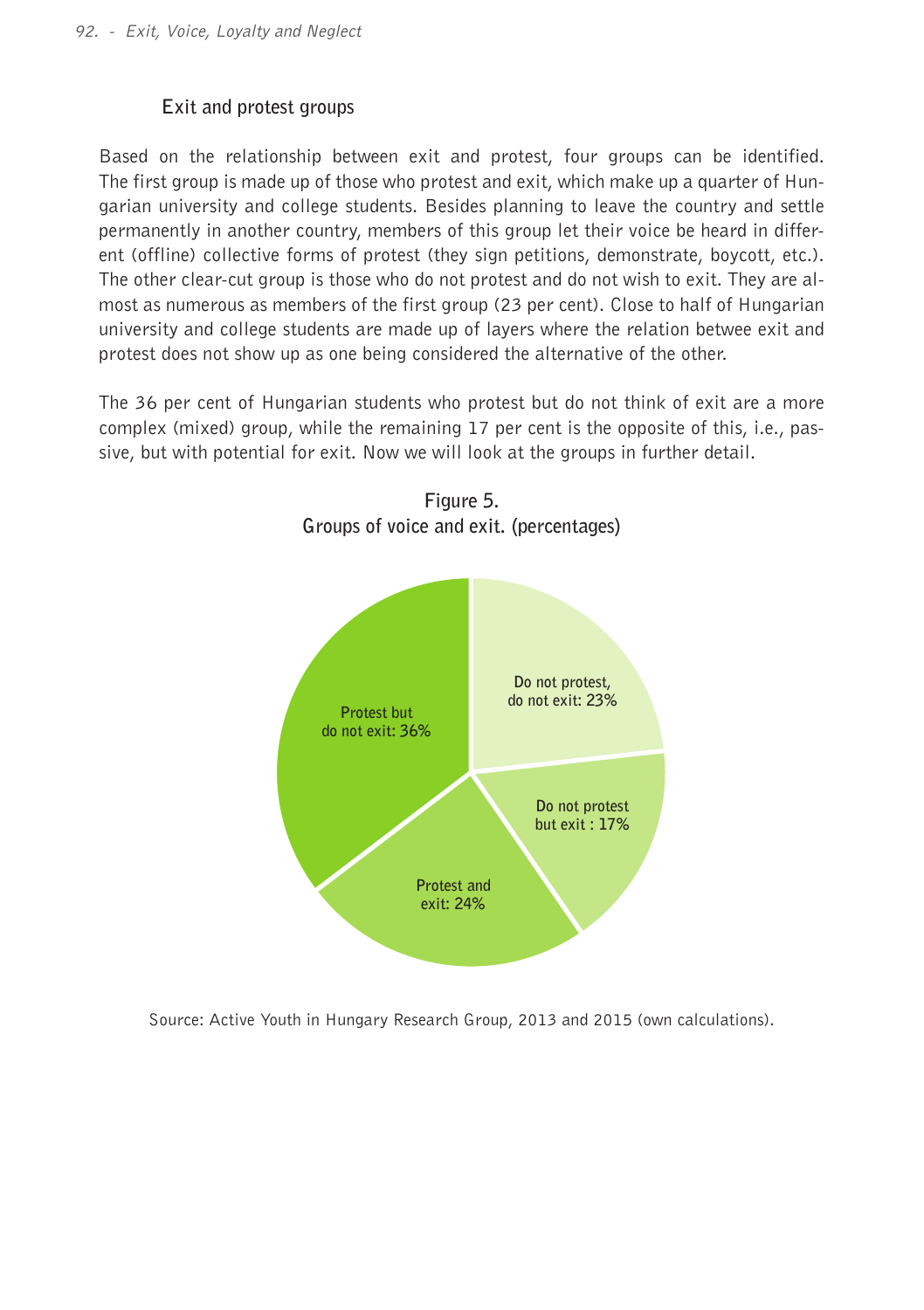Most traditional socio-demographic dimensions do not explain inclusion in these separate groups, i.e., the dimensions of gender (it is worth noting that among women there are somewhat more who do not exit and do not protest), permanent address (there are more non-exit, non-protest students within villages), fathers' educational attainment or view of the future and perceived future employment. Subjective perceptions of financial circumstances, however, are significant. According to our data, those students who are in a better financial situation can be found at above average rates in the "mixed" group, while those who are in a worse financial situation can be found more in the non-exit, non-protest groups. Members of the group that exit and protest are overrepresented among students who basically "make ends meet by budgeting well".

Institution type also seems to be an important aspect. Students at church-funded institutions are highly overrepresented among the non-exit, non-protest group, but students at private institutions can be found in higher than the average proportions among those who exit but do not protest. Most students in Hungarian higher education attend state universities, these students seem to strengthen the groups of voice, be they exit or non-exit in nature. Last but not least, state-funded colleges (as opposed to state-funded universities) strengthen the group of those who chose to exit.

Based on the logic of the previous chapters, it is worth examining the relationship of the groups that exit and protest towards the democratic system<sup>56</sup> and the political parties, as both factors play a significant role in the description of indifferents and loyals. Our analysis found the surprising result that, in itself, the relationship towards democracy and dictatorship (that is system loyalty, system indifference and system critique) did not influence the positions of exit and voice. The two dimensions are independent of one another. Perhaps it is safe to make the observation that among the group of students who do not exit but protest, system criticals have an above-average proportion.

As opposed to attitudes toward democracy, the two dimensions of positions along the ideological spectrum have a strong correlation with the groups that chose to exit or protest. Based on the ideological position measured on a 1-7 scale,it seems that those who exit and protest are the most left-wing and most liberal, while the non-exiting but protesting groups represent the other extremity and are the most right-wing and conservative. Students' positions on the moderate-radical scale, however, surprisingly did not affect belonging to the groups of exit and voice. The groups that exit but do not protest basically follow the sample average, while the non-exit, non-protest groups move slightly to the right of the sample.

<sup>56.</sup> The students can be placed in three categories: system loyals, those who accept democracy as the best political system; system indifferents, for whom all political systems are the same; and finally, system criticals, who can accept dictatorship instead of democracy under certain conditions.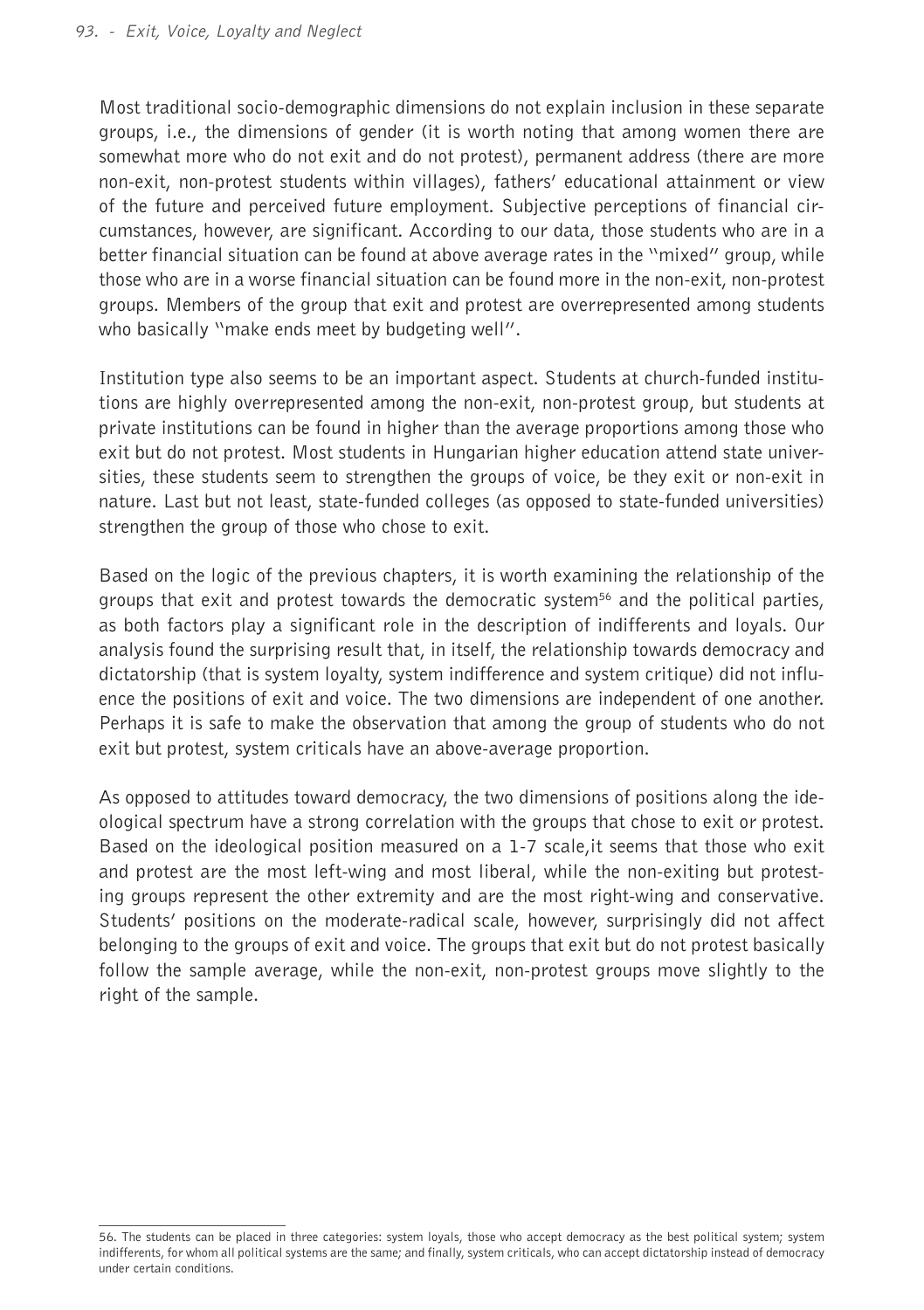| Groups that exit<br>and protest | $left-right (1-7)$ | liberal-conservative<br>$(1-7)$ | $moderate-$<br>radical $(1-7)^*$ |
|---------------------------------|--------------------|---------------------------------|----------------------------------|
| Do not exit, do not protest     | 4.4                | 3.9                             | 3.4                              |
| Do not exit but protest         | 4.5                | 4.0                             | 3.7                              |
| Exit but do not protest         | 4.3                | 3.6                             | 3.5                              |
| Exit and protest                | 4.0                | 3.3                             | 3.4                              |
| Total                           | 4.3                | 3.7                             | 3.5                              |

#### **Table 42. Distribution of those who exit and protest (average values)**

left–right: F=6.258, Sig=0.000, eta=0.163. / liberal–conservative: F=7.993, Sig=0.000, eta=0.183.  $*$  moderate-radical:  $F=2.246$ ,  $Sig=0.082$ , eta=0.098. Non-significant correlation.

Source: Active Youth in Hungary Research Group, 2015 (own calculations).

What does the above-described relationship mean? It seems that since an identical, consistent ideology connects the layers created by those who exit and/or protest, there might be a specific behaviour or mentality behind them. If we examine the groups based on political value labels, we can get closer to characterizing these layers. The following statistically significant data set shows that value choices behind exit/protest are like a model:

1. For European/Western and liberal youth (who are rather centre-left oriented) support for exit is clear; at the same time,both groups appear among those who protest and those who do not. In their case, exit and voice can be complementary. Consistent with ideological attitudes and value choice, a small number of left-wing voters are strongly overrepresented (this is highest among them) within the exit and protest groups, 32 % versus the 24 % of the sample average.

In this case, the hypothesis we formulated in the introduction seems to be true, namely, that the actively protesting layers can also be layers that are actively thinking about potential exit.

2. Those with strong national sentiments who are conservative and religious make up the opposite extremity. Perhaps their potential for protest is low due to their principles; however, certain sub-groups here may protest. When this happens depends (according to them) mainly on their party loyalty. The right-wing conservative, Christian youth tend to be Fidesz voters; therefore, their potential for protest is related to special issues, to the actions of certain members of the civil network connected to Fidesz, or to earlier topics. Fidesz voters are significantly overrepresented among non-exit students: 28 per cent of them are non-exit and non-protest, but a further 43 per cent have participated in a collective protest at one time or another. Students with strong national sentiments, as well as pro-order youth, tend to vote for the radical opposition Jobbik party; therefore, their potential for protest seems to be higher. It is no accident that many Jobbik voters, 43 per cent, do not exit, but protest, that is, they do not want to leave the country because they identify as patriors, but have a voice and are an active layer.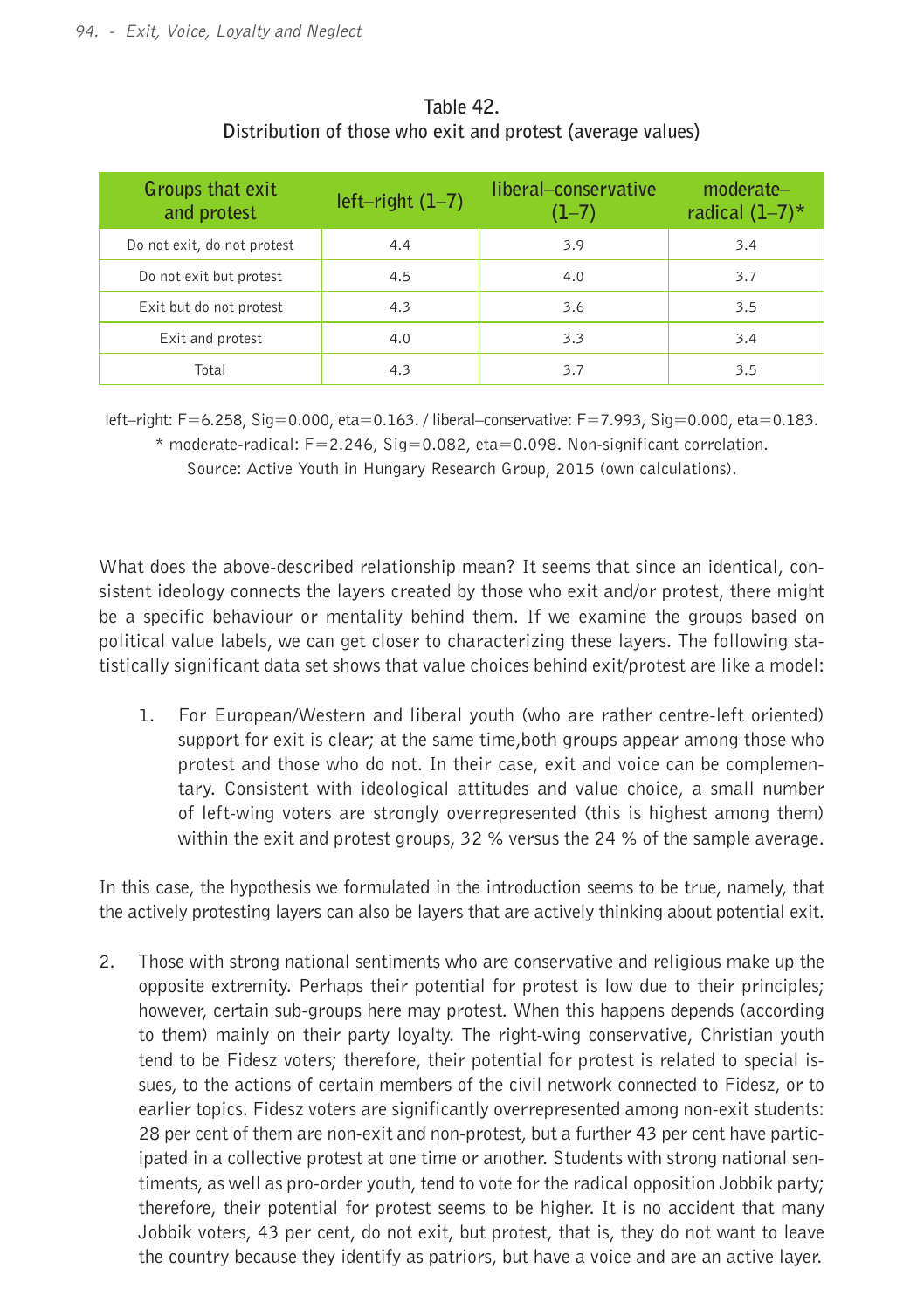In this case, we hold our statement to be valid concerning political loyals – political loyals do not leave the country and only protest in certain well-defined cases. We can see, however, that in the case of political loyals we have to make an important distinction, as political affiliation (more precisely, the government-opposition conceptual duo) intersects these clear categories. This is especially important to note concerning left and right-wing opposition. Those supporting left-wing opposition parties belong to the first category, while right-wing opposition voters can be found in the second category.

3. The students who identify with green, environmentalist values are basically divided equally; therefore, their characteristics are not completely clear and are difficult to define. At the same time, LMP voters strengthen the exit camp, be they those who exit and protest, or who exit but do not protest.

|                            | liberal,<br>freethinking | European/<br>Western | Christian<br>Democrat,<br>religious | Conservative,<br>traditionalist | Strong<br>nationalist<br>sentiments | Order<br>and<br>stability | Green |
|----------------------------|--------------------------|----------------------|-------------------------------------|---------------------------------|-------------------------------------|---------------------------|-------|
| Non exit, non<br>protest   | 22                       | 8                    | 11                                  | 13                              | 11                                  | 16                        | 13    |
| Non exit, protest          | 21                       | 12                   | 16                                  | 6                               | 11                                  | 18                        | 13    |
| Exit but do not<br>protest | 32                       | 18                   | 5                                   | 7                               | 5                                   | 15                        | 15    |
| Exit and protest           | 34                       | 21                   | 4                                   | $\overline{4}$                  | 5                                   | 15                        | 14    |
| Total                      | 26                       | 14                   | 10                                  | 8                               | 9                                   | 16                        | 14    |

#### **Table 43. Distribution of those who exit and protest based on value labels (percentages among those who could give an answer)**

Pearson Chi-Square: 59.880; sig: 0.000. Cramer V: 0.169. Source: Active Youth in Hungary Research Group, 2015 (own calculations).

The above analysis did not take into consideration one aspect: The group that we considered politically indifferent who we presumed did not commit themselves, were not interested, do not vote, are destructive, and who we presumed to appear ata low level for potential exit. Within the four categories of voice and exit, indifferents appear (naturally) in just two groups: In the non-exit, non-protest group, and the exit, but non-protest group. The distribution of these two groups is interesting, however: 51 per cent of indifferents do not exit and do not protest, while 49 per cent exit despite protesting. That is, the assumption that formulated indifferents as completely destructive was not completely accurate. Some indifferents can choose exit, while at the same time these groups visibly do not wish to participate in the forming the political system.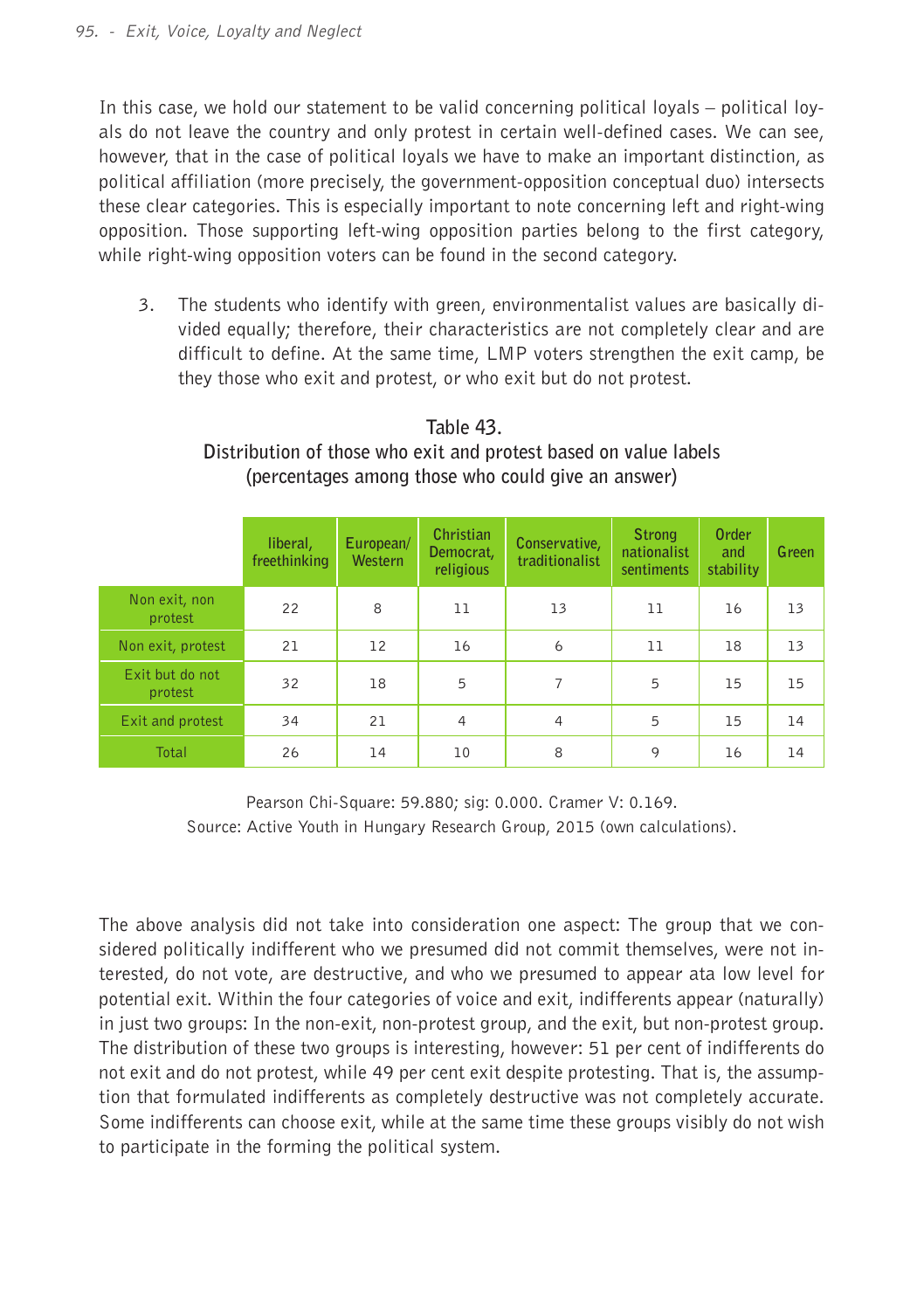The study does not end with this volume. Due to the migrant crisis there is a marked increase in prejudice within the region, and – perhaps it is not an exaggeration – within Europe as a whole. It seems that partially for this reason, authoritarianism seems to be gaining in appreciation again in society. The political processes seem to be shifting in the authoritarian direction. It would be worth examining the roots of these processes that concern socialization. It may be a decisive step for this to take our cross-sectional studies to a higher level and make an attempt to start a new student panel study.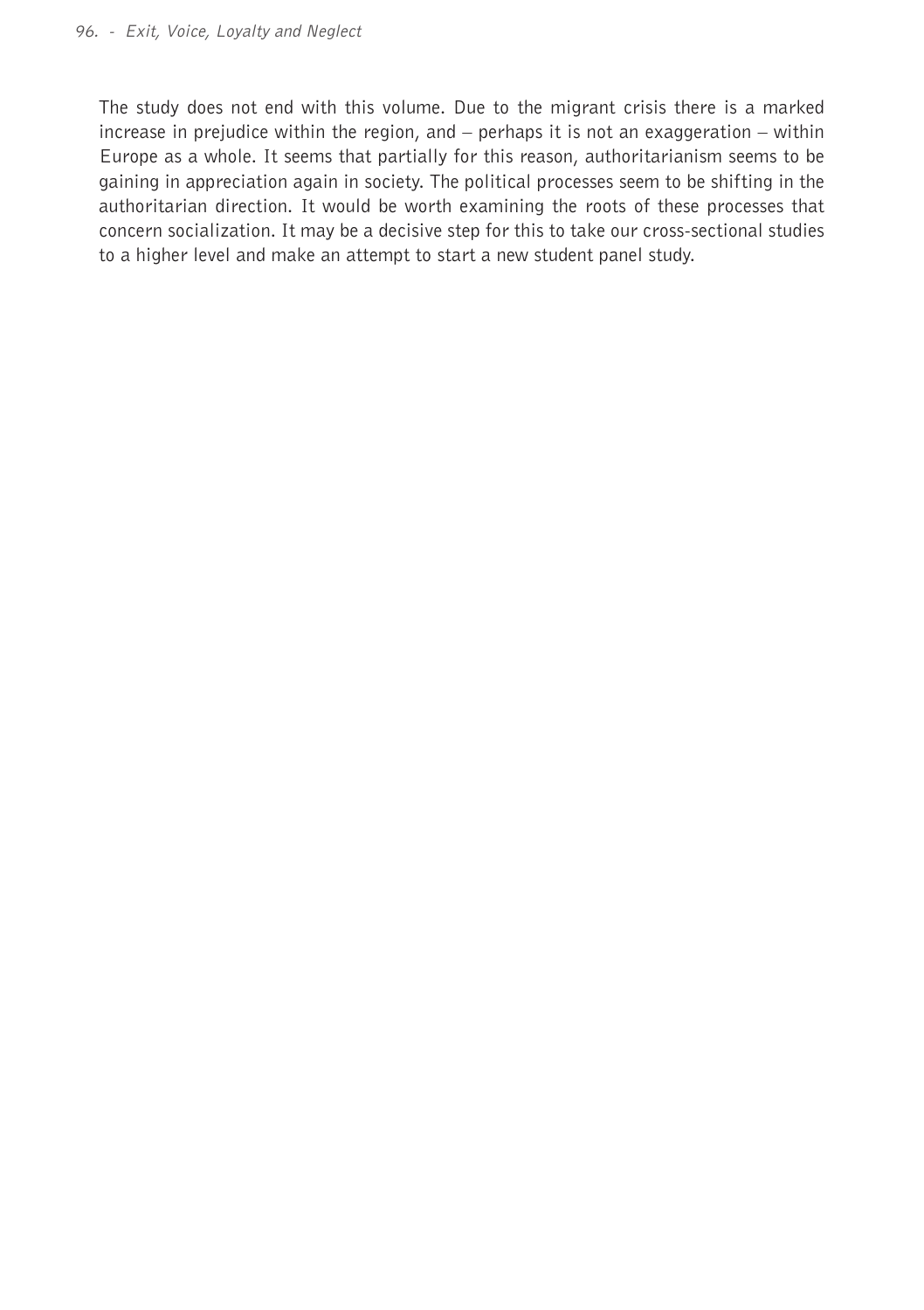## Research methodology

This research has applied qualitative and quantitative methods of empirical social science research to this question. We did 10 in-depth interviews with Hungarian students linked to higher education studying abroad (at Austrian, German, Swiss and British campuses). The purpose was to investigate what they think of democracy and politics and what their motives are for studying abroad. Qualitative techniques were used to provide a more in-depth exploration of the relationships discovered. The interviews lasted 50 minutes onaverage.

In July 2015 we also did 55 in-depth interviews with Hungarian university and college students with order to receive answer to the question of what they think about the concept of democracy.

Examinations of new issues and problems were also built into the second stage of our analysis within these interviews and focus group discussions. For example, during the empirical stage, student emigration and the permissive attitudes of youth towards dictatorship were closely examined.

In April 2015 an empirical survey was conducted utilizing a sample of **800 students.** All **people** were asked to answer questions via **face-to-face interviews**. The face-to-face interviews took place in 35 institutions across Hungary. The aspects and considerations of weighting were:

- The composition of the institution's faculty;
- · The distribution of men and women within the faculty;
- The distribution of the levels of training within the institution and the faculty (university-college, BA, MA, undivided training, PhD).

The margin of error for the 800 person sample is  $\pm$  3.5 percentage points (with a 95 % confidence interval) in the course of examinin the submanifolds; however, the margin of error could be even higher.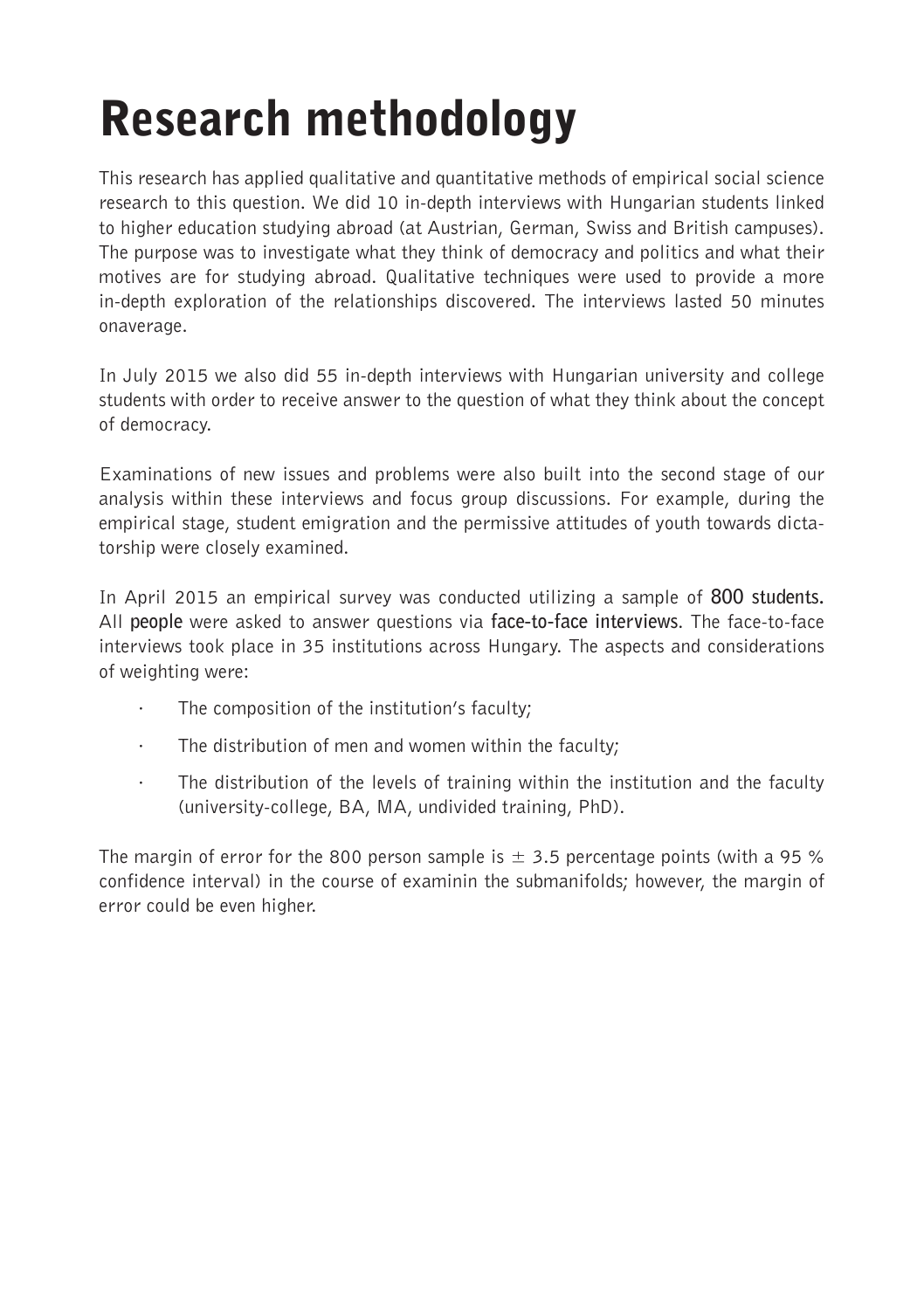# **Bibliography**

Baek, Y. M. – Wojcieszak, M. – Delli Carpini, M. (2012): Online Versus Face-to-Face Deliberation: Who? Why? What? With What Effects? New Media & Society, 14, pp. 363–383.

Bakker, T.P. – De Vreese, C.H. (2011): Good News for the Future? Young People, Internet Use, and Political Participation. Communication Research. August 2011 vol. 38 no. 4, pp. 451–470.

Bauer, Béla – Szabó, Andrea (2005) (eds.): Ifjúság2004. Gyorsjelentés. Budapest, Mobilitás.

Berács, József – Derényi, András – Kováts, Gergely – Polónyi, István – Temesi, József (2015): Magyar Felsöoktatás 2014, Stratégiai helyzetértékelés. Budapest, Corvinus Egyetem.

Békési, Imre – Jankovics, József – Kósa László – Nyerges Judit (1993): Régi és új peregrináció I. (Magyarok külföldön, külföldiek Magyarországon) Budapest, Nemzetközi Magyar Filológiai Társaság.

Bíró-Nagy, András (2012): Sokszínü fiatal baloldal. Az MSZP és a DK támogatói a felsöoktatásban. In: Szabó, Andrea (ed.): Racionálisan lázadó hallgatók 2012: Apátia – Radikalizmus – Posztmaterializmus a magyar egyetemisták és föiskolások körében I. Szeged, Belvedere Meridionale. pp. 203–221.

Bíró-Nagy, András (2014): Baloldali fiatalok 2013. A balközép olvasztótégely és a fogyatkozó established baloldal. In: Szabó, Andrea (ed.): Racionálisan lázadó hallgatók II. Apátia – Radikalizmus – Posztmaterializmus a magyar egyetemisták és föiskolások körében. Budapest–Szeged, Belvedere–MTA TK PTI. pp. 199–212. Blaskó, Zsuzsa – Ligeti, Anna Sára – Sik, Endre (2014): Magyarok külföldön. Mennyien? Kik? Hol? In: Kolosi Tamás – Tóth István György (ed.): Társadalmi riport. Budapest, TÁRKI. http:// www.tarki.hu/adatbank-h/kutjel/pdf/b337.pdf.

Canache, D. – Mondak, J.J. – Seligson, M. A. (2001): Meaning and Measurement in Cross-national Research on Satisfaction with Democracy. Public Opinion Quarterly Volume 65, pp. 506–528.

Carpini, Delli Michael X. – Keeter, Scott (1996.): What Americans Know about Politics and Why It Matters. New Haven, CT, Yale University Press.

Csákó, Mihály (2007): Demokráciára nevelés az iskolában. In: Somlai, Péter – Surányi, Bálint etc. (eds.): Látás-viszonyok. Budapest, Okker Kiadó.

Chu, Yun-han – Diamond, Larry – Nathan, Andrew J. – Shin, Doh Chull (2008): How East Asians View Democracy. Columbia University Press, 2008.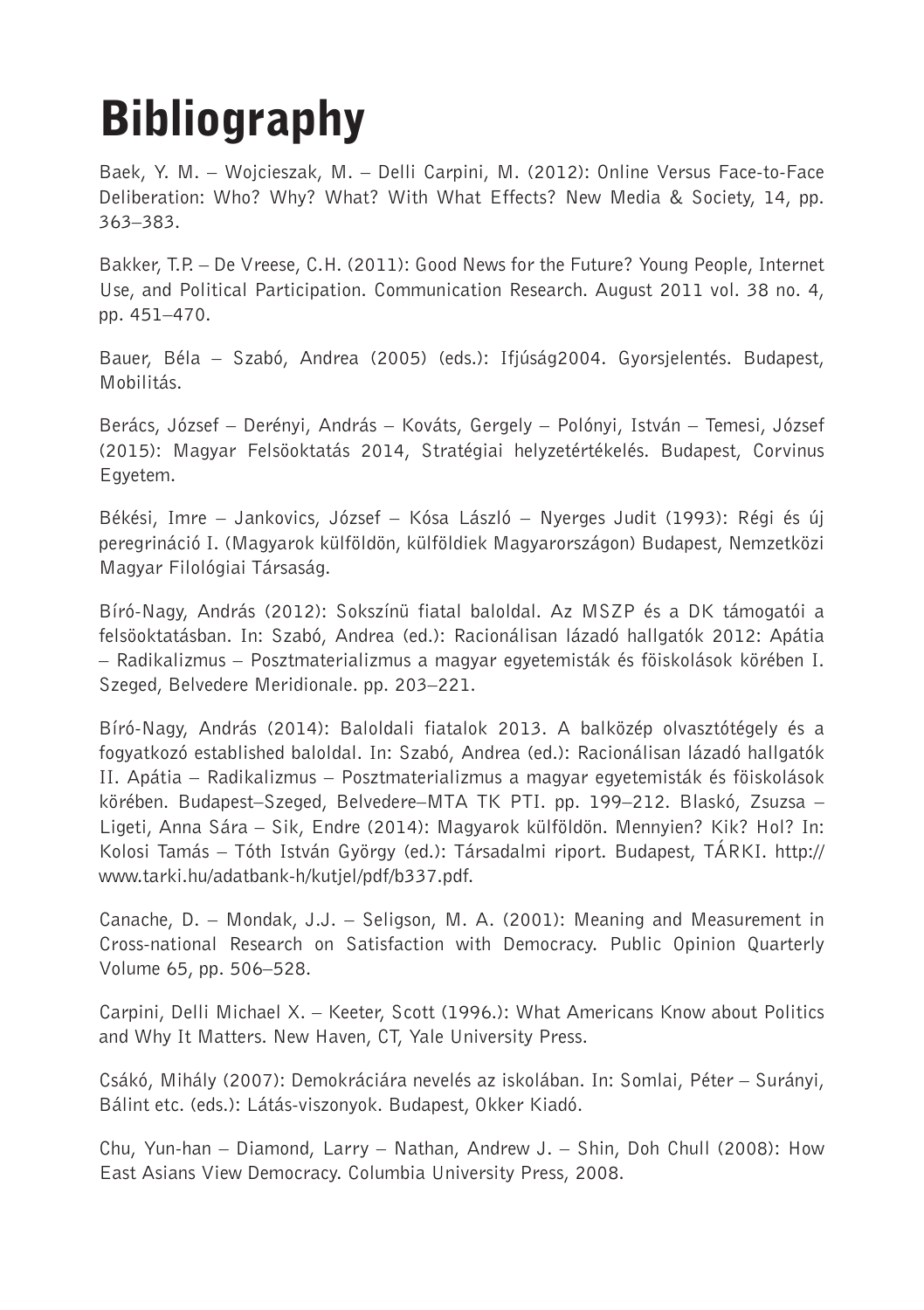Clarke, Harold D. – Kornberg, Allan (1992): Support for the Canadian Federal Progressive Conservative Party since 1988: The Impact of Economic Evaluations and Economic Issues. Canadian Journal of Political Science 25, pp. 29–53.

Cseresnyés, Ferenc (1996): Migrációs potenciálok és trendek Európában. Régio – Kisebbség, Politika, Társadalom, 1996. 7. évf. 4.sz., pp. 20.

Dalton, R. J. (1999): Political Support in Advanced Industrial. In: Pippa Norris (ed.): Critical citizens: global support for democratic government. Oxford, Oxford University Press, pp. 57–77.

De Wit, H (2008): Changing dynamics in international student circulation. In: de Wit H – Agrawal, P et al (eds.): The Dynamics of International Student Circulation in a Global Context. Rotterdam, Sense Publishers, pp. 15–45.

Dogan, Mattei (1997): Erosion of Confidence in Advanced Democracies. Studies in Comparative International Development 32 (3): 3–29. p.

Easton, David (1965): A System Analysis of Political Life. New York, Wiley.

Erös, Ferenc (2001): Az identitás labirintusában. Budapest, Janus/Osiris.

Félix, Anikó – Gregor, Anikó (2014): Kell egy csapat? A Jobbik és fiatal támogatóinak vizsgálata a társadalmi nemek szerinti megközelítésében In: Nagy, Ádám – Szekely, Levente (eds.): Másodkézbol –Magyar Ifjúság2012. Budapest, Iszt Alapítvány– Kutatópont.

Findlay, A.M – King, R. – Geddes, A. – Smith, F. – Stam, A. – Dunne, M. – Skeldon, R. – Ahrens, J. (2010): Motivations and Experiences of UK Students Studying Abroad. Department for Bussiness Innovation & Skills, Research Paper No. 8. Dundee, University of Dundee.

Fuchs, Dieter – Guidorossi, Giovanna – Svensson, Palle (1995): Support for Democratic System. In: Klingemann, Hans-Dieter– Fuchs, Dieter (eds.): Citizens and the State. New York, Oxford University Press.

Gazsó, Ferenc – Laki László (2004): Fiatalok az újkapitalizmusban. Budapest, Napvilág Kiadó.

Gazsó, Tibor – Szabó, Andrea (2002): Társadalmi közérzet, politikához való viszony. In: Szabó, Andrea – Bauer, Béla – Laki, László (eds.): Ifjúság2000. Tanulmányok I. kötet. Budapest, Nemzeti Ifjúságkutató Intézet.

Guttman, Louis (1994): Louis Guttman on theory and methodology: Selected writings. Brookfield, VT, Dartmouth Publishing.

Hári, Péter (2010): Az internet használat és a közösségi kapcsolatok alakulása. In: Utasi Ágnes (ed.): Közösségi kapcsolatok. Mühelytanulmányok III. Szeged, Belvedere Meridionale.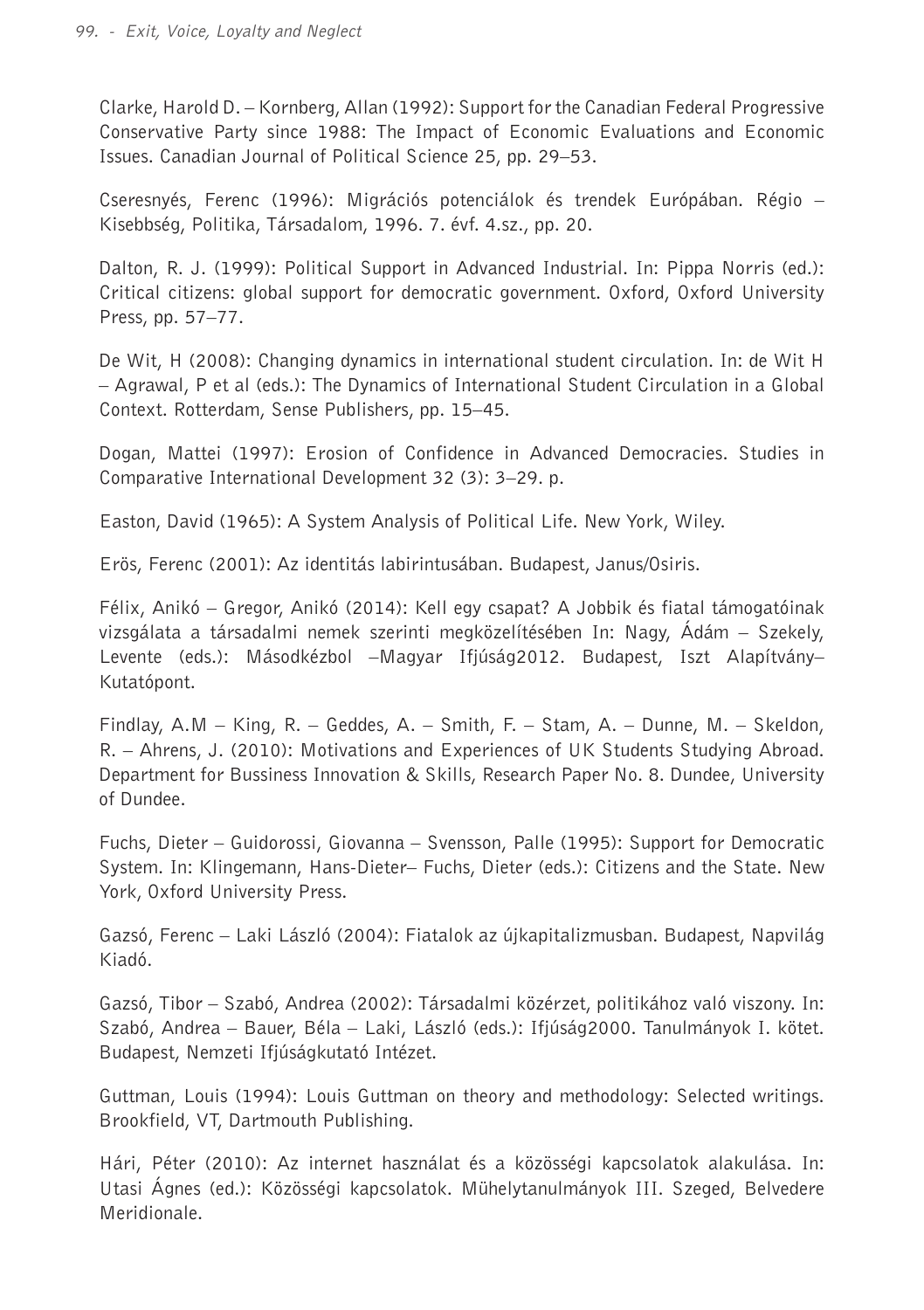Hirschman, Albert O. (1970): Exit, Voice, and Loyalty: Responses to Decline in Firms, Organizations, and States. London, Massachusetts, Harvard University Press Cambridge.

Hirschman, Albert O. (1995): Kivonulás, tiltakozás, hüség Budapest, Osiris Kiadó.

Johnson, David B. (1999): A közösségi döntések elmélete Budapest, Osiris Kiadó, 1999.

Kálóczi, Krisztián (2014): Politikai apátia, passzivitás és bizonytalanság a hallgatók körében. In: Szabó Andrea (ed.): Racionálisan lázadó hallgatók II. Apátia – Radikalizmus – Posztmaterializmus a magyar egyetemisták és föiskolások körében. Budapest–Szeged, Belvedere–MTA TK PTI. pp. 228–241.

Keil, András (2012): Zöldek a felsöoktatásban – Avagy: mit tudunk a magukat zöldnek valló egyetemistákról, föiskolásokról? In: Szabó Andrea (ed.): Racionálisan lázadó hallgatók 2012. Apátia – Radikalizmus – Posztmaterializmus a magyar egyetemisták és föiskolások körében I. Szeged, Belvedere Meridionale. pp. 196–208.

Kern, Tamás – Szabó, Andrea (2011): A politikai közéleti részvétel alakulása Magyarországon, 2006–2010. In: Tardos, Róbert – Enyedi, Zsolt – Szabó, Andrea (eds): Részvétel, képviselet, politikai változás. Budapest, DKMKA.

Kmetty, Zoltán (2012): Fiatal, vallásos és fideszes. In: Szabó, Andrea (ed.): Racionálisan lázadó hallgatók II. Apátia – Radikalizmus – Posztmaterializmus a magyar egyetemisták és föiskolások körében. Budapest–Szeged, Belvedere–MTA TK PTI. pp. 181–196.

Lagos, Marta (1997): Latin America's Smiling Mask. Journal of Democracy 8(3), pp. 125–138.

Merkl, Peter H. (1988): Comparing Legitimacy and Values among Advanced Democratic Countries. In: Mattei Dogan (ed): Comparing Pluralist Democracies: Strains in Legitimacy. Boulder, CO, Westview.

Olson, Mancur (1997): A kollektív cselekvés logikája Budapest, Osiris Kiadó.

Oross, Dániel (2013): Társadalmi közérzet, politikához való viszony. In: Székely Levente (ed.): Magyar Ifjúság 2012. Budapest, Kutatópont. pp. 283–315.

Oross, Dániel–Szabó, Andrea (2014): A demokratikus részvétel tendenciái a magyar egyetemisták és föiskolások körében. In: Szabó, Andrea (ed.): Racionálisan lázadó hallgatók II. Apátia – Radikalizmus – Posztmaterializmus a magyar egyetemisták és föiskolások körében. Budapest–Szeged, Belvedere–MTA TK PTI. pp. 77–99.

Papp, D. (2011): Tájékozódási lehetöségek és politikai tartalmak megosztása az interneten. Politikatudományi Szemle XX/2, pp.106–127.

Polat, R. K. (2005): The Internet and political participation: Exploring the explanatory links. European Journal of Communication, 20 (4), pp. 435–459.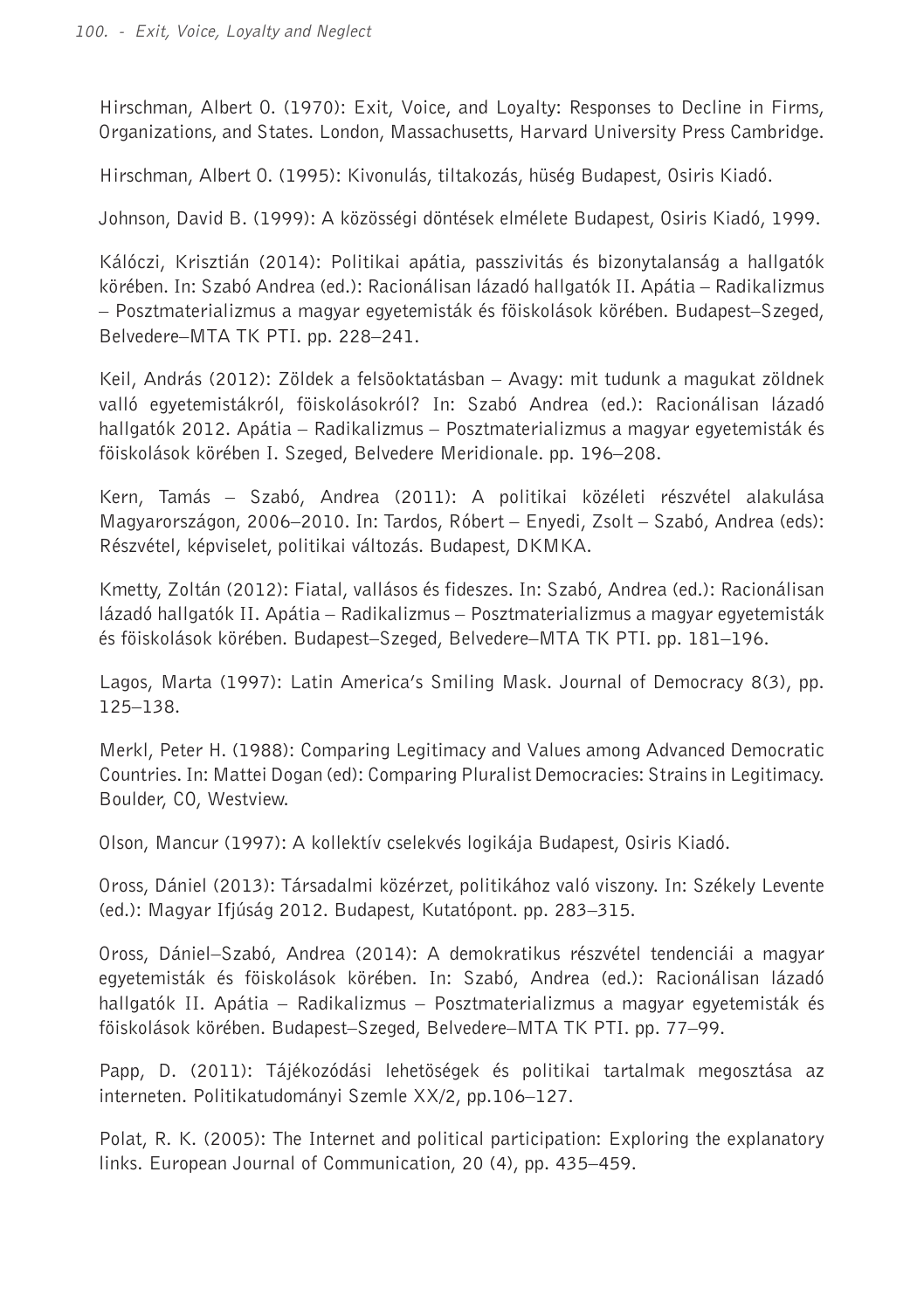Róna, Dániel – Reich, Jenöö (2014): 'Nemzetiek', cigányokkal szemben rendpártiak, demokráciából kiábrándultak, elsö generációs értelmiségiek, közösségre vágynak. A Jobbik egyetemista-föiskolás támogatói. In: Szabó Andrea (ed.): Racionálisan lázadó hallgatók II. Apátia – Radikalizmus – Posztmaterializmus a magyar egyetemisták és föiskolások körében. Budapest–Szeged, Belvedere–MTA TK PTI. pp. 151–172.

Róna, Dániel – Sörés, Anett (2012): A kuruc.info nemzedék. Miért népszerü a Jobbik a fiatalok között? In: Szabó Andrea (ed.): Racionálisan lázadó hallgatók 2012. Apátia – Radikalizmus – Posztmaterializmus a magyar egyetemisták és föiskolások körében I. Szeged, Belvedere Meridionale. pp. 113–157.

Rose, Richard – William, Mishler – Christian, Haerpfer (1998): Democracy and Its Alternatives: Understanding Post-Communist Societies. Baltimore, Johns Hopkins University Press.

Rothenbühler, Martina – Ehrler, Franziska – Kissau, Kathrin (2012): Politische Partizipation junger Erwachsener in der Schweiz. Bern, Schweizer Kompetenzzentrum Sozialwissenschaften, FORS.

Rusbult, C. E. (1988): Impact of Exchange Variables on Exit, Voice, Loyalty, and Neglect: An Integrative Model of Responses to Declining Job Satisfaction. The Academy of Management Journal, Vol. 31, No. 3 (Sep., 1988), pp. 599–627.

Santee-Eelkhuis, J. – Zhou, Q (2009): Post-Exit Loyalty: Is it a Fantasy? Amsterdam, Paper presented at the HRM Network Conference. (http://www.emc-leren.nl/read/home/ nieuws/42.).

Sartori, Giovanni (1999): Demokrácia. Budapest: Osiris Kiadó.

Sik, Endre (2003): A migrációs potenciál kutatásának alapfogalmai. In: Örkény Antal (ed.): Menni vagy maradni? Budapest, MTA Politikatudományi Intézet. pp. 15–18.

Simonovits, Bori (2014): Mennek vagy maradnak? Magyarországi egyetemisták migrációs szándékai 2013-ban. In: Szabó Andrea (ed.): Racionálisan Lázadó Hallgatók II. Apátia – radikalizmus – posztmaterializmus a Magyar egyetemisták és föiskolások körében. Budapest–Szeged, Belvedere Meridionale–MTA TK PTI. pp. 242–252.

Stanley, J. Woody. – Weare, Christopher. (2004): The Effects of Internet Use on Political Participation: Evidence From an Agency Online Discussion Forum. Administration Society, 36 (5), pp. 503–527.

Szabó, Andrea – Gerö, Márton (2015): Politikai tükör. Jelentés a magyar társadalom politikai gondolkodásmódjáról, politikai integráltságáról és részvételéröl, 2015. Budapest, MTA Társadalomtudományi Kutatóközpont.

Szabó, Andrea – Oross, Dániel (2012): A demokratikus részvétel tendenciái a magyar egyetemisták és föiskolások körében. In: Szabó, Andrea (ed.): Racionálisan Lázadó Hallgatók 2012. Apátia – Radikalizmus – Posztmaterializmus a magyar egyetemisták és föiskolások körében I. Szeged, Belvedere Meridionale. Budapest. pp. 65–109.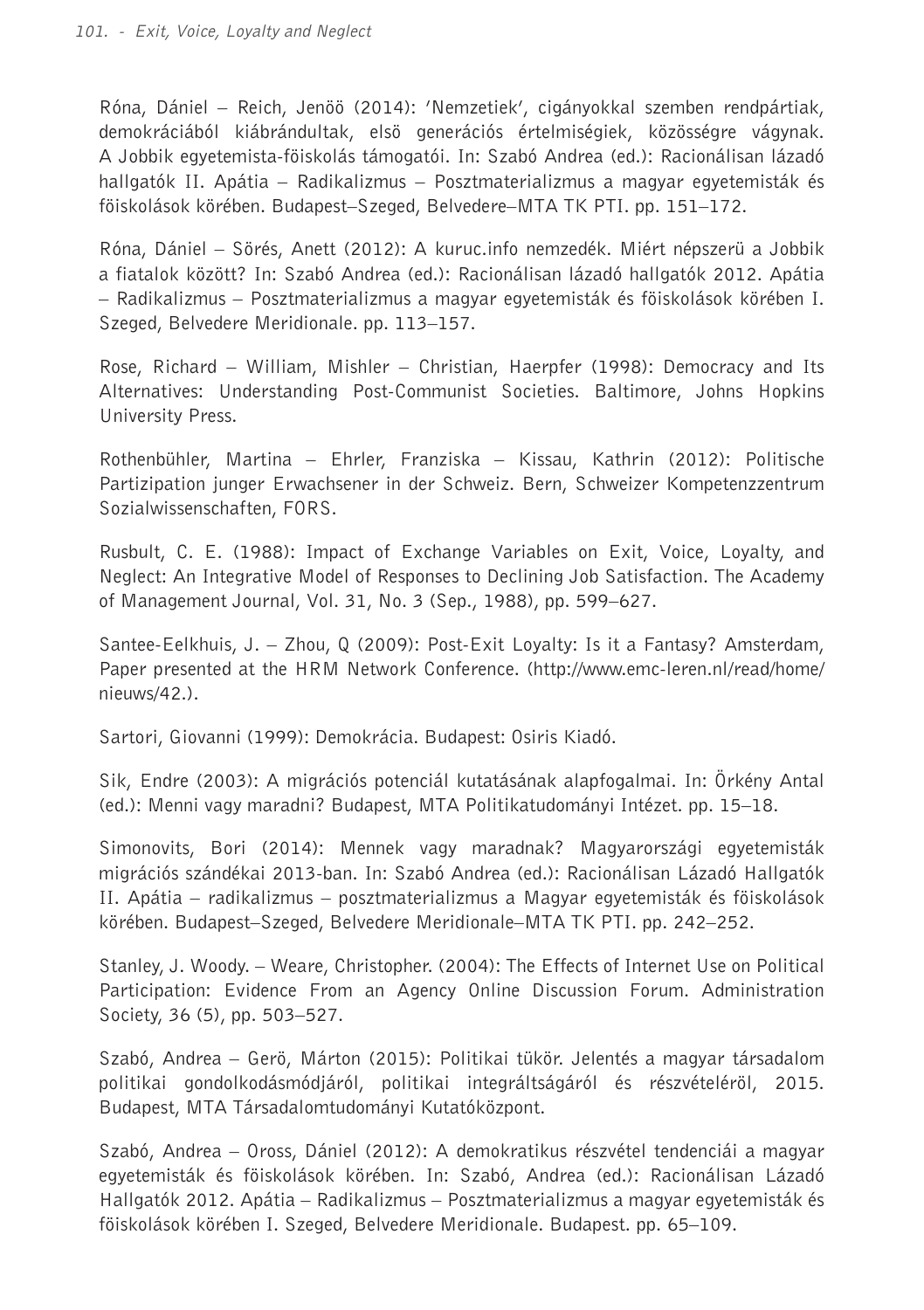Szabó, Andrea – Oross, Dániel (2014): Ott és akkor egészen mások vagy mindig mindenütt ugyanazok? Aktív és passzív hallgatók Magyarországon. In Szabó Andrea (ed.): Racionálisan Lázadó Hallgatók II. Apátia – radikalizmus – posztmaterializmus a Magyar egyetemisták és föiskolások körében. Budapest–Szeged, Belvedere Meridionale– MTA TK PTI. pp. 99–111.

Szabó, Andrea (ed.) (2012): Racionálisan lázadó hallgatók 2012. Apátia – Radikalizmus – Posztmaterializmus a magyar egyetemisták és föiskolások körében I. Szeged, Belvedere Meridionale.

Szabó, Andrea (2013a): A magyar egyetemisták és föiskolások Magyarországon. Gyorsjelentés. Budapest, Publikon Kiadó, 2013.

Szabó, Andrea (ed.) (2013b): Political Orientations, Values and Activities of Hungarian University and College Students. Prague, Heinrich Böll Stiftung. https://www.boell.de/ sites/default/files/political orientations final.pdf.

Szabó, Andrea (2014): A kutatás módszertana. In: Szabó Andrea (ed.): Racionálisan lázadó hallgatók II. Apátia – Radikalizmus – Posztmaterializmus a magyar egyetemisták és föiskolások körében. Budapest–Szeged, Belvedere–MTA TK PTI. pp. 13–17.

Szabó, Andrea (2015): Az egyetemisták és föiskolások Magyarországon, 2015. Szeged, Belvedere Meridionale.

Szabó, Zsolt (2012): A kivonulás-tiltakozás-hüség fogalomhármas közgazdaságtani relevanciája a 21. században. Közgazdasági Szemle, LIX. évf. 2012. December, pp. 1311–1335.

Teichler, U. – Ferencz, I. – Wächter, B. (eds) (2011): Mapping Mobility in European Higher Education. Volume I: Overview and Trends. Brussels: European Commission (http://ec.europa.eu/education/more-information/doc/2011/acaannex\_en.pdf).

Findlay, A.M – King, R. – Geddes, A. – Smith, F. – Stam, A. – Dunne, M. – Skeldon, R. – Ahrens, J. (2010): Motivations and Experiences of UK Students Studying Abroad. Department for Bussiness Innovation & Skills, Research Paper No. 8. University of Dundee, Dundee.

Teichler, U (2012): International Student Mobility and the Bologna Process. Research in Comparative and International Education March 2012 vol. 7 no. 134–49.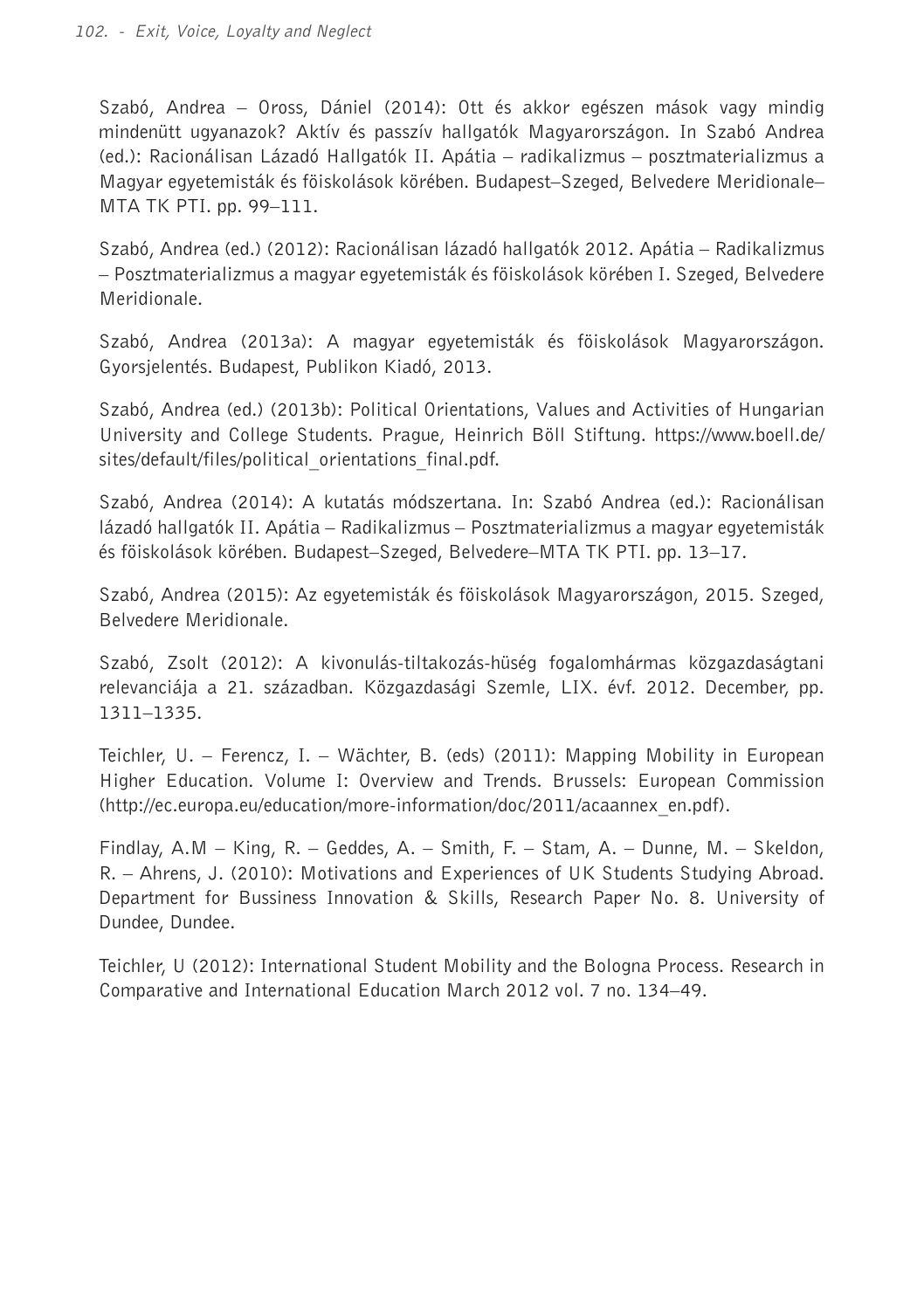## Figures and Tables

| Figure 1. Exit - Voice - Loyalty - Neglect                                                                                                         | 11. |
|----------------------------------------------------------------------------------------------------------------------------------------------------|-----|
| Figure 2. $Exit - Voice - Loyalty - Neglect$                                                                                                       | 16. |
| Figure 3. Worked abroad? Based on father's educational attainment where we<br>do not know mother (percent)                                         | 32. |
| Figure 4. Online participation in 2015 ("Yes" answer, percentages)                                                                                 | 61. |
| Figure 5. Groups of voice and exit (percentages)                                                                                                   | 97. |
| Table 1. The ten largest sending states (1975–2005)                                                                                                | 20. |
| Table 2. Hungary and the top 10 countries according to a few highlighted<br>indicators                                                             | 22. |
| Table 3. Distribution of students participating in Erasmus-programmes                                                                              | 23. |
| Table 4. Have you studied abroad?                                                                                                                  | 25. |
| Table 5. What sort of preparations have you made in order to achieve your plans<br>abroad? Percentage of mentions. Several options could be marked | 28. |
| Table 6. Groups that would like to settle abroad in a higher proportion than the<br>average. Percentages.                                          | 29. |
| Table 7. "Why would you like to live abroad?" Percentage of answers in 2013<br>and 2015                                                            | 30. |
| Table 8. Binary logistic regression model for settling abroad permanently                                                                          | 33. |
| Table 9. Student answers characteristic of different interpretations (What does<br>democracy mean for you?)                                        | 41. |
| Table 10. Group positions on the ideological scales (averages)                                                                                     | 44. |
| Table 11. Prevalence of political ideas (percentages)                                                                                              | 45. |
| Table 12. Socio-demographic characteristics of groups (percentages)                                                                                | 47. |
| Table 13. Offline protest and relationship to the system (percentages)                                                                             | 49. |
| Table 14. Online protest and relationship to the system (percentages)                                                                              | 50. |
| Table 15. The proportion of social dimension elements within groups of<br>satisfaction levels (percentages)                                        | 52. |
| Table 16. The binary logistic model of organization                                                                                                | 55. |
| Table 17. Collective (offline) participation among Hungarian university and<br>college students between 2013 and 2015 (percentages)                | 57. |
| Table 18. The binary logistic model of protest                                                                                                     | 59. |
| Table 19. Protest and relationship to the system (percentages)                                                                                     | 59. |
| Table 20. Comparison of collective offline and online activity (percentages)                                                                       | 62. |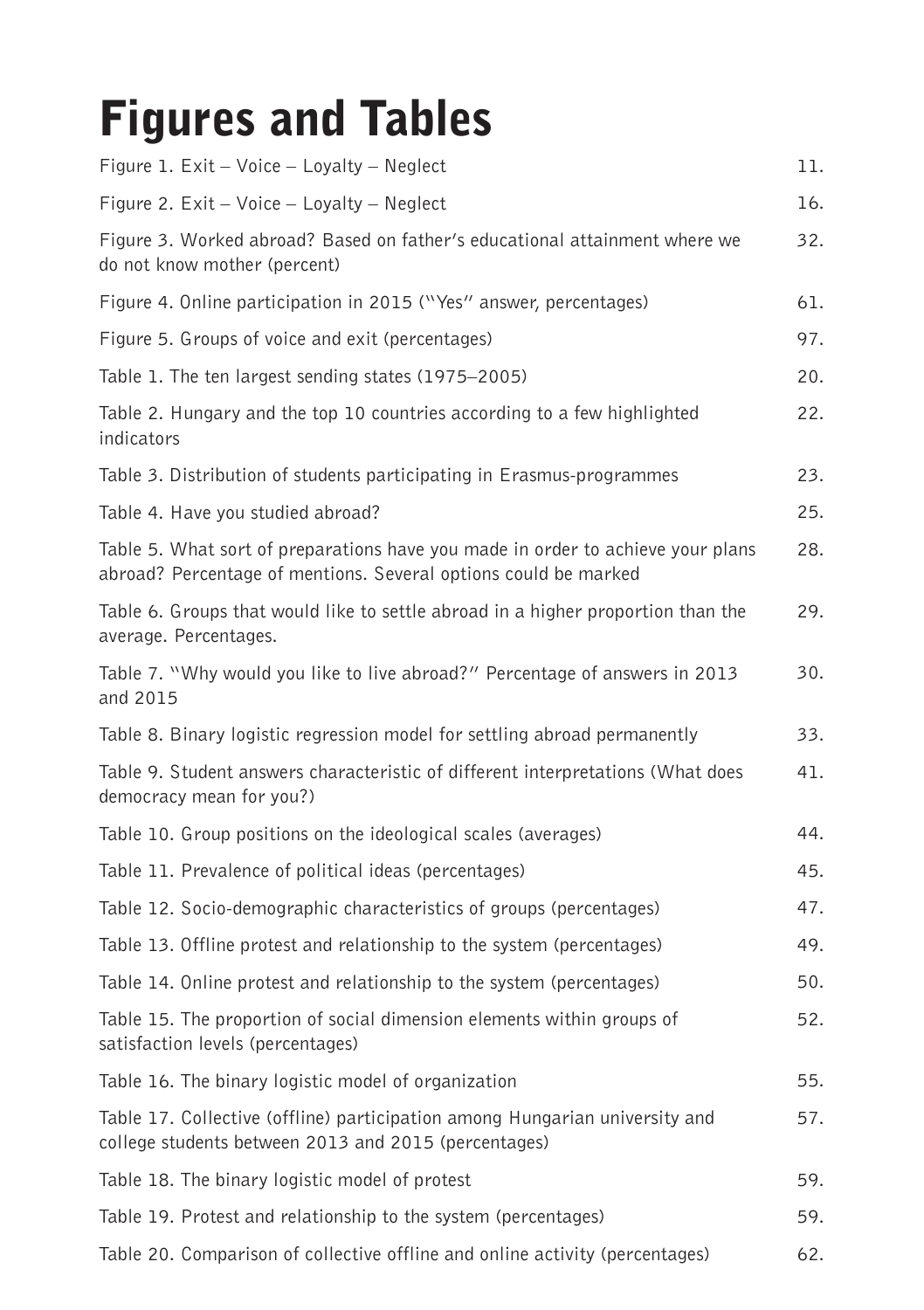| Table 21. The binary logistic model of online protest                                                                                                                                                               | 65. |
|---------------------------------------------------------------------------------------------------------------------------------------------------------------------------------------------------------------------|-----|
|                                                                                                                                                                                                                     |     |
| Table 22. Online protest and the relationship towards the system (percentages)                                                                                                                                      | 65. |
| Table23. Comparison of offline collective and online activity (percentages)                                                                                                                                         | 67. |
| Table 24. Support for parties based on gender, age, permanent residence,<br>religion and financial situation (percentages)                                                                                          | 73. |
| Table 25. Support for parties according to parental educational attainment<br>(percentages)                                                                                                                         | 74. |
| Table 26. Support for parties according to fields of study (percentages)                                                                                                                                            | 75. |
| Table 27. Command of language, organizational connection, and online/ offline<br>activity among party supporters (average points)                                                                                   | 77. |
| Table 28. Presumed career perspective among party supporters (average<br>points). (View of the future: 1=not at all certain; 5=very certain; possibility for<br>employment: 1=very unfavourable, 5=very favourable) | 78. |
| Table 29. Frequency of media consumption among party supporters. (average<br>points, scale of 3, with $1 =$ regularly; 2= occasionally; 3= never)                                                                   | 79. |
| Table 30. Distribution of the left–right scale among party supporters<br>(percentages)                                                                                                                              | 80. |
| Table 31. Distribution of the liberal–conservative among party supporters<br>(percentages)                                                                                                                          | 81. |
| Table 32. Distribution of the moderate–radical scale among party supporters<br>(percentages)                                                                                                                        | 82. |
| Table 33. Party support based on political labels (percentages)                                                                                                                                                     | 83. |
| Table 34. Perception of the democratic political system and dictatorship among<br>party supporters (percentages)                                                                                                    | 84. |
| Table 35. The average points of agreement with political statements among party<br>supporters (scale of 5 where $1=$ oes not agree at all; $5=$ agrees completely)                                                  | 85. |
| Table 36. How well parties are known and associations connected with them<br>(percentages)                                                                                                                          | 86. |
| Table 37. Logistic regression analysis among party supporters. Voting for the<br>given party is the dependent variable                                                                                              | 88. |
| Table 38. Determinants of choosing the green political label.<br>Logistic regression analysis.                                                                                                                      | 90. |
| Table 39. Significant differences between the experiences and opinions of men<br>and women (percentages within the individual genders)                                                                              | 91. |
| Table 40. Command of language, possibilities for employment, political interest,<br>organizational connection and online/offline activity according to gender                                                       | 92. |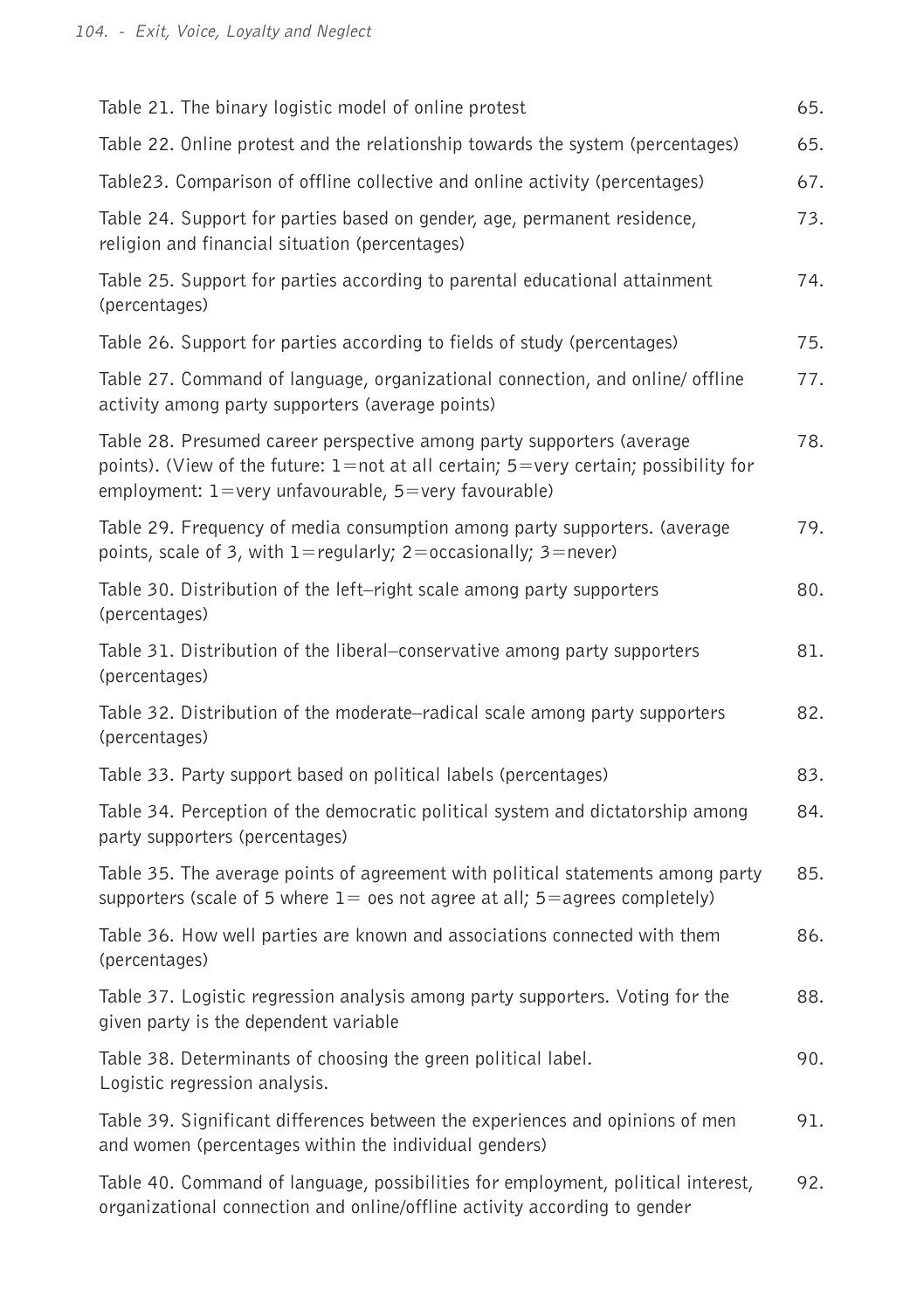| Table 41. The statistical relationship between those who exit and those who<br>protest                                           | 96.  |
|----------------------------------------------------------------------------------------------------------------------------------|------|
| Table 42. Distribution of those who exit and protest (average values)                                                            | 99.  |
| Table 43. Distribution of those who exit and protest based on value labels<br>(percentages among those who could give an answer) | 100. |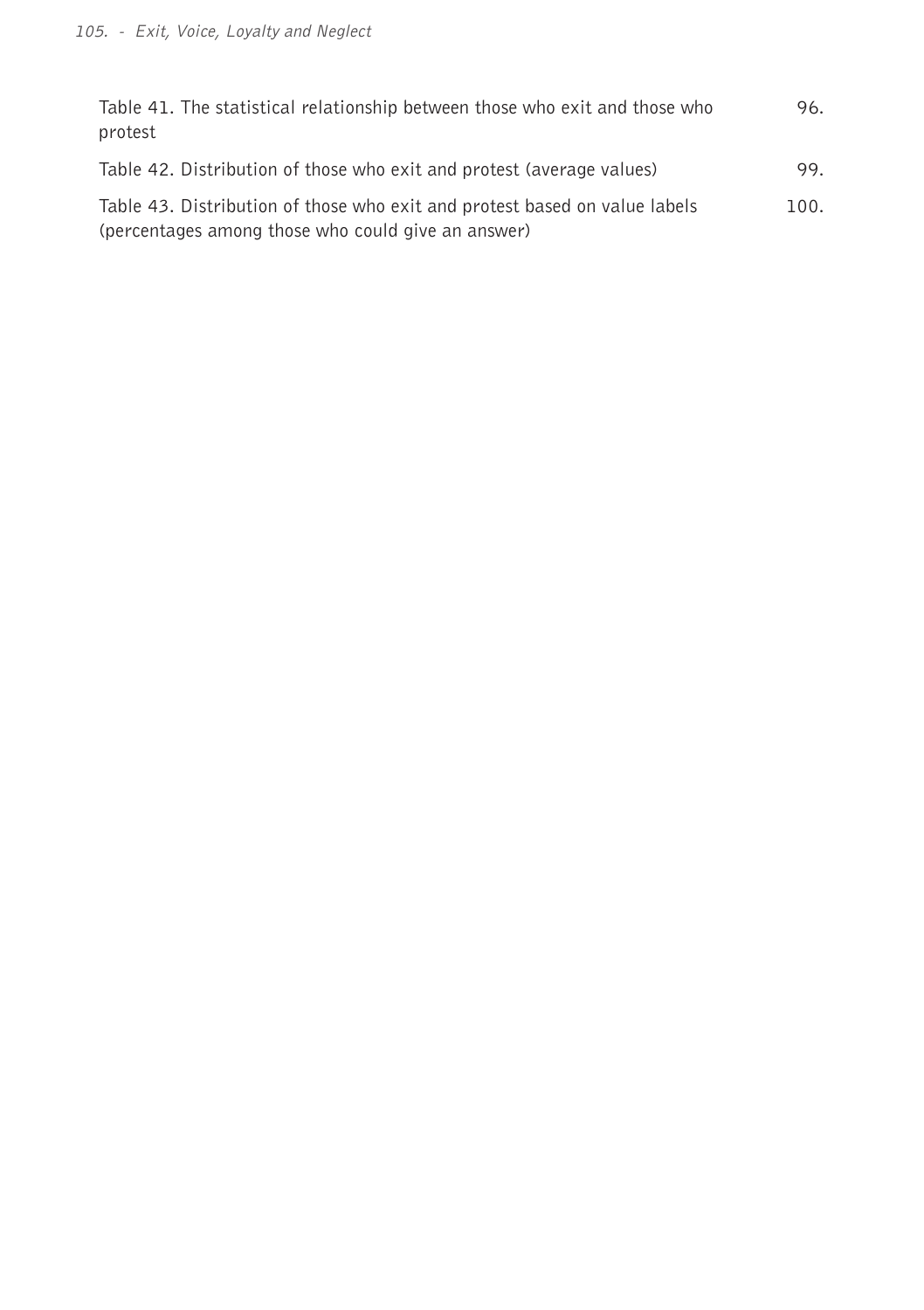# About the Authors

| Andrea Szabó, PhD | Sociologist, political scientist; Hungarian Academy of Sciences, Centre for<br>Social Sciences Institute for Political Sciences, Senior Research Fellow. |
|-------------------|----------------------------------------------------------------------------------------------------------------------------------------------------------|
| Dániel Oross, PhD | Political scientist, Hungarian Academy of Sciences, Centre for Social Sciences<br>Institute for Political Sciences, Research Fellow                      |
| Dániel Róna, PhD  | Political scientist, Corvinus University of Budapest, Institute for Political<br>Sciences, Assistant Professor                                           |
| Tamás Kovács      | Political scientist, Hungarian Academy of Sciences, Centre for Social Sciences<br>Institute for Political Sciences, Junior Research Fellow               |

## About the Active Youth in Hungary Research Group

The Active Youth in Hungary Research Group is a civil, independent research team founded in 2011 and is specialized in youth research, especially about university and college students. Research conducted by the Active Youth in Hungary Research Group follow the results of previous Hungarian and international youth studies and allow for comparison of various aspects, in particular the effects of the economic crisis that broke out in 2008.

The present book is a result of three research phases conducted by the research group. The first research phase (which received widespread media coverage) took place in December 2011 – February 2012. The second phase was conducted in March–April, 2013 and the third in March 2014.

The head of the research team is Andrea Szabó, PhD.

The members of the group are: Dániel Oross, PhD, Dániel Róna, PhD, Tamás Kovács PhD candidate, András Keil, PhD candidate and Rita Csözik PhD candidate.

More information: www.aktivfiatalok.hu